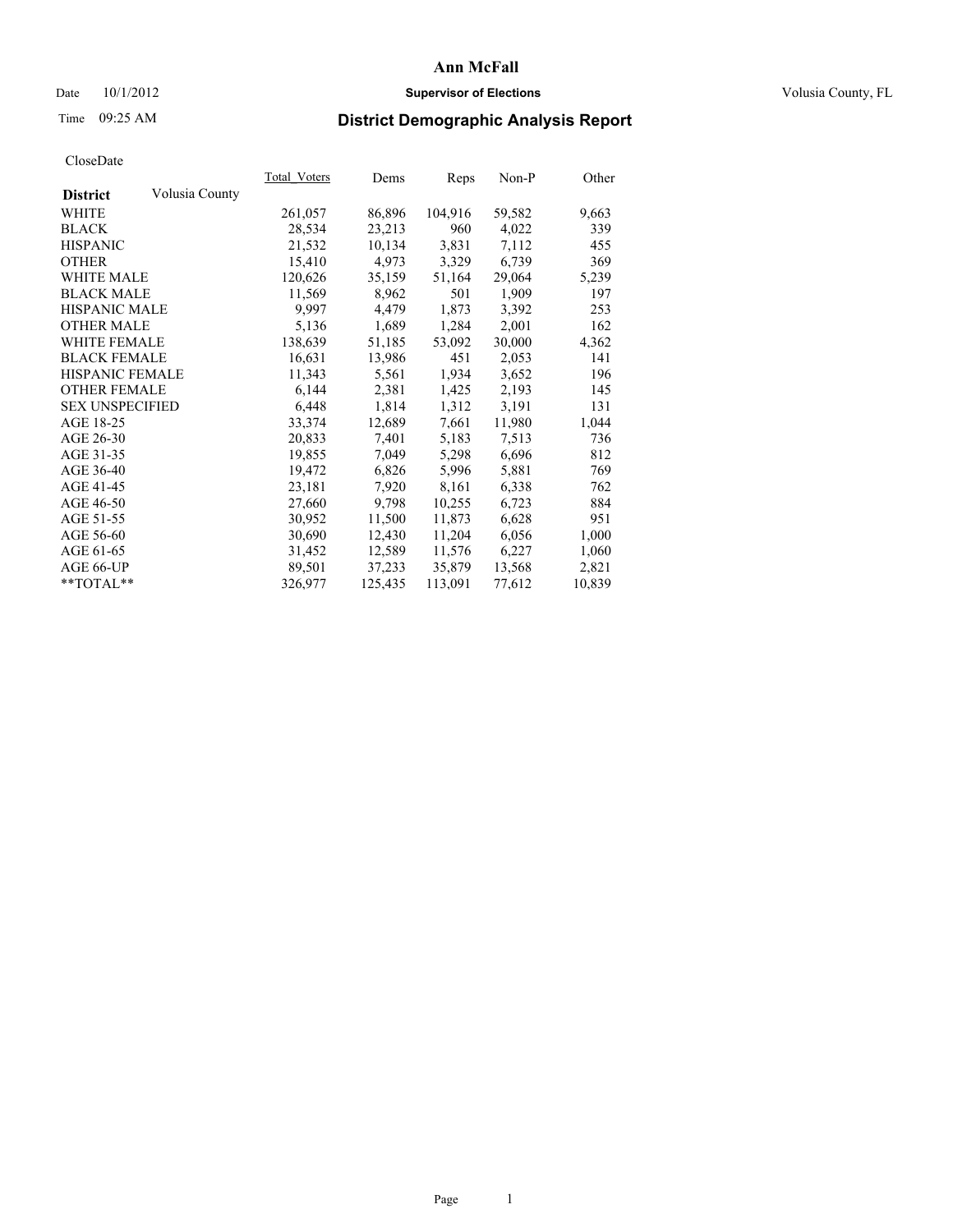### Date  $10/1/2012$  **Supervisor of Elections Supervisor of Elections** Volusia County, FL

# Time 09:25 AM **District Demographic Analysis Report**

|                        |                           | <b>Total Voters</b> | Dems   | <b>Reps</b> | Non-P  | Other |
|------------------------|---------------------------|---------------------|--------|-------------|--------|-------|
| <b>District</b>        | County Council District 1 |                     |        |             |        |       |
| WHITE                  |                           | 51,295              | 16,453 | 22,142      | 10,497 | 2,203 |
| <b>BLACK</b>           |                           | 4,636               | 3,756  | 175         | 642    | 63    |
| <b>HISPANIC</b>        |                           | 3,981               | 1,755  | 713         | 1,408  | 105   |
| <b>OTHER</b>           |                           | 2,881               | 872    | 717         | 1,212  | 80    |
| WHITE MALE             |                           | 23,373              | 6,561  | 10,612      | 5,024  | 1,176 |
| <b>BLACK MALE</b>      |                           | 1,841               | 1,437  | 78          | 290    | 36    |
| <b>HISPANIC MALE</b>   |                           | 1,765               | 752    | 336         | 627    | 50    |
| <b>OTHER MALE</b>      |                           | 952                 | 304    | 268         | 349    | 31    |
| <b>WHITE FEMALE</b>    |                           | 27,610              | 9,803  | 11,404      | 5,387  | 1,016 |
| <b>BLACK FEMALE</b>    |                           | 2,746               | 2,286  | 93          | 341    | 26    |
| <b>HISPANIC FEMALE</b> |                           | 2,182               | 987    | 373         | 769    | 53    |
| <b>OTHER FEMALE</b>    |                           | 1,098               | 402    | 273         | 396    | 27    |
| <b>SEX UNSPECIFIED</b> |                           | 1,226               | 304    | 310         | 576    | 36    |
| AGE 18-25              |                           | 6,356               | 1,994  | 1,737       | 2,351  | 274   |
| AGE 26-30              |                           | 3,877               | 1,245  | 1,099       | 1,379  | 154   |
| AGE 31-35              |                           | 3,894               | 1,285  | 1,208       | 1,213  | 188   |
| AGE 36-40              |                           | 3,696               | 1,181  | 1,281       | 1,047  | 187   |
| AGE 41-45              |                           | 4,553               | 1,472  | 1,739       | 1,161  | 181   |
| AGE 46-50              |                           | 5,295               | 1,738  | 2,198       | 1,172  | 187   |
| AGE 51-55              |                           | 5,809               | 2,065  | 2,421       | 1,119  | 204   |
| AGE 56-60              |                           | 5,795               | 2,290  | 2,253       | 1,019  | 233   |
| AGE 61-65              |                           | 5,936               | 2,342  | 2,375       | 982    | 237   |
| AGE 66-UP              |                           | 17,659              | 7,257  | 7,448       | 2,345  | 609   |
| **TOTAL**              |                           | 62,870              | 22,869 | 23,759      | 13,788 | 2,454 |
|                        |                           |                     |        |             |        |       |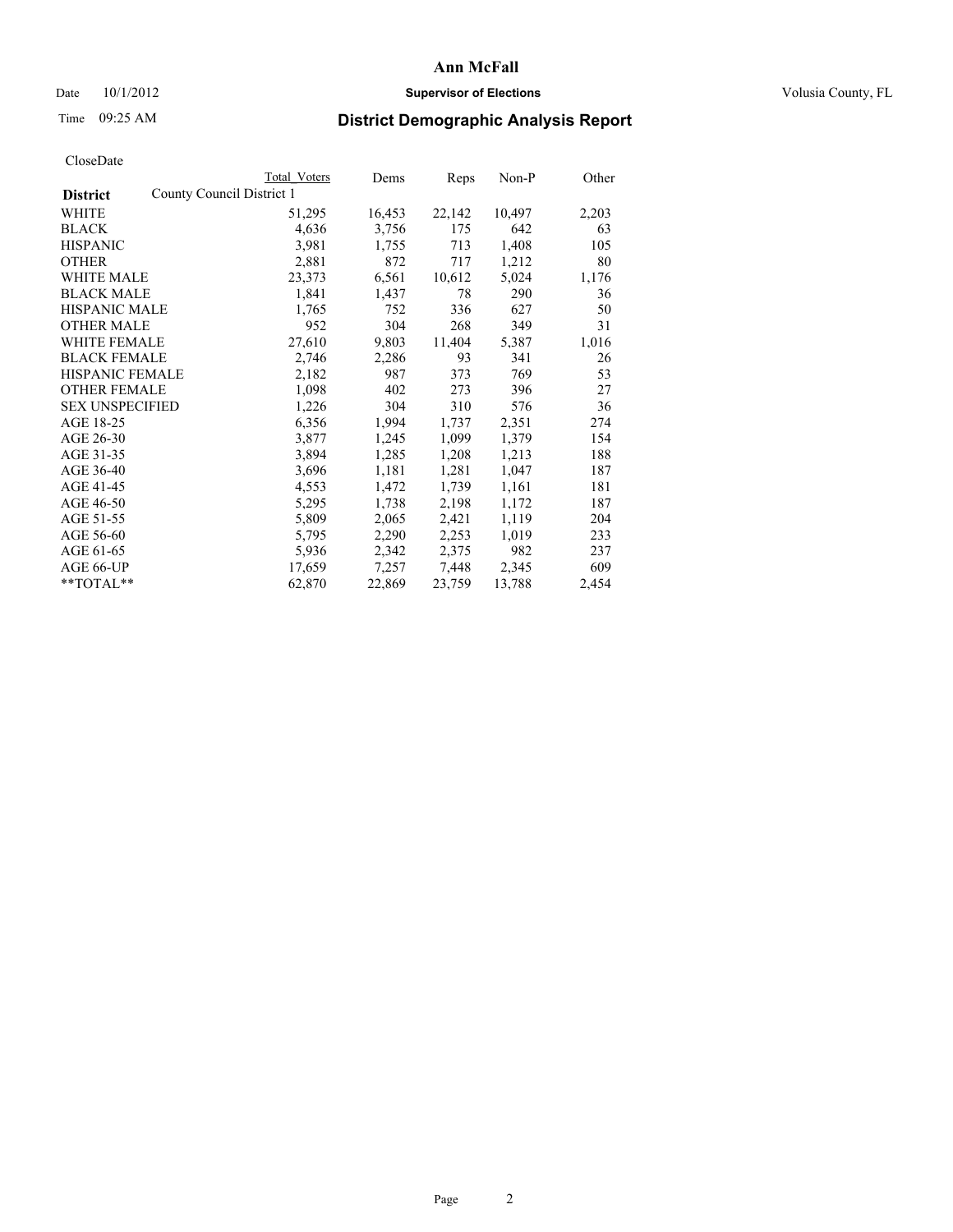### Date  $10/1/2012$  **Supervisor of Elections Supervisor of Elections** Volusia County, FL

## Time 09:25 AM **District Demographic Analysis Report**

|                                              | Total Voters | Dems   | <b>Reps</b> | $Non-P$ | Other          |
|----------------------------------------------|--------------|--------|-------------|---------|----------------|
| County Council District 2<br><b>District</b> |              |        |             |         |                |
| WHITE                                        | 49,547       | 17,440 | 18,570      | 11,733  | 1,804          |
| <b>BLACK</b>                                 | 10,915       | 9,114  | 270         | 1,446   | 85             |
| <b>HISPANIC</b>                              | 1,589        | 709    | 328         | 526     | 26             |
| <b>OTHER</b>                                 | 3,323        | 1,229  | 587         | 1,447   | 60             |
| <b>WHITE MALE</b>                            | 23,046       | 7,111  | 9,148       | 5,751   | 1,036          |
| <b>BLACK MALE</b>                            | 4,278        | 3,456  | 135         | 648     | 39             |
| <b>HISPANIC MALE</b>                         | 760          | 321    | 165         | 255     | 19             |
| <b>OTHER MALE</b>                            | 1,088        | 402    | 225         | 434     | 27             |
| WHITE FEMALE                                 | 26,119       | 10,194 | 9,297       | 5,877   | 751            |
| <b>BLACK FEMALE</b>                          | 6,482        | 5,534  | 132         | 770     | 46             |
| <b>HISPANIC FEMALE</b>                       | 806          | 378    | 160         | 261     | $\overline{7}$ |
| <b>OTHER FEMALE</b>                          | 1,360        | 583    | 264         | 489     | 24             |
| <b>SEX UNSPECIFIED</b>                       | 1,435        | 513    | 229         | 667     | 26             |
| AGE 18-25                                    | 7,883        | 4,142  | 1,242       | 2,337   | 162            |
| AGE 26-30                                    | 4,637        | 1,961  | 978         | 1,567   | 131            |
| AGE 31-35                                    | 3,744        | 1,547  | 827         | 1,237   | 133            |
| AGE 36-40                                    | 3,291        | 1,327  | 890         | 979     | 95             |
| AGE 41-45                                    | 3,980        | 1,613  | 1,140       | 1,111   | 116            |
| AGE 46-50                                    | 4,821        | 1,984  | 1,509       | 1,192   | 136            |
| AGE 51-55                                    | 5,772        | 2,448  | 1,954       | 1,202   | 168            |
| AGE 56-60                                    | 5,761        | 2,539  | 1,861       | 1,189   | 172            |
| AGE 61-65                                    | 6,323        | 2,611  | 2,131       | 1,369   | 212            |
| AGE 66-UP                                    | 19,291       | 8,394  | 7,236       | 3,009   | 652            |
| $*$ $TOTAI.**$                               | 65,504       | 28,566 | 19,769      | 15,192  | 1,977          |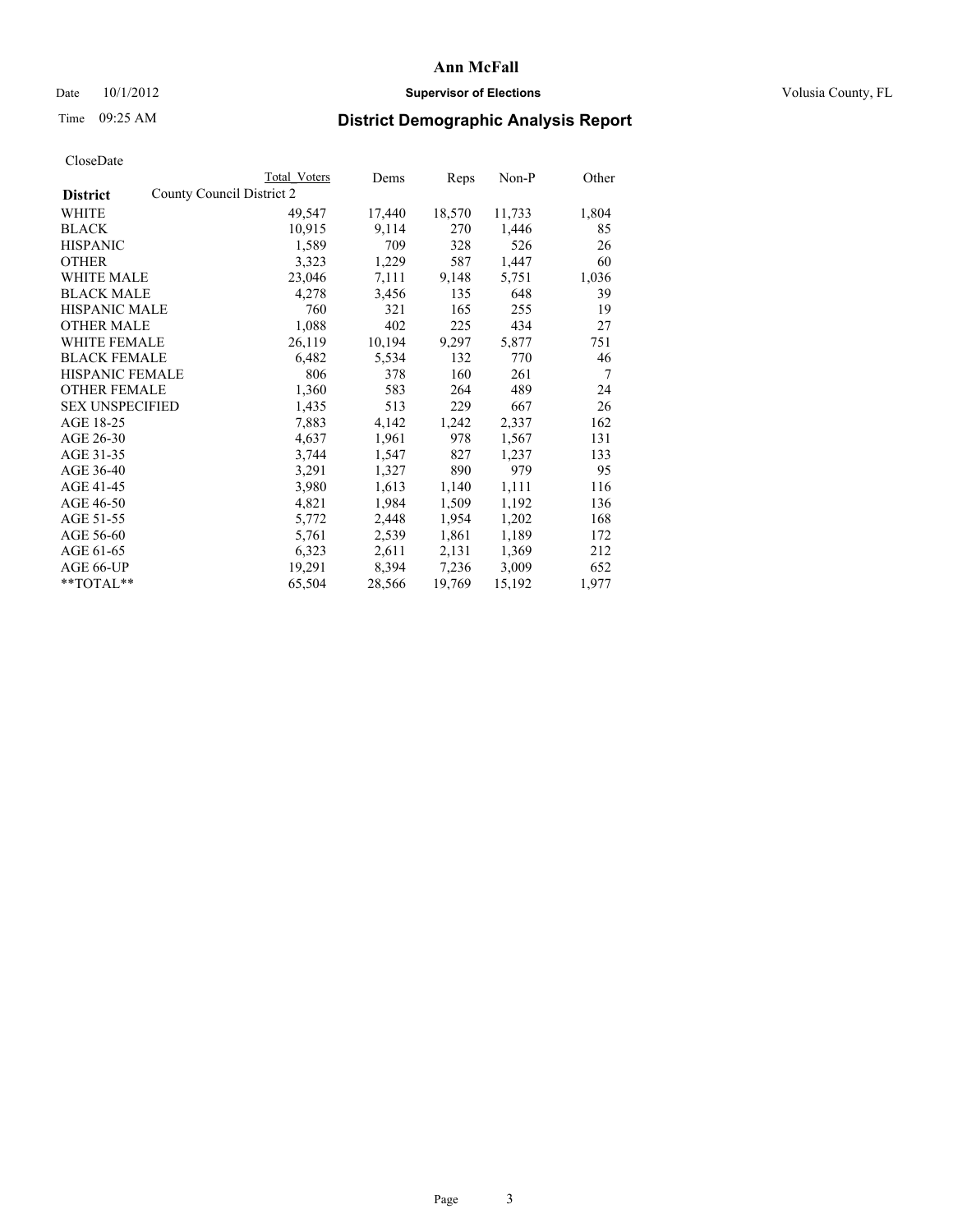### Date  $10/1/2012$  **Supervisor of Elections Supervisor of Elections** Volusia County, FL

# Time 09:25 AM **District Demographic Analysis Report**

|                        |                           | Total Voters | Dems   | Reps   | Non-P  | Other          |
|------------------------|---------------------------|--------------|--------|--------|--------|----------------|
| <b>District</b>        | County Council District 3 |              |        |        |        |                |
| WHITE                  |                           | 64,486       | 21,472 | 25,757 | 15,316 | 1,941          |
| <b>BLACK</b>           |                           | 1,971        | 1,585  | 75     | 293    | 18             |
| <b>HISPANIC</b>        |                           | 1,110        | 421    | 301    | 361    | 27             |
| <b>OTHER</b>           |                           | 2,550        | 706    | 597    | 1,173  | 74             |
| <b>WHITE MALE</b>      |                           | 29,920       | 8,710  | 12,667 | 7.516  | 1,027          |
| <b>BLACK MALE</b>      |                           | 867          | 656    | 40     | 157    | 14             |
| <b>HISPANIC MALE</b>   |                           | 510          | 175    | 130    | 191    | 14             |
| <b>OTHER MALE</b>      |                           | 860          | 244    | 241    | 343    | 32             |
| <b>WHITE FEMALE</b>    |                           | 34,113       | 12,613 | 12,927 | 7,671  | 902            |
| <b>BLACK FEMALE</b>    |                           | 1,089        | 916    | 34     | 135    | $\overline{4}$ |
| HISPANIC FEMALE        |                           | 587          | 241    | 168    | 166    | 12             |
| <b>OTHER FEMALE</b>    |                           | 1,004        | 355    | 256    | 361    | 32             |
| <b>SEX UNSPECIFIED</b> |                           | 1,167        | 274    | 267    | 603    | 23             |
| AGE 18-25              |                           | 5,584        | 1,635  | 1,540  | 2,236  | 173            |
| AGE 26-30              |                           | 3,680        | 1,138  | 1,035  | 1,374  | 133            |
| AGE 31-35              |                           | 3,667        | 1,083  | 1,096  | 1,364  | 124            |
| AGE 36-40              |                           | 3,809        | 1,147  | 1,269  | 1,258  | 135            |
| AGE 41-45              |                           | 4,721        | 1,413  | 1,839  | 1,347  | 122            |
| AGE 46-50              |                           | 5,842        | 1,837  | 2,357  | 1,499  | 149            |
| AGE 51-55              |                           | 6,831        | 2,256  | 2,806  | 1,579  | 190            |
| AGE 56-60              |                           | 7,141        | 2,715  | 2,795  | 1,438  | 193            |
| AGE 61-65              |                           | 7,441        | 2,789  | 2,901  | 1,524  | 227            |
| AGE 66-UP              |                           | 21,436       | 8,183  | 9,097  | 3.539  | 617            |
| $*$ $TOTAL**$          |                           | 70,156       | 24,196 | 26,738 | 17,159 | 2,063          |
|                        |                           |              |        |        |        |                |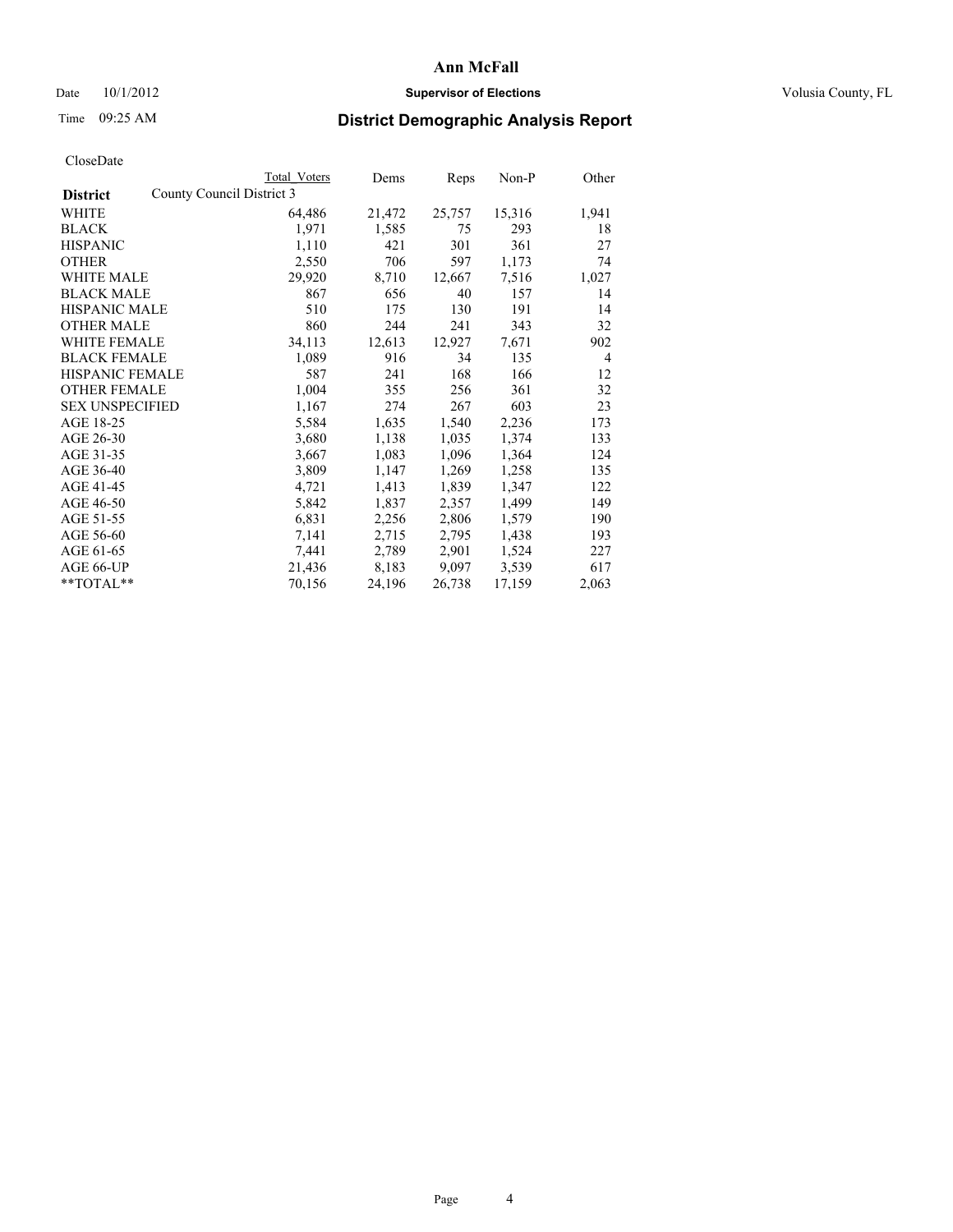### Date  $10/1/2012$  **Supervisor of Elections Supervisor of Elections** Volusia County, FL

## Time 09:25 AM **District Demographic Analysis Report**

|                        |                           | Total Voters | Dems   | Reps   | Non-P  | Other |
|------------------------|---------------------------|--------------|--------|--------|--------|-------|
| <b>District</b>        | County Council District 4 |              |        |        |        |       |
| WHITE                  |                           | 53,960       | 18,355 | 21,713 | 12,049 | 1,843 |
| <b>BLACK</b>           |                           | 5,842        | 4,783  | 193    | 800    | 66    |
| <b>HISPANIC</b>        |                           | 1,435        | 613    | 337    | 457    | 28    |
| <b>OTHER</b>           |                           | 3,228        | 1,063  | 760    | 1,326  | 79    |
| WHITE MALE             |                           | 24,734       | 7,353  | 10,530 | 5,868  | 983   |
| <b>BLACK MALE</b>      |                           | 2,269        | 1,744  | 99     | 387    | 39    |
| <b>HISPANIC MALE</b>   |                           | 619          | 230    | 161    | 209    | 19    |
| <b>OTHER MALE</b>      |                           | 1,113        | 360    | 293    | 422    | 38    |
| <b>WHITE FEMALE</b>    |                           | 28,867       | 10,910 | 11,045 | 6,067  | 845   |
| <b>BLACK FEMALE</b>    |                           | 3,513        | 2,988  | 94     | 404    | 27    |
| <b>HISPANIC FEMALE</b> |                           | 805          | 379    | 171    | 246    | 9     |
| <b>OTHER FEMALE</b>    |                           | 1,333        | 516    | 357    | 428    | 32    |
| <b>SEX UNSPECIFIED</b> |                           | 1,212        | 334    | 253    | 601    | 24    |
| AGE 18-25              |                           | 6,096        | 2,323  | 1,530  | 2,103  | 140   |
| AGE 26-30              |                           | 3,952        | 1,460  | 1,020  | 1,339  | 133   |
| AGE 31-35              |                           | 3,449        | 1,283  | 918    | 1,120  | 128   |
| AGE 36-40              |                           | 3,454        | 1,246  | 1,069  | 1,006  | 133   |
| AGE 41-45              |                           | 4,347        | 1,479  | 1,568  | 1,152  | 148   |
| AGE 46-50              |                           | 5,349        | 1,913  | 2,014  | 1,243  | 179   |
| AGE 51-55              |                           | 6,104        | 2,272  | 2,346  | 1,302  | 184   |
| AGE 56-60              |                           | 6,324        | 2,566  | 2,340  | 1,224  | 194   |
| AGE 61-65              |                           | 6,554        | 2,649  | 2,380  | 1,319  | 206   |
| AGE 66-UP              |                           | 18,924       | 7,663  | 7,828  | 2,860  | 573   |
| **TOTAL**              |                           | 64,555       | 24,854 | 23,014 | 14,669 | 2,018 |
|                        |                           |              |        |        |        |       |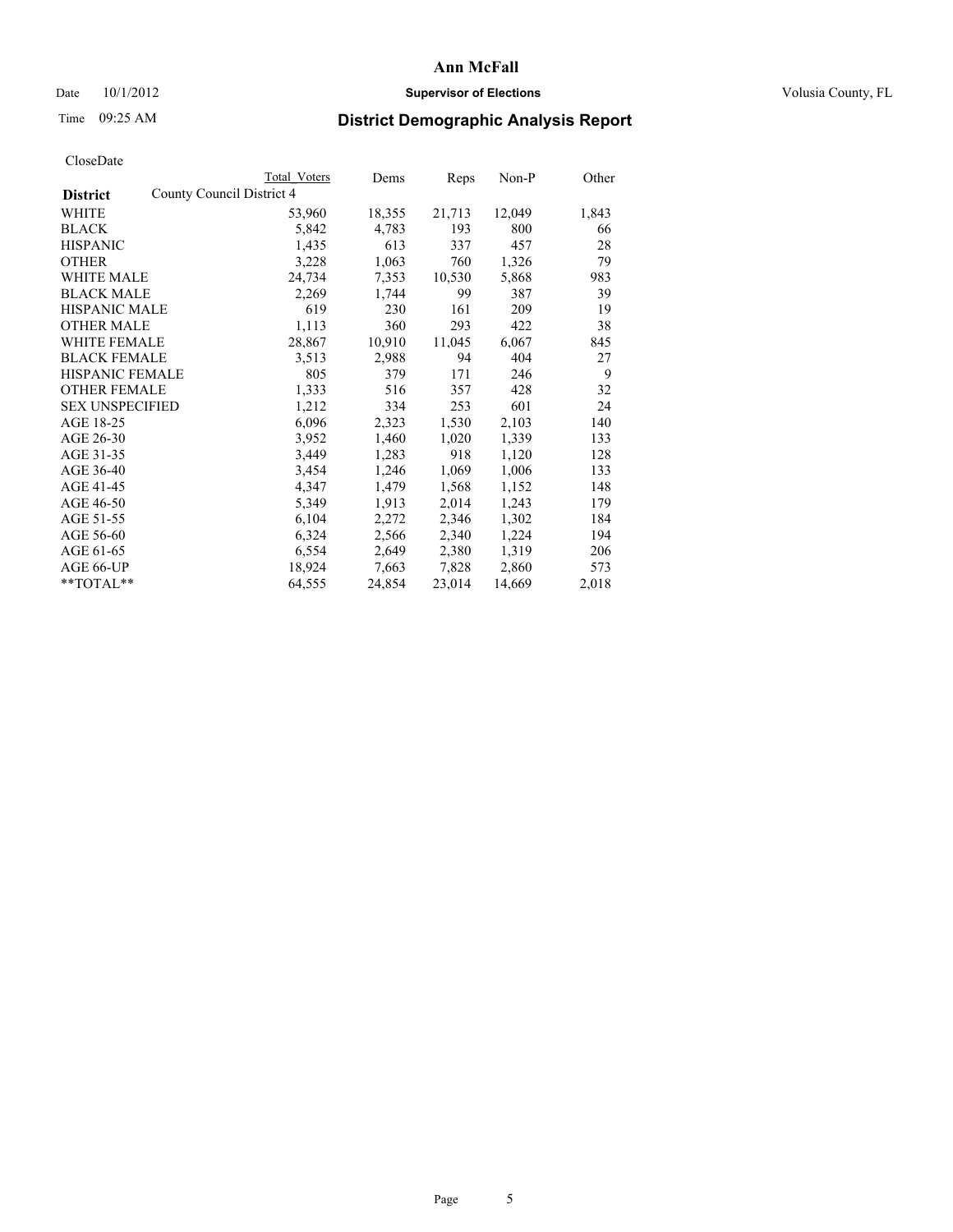### Date  $10/1/2012$  **Supervisor of Elections Supervisor of Elections** Volusia County, FL

## Time 09:25 AM **District Demographic Analysis Report**

|                                              | Total Voters | Dems   | <b>Reps</b> | Non-P  | Other |
|----------------------------------------------|--------------|--------|-------------|--------|-------|
| County Council District 5<br><b>District</b> |              |        |             |        |       |
| WHITE                                        | 41,769       | 13,176 | 16,734      | 9,987  | 1,872 |
| <b>BLACK</b>                                 | 5,170        | 3,975  | 247         | 841    | 107   |
| <b>HISPANIC</b>                              | 13,417       | 6,636  | 2,152       | 4,360  | 269   |
| <b>OTHER</b>                                 | 3,428        | 1,103  | 668         | 1,581  | 76    |
| WHITE MALE                                   | 19,553       | 5,424  | 8,207       | 4,905  | 1,017 |
| <b>BLACK MALE</b>                            | 2,314        | 1,669  | 149         | 427    | 69    |
| <b>HISPANIC MALE</b>                         | 6,343        | 3,001  | 1,081       | 2,110  | 151   |
| <b>OTHER MALE</b>                            | 1,123        | 379    | 257         | 453    | 34    |
| <b>WHITE FEMALE</b>                          | 21,930       | 7,665  | 8,419       | 4,998  | 848   |
| <b>BLACK FEMALE</b>                          | 2,801        | 2,262  | 98          | 403    | 38    |
| <b>HISPANIC FEMALE</b>                       | 6,963        | 3,576  | 1,062       | 2,210  | 115   |
| <b>OTHER FEMALE</b>                          | 1,349        | 525    | 275         | 519    | 30    |
| <b>SEX UNSPECIFIED</b>                       | 1,408        | 389    | 253         | 744    | 22    |
| AGE 18-25                                    | 7,455        | 2,595  | 1,612       | 2,953  | 295   |
| AGE 26-30                                    | 4,687        | 1,597  | 1,051       | 1,854  | 185   |
| AGE 31-35                                    | 5,101        | 1,851  | 1,249       | 1,762  | 239   |
| AGE 36-40                                    | 5,222        | 1,925  | 1,487       | 1,591  | 219   |
| AGE 41-45                                    | 5,580        | 1,943  | 1,875       | 1,567  | 195   |
| AGE 46-50                                    | 6,353        | 2,326  | 2,177       | 1,617  | 233   |
| AGE 51-55                                    | 6,436        | 2,459  | 2,346       | 1,426  | 205   |
| AGE 56-60                                    | 5,669        | 2,320  | 1,955       | 1,186  | 208   |
| AGE 61-65                                    | 5,198        | 2,198  | 1,789       | 1,033  | 178   |
| AGE 66-UP                                    | 12,191       | 5,736  | 4,270       | 1,815  | 370   |
| $*$ $TOTAL**$                                | 63,892       | 24,950 | 19,811      | 16,804 | 2,327 |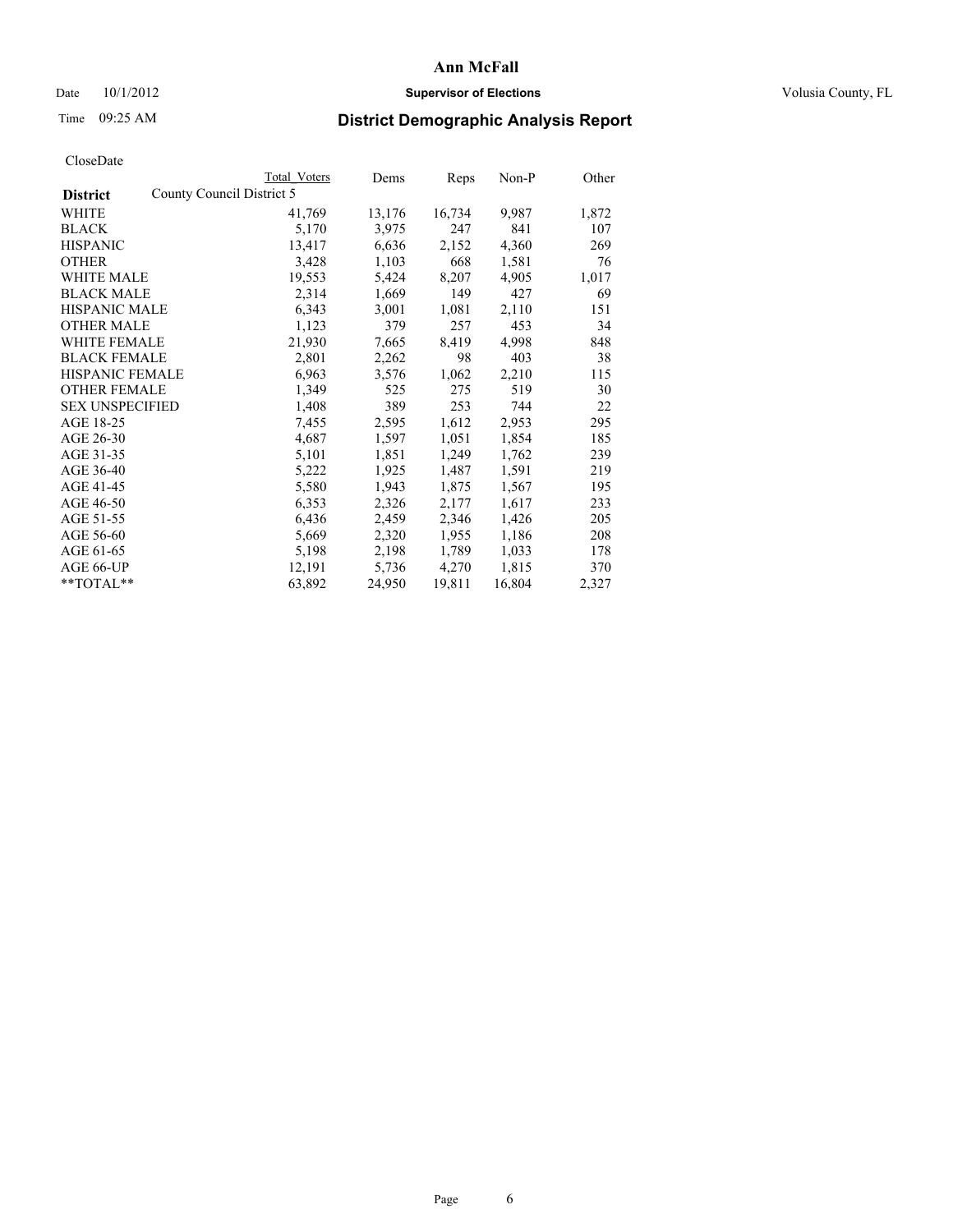### Date 10/1/2012 **Supervisor of Elections Supervisor of Elections** Volusia County, FL

# Time 09:25 AM **District Demographic Analysis Report**

|                        |                              | <b>Total Voters</b> | Dems | Reps | Non-P          | Other          |
|------------------------|------------------------------|---------------------|------|------|----------------|----------------|
| <b>District</b>        | Indigo Community Development |                     |      |      |                |                |
| WHITE                  |                              | 855                 | 211  | 444  | 172            | 28             |
| <b>BLACK</b>           |                              | 77                  | 58   | 8    | 11             | $\mathbf{0}$   |
| <b>HISPANIC</b>        |                              | 45                  | 23   | 5    | 15             | 2              |
| <b>OTHER</b>           |                              | 77                  | 24   | 26   | 27             | $\theta$       |
| WHITE MALE             |                              | 417                 | 90   | 222  | 87             | 18             |
| <b>BLACK MALE</b>      |                              | 32                  | 23   | 5    | $\overline{4}$ | $\theta$       |
| <b>HISPANIC MALE</b>   |                              | 15                  | 7    | 1    | 6              | 1              |
| <b>OTHER MALE</b>      |                              | 27                  | 6    | 9    | 12             | $\mathbf{0}$   |
| WHITE FEMALE           |                              | 432                 | 121  | 219  | 83             | 9              |
| <b>BLACK FEMALE</b>    |                              | 45                  | 35   | 3    | 7              | $\mathbf{0}$   |
| <b>HISPANIC FEMALE</b> |                              | 30                  | 16   | 4    | 9              |                |
| <b>OTHER FEMALE</b>    |                              | 38                  | 11   | 14   | 13             | $\theta$       |
| <b>SEX UNSPECIFIED</b> |                              | 18                  | 7    | 6    | $\overline{4}$ |                |
| AGE 18-25              |                              | 79                  | 20   | 31   | 25             | 3              |
| AGE 26-30              |                              | 95                  | 22   | 38   | 32             | 3              |
| AGE 31-35              |                              | 100                 | 36   | 27   | 35             | $\overline{2}$ |
| AGE 36-40              |                              | 74                  | 21   | 34   | 18             | 1              |
| AGE 41-45              |                              | 62                  | 17   | 30   | 15             | $\Omega$       |
| AGE 46-50              |                              | 84                  | 29   | 41   | 10             | 4              |
| AGE 51-55              |                              | 98                  | 28   | 55   | 14             |                |
| AGE 56-60              |                              | 103                 | 35   | 54   | 13             |                |
| AGE 61-65              |                              | 134                 | 38   | 62   | 28             | 6              |
| AGE 66-UP              |                              | 228                 | 71   | 112  | 36             | 9              |
| **TOTAL**              |                              | 1,057               | 317  | 484  | 226            | 30             |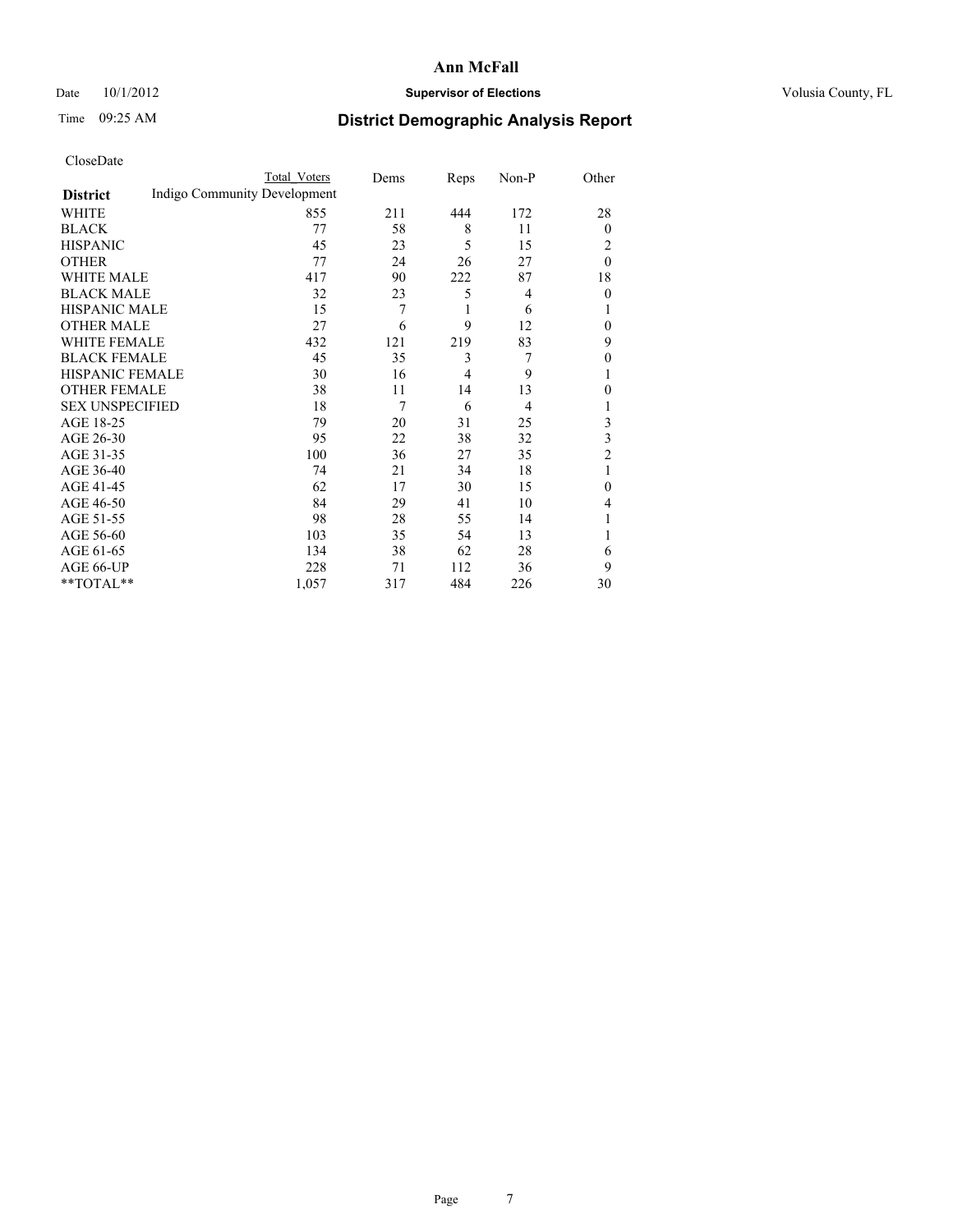### Date  $10/1/2012$  **Supervisor of Elections Supervisor of Elections** Volusia County, FL

# Time 09:25 AM **District Demographic Analysis Report**

|                                             | Total Voters | Dems   | <b>Reps</b> | Non-P  | Other |
|---------------------------------------------|--------------|--------|-------------|--------|-------|
| Congressional District 6<br><b>District</b> |              |        |             |        |       |
| WHITE                                       | 201,672      | 68,496 | 80,440      | 45,732 | 7,004 |
| <b>BLACK</b>                                | 22,571       | 18,616 | 678         | 3,061  | 216   |
| <b>HISPANIC</b>                             | 6,217        | 2,635  | 1,323       | 2,108  | 151   |
| <b>OTHER</b>                                | 10,984       | 3,570  | 2,418       | 4,728  | 268   |
| WHITE MALE                                  | 93,064       | 27,682 | 39,274      | 22,308 | 3,800 |
| <b>BLACK MALE</b>                           | 8,931        | 7,060  | 339         | 1,411  | 121   |
| <b>HISPANIC MALE</b>                        | 2,819        | 1,118  | 615         | 999    | 87    |
| <b>OTHER MALE</b>                           | 3,658        | 1,199  | 934         | 1,408  | 117   |
| WHITE FEMALE                                | 107,215      | 40,376 | 40,668      | 23,018 | 3,153 |
| <b>BLACK FEMALE</b>                         | 13,368       | 11,341 | 331         | 1,602  | 94    |
| <b>HISPANIC FEMALE</b>                      | 3,336        | 1,491  | 695         | 1,088  | 62    |
| <b>OTHER FEMALE</b>                         | 4,406        | 1,713  | 1,053       | 1,535  | 105   |
| <b>SEX UNSPECIFIED</b>                      | 4,647        | 1,337  | 950         | 2,260  | 100   |
| AGE 18-25                                   | 24,011       | 9,556  | 5,500       | 8,298  | 657   |
| AGE 26-30                                   | 14,846       | 5,438  | 3,722       | 5,186  | 500   |
| AGE 31-35                                   | 13,340       | 4,782  | 3,589       | 4,465  | 504   |
| AGE 36-40                                   | 12,999       | 4,521  | 4,081       | 3,904  | 493   |
| AGE 41-45                                   | 16,028       | 5,524  | 5,679       | 4,322  | 503   |
| AGE 46-50                                   | 19,463       | 6,930  | 7,312       | 4,642  | 579   |
| AGE 51-55                                   | 22,572       | 8,422  | 8,682       | 4,802  | 666   |
| AGE 56-60                                   | 23,109       | 9,408  | 8,493       | 4,488  | 720   |
| AGE 61-65                                   | 24,308       | 9,693  | 8,979       | 4,834  | 802   |
| AGE 66-UP                                   | 71,073       | 29,191 | 28,858      | 10,801 | 2,223 |
| $*$ TOTAL $*$                               | 241,755      | 93,465 | 84,900      | 55,743 | 7,647 |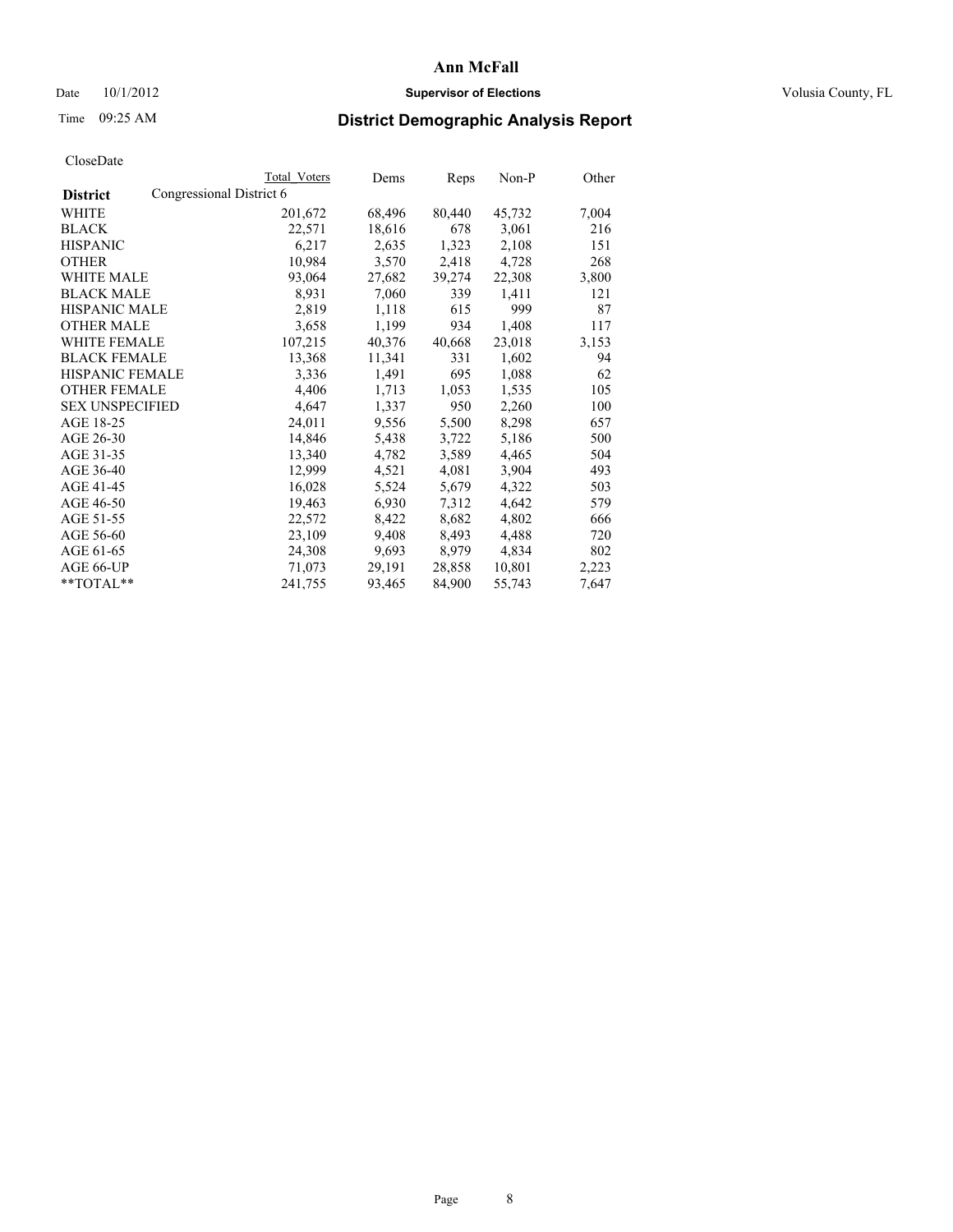### Date  $10/1/2012$  **Supervisor of Elections Supervisor of Elections** Volusia County, FL

# Time 09:25 AM **District Demographic Analysis Report**

|                                             | Total Voters | Dems   | <b>Reps</b> | Non-P  | Other |
|---------------------------------------------|--------------|--------|-------------|--------|-------|
| Congressional District 7<br><b>District</b> |              |        |             |        |       |
| WHITE                                       | 59,385       | 18,400 | 24,476      | 13,850 | 2,659 |
| <b>BLACK</b>                                | 5,963        | 4,597  | 282         | 961    | 123   |
| <b>HISPANIC</b>                             | 15,315       | 7,499  | 2,508       | 5,004  | 304   |
| <b>OTHER</b>                                | 4,426        | 1,403  | 911         | 2,011  | 101   |
| WHITE MALE                                  | 27,562       | 7,477  | 11,890      | 6,756  | 1,439 |
| <b>BLACK MALE</b>                           | 2,638        | 1,902  | 162         | 498    | 76    |
| <b>HISPANIC MALE</b>                        | 7,178        | 3,361  | 1,258       | 2,393  | 166   |
| <b>OTHER MALE</b>                           | 1,478        | 490    | 350         | 593    | 45    |
| WHITE FEMALE                                | 31,424       | 10,809 | 12,424      | 6,982  | 1,209 |
| <b>BLACK FEMALE</b>                         | 3,263        | 2,645  | 120         | 451    | 47    |
| <b>HISPANIC FEMALE</b>                      | 8,007        | 4,070  | 1,239       | 2,564  | 134   |
| <b>OTHER FEMALE</b>                         | 1,738        | 668    | 372         | 658    | 40    |
| <b>SEX UNSPECIFIED</b>                      | 1,801        | 477    | 362         | 931    | 31    |
| AGE 18-25                                   | 9,363        | 3,133  | 2,161       | 3,682  | 387   |
| AGE 26-30                                   | 5,987        | 1,963  | 1,461       | 2,327  | 236   |
| AGE 31-35                                   | 6,515        | 2,267  | 1,709       | 2,231  | 308   |
| AGE 36-40                                   | 6,473        | 2,305  | 1,915       | 1,977  | 276   |
| AGE 41-45                                   | 7,153        | 2,396  | 2,482       | 2,016  | 259   |
| AGE 46-50                                   | 8,197        | 2,868  | 2,943       | 2,081  | 305   |
| AGE 51-55                                   | 8,380        | 3,078  | 3,191       | 1,826  | 285   |
| AGE 56-60                                   | 7,581        | 3,022  | 2,711       | 1,568  | 280   |
| AGE 61-65                                   | 7,144        | 2,896  | 2,597       | 1,393  | 258   |
| AGE 66-UP                                   | 18,428       | 8,042  | 7,021       | 2,767  | 598   |
| **TOTAL**                                   | 85,222       | 31,970 | 28,191      | 21,869 | 3,192 |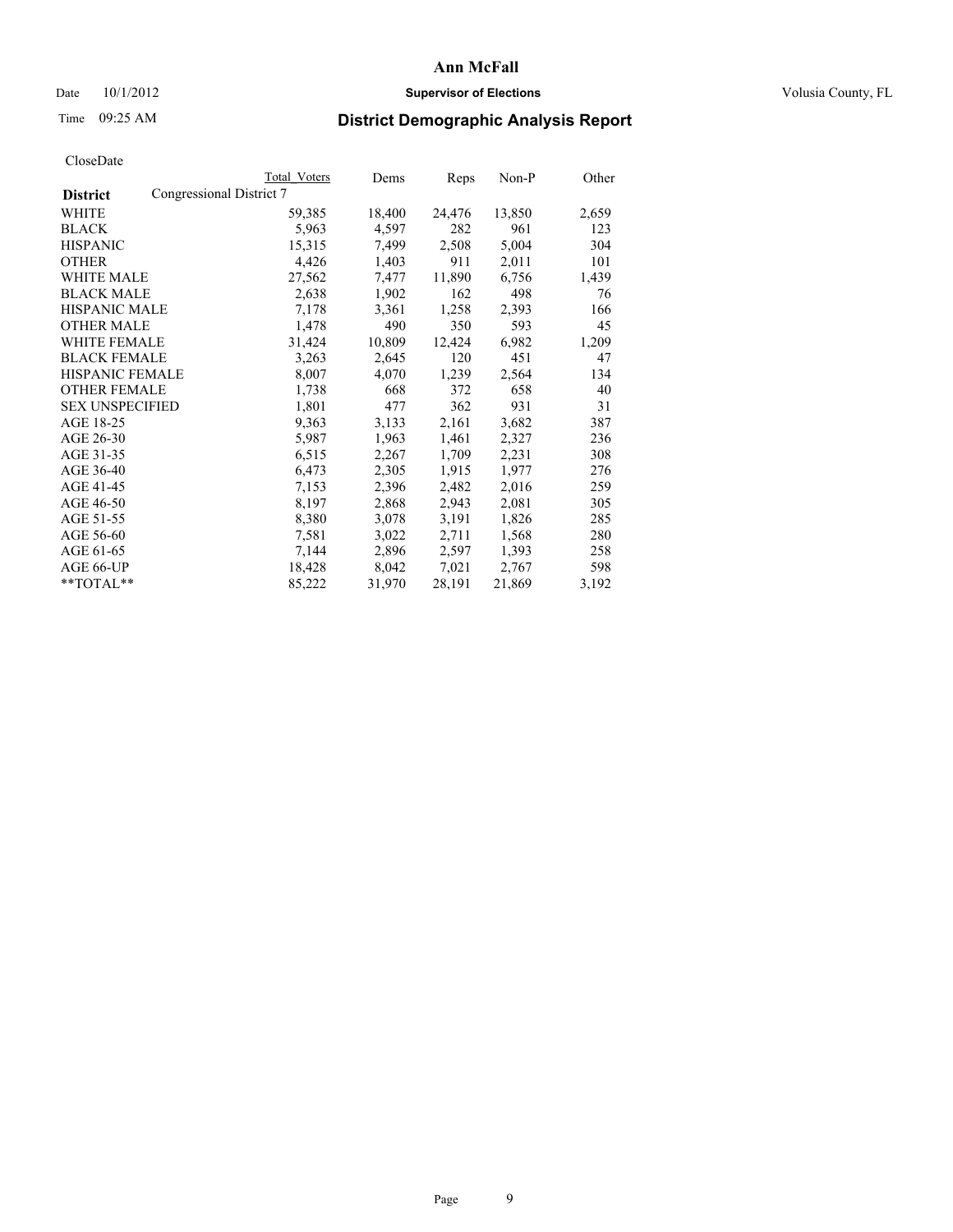### Date 10/1/2012 **Supervisor of Elections Supervisor of Elections** Volusia County, FL

# Time 09:25 AM **District Demographic Analysis Report**

|                        | Total Voters        | Dems | Reps     | Non-P    | Other |
|------------------------|---------------------|------|----------|----------|-------|
| <b>District</b>        | Unincorporated Area |      |          |          |       |
| <b>WHITE</b>           | 0                   | 0    | $\theta$ | $\theta$ | 0     |
| <b>BLACK</b>           |                     |      | 0        | 0        |       |
| <b>HISPANIC</b>        |                     |      | 0        | 0        |       |
| <b>OTHER</b>           |                     |      |          |          |       |
| WHITE MALE             |                     |      |          |          |       |
| <b>BLACK MALE</b>      |                     |      | 0        |          |       |
| <b>HISPANIC MALE</b>   |                     |      |          |          |       |
| <b>OTHER MALE</b>      |                     |      | 0        |          |       |
| <b>WHITE FEMALE</b>    |                     |      |          |          |       |
| <b>BLACK FEMALE</b>    |                     |      | 0        |          |       |
| <b>HISPANIC FEMALE</b> |                     |      |          |          |       |
| <b>OTHER FEMALE</b>    |                     |      |          |          |       |
| <b>SEX UNSPECIFIED</b> |                     |      |          |          |       |
| AGE 18-25              |                     |      |          |          |       |
| AGE 26-30              |                     |      | 0        |          |       |
| AGE 31-35              |                     |      |          |          |       |
| AGE 36-40              |                     |      | 0        |          |       |
| AGE 41-45              |                     |      |          |          |       |
| AGE 46-50              |                     |      | 0        |          |       |
| AGE 51-55              |                     |      |          |          |       |
| AGE 56-60              |                     |      |          |          |       |
| AGE 61-65              |                     |      |          |          |       |
| AGE 66-UP              |                     |      |          |          |       |
| $**TOTAL**$            |                     |      | 0        | 0        | 0     |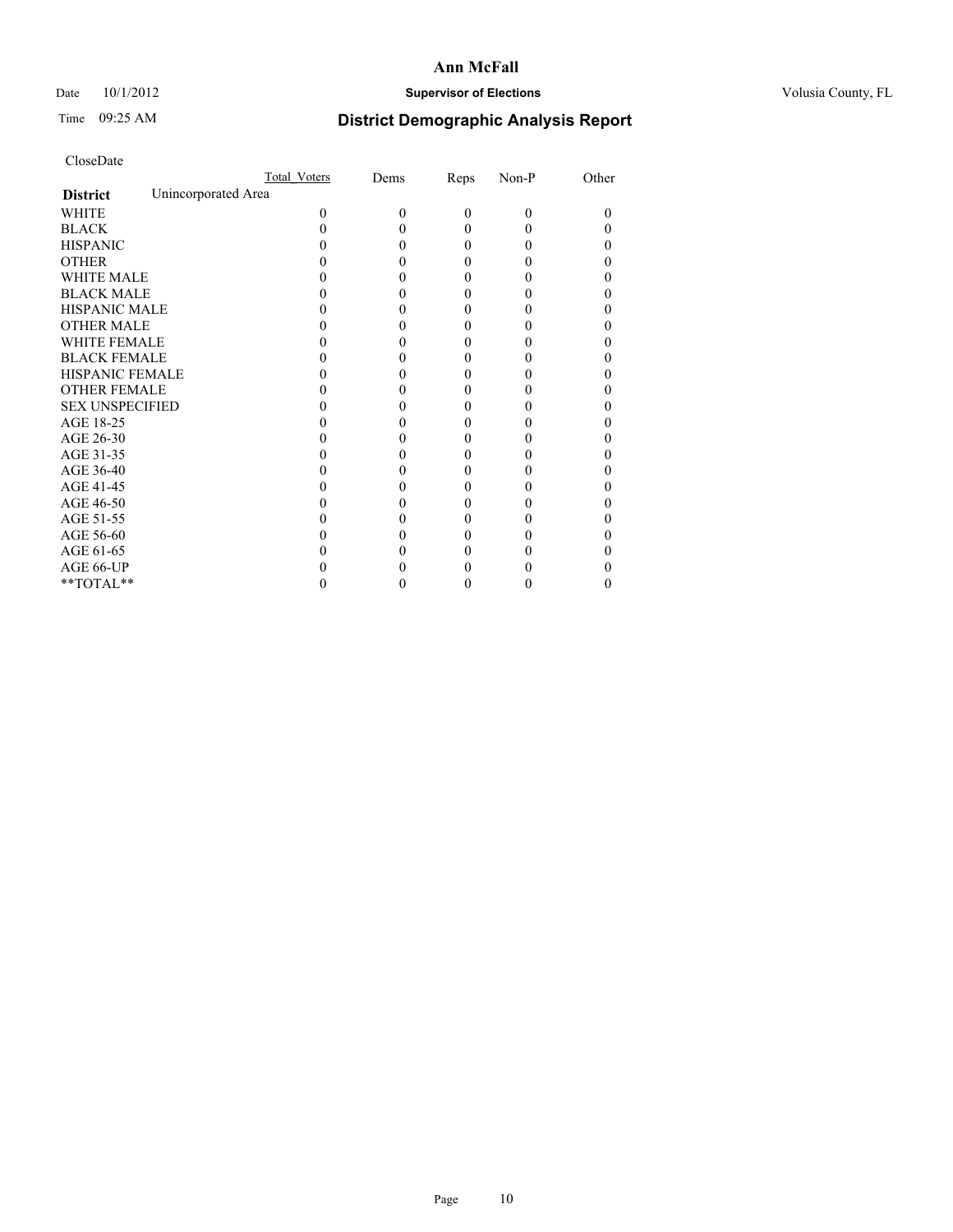### Date  $10/1/2012$  **Supervisor of Elections Supervisor of Elections** Volusia County, FL

# Time 09:25 AM **District Demographic Analysis Report**

| Total Voters | Dems   | <b>Reps</b> | Non-P | Other |
|--------------|--------|-------------|-------|-------|
|              |        |             |       |       |
| 21,341       | 7,773  | 7,713       | 5,060 | 795   |
| 13,141       | 11,050 | 302         | 1,694 | 95    |
| 1,026        | 495    | 191         | 323   | 17    |
| 2,266        | 951    | 321         | 959   | 35    |
| 10,169       | 3,247  | 3,926       | 2,504 | 492   |
| 5,074        | 4,109  | 156         | 763   | 46    |
| 495          | 217    | 97          | 169   | 12    |
| 718          | 305    | 125         | 273   | 15    |
| 11,027       | 4,467  | 3,742       | 2,520 | 298   |
| 7,889        | 6,795  | 144         | 901   | 49    |
| 519          | 271    | 93          | 150   | 5     |
| 915          | 441    | 153         | 308   | 13    |
| 968          | 417    | 91          | 448   | 12    |
| 6,555        | 4,041  | 687         | 1,730 | 97    |
| 3,235        | 1,662  | 515         | 976   | 82    |
| 2,416        | 1,228  | 407         | 720   | 61    |
| 2,057        | 1,037  | 424         | 546   | 50    |
| 2,278        | 1,177  | 477         | 564   | 60    |
| 2,730        | 1,458  | 614         | 587   | 71    |
| 3,218        | 1,702  | 847         | 580   | 89    |
| 3,167        | 1,678  | 813         | 590   | 86    |
| 3,247        | 1,642  | 900         | 608   | 97    |
| 8,974        | 4,703  | 2,849       | 1,171 | 251   |
| 37,878       | 20,328 | 8,534       | 8,072 | 944   |
|              |        |             |       |       |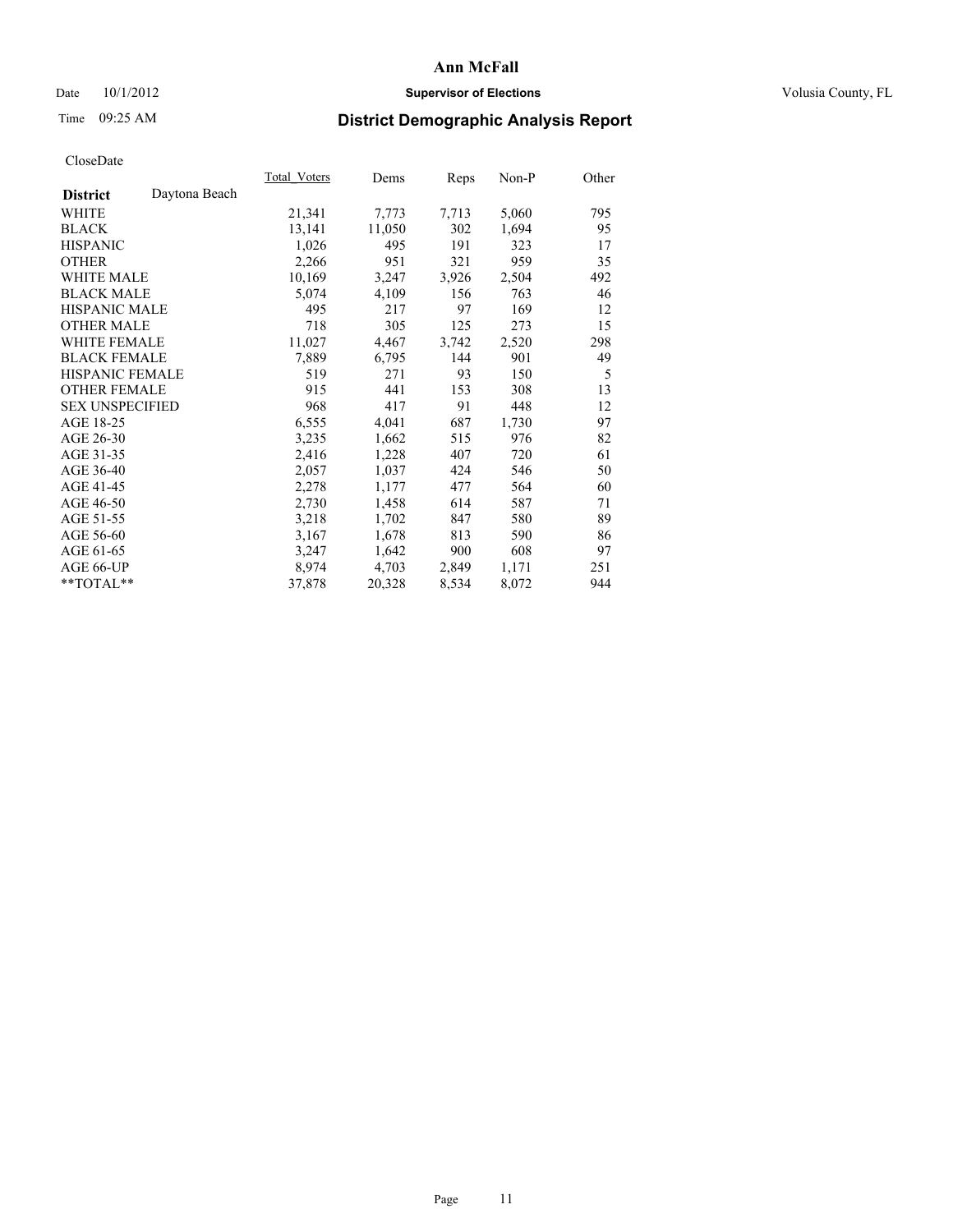### Date 10/1/2012 **Supervisor of Elections Supervisor of Elections** Volusia County, FL

# Time 09:25 AM **District Demographic Analysis Report**

| Cioscivate             |                      |                     |      |                |       |                         |
|------------------------|----------------------|---------------------|------|----------------|-------|-------------------------|
|                        |                      | <b>Total Voters</b> | Dems | Reps           | Non-P | Other                   |
| <b>District</b>        | Daytona Beach Shores |                     |      |                |       |                         |
| WHITE                  |                      | 3,309               | 892  | 1,567          | 739   | 111                     |
| <b>BLACK</b>           |                      | 35                  | 24   | 3              | 8     | $\theta$                |
| <b>HISPANIC</b>        |                      | 71                  | 16   | 33             | 21    | 1                       |
| <b>OTHER</b>           |                      | 169                 | 43   | 56             | 66    | 4                       |
| WHITE MALE             |                      | 1,573               | 390  | 750            | 373   | 60                      |
| <b>BLACK MALE</b>      |                      | 18                  | 12   | 1              | 5     | $\theta$                |
| <b>HISPANIC MALE</b>   |                      | 39                  | 10   | 17             | 11    | 1                       |
| <b>OTHER MALE</b>      |                      | 62                  | 17   | 20             | 24    | 1                       |
| WHITE FEMALE           |                      | 1,703               | 495  | 802            | 358   | 48                      |
| <b>BLACK FEMALE</b>    |                      | 17                  | 12   | $\overline{2}$ | 3     | $\theta$                |
| <b>HISPANIC FEMALE</b> |                      | 31                  | 6    | 15             | 10    | $\theta$                |
| <b>OTHER FEMALE</b>    |                      | 80                  | 21   | 27             | 29    | 3                       |
| <b>SEX UNSPECIFIED</b> |                      | 61                  | 12   | 25             | 21    | $\overline{\mathbf{3}}$ |
| AGE 18-25              |                      | 121                 | 26   | 40             | 51    | 4                       |
| AGE 26-30              |                      | 109                 | 35   | 33             | 37    | 4                       |
| AGE 31-35              |                      | 86                  | 23   | 29             | 25    | 9                       |
| AGE 36-40              |                      | 82                  | 23   | 28             | 30    | 1                       |
| AGE 41-45              |                      | 124                 | 32   | 47             | 45    | $\theta$                |
| AGE 46-50              |                      | 177                 | 39   | 76             | 58    | 4                       |
| AGE 51-55              |                      | 255                 | 57   | 127            | 64    | 7                       |
| AGE 56-60              |                      | 306                 | 76   | 140            | 76    | 14                      |
| AGE 61-65              |                      | 439                 | 111  | 196            | 115   | 17                      |
| AGE 66-UP              |                      | 1,892               | 556  | 944            | 335   | 57                      |
| $*$ TOTAL $**$         |                      | 3,591               | 978  | 1,660          | 836   | 117                     |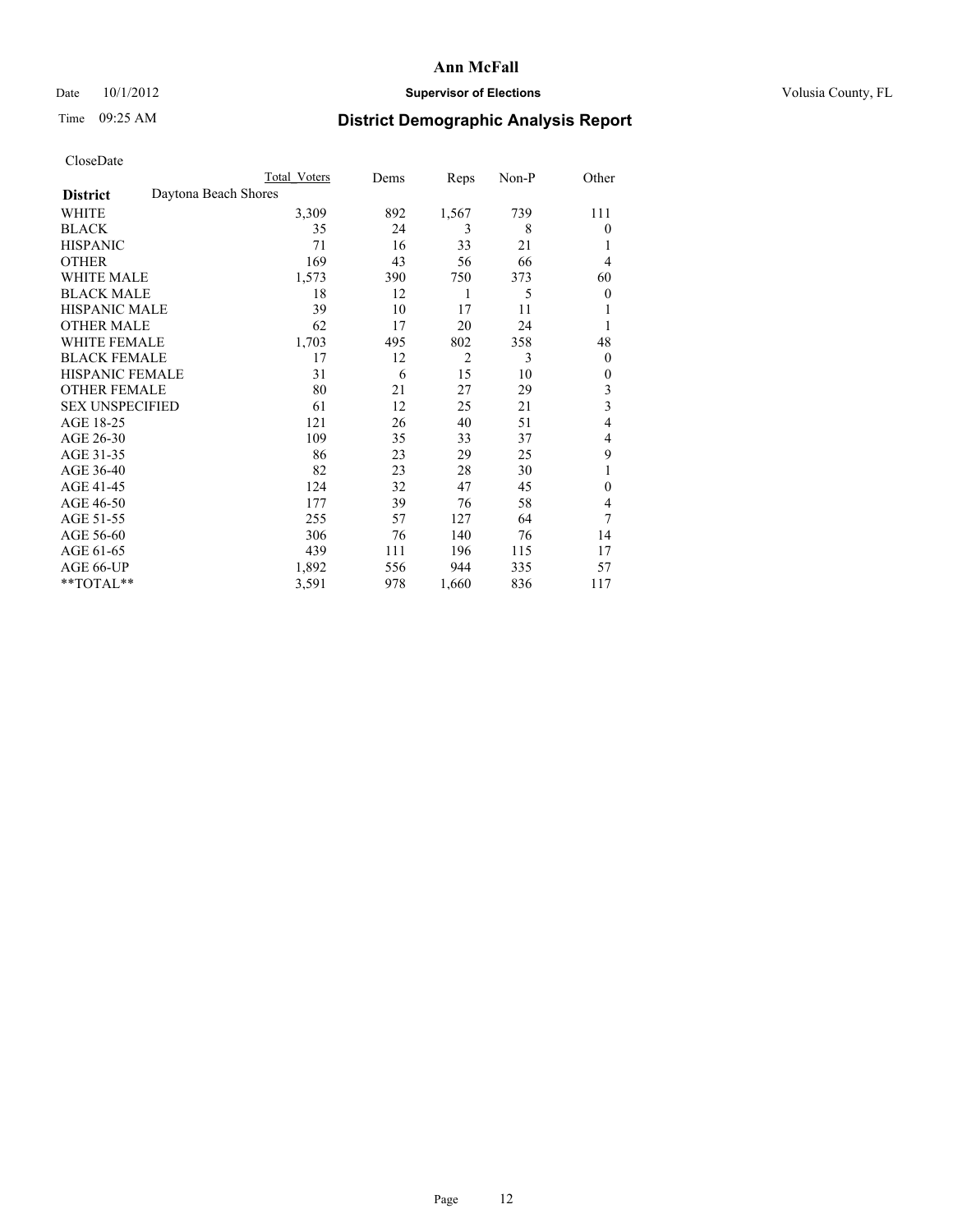### Date 10/1/2012 **Supervisor of Elections Supervisor of Elections** Volusia County, FL

# Time 09:25 AM **District Demographic Analysis Report**

|                        |        | Total Voters | Dems  | Reps  | Non-P | Other |
|------------------------|--------|--------------|-------|-------|-------|-------|
| <b>District</b>        | DeBary |              |       |       |       |       |
| WHITE                  |        | 11,793       | 3,230 | 5,576 | 2,489 | 498   |
| <b>BLACK</b>           |        | 431          | 331   | 29    | 62    | 9     |
| <b>HISPANIC</b>        |        | 861          | 383   | 222   | 238   | 18    |
| <b>OTHER</b>           |        | 682          | 189   | 177   | 299   | 17    |
| WHITE MALE             |        | 5,502        | 1,295 | 2,705 | 1,244 | 258   |
| <b>BLACK MALE</b>      |        | 199          | 142   | 9     | 43    | 5     |
| <b>HISPANIC MALE</b>   |        | 386          | 161   | 106   | 109   | 10    |
| <b>OTHER MALE</b>      |        | 222          | 59    | 64    | 92    | 7     |
| <b>WHITE FEMALE</b>    |        | 6,202        | 1,914 | 2,830 | 1,222 | 236   |
| <b>BLACK FEMALE</b>    |        | 227          | 184   | 20    | 19    | 4     |
| <b>HISPANIC FEMALE</b> |        | 464          | 217   | 115   | 124   | 8     |
| <b>OTHER FEMALE</b>    |        | 289          | 97    | 79    | 106   | 7     |
| <b>SEX UNSPECIFIED</b> |        | 276          | 64    | 76    | 129   | 7     |
| AGE 18-25              |        | 1,080        | 305   | 330   | 403   | 42    |
| AGE 26-30              |        | 741          | 174   | 278   | 262   | 27    |
| AGE 31-35              |        | 801          | 216   | 300   | 245   | 40    |
| AGE 36-40              |        | 850          | 226   | 319   | 259   | 46    |
| AGE 41-45              |        | 1,069        | 276   | 472   | 279   | 42    |
| AGE 46-50              |        | 1,232        | 334   | 582   | 270   | 46    |
| AGE 51-55              |        | 1,358        | 380   | 653   | 282   | 43    |
| AGE 56-60              |        | 1,349        | 451   | 583   | 266   | 49    |
| AGE 61-65              |        | 1,429        | 468   | 659   | 252   | 50    |
| AGE 66-UP              |        | 3,874        | 1,310 | 1,829 | 578   | 157   |
| **TOTAL**              |        | 13,783       | 4,140 | 6,005 | 3,096 | 542   |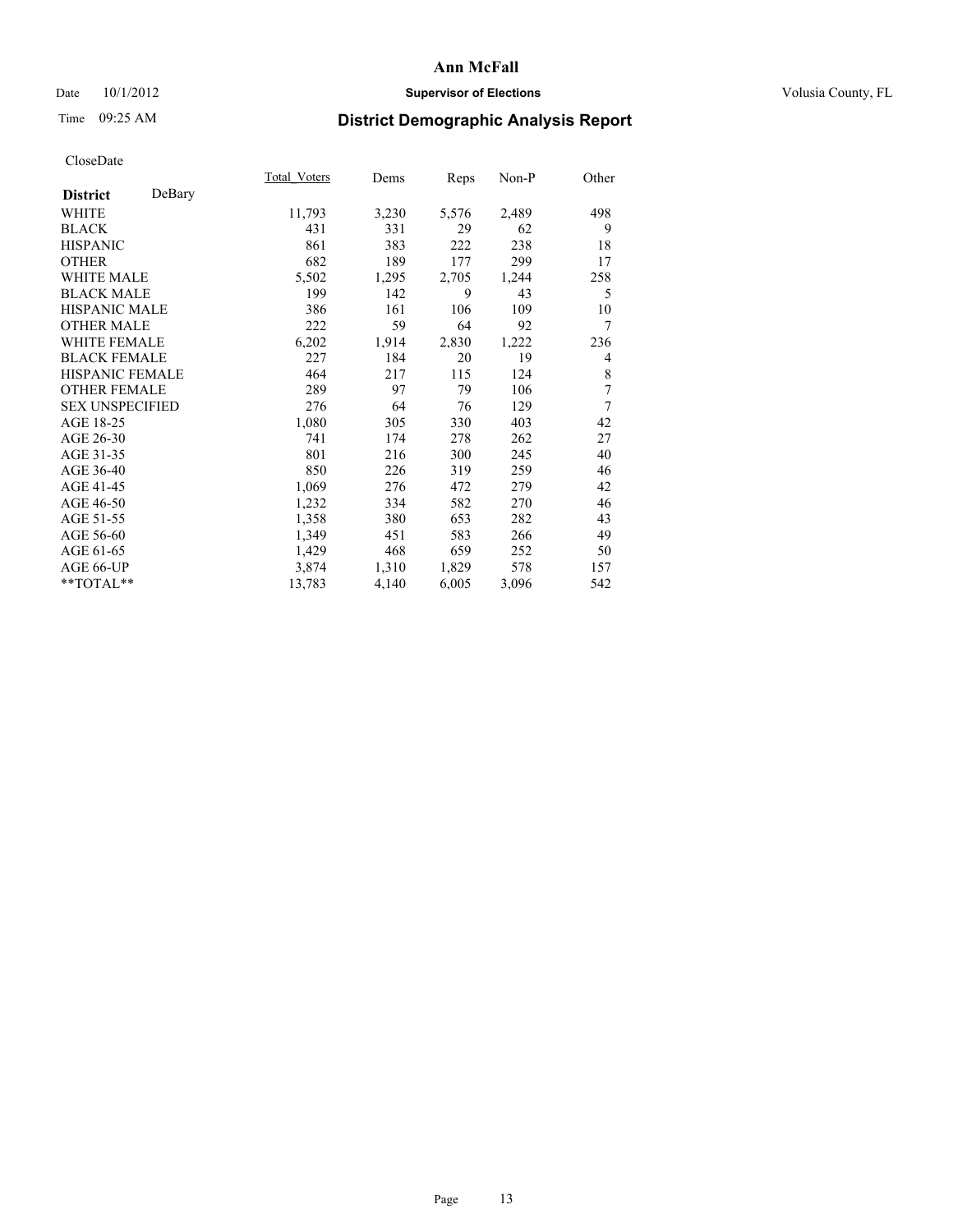### Date 10/1/2012 **Supervisor of Elections Supervisor of Elections** Volusia County, FL

# Time 09:25 AM **District Demographic Analysis Report**

|                           | Total Voters | Dems  | <b>Reps</b> | Non-P | Other |
|---------------------------|--------------|-------|-------------|-------|-------|
| DeLand<br><b>District</b> |              |       |             |       |       |
| <b>WHITE</b>              | 11,993       | 3,979 | 4,971       | 2,494 | 549   |
| <b>BLACK</b>              | 2,452        | 1,993 | 88          | 336   | 35    |
| <b>HISPANIC</b>           | 1,013        | 454   | 174         | 350   | 35    |
| <b>OTHER</b>              | 856          | 287   | 172         | 370   | 27    |
| <b>WHITE MALE</b>         | 5,196        | 1,498 | 2,268       | 1,151 | 279   |
| <b>BLACK MALE</b>         | 946          | 743   | 37          | 143   | 23    |
| HISPANIC MALE             | 417          | 175   | 84          | 141   | 17    |
| <b>OTHER MALE</b>         | 263          | 99    | 65          | 88    | 11    |
| <b>WHITE FEMALE</b>       | 6,737        | 2,463 | 2,687       | 1,319 | 268   |
| <b>BLACK FEMALE</b>       | 1,477        | 1,232 | 48          | 186   | 11    |
| <b>HISPANIC FEMALE</b>    | 592          | 278   | 89          | 208   | 17    |
| <b>OTHER FEMALE</b>       | 337          | 126   | 65          | 135   | 11    |
| <b>SEX UNSPECIFIED</b>    | 349          | 99    | 62          | 179   | 9     |
| AGE 18-25                 | 2,116        | 820   | 456         | 760   | 80    |
| AGE 26-30                 | 1,082        | 401   | 252         | 384   | 45    |
| AGE 31-35                 | 1,074        | 431   | 293         | 299   | 51    |
| AGE 36-40                 | 1,112        | 428   | 342         | 288   | 54    |
| AGE 41-45                 | 1,184        | 466   | 389         | 288   | 41    |
| AGE 46-50                 | 1,271        | 496   | 466         | 256   | 53    |
| AGE 51-55                 | 1,287        | 537   | 458         | 250   | 42    |
| AGE 56-60                 | 1,311        | 593   | 429         | 236   | 53    |
| AGE 61-65                 | 1,395        | 621   | 486         | 232   | 56    |
| AGE 66-UP                 | 4,506        | 1,929 | 1,837       | 569   | 171   |
| **TOTAL**                 | 16,338       | 6,722 | 5,408       | 3,562 | 646   |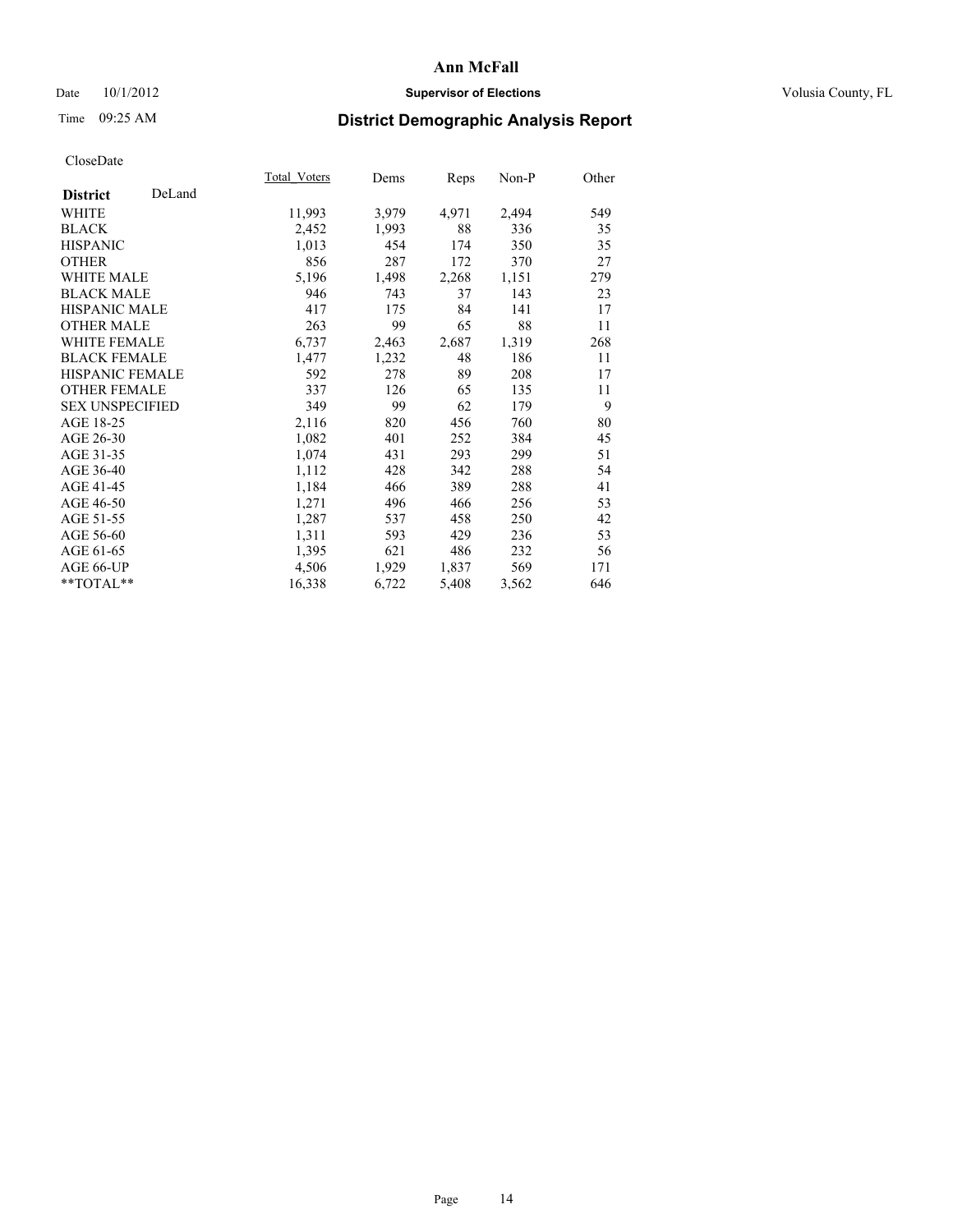### Date 10/1/2012 **Supervisor of Elections Supervisor of Elections** Volusia County, FL

# Time 09:25 AM **District Demographic Analysis Report**

| Total Voters | Dems   | Reps   | Non-P  | Other |
|--------------|--------|--------|--------|-------|
|              |        |        |        |       |
| 33,122       | 10,710 | 12,809 | 8,078  | 1,525 |
| 4,822        | 3,711  | 219    | 791    | 101   |
| 12,770       | 6,379  | 1,986  | 4,155  | 250   |
| 2,959        | 981    | 545    | 1,373  | 60    |
| 15,421       | 4,413  | 6,237  | 3,943  | 828   |
| 2,153        | 1,560  | 136    | 391    | 66    |
| 6,027        | 2,880  | 999    | 2,010  | 138   |
| 975          | 345    | 209    | 393    | 28    |
| 17,488       | 6,228  | 6,493  | 4,075  | 692   |
| 2,616        | 2,109  | 83     | 389    | 35    |
| 6,637        | 3,442  | 979    | 2,107  | 109   |
| 1,149        | 466    | 217    | 442    | 24    |
| 1,207        | 338    | 206    | 647    | 16    |
| 6,523        | 2,337  | 1,316  | 2,610  | 260   |
| 4,070        | 1,440  | 840    | 1,626  | 164   |
| 4,464        | 1,674  | 1,025  | 1,564  | 201   |
| 4,493        | 1,729  | 1,223  | 1,360  | 181   |
| 4,681        | 1,702  | 1,479  | 1,331  | 169   |
| 5,342        | 2,063  | 1,703  | 1,390  | 186   |
| 5,317        | 2,134  | 1,829  | 1,183  | 171   |
| 4,633        | 1,967  | 1,516  | 980    | 170   |
| 4,227        | 1,884  | 1,334  | 862    | 147   |
| 10,020       | 4,905  | 3,304  | 1,521  | 290   |
| 53,770       | 21,835 | 15,569 | 14,427 | 1,939 |
|              |        |        |        |       |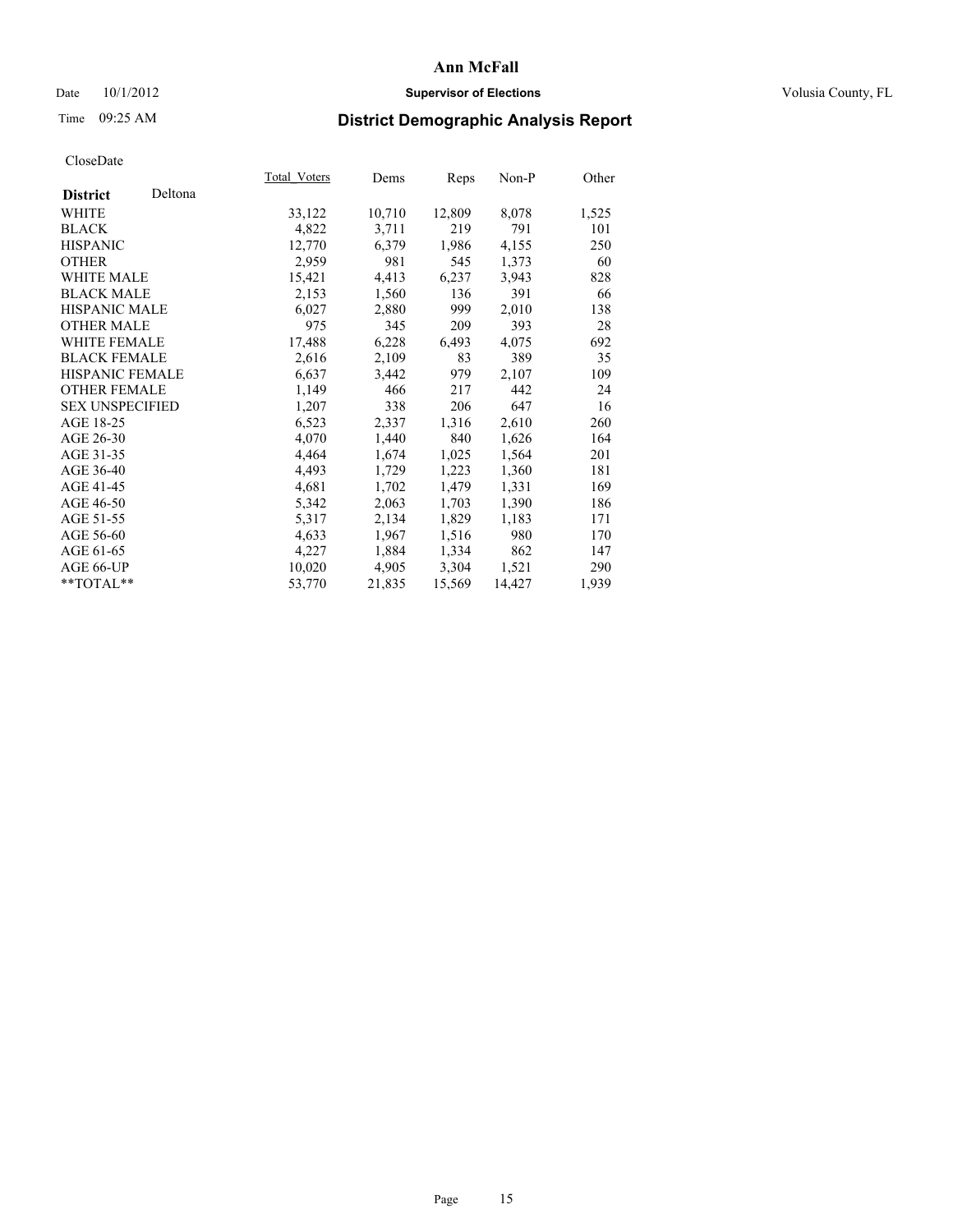### Date  $10/1/2012$  **Supervisor of Elections Supervisor of Elections** Volusia County, FL

# Time 09:25 AM **District Demographic Analysis Report**

|                              | Total Voters | Dems  | Reps  | Non-P | Other          |
|------------------------------|--------------|-------|-------|-------|----------------|
| Edgewater<br><b>District</b> |              |       |       |       |                |
| <b>WHITE</b>                 | 13,170       | 4,791 | 4,537 | 3,492 | 350            |
| <b>BLACK</b>                 | 300          | 217   | 15    | 65    | 3              |
| <b>HISPANIC</b>              | 189          | 83    | 41    | 59    | 6              |
| <b>OTHER</b>                 | 432          | 125   | 91    | 210   | 6              |
| <b>WHITE MALE</b>            | 5,942        | 1,889 | 2,238 | 1,637 | 178            |
| <b>BLACK MALE</b>            | 138          | 94    | 9     | 33    | 2              |
| HISPANIC MALE                | 81           | 38    | 11    | 28    | 4              |
| <b>OTHER MALE</b>            | 137          | 46    | 39    | 50    | $\overline{2}$ |
| <b>WHITE FEMALE</b>          | 7,142        | 2,871 | 2,267 | 1,832 | 172            |
| <b>BLACK FEMALE</b>          | 159          | 121   | 6     | 31    | 1              |
| <b>HISPANIC FEMALE</b>       | 105          | 44    | 30    | 29    | $\overline{2}$ |
| <b>OTHER FEMALE</b>          | 165          | 58    | 42    | 61    | 4              |
| <b>SEX UNSPECIFIED</b>       | 222          | 55    | 42    | 125   | $\theta$       |
| AGE 18-25                    | 1,178        | 357   | 286   | 512   | 23             |
| AGE 26-30                    | 871          | 268   | 228   | 349   | 26             |
| AGE 31-35                    | 895          | 272   | 245   | 358   | 20             |
| AGE 36-40                    | 899          | 290   | 260   | 321   | 28             |
| AGE 41-45                    | 1,032        | 357   | 340   | 314   | 21             |
| AGE 46-50                    | 1,157        | 396   | 401   | 332   | 28             |
| AGE 51-55                    | 1,331        | 470   | 477   | 346   | 38             |
| AGE 56-60                    | 1,378        | 561   | 482   | 313   | 22             |
| AGE 61-65                    | 1,350        | 540   | 463   | 310   | 37             |
| AGE 66-UP                    | 4,010        | 1,713 | 1,503 | 672   | 122            |
| **TOTAL**                    | 14,101       | 5,224 | 4,685 | 3,827 | 365            |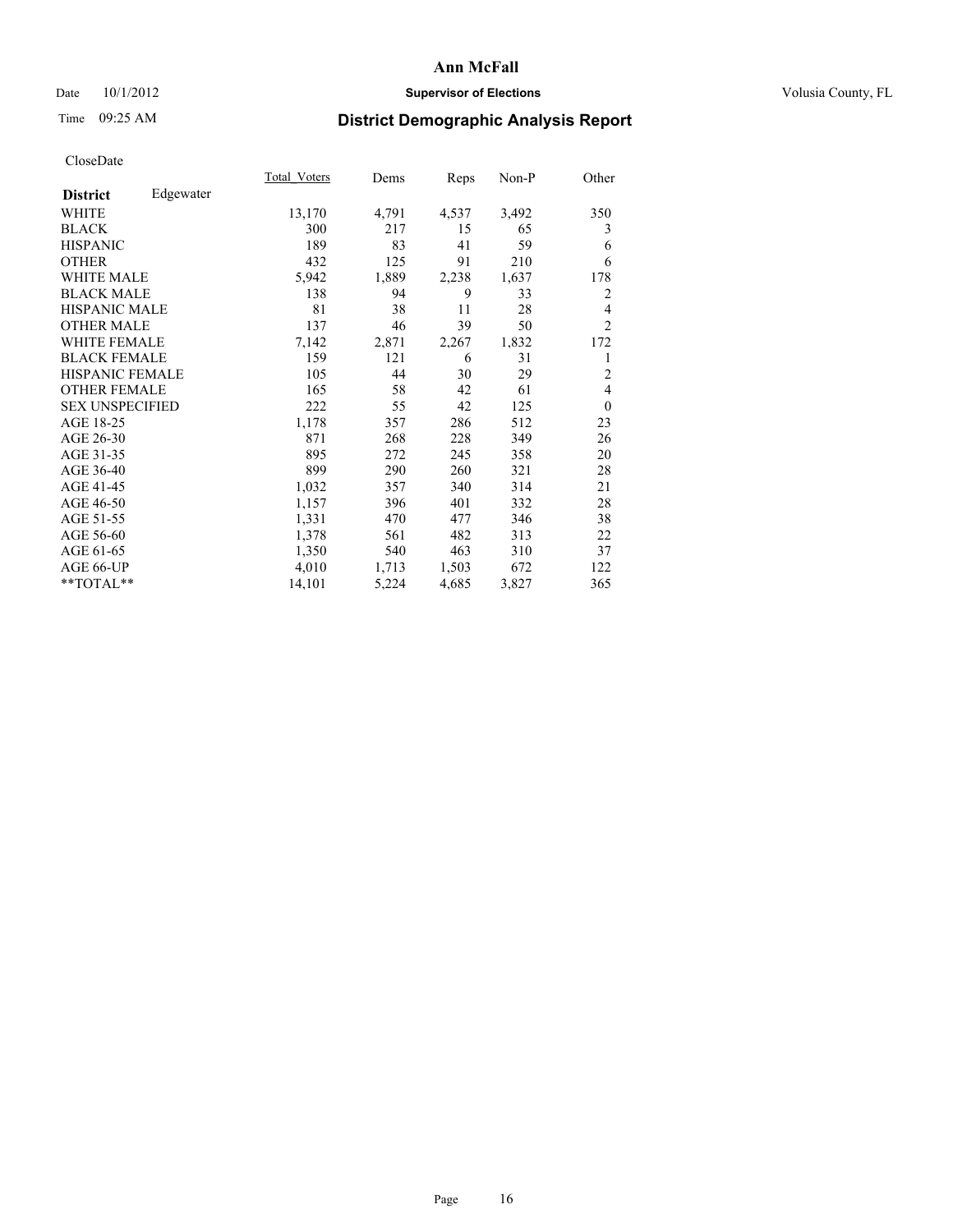### Date 10/1/2012 **Supervisor of Elections Supervisor of Elections** Volusia County, FL

# Time 09:25 AM **District Demographic Analysis Report**

|                        |            | <b>Total Voters</b> | Dems  | Reps  | Non-P | Other          |
|------------------------|------------|---------------------|-------|-------|-------|----------------|
| <b>District</b>        | Holly Hill |                     |       |       |       |                |
| WHITE                  |            | 5,611               | 2,277 | 1,732 | 1,388 | 214            |
| <b>BLACK</b>           |            | 765                 | 628   | 25    | 106   | 6              |
| <b>HISPANIC</b>        |            | 158                 | 77    | 23    | 58    | $\theta$       |
| <b>OTHER</b>           |            | 330                 | 118   | 57    | 145   | 10             |
| <b>WHITE MALE</b>      |            | 2,545               | 913   | 842   | 689   | 101            |
| <b>BLACK MALE</b>      |            | 271                 | 205   | 12    | 51    | 3              |
| <b>HISPANIC MALE</b>   |            | 71                  | 27    | 15    | 29    | $\theta$       |
| <b>OTHER MALE</b>      |            | 92                  | 33    | 19    | 33    | 7              |
| <b>WHITE FEMALE</b>    |            | 3,024               | 1,353 | 877   | 683   | 111            |
| <b>BLACK FEMALE</b>    |            | 488                 | 418   | 13    | 54    | 3              |
| <b>HISPANIC FEMALE</b> |            | 87                  | 50    | 8     | 29    | $\theta$       |
| <b>OTHER FEMALE</b>    |            | 142                 | 60    | 31    | 50    | 1              |
| <b>SEX UNSPECIFIED</b> |            | 144                 | 41    | 20    | 79    | $\overline{4}$ |
| AGE 18-25              |            | 658                 | 297   | 118   | 233   | 10             |
| AGE 26-30              |            | 460                 | 193   | 88    | 159   | 20             |
| AGE 31-35              |            | 449                 | 194   | 92    | 151   | 12             |
| AGE 36-40              |            | 385                 | 170   | 84    | 122   | 9              |
| AGE 41-45              |            | 521                 | 207   | 130   | 163   | 21             |
| AGE 46-50              |            | 649                 | 259   | 185   | 174   | 31             |
| AGE 51-55              |            | 712                 | 299   | 211   | 166   | 36             |
| AGE 56-60              |            | 665                 | 311   | 172   | 163   | 19             |
| AGE 61-65              |            | 614                 | 286   | 168   | 138   | 22             |
| AGE 66-UP              |            | 1,764               | 891   | 590   | 233   | 50             |
| **TOTAL**              |            | 6,877               | 3,107 | 1,838 | 1,702 | 230            |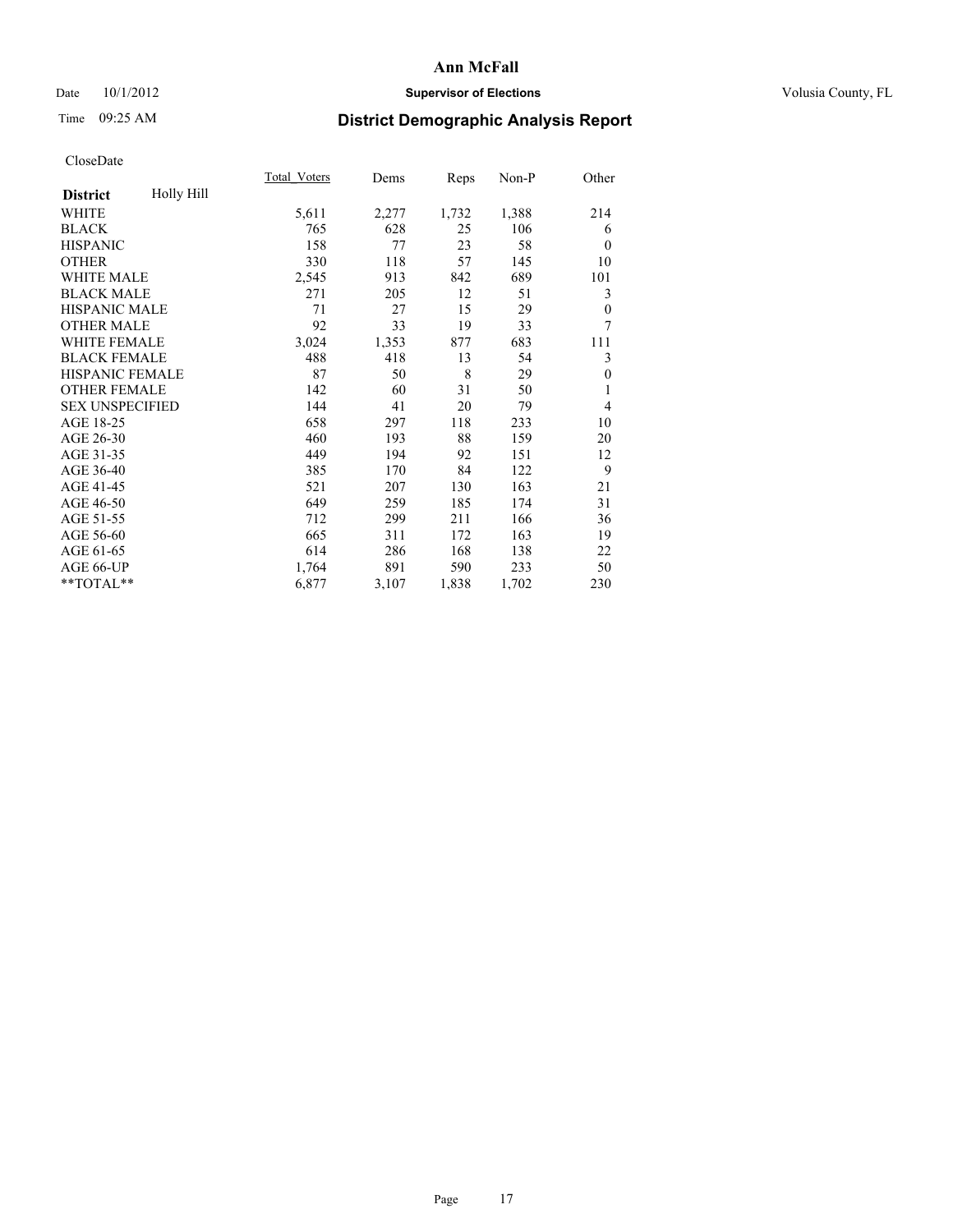### Date 10/1/2012 **Supervisor of Elections Supervisor of Elections** Volusia County, FL

# Time 09:25 AM **District Demographic Analysis Report**

|                        |            | <b>Total Voters</b> | Dems | Reps           | Non-P | Other          |
|------------------------|------------|---------------------|------|----------------|-------|----------------|
| <b>District</b>        | Lake Helen |                     |      |                |       |                |
| <b>WHITE</b>           |            | 1,616               | 604  | 601            | 350   | 61             |
| <b>BLACK</b>           |            | 183                 | 163  | 4              | 13    | 3              |
| <b>HISPANIC</b>        |            | 38                  | 12   | 16             | 8     | $\overline{c}$ |
| <b>OTHER</b>           |            | 58                  | 19   | 14             | 23    | $\overline{c}$ |
| WHITE MALE             |            | 737                 | 245  | 297            | 165   | 30             |
| <b>BLACK MALE</b>      |            | 82                  | 74   | $\overline{c}$ | 5     | 1              |
| <b>HISPANIC MALE</b>   |            | 13                  | 4    | 6              | 3     | $\theta$       |
| <b>OTHER MALE</b>      |            | 19                  | 9    |                | 8     | 1              |
| <b>WHITE FEMALE</b>    |            | 868                 | 356  | 299            | 182   | 31             |
| <b>BLACK FEMALE</b>    |            | 100                 | 88   | $\overline{2}$ | 8     | $\overline{2}$ |
| <b>HISPANIC FEMALE</b> |            | 24                  | 8    | 9              | 5     | $\overline{c}$ |
| <b>OTHER FEMALE</b>    |            | 21                  | 9    | $\overline{4}$ | 7     | 1              |
| <b>SEX UNSPECIFIED</b> |            | 31                  | 5    | 15             | 11    | $\theta$       |
| AGE 18-25              |            | 178                 | 66   | 51             | 52    | 9              |
| AGE 26-30              |            | 121                 | 40   | 34             | 44    | 3              |
| AGE 31-35              |            | 108                 | 43   | 29             | 32    | 4              |
| AGE 36-40              |            | 117                 | 33   | 34             | 37    | 13             |
| AGE 41-45              |            | 142                 | 53   | 48             | 32    | 9              |
| AGE 46-50              |            | 164                 | 59   | 65             | 34    | 6              |
| AGE 51-55              |            | 216                 | 91   | 85             | 36    | 4              |
| AGE 56-60              |            | 195                 | 82   | 72             | 33    | 8              |
| AGE 61-65              |            | 178                 | 91   | 54             | 31    | $\overline{c}$ |
| AGE 66-UP              |            | 476                 | 240  | 163            | 63    | 10             |
| **TOTAL**              |            | 1,895               | 798  | 635            | 394   | 68             |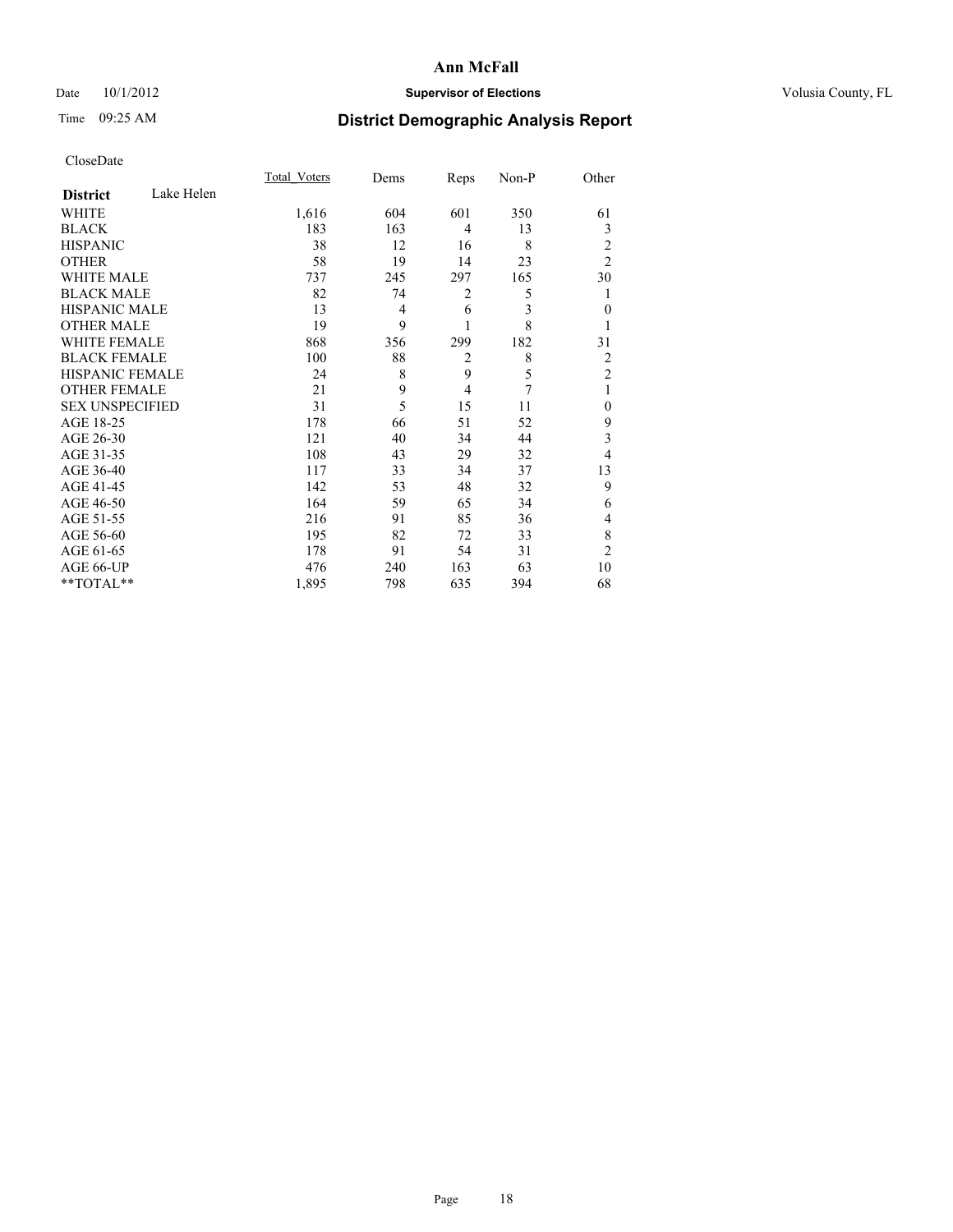### Date  $10/1/2012$  **Supervisor of Elections Supervisor of Elections** Volusia County, FL

# Time 09:25 AM **District Demographic Analysis Report**

|                                     | <b>Total Voters</b> | Dems  | Reps  | Non-P | Other |
|-------------------------------------|---------------------|-------|-------|-------|-------|
| New Smyrna Beach<br><b>District</b> |                     |       |       |       |       |
| <b>WHITE</b>                        | 15,804              | 5,176 | 6,504 | 3,685 | 439   |
| <b>BLACK</b>                        | 741                 | 619   | 21    | 95    | 6     |
| <b>HISPANIC</b>                     | 221                 | 76    | 69    | 68    | 8     |
| <b>OTHER</b>                        | 563                 | 144   | 123   | 279   | 17    |
| <b>WHITE MALE</b>                   | 7,294               | 2,043 | 3,150 | 1,873 | 228   |
| <b>BLACK MALE</b>                   | 302                 | 240   | 8     | 49    | 5     |
| <b>HISPANIC MALE</b>                | 109                 | 32    | 34    | 40    | 3     |
| <b>OTHER MALE</b>                   | 174                 | 44    | 44    | 81    | 5     |
| <b>WHITE FEMALE</b>                 | 8,399               | 3,091 | 3,313 | 1,786 | 209   |
| <b>BLACK FEMALE</b>                 | 434                 | 374   | 13    | 46    | 1     |
| <b>HISPANIC FEMALE</b>              | 112                 | 44    | 35    | 28    | 5     |
| <b>OTHER FEMALE</b>                 | 215                 | 78    | 56    | 71    | 10    |
| <b>SEX UNSPECIFIED</b>              | 290                 | 69    | 64    | 153   | 4     |
| AGE 18-25                           | 1,171               | 380   | 276   | 492   | 23    |
| AGE 26-30                           | 843                 | 274   | 231   | 301   | 37    |
| AGE 31-35                           | 873                 | 260   | 256   | 322   | 35    |
| AGE 36-40                           | 789                 | 254   | 232   | 274   | 29    |
| AGE 41-45                           | 961                 | 311   | 356   | 269   | 25    |
| AGE 46-50                           | 1,169               | 370   | 488   | 286   | 25    |
| AGE 51-55                           | 1,576               | 529   | 614   | 384   | 49    |
| AGE 56-60                           | 1,735               | 658   | 669   | 366   | 42    |
| AGE 61-65                           | 1,935               | 704   | 761   | 428   | 42    |
| AGE 66-UP                           | 6,284               | 2,276 | 2,836 | 1,009 | 163   |
| **TOTAL**                           | 17,337              | 6,016 | 6,720 | 4,131 | 470   |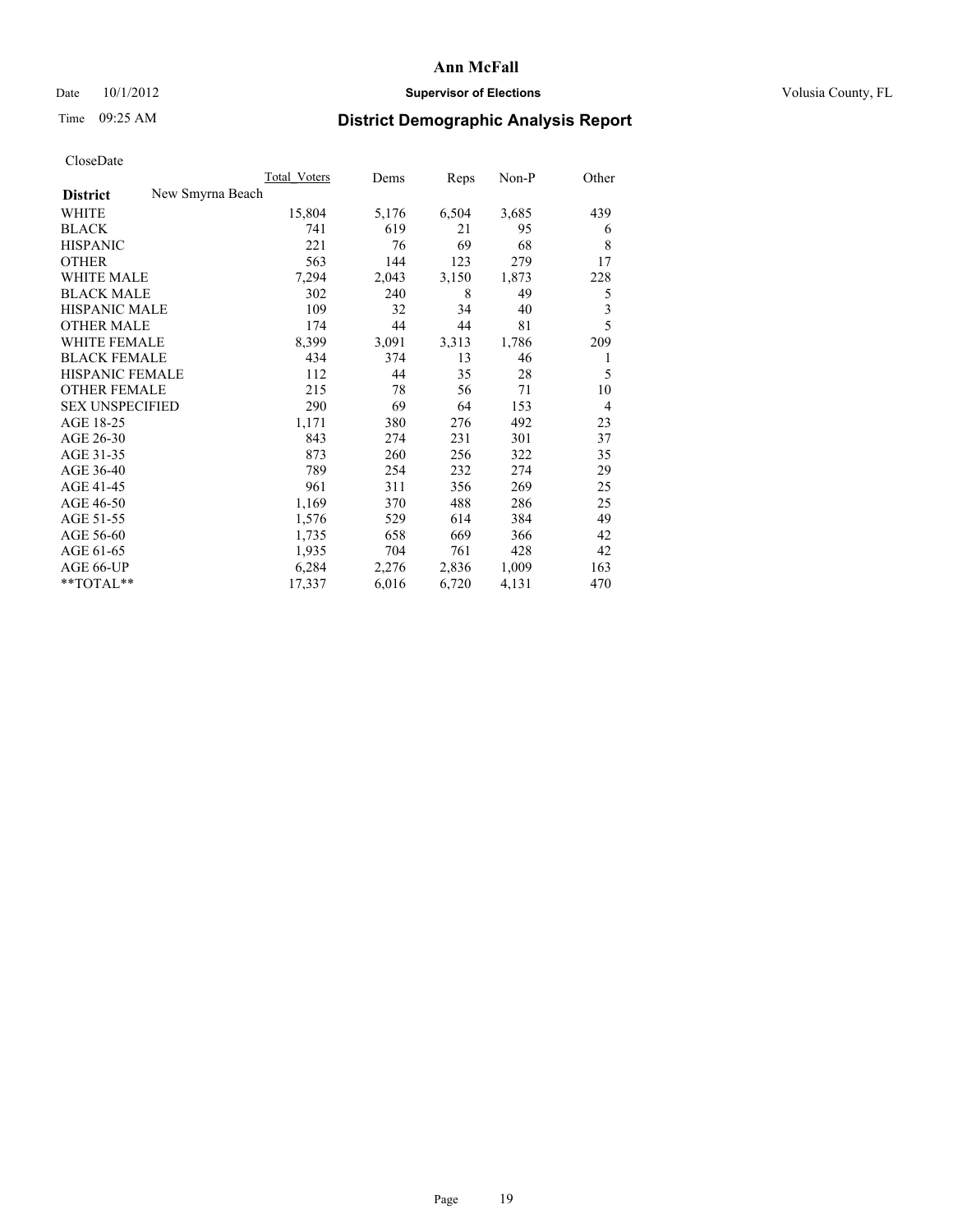### Date 10/1/2012 **Supervisor of Elections Supervisor of Elections** Volusia County, FL

# Time 09:25 AM **District Demographic Analysis Report**

|                        |          | Total Voters | Dems     | Reps           | Non-P    | Other          |
|------------------------|----------|--------------|----------|----------------|----------|----------------|
| <b>District</b>        | Oak Hill |              |          |                |          |                |
| WHITE                  |          | 1,112        | 388      | 434            | 263      | 27             |
| <b>BLACK</b>           |          | 174          | 149      | 4              | 20       |                |
| <b>HISPANIC</b>        |          | 6            | 3        | $\overline{2}$ | 1        | $\Omega$       |
| <b>OTHER</b>           |          | 35           | 8        | 8              | 16       | 3              |
| WHITE MALE             |          | 556          | 180      | 221            | 137      | 18             |
| <b>BLACK MALE</b>      |          | 75           | 62       | $\overline{2}$ | 10       | 1              |
| <b>HISPANIC MALE</b>   |          | 3            | $\theta$ | $\overline{2}$ | 1        | $\theta$       |
| <b>OTHER MALE</b>      |          | 15           | 3        | $\overline{4}$ | 7        |                |
| WHITE FEMALE           |          | 548          | 207      | 209            | 123      | 9              |
| <b>BLACK FEMALE</b>    |          | 99           | 87       | $\overline{2}$ | 10       | $\theta$       |
| <b>HISPANIC FEMALE</b> |          | 3            | 3        | $\overline{0}$ | $\theta$ | $\Omega$       |
| <b>OTHER FEMALE</b>    |          | 14           | 5        | 3              | 4        | 2              |
| <b>SEX UNSPECIFIED</b> |          | 14           |          | 5              | 8        | $\mathbf{0}$   |
| AGE 18-25              |          | 97           | 38       | 22             | 35       | $\overline{c}$ |
| AGE 26-30              |          | 69           | 27       | 17             | 24       | 1              |
| AGE 31-35              |          | 68           | 23       | 25             | 19       |                |
| AGE 36-40              |          | 47           | 20       | 14             | 11       | $\overline{c}$ |
| AGE 41-45              |          | 76           | 30       | 25             | 17       | 4              |
| AGE 46-50              |          | 97           | 39       | 33             | 24       | 1              |
| AGE 51-55              |          | 147          | 67       | 47             | 32       |                |
| AGE 56-60              |          | 133          | 65       | 42             | 21       | 5              |
| AGE 61-65              |          | 158          | 66       | 49             | 39       | 4              |
| AGE 66-UP              |          | 435          | 173      | 174            | 78       | 10             |
| **TOTAL**              |          | 1,327        | 548      | 448            | 300      | 31             |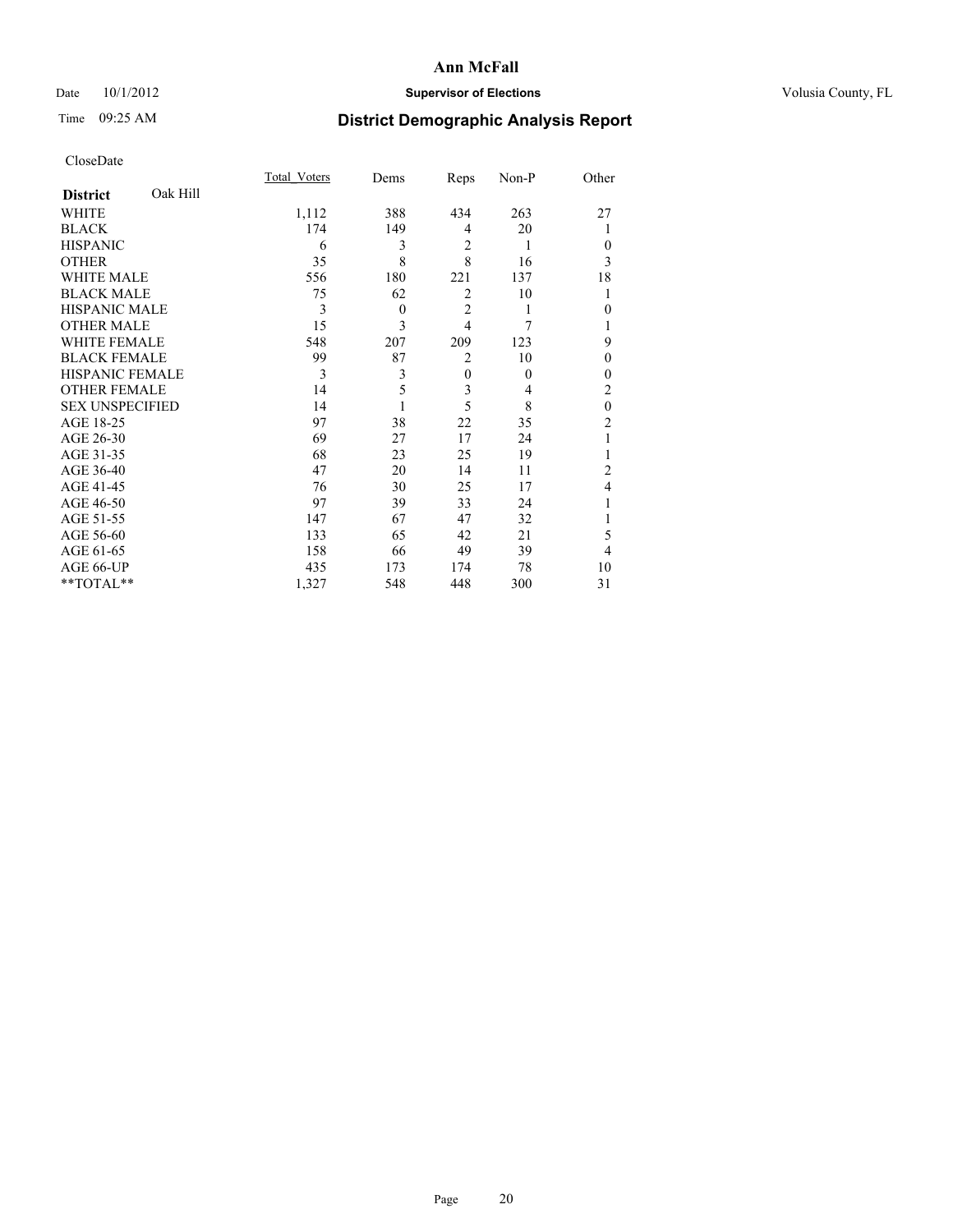### Date 10/1/2012 **Supervisor of Elections Supervisor of Elections** Volusia County, FL

# Time 09:25 AM **District Demographic Analysis Report**

|                        |             | Total Voters | Dems  | Reps  | Non-P | Other    |
|------------------------|-------------|--------------|-------|-------|-------|----------|
| <b>District</b>        | Orange City |              |       |       |       |          |
| <b>WHITE</b>           |             | 5,190        | 1,684 | 2,115 | 1,164 | 227      |
| <b>BLACK</b>           |             | 346          | 279   | 11    | 50    | 6        |
| <b>HISPANIC</b>        |             | 777          | 375   | 117   | 272   | 13       |
| <b>OTHER</b>           |             | 272          | 92    | 60    | 114   | 6        |
| <b>WHITE MALE</b>      |             | 2,218        | 629   | 932   | 533   | 124      |
| <b>BLACK MALE</b>      |             | 125          | 91    | 6     | 25    | 3        |
| HISPANIC MALE          |             | 323          | 150   | 53    | 114   | 6        |
| <b>OTHER MALE</b>      |             | 92           | 33    | 25    | 34    | $\theta$ |
| <b>WHITE FEMALE</b>    |             | 2,943        | 1,043 | 1,172 | 625   | 103      |
| <b>BLACK FEMALE</b>    |             | 218          | 185   | 5     | 25    | 3        |
| <b>HISPANIC FEMALE</b> |             | 450          | 225   | 63    | 156   | 6        |
| <b>OTHER FEMALE</b>    |             | 110          | 43    | 21    | 42    | 4        |
| <b>SEX UNSPECIFIED</b> |             | 106          | 31    | 26    | 46    | 3        |
| AGE 18-25              |             | 556          | 181   | 134   | 208   | 33       |
| AGE 26-30              |             | 415          | 152   | 105   | 146   | 12       |
| AGE 31-35              |             | 445          | 137   | 127   | 162   | 19       |
| AGE 36-40              |             | 352          | 114   | 107   | 118   | 13       |
| AGE 41-45              |             | 418          | 149   | 120   | 139   | 10       |
| AGE 46-50              |             | 472          | 169   | 153   | 131   | 19       |
| AGE 51-55              |             | 467          | 161   | 177   | 112   | 17       |
| AGE 56-60              |             | 528          | 223   | 164   | 122   | 19       |
| AGE 61-65              |             | 531          | 209   | 193   | 109   | 20       |
| AGE 66-UP              |             | 2,415        | 943   | 1,025 | 355   | 92       |
| **TOTAL**              |             | 6,599        | 2,438 | 2,305 | 1,602 | 254      |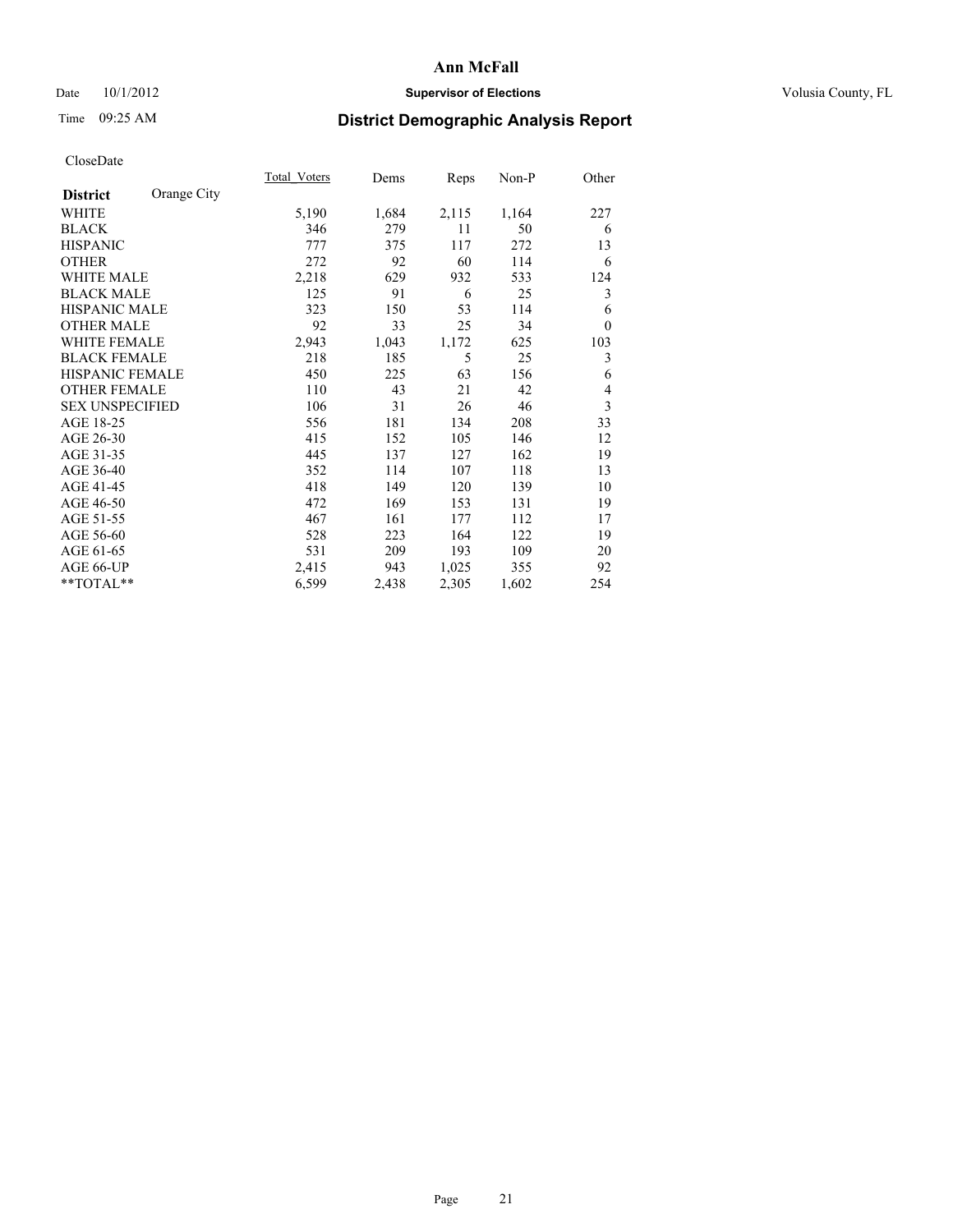### Date 10/1/2012 **Supervisor of Elections Supervisor of Elections** Volusia County, FL

# Time 09:25 AM **District Demographic Analysis Report**

|                                 | Total Voters | Dems  | Reps   | Non-P | Other |
|---------------------------------|--------------|-------|--------|-------|-------|
| Ormond Beach<br><b>District</b> |              |       |        |       |       |
| WHITE                           | 25,956       | 8,636 | 11,110 | 5,394 | 816   |
| <b>BLACK</b>                    | 845          | 636   | 52     | 137   | 20    |
| <b>HISPANIC</b>                 | 570          | 231   | 151    | 177   | 11    |
| <b>OTHER</b>                    | 1,422        | 450   | 376    | 557   | 39    |
| <b>WHITE MALE</b>               | 11,725       | 3,439 | 5,239  | 2,611 | 436   |
| <b>BLACK MALE</b>               | 387          | 279   | 25     | 71    | 12    |
| <b>HISPANIC MALE</b>            | 233          | 70    | 79     | 76    | 8     |
| <b>OTHER MALE</b>               | 508          | 159   | 144    | 185   | 20    |
| <b>WHITE FEMALE</b>             | 14,067       | 5,153 | 5,818  | 2,723 | 373   |
| <b>BLACK FEMALE</b>             | 450          | 352   | 27     | 63    | 8     |
| <b>HISPANIC FEMALE</b>          | 331          | 159   | 69     | 100   | 3     |
| <b>OTHER FEMALE</b>             | 591          | 222   | 173    | 181   | 15    |
| <b>SEX UNSPECIFIED</b>          | 501          | 120   | 115    | 255   | 11    |
| AGE 18-25                       | 2,420        | 724   | 792    | 850   | 54    |
| AGE 26-30                       | 1,478        | 442   | 490    | 500   | 46    |
| AGE 31-35                       | 1,384        | 405   | 471    | 454   | 54    |
| AGE 36-40                       | 1,460        | 448   | 519    | 425   | 68    |
| AGE 41-45                       | 1,940        | 561   | 854    | 461   | 64    |
| AGE 46-50                       | 2,436        | 763   | 1,056  | 557   | 60    |
| AGE 51-55                       | 2,672        | 880   | 1,156  | 572   | 64    |
| AGE 56-60                       | 2,848        | 1,055 | 1,201  | 510   | 82    |
| AGE 61-65                       | 2,921        | 1,133 | 1,148  | 554   | 86    |
| AGE 66-UP                       | 9,261        | 3,553 | 4,006  | 1,394 | 308   |
| **TOTAL**                       | 28,821       | 9,964 | 11,694 | 6,277 | 886   |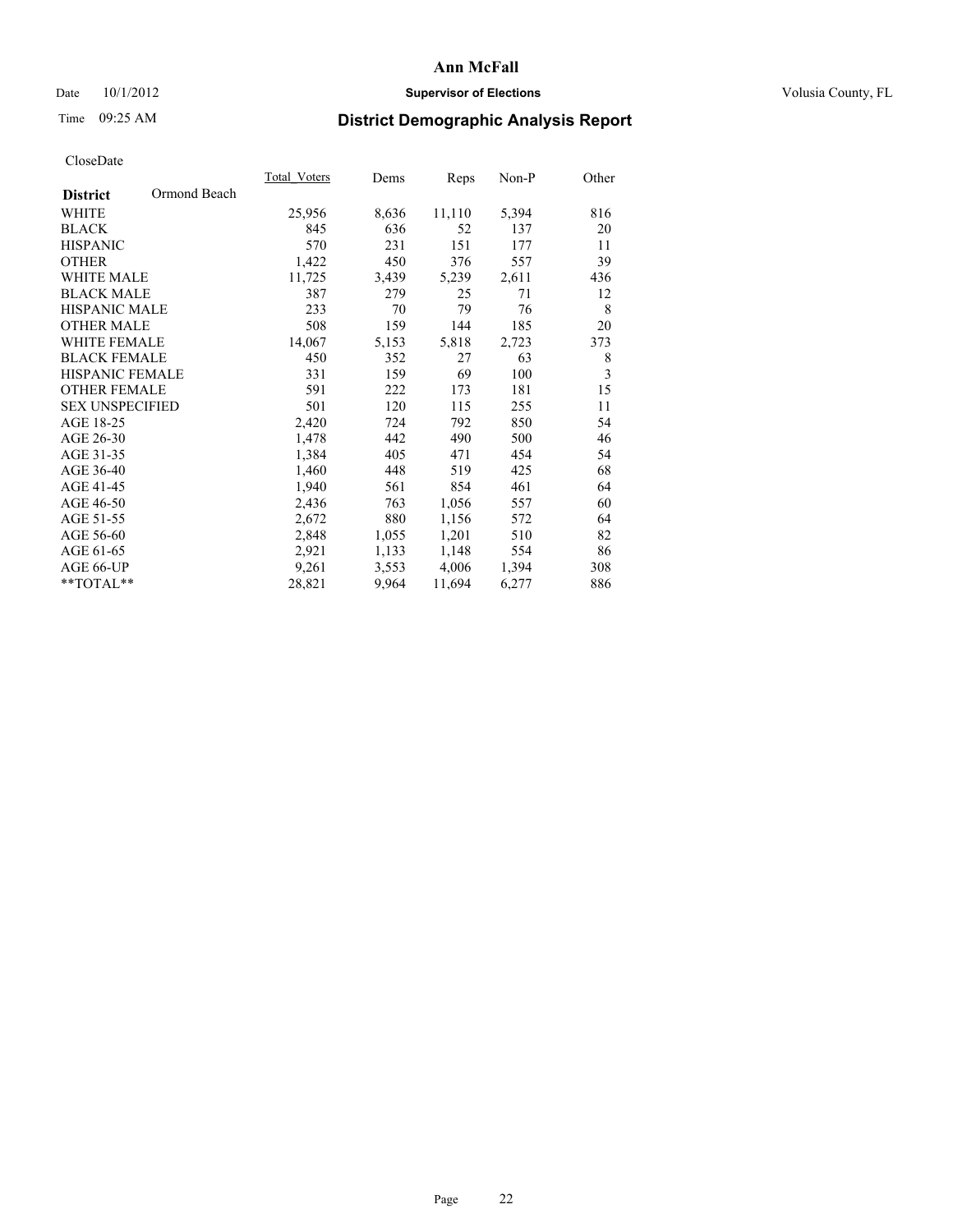### Date 10/1/2012 **Supervisor of Elections Supervisor of Elections** Volusia County, FL

# Time 09:25 AM **District Demographic Analysis Report**

|                        |         | <b>Total Voters</b> | Dems           | Reps           | Non-P          | Other          |
|------------------------|---------|---------------------|----------------|----------------|----------------|----------------|
| <b>District</b>        | Pierson |                     |                |                |                |                |
| WHITE                  |         | 532                 | 202            | 227            | 87             | 16             |
| <b>BLACK</b>           |         | 49                  | 44             | 1              | 4              | $\theta$       |
| <b>HISPANIC</b>        |         | 107                 | 46             | 5              | 53             | 3              |
| <b>OTHER</b>           |         | 19                  | $\overline{4}$ | 4              | 11             | $\theta$       |
| WHITE MALE             |         | 258                 | 95             | 116            | 34             | 13             |
| <b>BLACK MALE</b>      |         | 22                  | 19             | 1              | $\overline{c}$ | $\mathbf{0}$   |
| <b>HISPANIC MALE</b>   |         | 46                  | 27             | 1              | 17             |                |
| <b>OTHER MALE</b>      |         | 9                   | $\overline{2}$ | $\overline{2}$ | 5              | 0              |
| WHITE FEMALE           |         | 271                 | 106            | 110            | 52             | 3              |
| <b>BLACK FEMALE</b>    |         | 27                  | 25             | $\mathbf{0}$   | $\overline{2}$ | $\mathbf{0}$   |
| <b>HISPANIC FEMALE</b> |         | 60                  | 19             | $\overline{4}$ | 35             | $\overline{c}$ |
| <b>OTHER FEMALE</b>    |         | 5                   | $\overline{c}$ | $\overline{2}$ | 1              | $\theta$       |
| <b>SEX UNSPECIFIED</b> |         | 9                   | 1              | 1              | 7              | $\theta$       |
| AGE 18-25              |         | 95                  | 32             | 20             | 42             |                |
| AGE 26-30              |         | 54                  | 14             | 15             | 24             | 1              |
| AGE 31-35              |         | 50                  | 10             | 15             | 22             | 3              |
| AGE 36-40              |         | 46                  | 15             | 18             | 11             | $\overline{2}$ |
| AGE 41-45              |         | 49                  | 21             | 15             | 12             |                |
| AGE 46-50              |         | 59                  | 24             | 22             | 9              | 4              |
| AGE 51-55              |         | 65                  | 35             | 21             | 7              | $\overline{c}$ |
| AGE 56-60              |         | 84                  | 39             | 32             | 11             | $\overline{c}$ |
| AGE 61-65              |         | 49                  | 23             | 23             | 3              | $\mathbf{0}$   |
| AGE 66-UP              |         | 156                 | 83             | 56             | 14             | 3              |
| **TOTAL**              |         | 707                 | 296            | 237            | 155            | 19             |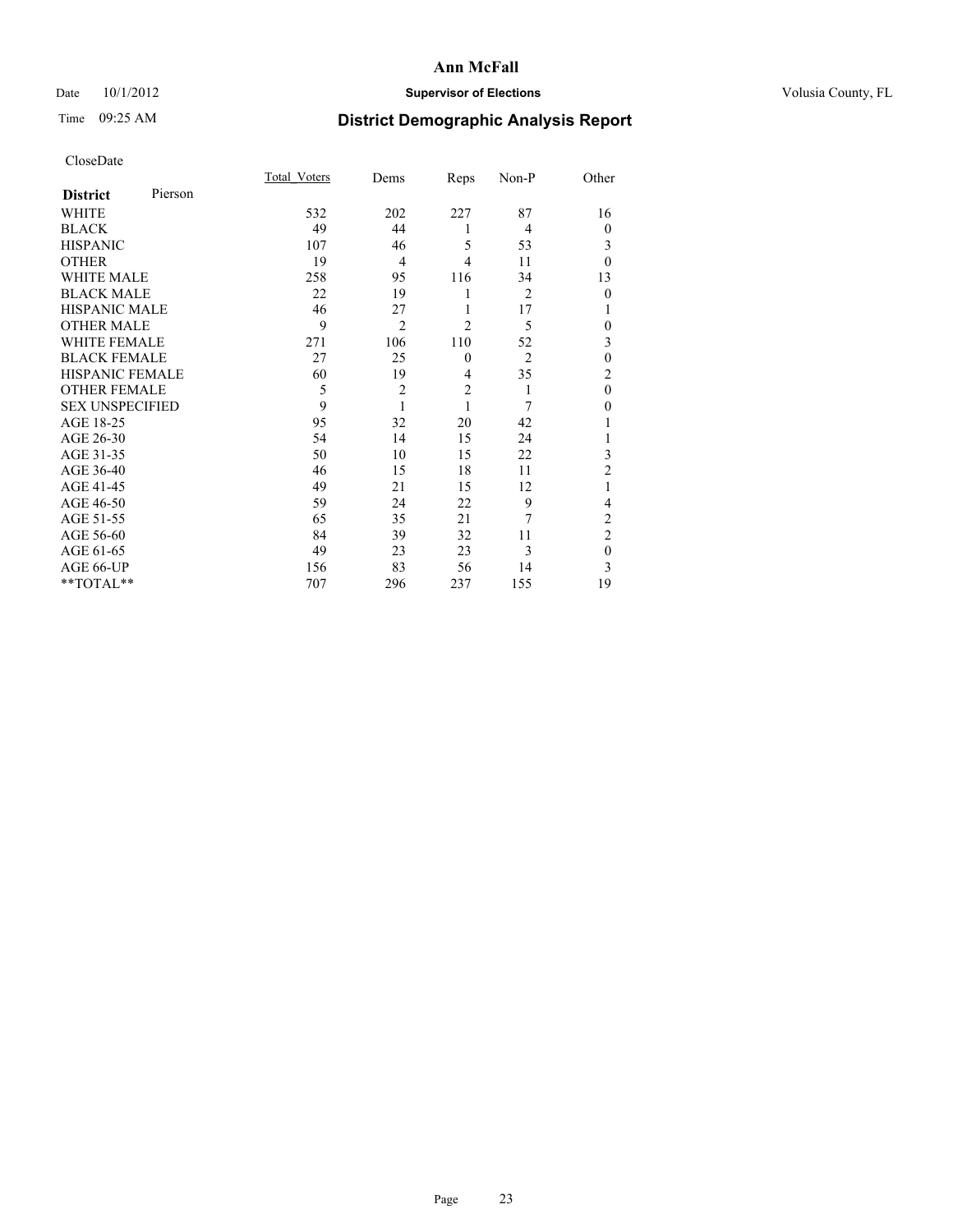### Date 10/1/2012 **Supervisor of Elections Supervisor of Elections** Volusia County, FL

# Time 09:25 AM **District Demographic Analysis Report**

|                        |             | <b>Total Voters</b> | Dems           | Reps             | Non-P          | Other          |
|------------------------|-------------|---------------------|----------------|------------------|----------------|----------------|
| <b>District</b>        | Ponce Inlet |                     |                |                  |                |                |
| WHITE                  |             | 2,700               | 651            | 1,381            | 583            | 85             |
| <b>BLACK</b>           |             | 4                   | 1              | 1                | $\overline{2}$ | $\Omega$       |
| <b>HISPANIC</b>        |             | 36                  | 11             | 15               | 10             | $\Omega$       |
| <b>OTHER</b>           |             | 101                 | 28             | 34               | 36             | 3              |
| WHITE MALE             |             | 1,289               | 270            | 684              | 286            | 49             |
| <b>BLACK MALE</b>      |             | 1                   | $\overline{0}$ | $\boldsymbol{0}$ | 1              | $\overline{0}$ |
| <b>HISPANIC MALE</b>   |             | 14                  | 6              | 5                | 3              | $\overline{0}$ |
| <b>OTHER MALE</b>      |             | 37                  | 9              | 14               | 11             | 3              |
| <b>WHITE FEMALE</b>    |             | 1,390               | 376            | 691              | 288            | 35             |
| <b>BLACK FEMALE</b>    |             | 3                   |                | 1                | 1              | $\overline{0}$ |
| <b>HISPANIC FEMALE</b> |             | 22                  | 5              | 10               | 7              | $\Omega$       |
| <b>OTHER FEMALE</b>    |             | 41                  | 14             | 14               | 13             | $\theta$       |
| <b>SEX UNSPECIFIED</b> |             | 44                  | 10             | 12               | 21             |                |
| AGE 18-25              |             | 154                 | 33             | 64               | 52             | 5              |
| AGE 26-30              |             | 73                  | 21             | 23               | 27             | $\overline{2}$ |
| AGE 31-35              |             | 88                  | 18             | 32               | 32             | 6              |
| AGE 36-40              |             | 89                  | 18             | 38               | 31             | $\overline{c}$ |
| AGE 41-45              |             | 122                 | 22             | 60               | 37             | 3              |
| AGE 46-50              |             | 171                 | 45             | 74               | 49             | 3              |
| AGE 51-55              |             | 266                 | 48             | 150              | 62             | 6              |
| AGE 56-60              |             | 300                 | 83             | 149              | 58             | 10             |
| AGE 61-65              |             | 421                 | 104            | 203              | 95             | 19             |
| AGE 66-UP              |             | 1,158               | 299            | 639              | 188            | 32             |
| **TOTAL**              |             | 2,842               | 691            | 1,432            | 631            | 88             |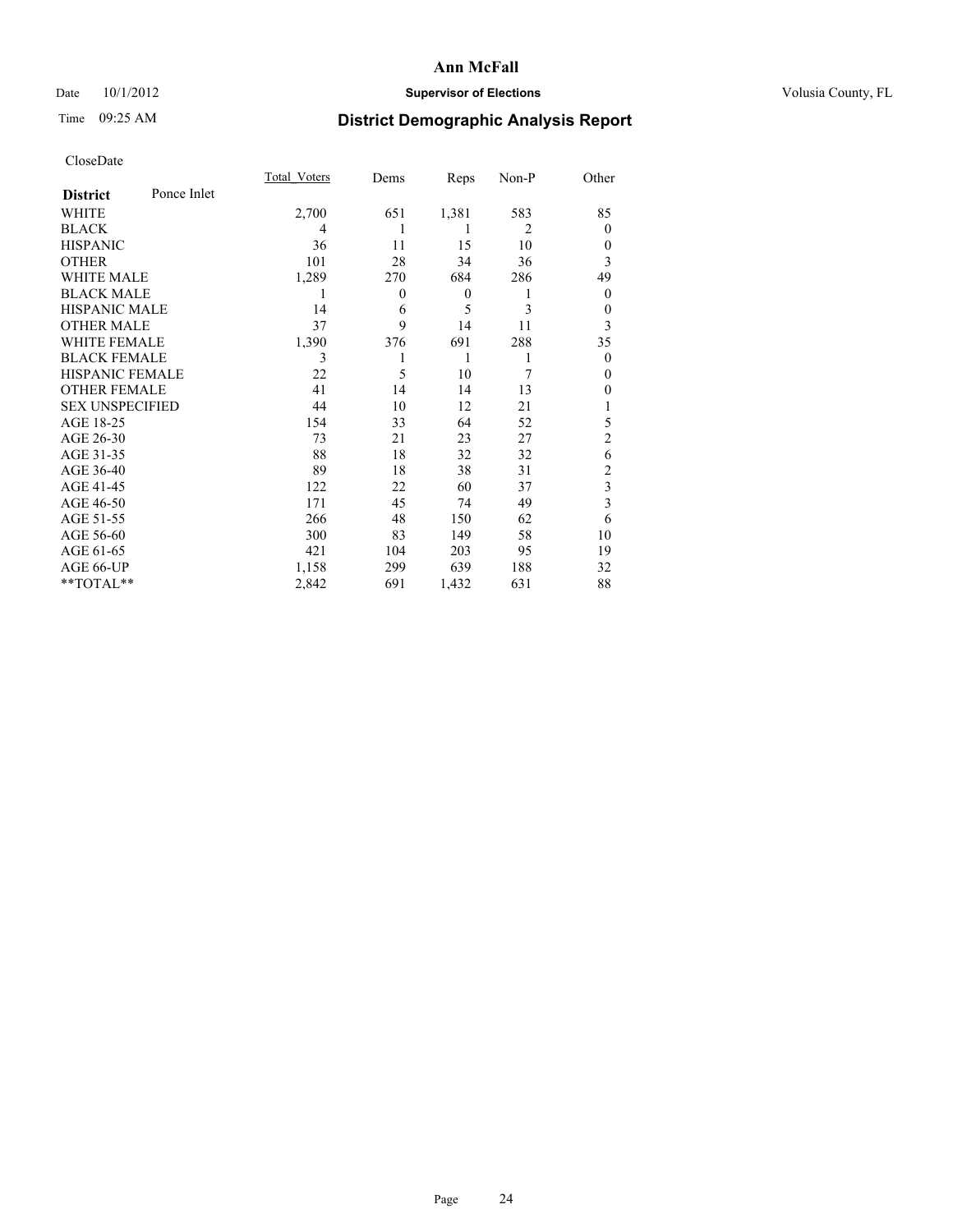### Date 10/1/2012 **Supervisor of Elections Supervisor of Elections** Volusia County, FL

# Time 09:25 AM **District Demographic Analysis Report**

| Total Voters | Dems   | <b>Reps</b> | Non-P | Other |
|--------------|--------|-------------|-------|-------|
|              |        |             |       |       |
| 34,626       | 11,688 | 13,445      | 8,274 | 1,219 |
| 993          | 774    | 51          | 148   | 20    |
| 933          | 374    | 208         | 335   | 16    |
| 1,750        | 544    | 402         | 755   | 49    |
| 15,787       | 4,652  | 6,485       | 4,012 | 638   |
| 427          | 312    | 30          | 75    | 10    |
| 417          | 158    | 93          | 157   | 9     |
| 636          | 199    | 154         | 256   | 27    |
| 18,564       | 6,955  | 6,864       | 4,182 | 563   |
| 559          | 456    | 20          | 73    | 10    |
| 506          | 215    | 111         | 173   | 7     |
| 712          | 257    | 172         | 265   | 18    |
| 694          | 176    | 177         | 319   | 22    |
| 3,365        | 1,054  | 950         | 1,238 | 123   |
| 2,503        | 810    | 702         | 912   | 79    |
| 2,300        | 732    | 692         | 794   | 82    |
| 2,207        | 680    | 761         | 682   | 84    |
| 2,676        | 811    | 1,019       | 771   | 75    |
| 3,210        | 994    | 1,288       | 823   | 105   |
| 3,571        | 1,219  | 1,465       | 785   | 102   |
| 3,518        | 1,338  | 1,350       | 716   | 114   |
| 3,759        | 1,411  | 1,421       | 791   | 136   |
| 11,236       | 4,348  | 4,466       | 2,016 | 406   |
| 38,346       | 13,397 | 14,115      | 9,528 | 1,306 |
|              |        |             |       |       |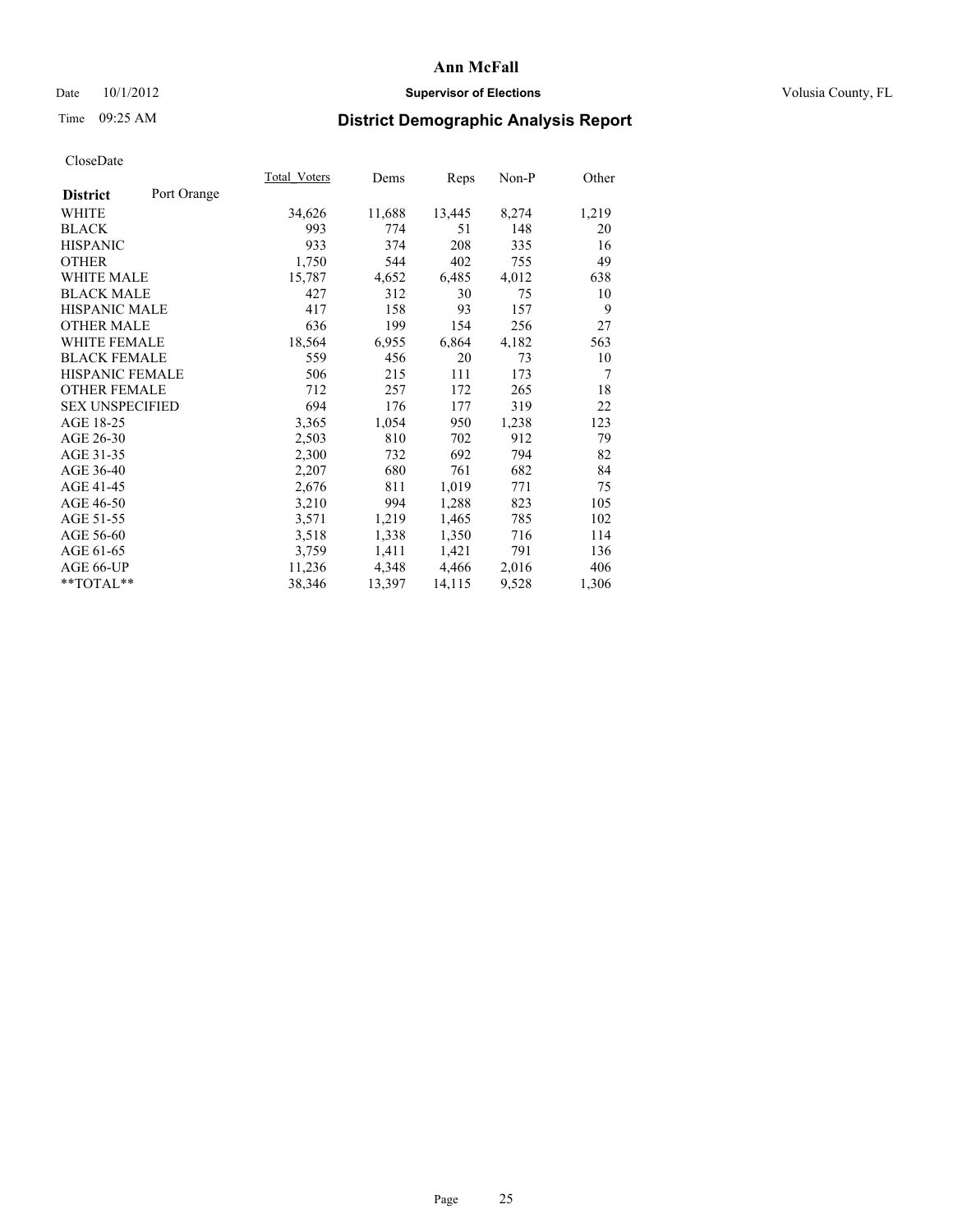### Date 10/1/2012 **Supervisor of Elections Supervisor of Elections** Volusia County, FL

# Time 09:25 AM **District Demographic Analysis Report**

|                        |               | Total Voters | Dems  | Reps  | $Non-P$ | Other                   |
|------------------------|---------------|--------------|-------|-------|---------|-------------------------|
| <b>District</b>        | South Daytona |              |       |       |         |                         |
| WHITE                  |               | 6,628        | 2,594 | 2,261 | 1,565   | 208                     |
| <b>BLACK</b>           |               | 637          | 509   | 18    | 104     | 6                       |
| <b>HISPANIC</b>        |               | 175          | 92    | 29    | 50      | 4                       |
| <b>OTHER</b>           |               | 351          | 143   | 56    | 149     | 3                       |
| WHITE MALE             |               | 3,045        | 1,027 | 1,134 | 759     | 125                     |
| <b>BLACK MALE</b>      |               | 243          | 185   | 5     | 50      | 3                       |
| <b>HISPANIC MALE</b>   |               | 83           | 39    | 18    | 23      | $\overline{\mathbf{3}}$ |
| <b>OTHER MALE</b>      |               | 96           | 42    | 18    | 35      | 1                       |
| <b>WHITE FEMALE</b>    |               | 3,537        | 1,543 | 1,113 | 798     | 83                      |
| <b>BLACK FEMALE</b>    |               | 382          | 315   | 12    | 52      | $\mathfrak{Z}$          |
| <b>HISPANIC FEMALE</b> |               | 89           | 51    | 11    | 26      | 1                       |
| <b>OTHER FEMALE</b>    |               | 157          | 72    | 28    | 55      | $\overline{c}$          |
| <b>SEX UNSPECIFIED</b> |               | 159          | 64    | 25    | 70      | $\mathbf{0}$            |
| AGE 18-25              |               | 739          | 296   | 152   | 277     | 14                      |
| AGE 26-30              |               | 588          | 229   | 142   | 195     | 22                      |
| AGE 31-35              |               | 479          | 185   | 99    | 168     | 27                      |
| AGE 36-40              |               | 450          | 166   | 137   | 137     | 10                      |
| AGE 41-45              |               | 624          | 261   | 191   | 156     | 16                      |
| AGE 46-50              |               | 722          | 263   | 248   | 190     | 21                      |
| AGE 51-55              |               | 759          | 315   | 259   | 163     | 22                      |
| AGE 56-60              |               | 723          | 330   | 235   | 137     | 21                      |
| AGE 61-65              |               | 777          | 339   | 250   | 165     | 23                      |
| AGE 66-UP              |               | 1,943        | 961   | 654   | 283     | 45                      |
| **TOTAL**              |               | 7,804        | 3,345 | 2,367 | 1,871   | 221                     |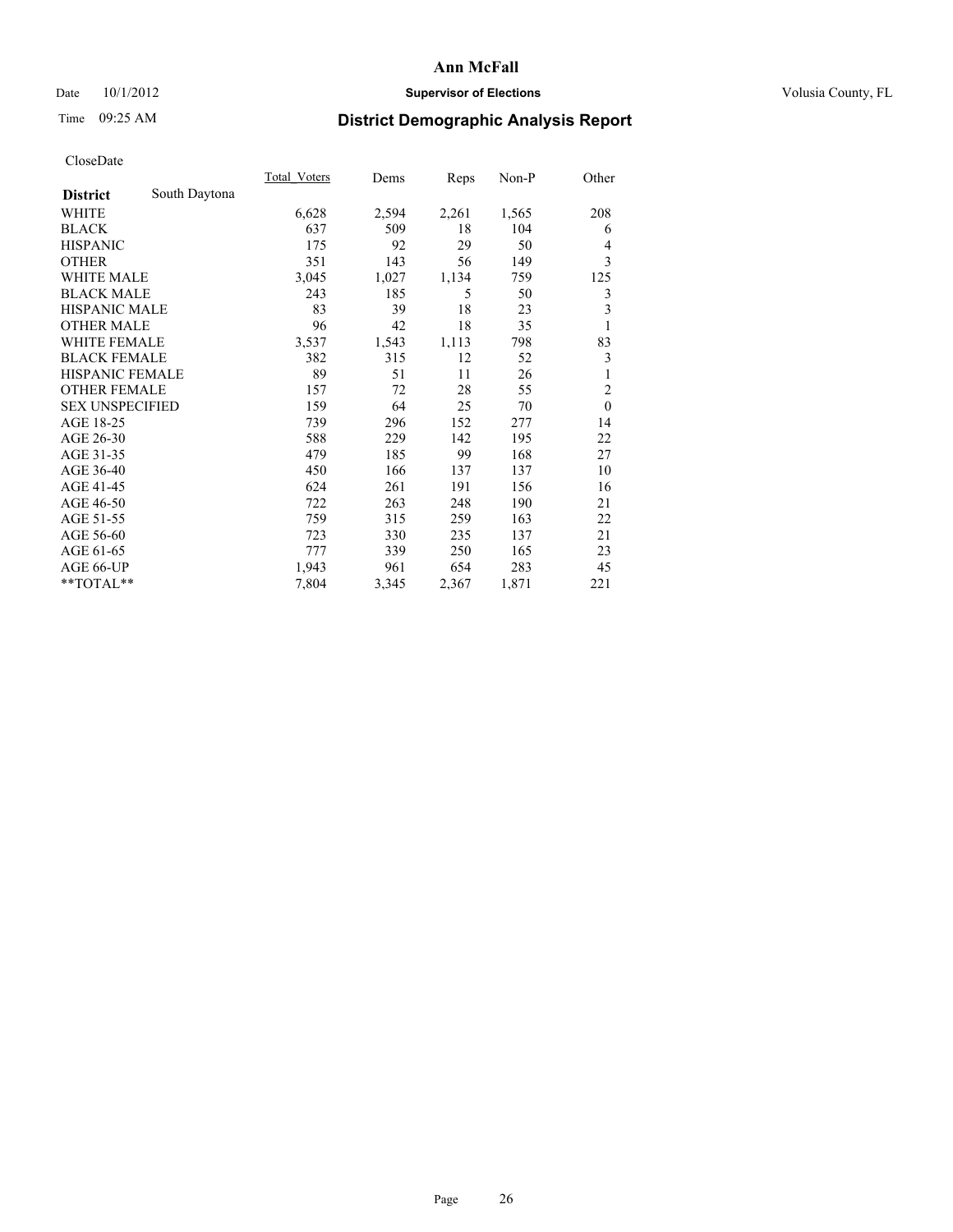### Date 10/1/2012 **Supervisor of Elections Supervisor of Elections** Volusia County, FL

# Time 09:25 AM **District Demographic Analysis Report**

|                        |               | <b>Total Voters</b> | Dems     | Reps     | Non-P    | Other |
|------------------------|---------------|---------------------|----------|----------|----------|-------|
| <b>District</b>        | Flagler Beach |                     |          |          |          |       |
| WHITE                  |               | 54                  | 22       | 15       | 16       |       |
| <b>BLACK</b>           |               | 0                   | $\Omega$ | $\theta$ | $\Omega$ |       |
| <b>HISPANIC</b>        |               | 0                   | 0        | 0        | $\theta$ | 0     |
| <b>OTHER</b>           |               |                     |          | 2        | 0        |       |
| <b>WHITE MALE</b>      |               | 27                  | 10       | 8        | 8        |       |
| <b>BLACK MALE</b>      |               | 0                   | $\Omega$ | 0        | 0        |       |
| <b>HISPANIC MALE</b>   |               |                     |          |          |          |       |
| <b>OTHER MALE</b>      |               | 2                   |          |          | 0        | 0     |
| <b>WHITE FEMALE</b>    |               | 27                  | 12       |          | 8        |       |
| <b>BLACK FEMALE</b>    |               | 0                   | $\Omega$ | 0        | $\theta$ | 0     |
| <b>HISPANIC FEMALE</b> |               |                     |          |          |          |       |
| <b>OTHER FEMALE</b>    |               |                     | 0        |          |          | 0     |
| <b>SEX UNSPECIFIED</b> |               |                     |          |          |          |       |
| AGE 18-25              |               |                     |          | 0        |          |       |
| AGE 26-30              |               |                     |          | 0        | 0        | 0     |
| AGE 31-35              |               |                     |          | 0        |          | 0     |
| AGE 36-40              |               |                     | 0        | 0        | 0        | 0     |
| AGE 41-45              |               |                     |          |          |          |       |
| AGE 46-50              |               |                     |          | 0        |          | 0     |
| AGE 51-55              |               |                     |          |          | 3        |       |
| AGE 56-60              |               |                     |          |          |          | 0     |
| AGE 61-65              |               | 9                   |          |          |          |       |
| AGE 66-UP              |               | 40                  | 18       | 14       |          |       |
| **TOTAL**              |               | 57                  | 23       | 17       | 16       |       |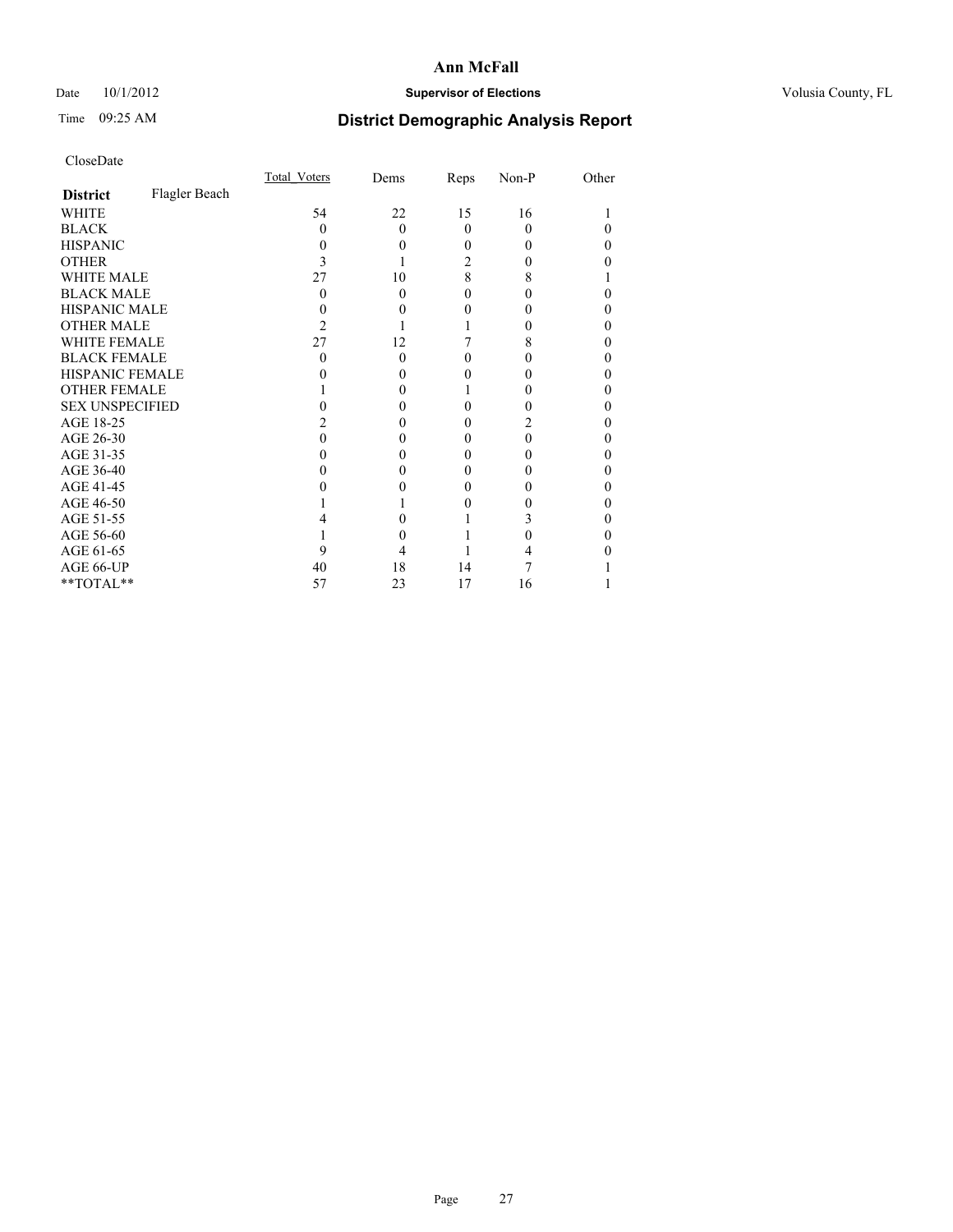### Date  $10/1/2012$  **Supervisor of Elections Supervisor of Elections** Volusia County, FL

# Time 09:25 AM **District Demographic Analysis Report**

|                        |                           | Total Voters | Dems   | Reps   | Non-P  | Other |
|------------------------|---------------------------|--------------|--------|--------|--------|-------|
| <b>District</b>        | <b>Hospital Authority</b> |              |        |        |        |       |
| WHITE                  |                           | 97,821       | 30,989 | 40,943 | 21,610 | 4,279 |
| <b>BLACK</b>           |                           | 9.939        | 7,830  | 426    | 1,512  | 171   |
| <b>HISPANIC</b>        |                           | 17,580       | 8,462  | 2,908  | 5,828  | 382   |
| <b>OTHER</b>           |                           | 6,578        | 2,043  | 1,446  | 2,927  | 162   |
| <b>WHITE MALE</b>      |                           | 45,192       | 12,554 | 19,870 | 10,472 | 2,296 |
| <b>BLACK MALE</b>      |                           | 4,219        | 3,154  | 229    | 730    | 106   |
| <b>HISPANIC MALE</b>   |                           | 8,194        | 3,784  | 1,439  | 2,767  | 204   |
| <b>OTHER MALE</b>      |                           | 2,162        | 706    | 548    | 841    | 67    |
| WHITE FEMALE           |                           | 52,009       | 18,253 | 20,829 | 10,962 | 1,965 |
| <b>BLACK FEMALE</b>    |                           | 5,616        | 4,599  | 193    | 760    | 64    |
| <b>HISPANIC FEMALE</b> |                           | 9,237        | 4,601  | 1,456  | 3,008  | 172   |
| <b>OTHER FEMALE</b>    |                           | 2,562        | 959    | 578    | 966    | 59    |
| <b>SEX UNSPECIFIED</b> |                           | 2,727        | 714    | 581    | 1,371  | 61    |
| AGE 18-25              |                           | 14,360       | 4,707  | 3,543  | 5,512  | 598   |
| AGE 26-30              |                           | 8,900        | 2,915  | 2,256  | 3,374  | 355   |
| AGE 31-35              |                           | 9,327        | 3,227  | 2,552  | 3,101  | 447   |
| AGE 36-40              |                           | 9,342        | 3,207  | 2,926  | 2,780  | 429   |
| AGE 41-45              |                           | 10,631       | 3,532  | 3,849  | 2,853  | 397   |
| AGE 46-50              |                           | 12,313       | 4,249  | 4,678  | 2,944  | 442   |
| AGE 51-55              |                           | 12,892       | 4,722  | 5,029  | 2,700  | 441   |
| AGE 56-60              |                           | 12,016       | 4,815  | 4,447  | 2,298  | 456   |
| AGE 61-65              |                           | 11,630       | 4,721  | 4,376  | 2,098  | 435   |
| AGE 66-UP              |                           | 30,692       | 13,322 | 12,089 | 4,281  | 1,000 |
| $*$ TOTAL $*$          |                           | 132,105      | 49,417 | 45,745 | 31,943 | 5,000 |
|                        |                           |              |        |        |        |       |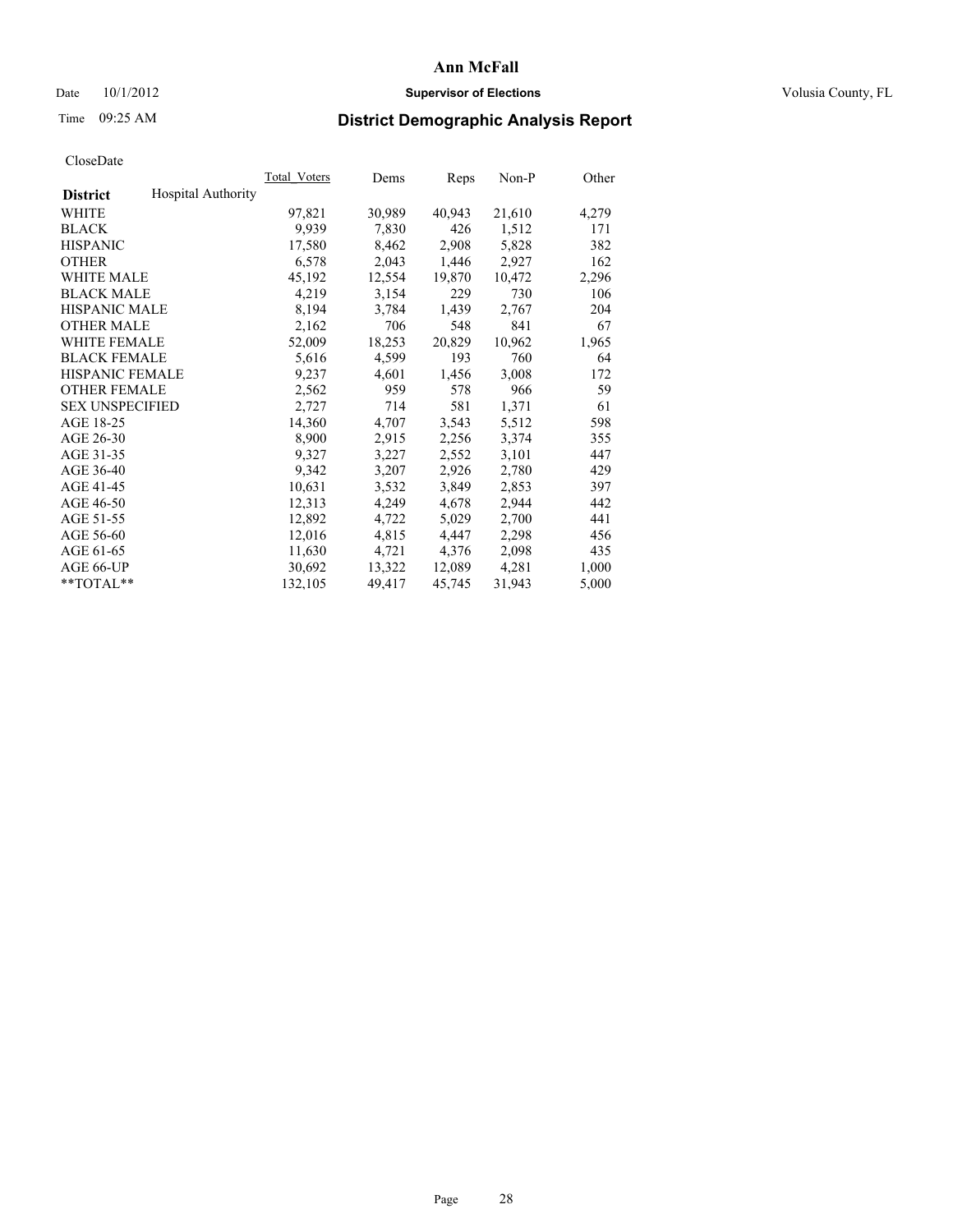### Date 10/1/2012 **Supervisor of Elections Supervisor of Elections** Volusia County, FL

# Time 09:25 AM **District Demographic Analysis Report**

| <b>Total Voters</b>   | Dems  | <b>Reps</b> | Non-P | Other |
|-----------------------|-------|-------------|-------|-------|
| Florida House Seat 24 |       |             |       |       |
| 17,596                | 5,519 | 7,775       | 3,608 | 694   |
| 431                   | 342   | 22          | 60    | 7     |
| 785                   | 307   | 142         | 315   | 21    |
| 838                   | 211   | 266         | 341   | 20    |
| 8,208                 | 2,237 | 3,819       | 1,775 | 377   |
| 195                   | 147   | 16          | 26    | 6     |
| 361                   | 146   | 57          | 147   | 11    |
| 279                   | 64    | 105         | 102   | 8     |
| 9,263                 | 3,249 | 3,900       | 1,800 | 314   |
| 233                   | 193   | 6           | 33    | 1     |
| 418                   | 159   | 84          | 165   | 10    |
| 325                   | 109   | 108         | 102   | 6     |
| 368                   | 75    | 110         | 174   | 9     |
| 1,431                 | 347   | 472         | 556   | 56    |
| 901                   | 260   | 263         | 340   | 38    |
| 800                   | 199   | 269         | 288   | 44    |
| 783                   | 199   | 323         | 227   | 34    |
| 1,126                 | 304   | 473         | 305   | 44    |
| 1,481                 | 431   | 683         | 315   | 52    |
| 1,874                 | 602   | 824         | 387   | 61    |
| 2,051                 | 734   | 852         | 373   | 92    |
| 2,368                 | 821   | 980         | 470   | 97    |
| 6,858                 | 2,492 | 3,070       | 1,071 | 225   |
| 19,673                | 6,389 | 8,209       | 4,332 | 743   |
|                       |       |             |       |       |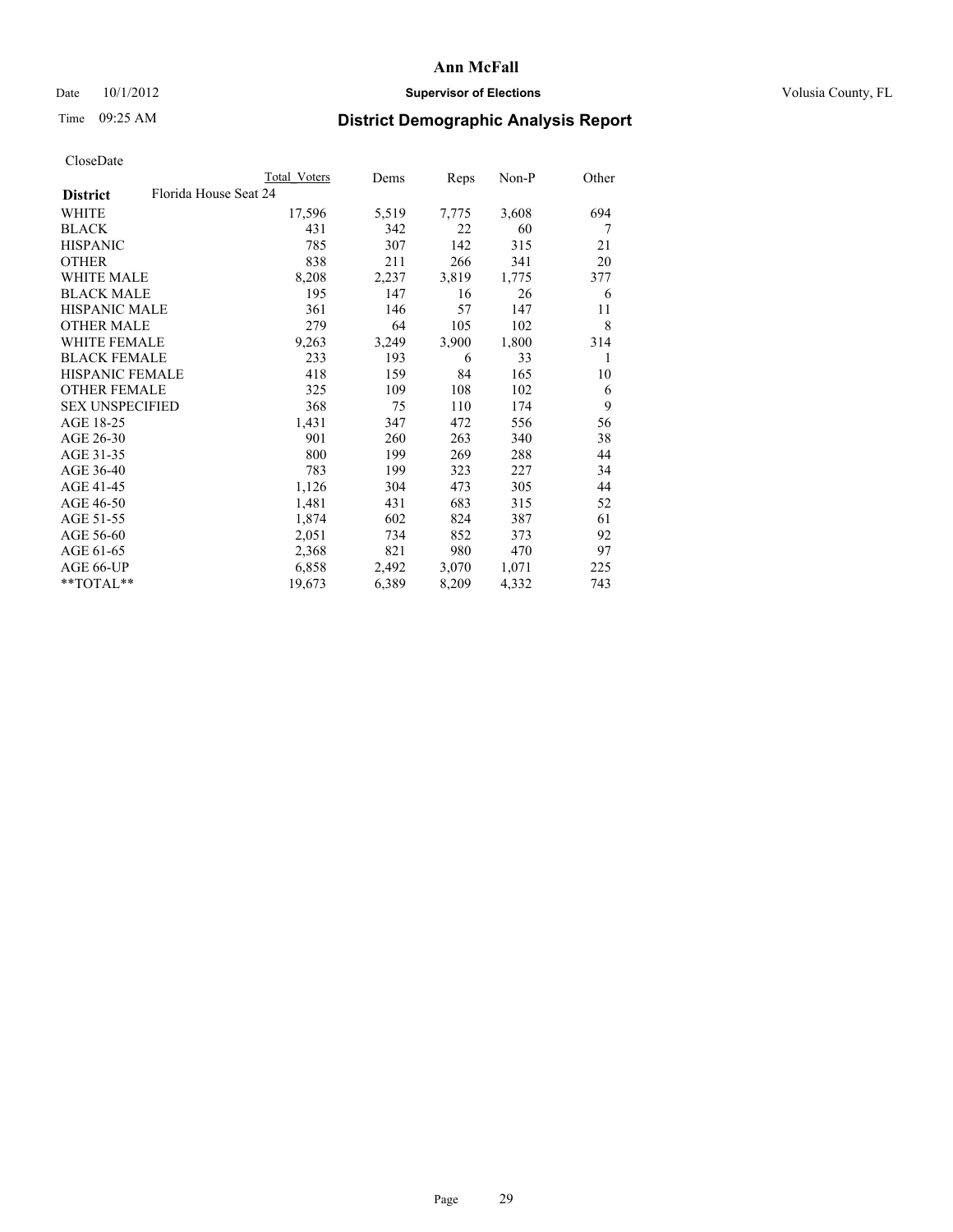### Date  $10/1/2012$  **Supervisor of Elections Supervisor of Elections** Volusia County, FL

## Time 09:25 AM **District Demographic Analysis Report**

|                                          | Total Voters | Dems   | Reps   | Non-P  | Other |
|------------------------------------------|--------------|--------|--------|--------|-------|
| Florida House Seat 25<br><b>District</b> |              |        |        |        |       |
| <b>WHITE</b>                             | 102,466      | 33,976 | 41,987 | 23,199 | 3,304 |
| <b>BLACK</b>                             | 2,875        | 2,236  | 149    | 436    | 54    |
| <b>HISPANIC</b>                          | 2,204        | 862    | 572    | 728    | 42    |
| <b>OTHER</b>                             | 4,847        | 1,450  | 1,197  | 2,067  | 133   |
| WHITE MALE                               | 47,302       | 13,737 | 20,366 | 11,430 | 1,769 |
| <b>BLACK MALE</b>                        | 1,262        | 922    | 77     | 232    | 31    |
| <b>HISPANIC MALE</b>                     | 996          | 354    | 268    | 347    | 27    |
| <b>OTHER MALE</b>                        | 1,733        | 524    | 462    | 685    | 62    |
| <b>WHITE FEMALE</b>                      | 54,407       | 20,003 | 21,363 | 11,541 | 1,500 |
| <b>BLACK FEMALE</b>                      | 1,590        | 1,294  | 71     | 202    | 23    |
| <b>HISPANIC FEMALE</b>                   | 1,188        | 503    | 295    | 375    | 15    |
| <b>OTHER FEMALE</b>                      | 1,986        | 716    | 531    | 686    | 53    |
| <b>SEX UNSPECIFIED</b>                   | 1,928        | 471    | 472    | 932    | 53    |
| AGE 18-25                                | 8,811        | 2,650  | 2,612  | 3,282  | 267   |
| AGE 26-30                                | 6,210        | 1,940  | 1,826  | 2,234  | 210   |
| AGE 31-35                                | 5,713        | 1,750  | 1,762  | 1,988  | 213   |
| AGE 36-40                                | 5,671        | 1,719  | 1,925  | 1,810  | 217   |
| AGE 41-45                                | 7,257        | 2,152  | 2,860  | 2,029  | 216   |
| AGE 46-50                                | 9,005        | 2,807  | 3,729  | 2,224  | 245   |
| AGE 51-55                                | 10,653       | 3,507  | 4,492  | 2,367  | 287   |
| AGE 56-60                                | 11,082       | 4,067  | 4,461  | 2,226  | 328   |
| AGE 61-65                                | 11,910       | 4,421  | 4,656  | 2,453  | 380   |
| AGE 66-UP                                | 36,178       | 13,551 | 15,598 | 5,855  | 1,174 |
| $*$ $TOTAL**$                            | 112,494      | 38,564 | 43,925 | 26,468 | 3,537 |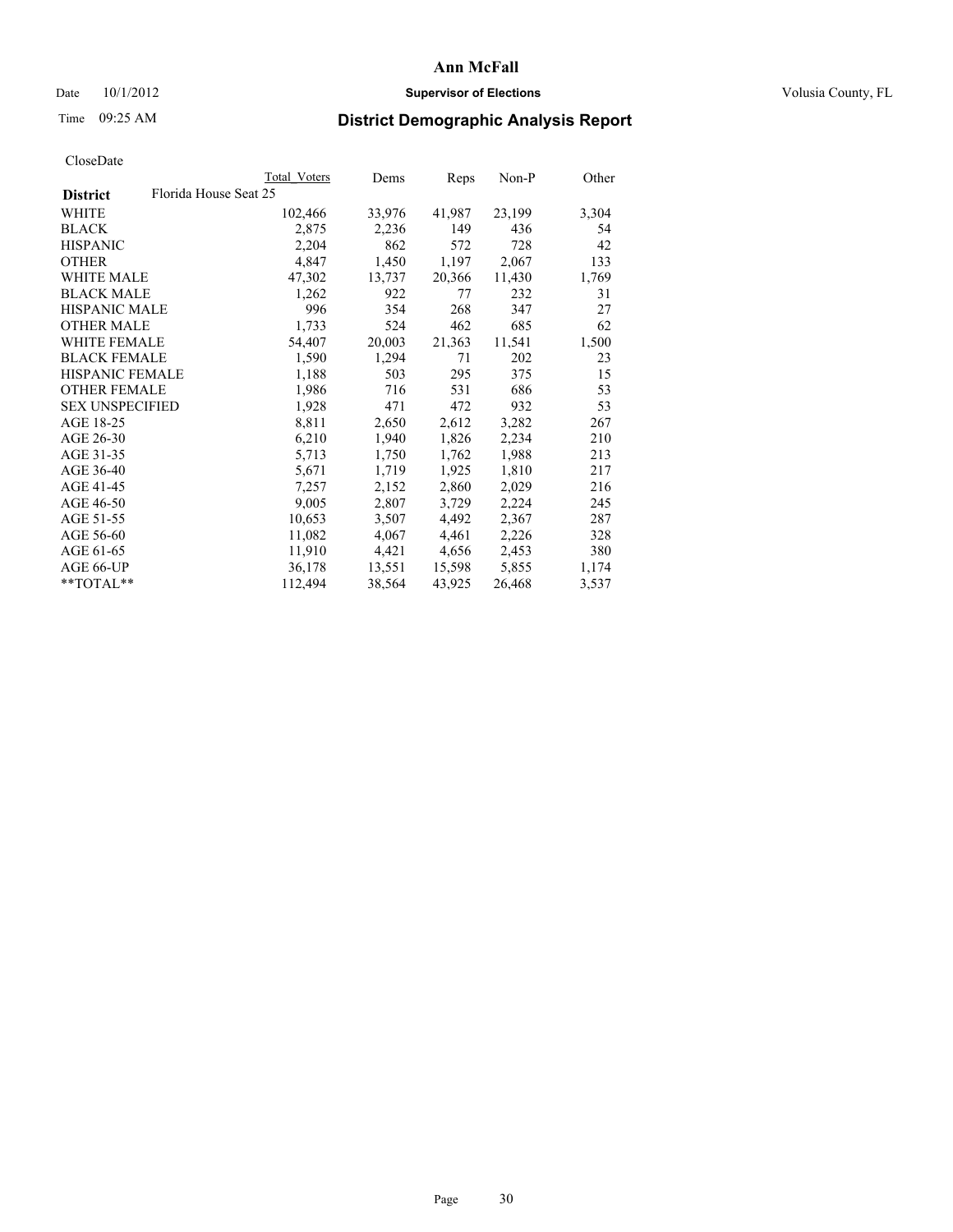### Date  $10/1/2012$  **Supervisor of Elections Supervisor of Elections** Volusia County, FL

# Time 09:25 AM **District Demographic Analysis Report**

|                        |                       | Total Voters | Dems   | Reps   | Non-P  | Other |
|------------------------|-----------------------|--------------|--------|--------|--------|-------|
| <b>District</b>        | Florida House Seat 26 |              |        |        |        |       |
| <b>WHITE</b>           |                       | 65,678       | 23,177 | 24,924 | 14,952 | 2,625 |
| <b>BLACK</b>           |                       | 18,960       | 15,794 | 502    | 2,507  | 157   |
| <b>HISPANIC</b>        |                       | 3,422        | 1,571  | 604    | 1,159  | 88    |
| <b>OTHER</b>           |                       | 4,859        | 1,801  | 851    | 2,108  | 99    |
| <b>WHITE MALE</b>      |                       | 30,199       | 9,258  | 12,253 | 7,235  | 1,453 |
| <b>BLACK MALE</b>      |                       | 7,334        | 5,870  | 245    | 1,134  | 85    |
| <b>HISPANIC MALE</b>   |                       | 1,558        | 671    | 299    | 543    | 45    |
| <b>OTHER MALE</b>      |                       | 1,499        | 573    | 321    | 564    | 41    |
| <b>WHITE FEMALE</b>    |                       | 35,068       | 13,785 | 12,528 | 7,595  | 1,160 |
| <b>BLACK FEMALE</b>    |                       | 11,380       | 9,731  | 250    | 1,328  | 71    |
| <b>HISPANIC FEMALE</b> |                       | 1,826        | 879    | 302    | 604    | 41    |
| <b>OTHER FEMALE</b>    |                       | 1,913        | 829    | 368    | 681    | 35    |
| <b>SEX UNSPECIFIED</b> |                       | 2,142        | 747    | 315    | 1,042  | 38    |
| AGE 18-25              |                       | 12,687       | 6,233  | 2,142  | 3,995  | 317   |
| AGE 26-30              |                       | 7,048        | 3,028  | 1,455  | 2,329  | 236   |
| AGE 31-35              |                       | 6,194        | 2,660  | 1,402  | 1,892  | 240   |
| AGE 36-40              |                       | 5,676        | 2,330  | 1,569  | 1,565  | 212   |
| AGE 41-45              |                       | 6,672        | 2,733  | 1,968  | 1,749  | 222   |
| AGE 46-50              |                       | 7,712        | 3,255  | 2,448  | 1,747  | 262   |
| AGE 51-55              |                       | 8,513        | 3,762  | 2,794  | 1,669  | 288   |
| AGE 56-60              |                       | 8,264        | 3,916  | 2,566  | 1,513  | 269   |
| AGE 61-65              |                       | 8,185        | 3,757  | 2,673  | 1,476  | 279   |
| AGE 66-UP              |                       | 22,149       | 10,764 | 7,880  | 2,857  | 648   |
| $*$ $TOTAL**$          |                       | 93,101       | 42,438 | 26,897 | 20,793 | 2,973 |
|                        |                       |              |        |        |        |       |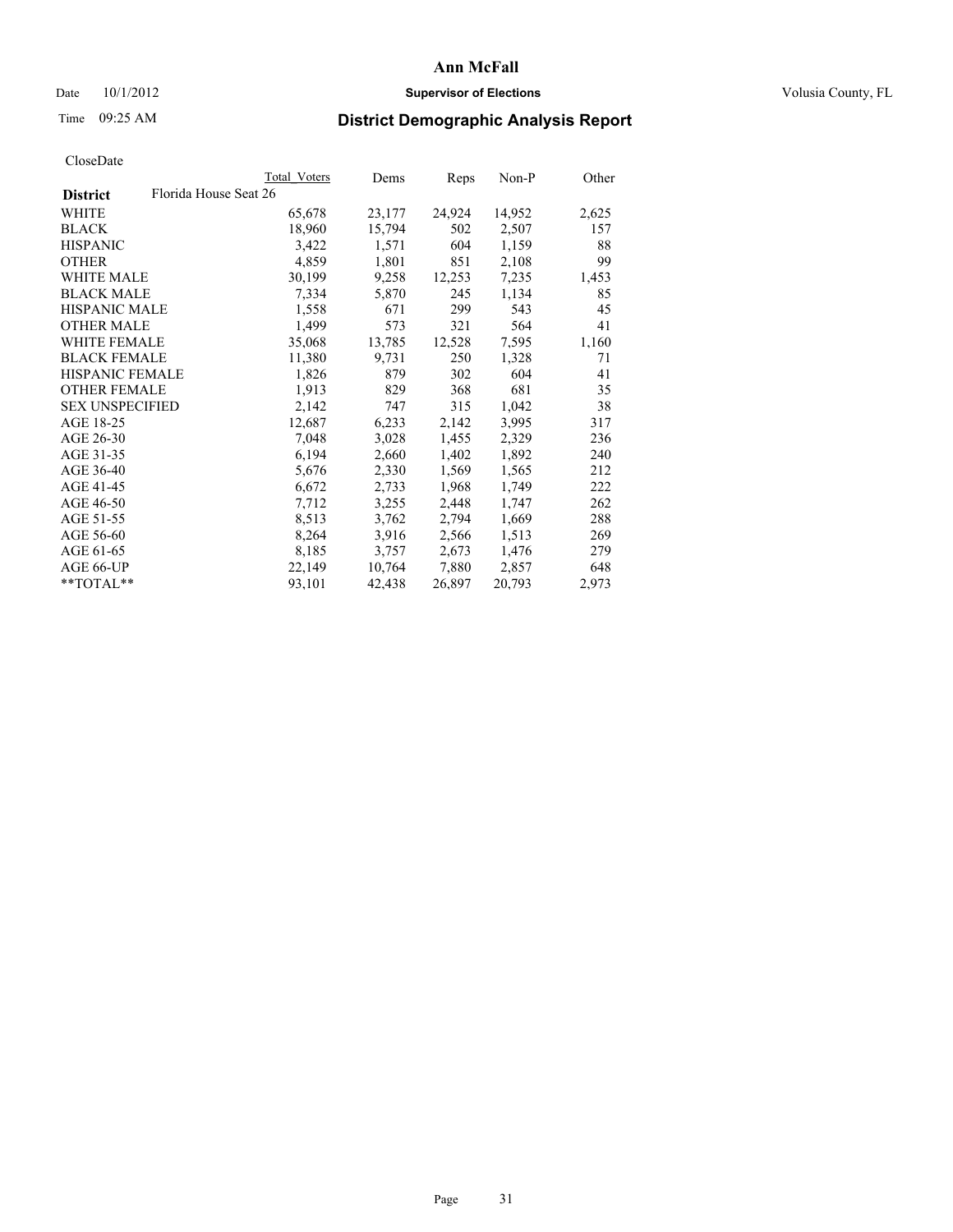### Date  $10/1/2012$  **Supervisor of Elections Supervisor of Elections** Volusia County, FL

# Time 09:25 AM **District Demographic Analysis Report**

|                        |                       | Total Voters | Dems   | Reps   | Non-P  | Other |
|------------------------|-----------------------|--------------|--------|--------|--------|-------|
| <b>District</b>        | Florida House Seat 27 |              |        |        |        |       |
| <b>WHITE</b>           |                       | 75,317       | 24,224 | 30,230 | 17,823 | 3,040 |
| <b>BLACK</b>           |                       | 6,268        | 4,841  | 287    | 1,019  | 121   |
| <b>HISPANIC</b>        |                       | 15,121       | 7,394  | 2,513  | 4,910  | 304   |
| <b>OTHER</b>           |                       | 4,866        | 1,511  | 1,015  | 2,223  | 117   |
| <b>WHITE MALE</b>      |                       | 34,917       | 9,927  | 14,726 | 8,624  | 1,640 |
| <b>BLACK MALE</b>      |                       | 2,778        | 2,023  | 163    | 517    | 75    |
| <b>HISPANIC MALE</b>   |                       | 7,082        | 3,308  | 1,249  | 2,355  | 170   |
| <b>OTHER MALE</b>      |                       | 1,625        | 528    | 396    | 650    | 51    |
| <b>WHITE FEMALE</b>    |                       | 39,901       | 14,148 | 15,301 | 9,064  | 1,388 |
| <b>BLACK FEMALE</b>    |                       | 3,428        | 2,768  | 124    | 490    | 46    |
| <b>HISPANIC FEMALE</b> |                       | 7.911        | 4,020  | 1,253  | 2,508  | 130   |
| <b>OTHER FEMALE</b>    |                       | 1,920        | 727    | 418    | 724    | 51    |
| <b>SEX UNSPECIFIED</b> |                       | 2,010        | 521    | 415    | 1,043  | 31    |
| AGE 18-25              |                       | 10,445       | 3,459  | 2,435  | 4,147  | 404   |
| AGE 26-30              |                       | 6,674        | 2,173  | 1,639  | 2,610  | 252   |
| AGE 31-35              |                       | 7,148        | 2,440  | 1,865  | 2,528  | 315   |
| AGE 36-40              |                       | 7,342        | 2,578  | 2,179  | 2,279  | 306   |
| AGE 41-45              |                       | 8,126        | 2,731  | 2,860  | 2,255  | 280   |
| AGE 46-50              |                       | 9,462        | 3,305  | 3,395  | 2,437  | 325   |
| AGE 51-55              |                       | 9,912        | 3,629  | 3.763  | 2,205  | 315   |
| AGE 56-60              |                       | 9,293        | 3,713  | 3,325  | 1,944  | 311   |
| AGE 61-65              |                       | 8,989        | 3,590  | 3,267  | 1,828  | 304   |
| AGE 66-UP              |                       | 24,316       | 10,426 | 9,331  | 3,785  | 774   |
| $*$ $TOTAL**$          |                       | 101,709      | 38,044 | 34,060 | 26,019 | 3,586 |
|                        |                       |              |        |        |        |       |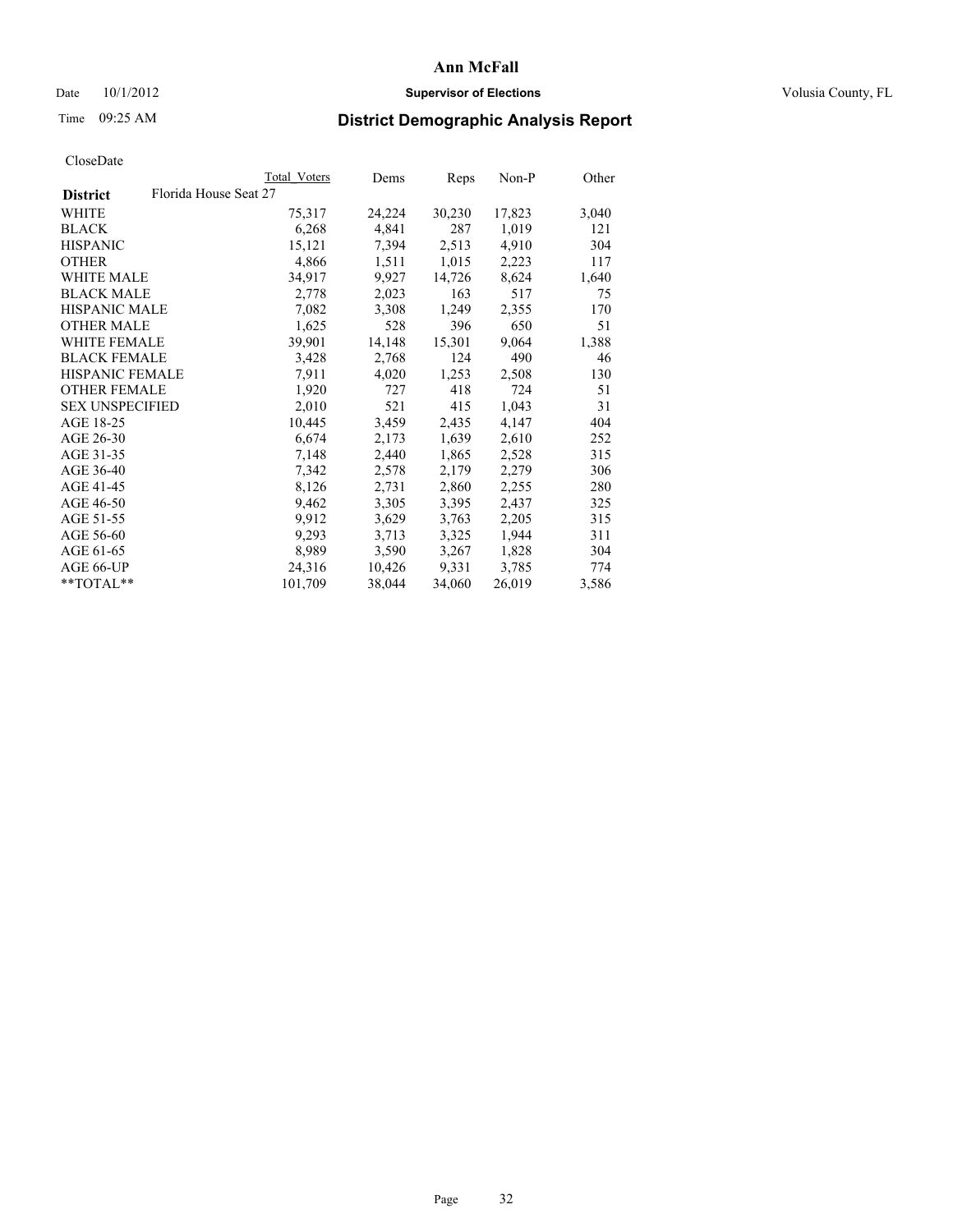### Date 10/1/2012 **Supervisor of Elections Supervisor of Elections** Volusia County, FL

# Time 09:25 AM **District Demographic Analysis Report**

|                        |                         | Total Voters | Dems   | <b>Reps</b> | Non-P  | Other |
|------------------------|-------------------------|--------------|--------|-------------|--------|-------|
| <b>District</b>        | School Board District 1 |              |        |             |        |       |
| WHITE                  |                         | 53,773       | 17,010 | 23,334      | 11,131 | 2,298 |
| <b>BLACK</b>           |                         | 4,693        | 3,795  | 185         | 651    | 62    |
| <b>HISPANIC</b>        |                         | 4,111        | 1,816  | 779         | 1,408  | 108   |
| <b>OTHER</b>           |                         | 3,035        | 917    | 746         | 1,289  | 83    |
| <b>WHITE MALE</b>      |                         | 24,583       | 6,781  | 11,226      | 5,351  | 1,225 |
| <b>BLACK MALE</b>      |                         | 1,870        | 1,457  | 79          | 300    | 34    |
| <b>HISPANIC MALE</b>   |                         | 1,836        | 779    | 368         | 638    | 51    |
| <b>OTHER MALE</b>      |                         | 992          | 314    | 279         | 368    | 31    |
| WHITE FEMALE           |                         | 28,851       | 10,136 | 11,968      | 5,686  | 1,061 |
| <b>BLACK FEMALE</b>    |                         | 2,773        | 2,303  | 102         | 341    | 27    |
| <b>HISPANIC FEMALE</b> |                         | 2,239        | 1,021  | 406         | 757    | 55    |
| <b>OTHER FEMALE</b>    |                         | 1,182        | 422    | 297         | 433    | 30    |
| <b>SEX UNSPECIFIED</b> |                         | 1,286        | 325    | 319         | 605    | 37    |
| AGE 18-25              |                         | 6,589        | 2,085  | 1,798       | 2,425  | 281   |
| AGE 26-30              |                         | 4,087        | 1,295  | 1,186       | 1,441  | 165   |
| AGE 31-35              |                         | 4,164        | 1,378  | 1,308       | 1,277  | 201   |
| AGE 36-40              |                         | 4,047        | 1,270  | 1,404       | 1,172  | 201   |
| AGE 41-45              |                         | 4,889        | 1,550  | 1,895       | 1,258  | 186   |
| AGE 46-50              |                         | 5,630        | 1,828  | 2,350       | 1,245  | 207   |
| AGE 51-55              |                         | 6,153        | 2,151  | 2,588       | 1,204  | 210   |
| AGE 56-60              |                         | 6,103        | 2,376  | 2,390       | 1,095  | 242   |
| AGE 61-65              |                         | 6,190        | 2,400  | 2,521       | 1,032  | 237   |
| AGE 66-UP              |                         | 17,838       | 7,238  | 7,615       | 2,361  | 624   |
| $*$ $TOTAI.**$         |                         | 65,690       | 23,571 | 25,055      | 14,510 | 2,554 |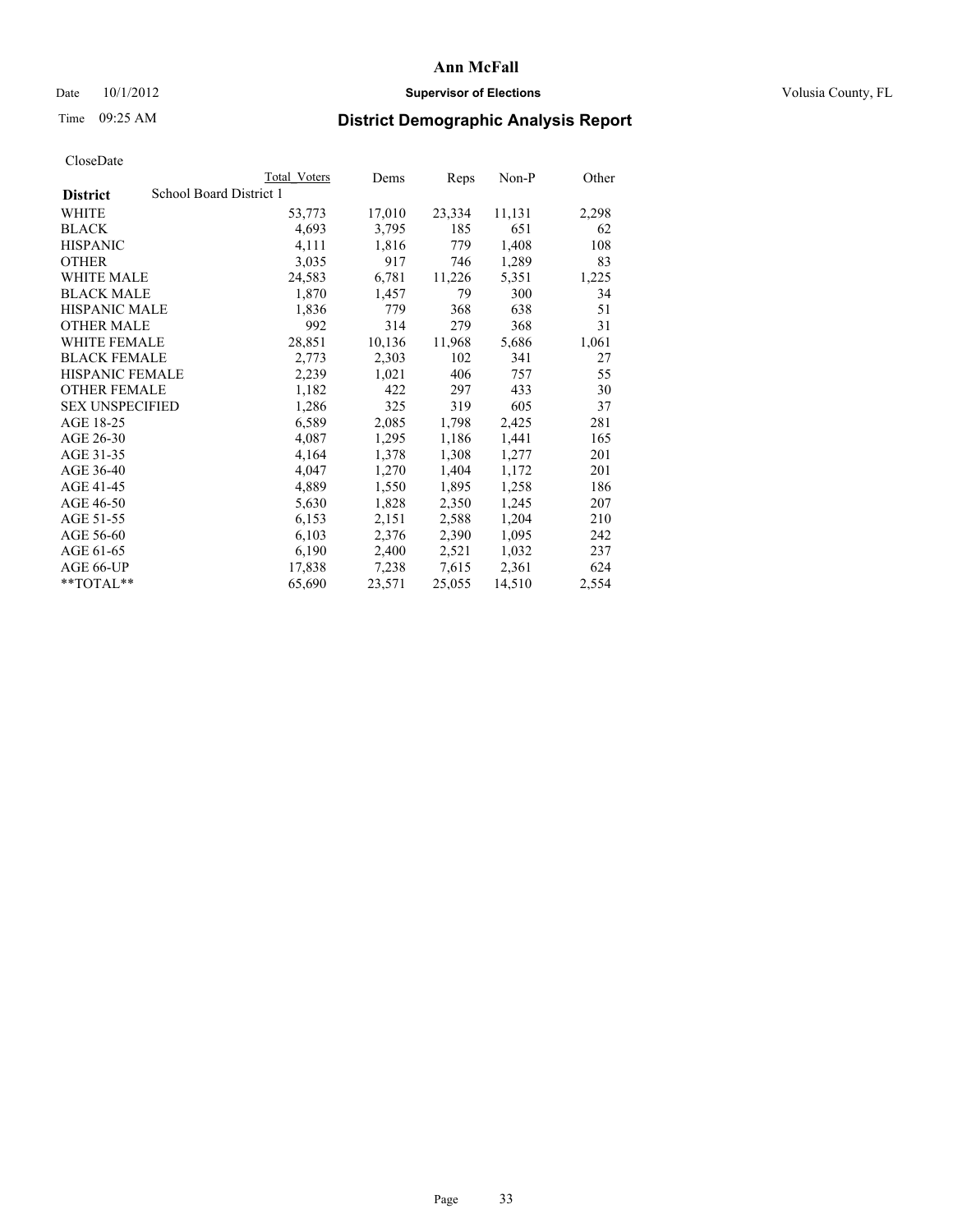### Date 10/1/2012 **Supervisor of Elections Supervisor of Elections** Volusia County, FL

# Time 09:25 AM **District Demographic Analysis Report**

|                        |                         | <b>Total Voters</b> | Dems   | Reps   | Non-P  | Other          |
|------------------------|-------------------------|---------------------|--------|--------|--------|----------------|
| <b>District</b>        | School Board District 2 |                     |        |        |        |                |
| WHITE                  |                         | 46,579              | 16,512 | 17,278 | 11,115 | 1,674          |
| <b>BLACK</b>           |                         | 12,113              | 10,100 | 296    | 1,626  | 91             |
| <b>HISPANIC</b>        |                         | 1,616               | 734    | 330    | 529    | 23             |
| <b>OTHER</b>           |                         | 3,319               | 1,265  | 554    | 1,437  | 63             |
| <b>WHITE MALE</b>      |                         | 21,774              | 6,752  | 8,589  | 5,470  | 963            |
| <b>BLACK MALE</b>      |                         | 4,689               | 3,767  | 146    | 733    | 43             |
| <b>HISPANIC MALE</b>   |                         | 781                 | 328    | 172    | 265    | 16             |
| <b>OTHER MALE</b>      |                         | 1,080               | 411    | 209    | 429    | 31             |
| WHITE FEMALE           |                         | 24,444              | 9,626  | 8,571  | 5,551  | 696            |
| <b>BLACK FEMALE</b>    |                         | 7,256               | 6,199  | 147    | 862    | 48             |
| <b>HISPANIC FEMALE</b> |                         | 814                 | 396    | 156    | 255    | $\overline{7}$ |
| <b>OTHER FEMALE</b>    |                         | 1,346               | 595    | 253    | 477    | 21             |
| <b>SEX UNSPECIFIED</b> |                         | 1,443               | 537    | 215    | 665    | 26             |
| AGE 18-25              |                         | 8,385               | 4,484  | 1,273  | 2,464  | 164            |
| AGE 26-30              |                         | 4,740               | 2,081  | 937    | 1,581  | 141            |
| AGE 31-35              |                         | 3,691               | 1,572  | 777    | 1,215  | 127            |
| AGE 36-40              |                         | 3,206               | 1,349  | 825    | 940    | 92             |
| AGE 41-45              |                         | 3,861               | 1,628  | 1,057  | 1,059  | 117            |
| AGE 46-50              |                         | 4,746               | 2,015  | 1,433  | 1,170  | 128            |
| AGE 51-55              |                         | 5,736               | 2,499  | 1,880  | 1,186  | 171            |
| AGE 56-60              |                         | 5,535               | 2,502  | 1,744  | 1,125  | 164            |
| AGE 61-65              |                         | 6,063               | 2,579  | 1,992  | 1,292  | 200            |
| AGE 66-UP              |                         | 17,802              | 7,981  | 6,553  | 2,719  | 549            |
| $*$ $TOTAI.**$         |                         | 63,766              | 28,690 | 18,472 | 14,751 | 1,853          |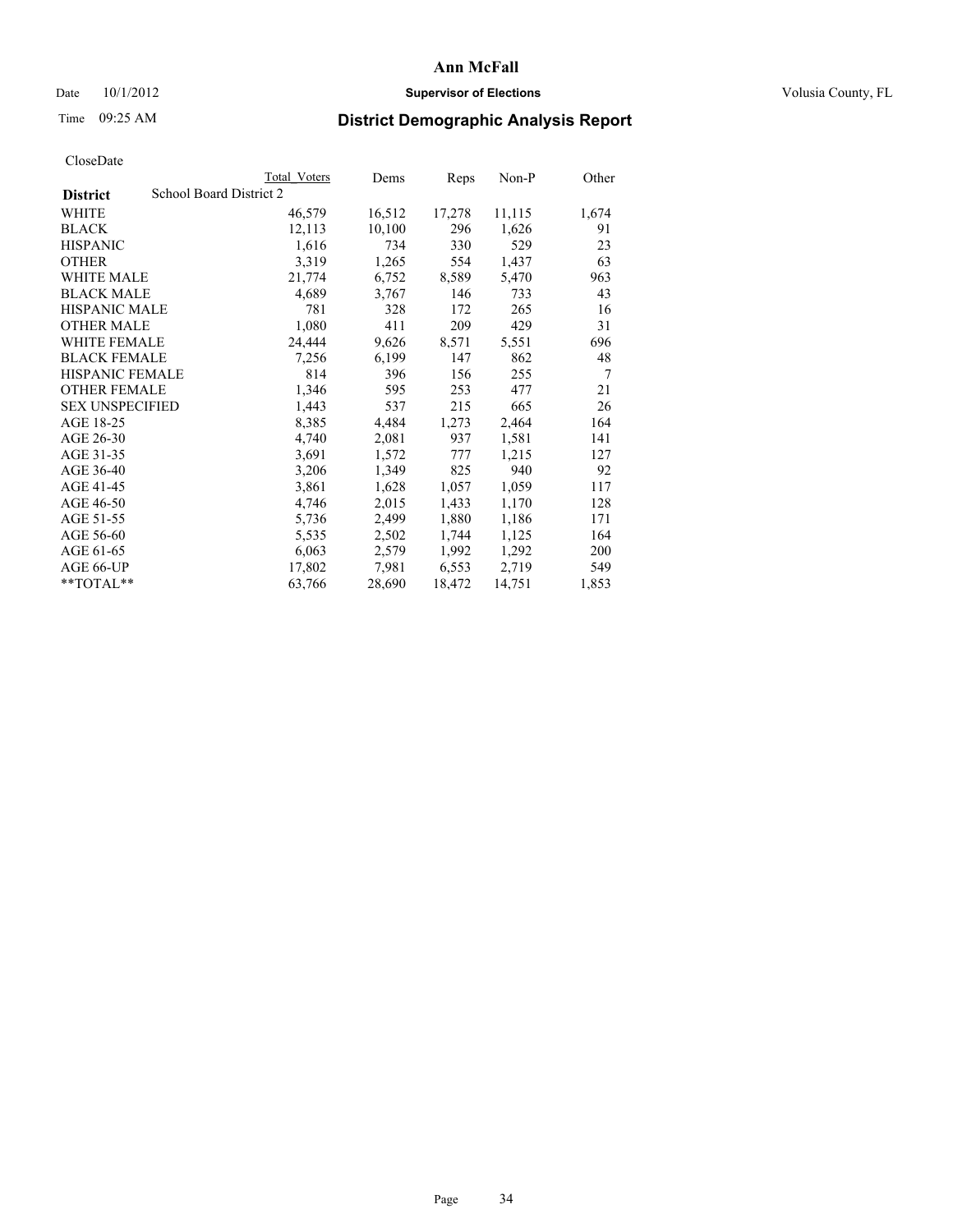### Date 10/1/2012 **Supervisor of Elections Supervisor of Elections** Volusia County, FL

## Time 09:25 AM **District Demographic Analysis Report**

|                        |                         | Total Voters | Dems   | Reps   | Non-P  | Other          |
|------------------------|-------------------------|--------------|--------|--------|--------|----------------|
| <b>District</b>        | School Board District 3 |              |        |        |        |                |
| <b>WHITE</b>           |                         | 65,157       | 21,831 | 25,942 | 15,418 | 1,966          |
| <b>BLACK</b>           |                         | 1,962        | 1,587  | 75     | 278    | 22             |
| <b>HISPANIC</b>        |                         | 1,069        | 403    | 286    | 353    | 27             |
| <b>OTHER</b>           |                         | 2,562        | 705    | 610    | 1,175  | 72             |
| <b>WHITE MALE</b>      |                         | 30,113       | 8,833  | 12,696 | 7,532  | 1,052          |
| <b>BLACK MALE</b>      |                         | 858          | 654    | 41     | 148    | 15             |
| <b>HISPANIC MALE</b>   |                         | 489          | 173    | 119    | 182    | 15             |
| <b>OTHER MALE</b>      |                         | 872          | 250    | 242    | 349    | 31             |
| <b>WHITE FEMALE</b>    |                         | 34,582       | 12,853 | 13,083 | 7,748  | 898            |
| <b>BLACK FEMALE</b>    |                         | 1,088        | 919    | 33     | 129    | $\overline{7}$ |
| <b>HISPANIC FEMALE</b> |                         | 568          | 226    | 163    | 167    | 12             |
| <b>OTHER FEMALE</b>    |                         | 1,011        | 352    | 264    | 362    | 33             |
| <b>SEX UNSPECIFIED</b> |                         | 1,169        | 266    | 272    | 607    | 24             |
| AGE 18-25              |                         | 5,416        | 1,621  | 1,459  | 2,175  | 161            |
| AGE 26-30              |                         | 3,711        | 1,168  | 1,047  | 1,372  | 124            |
| AGE 31-35              |                         | 3,673        | 1,108  | 1,099  | 1,344  | 122            |
| AGE 36-40              |                         | 3,736        | 1,140  | 1,247  | 1,225  | 124            |
| AGE 41-45              |                         | 4,664        | 1,425  | 1,780  | 1,345  | 114            |
| AGE 46-50              |                         | 5,609        | 1,780  | 2,245  | 1,439  | 145            |
| AGE 51-55              |                         | 6,625        | 2,207  | 2,732  | 1,517  | 169            |
| AGE 56-60              |                         | 7,154        | 2,707  | 2,792  | 1,462  | 193            |
| AGE 61-65              |                         | 7,508        | 2,801  | 2,914  | 1,567  | 226            |
| AGE 66-UP              |                         | 22,692       | 8,582  | 9,605  | 3,793  | 712            |
| $*$ $TOTAL**$          |                         | 70,791       | 24,539 | 26,923 | 17,239 | 2,090          |
|                        |                         |              |        |        |        |                |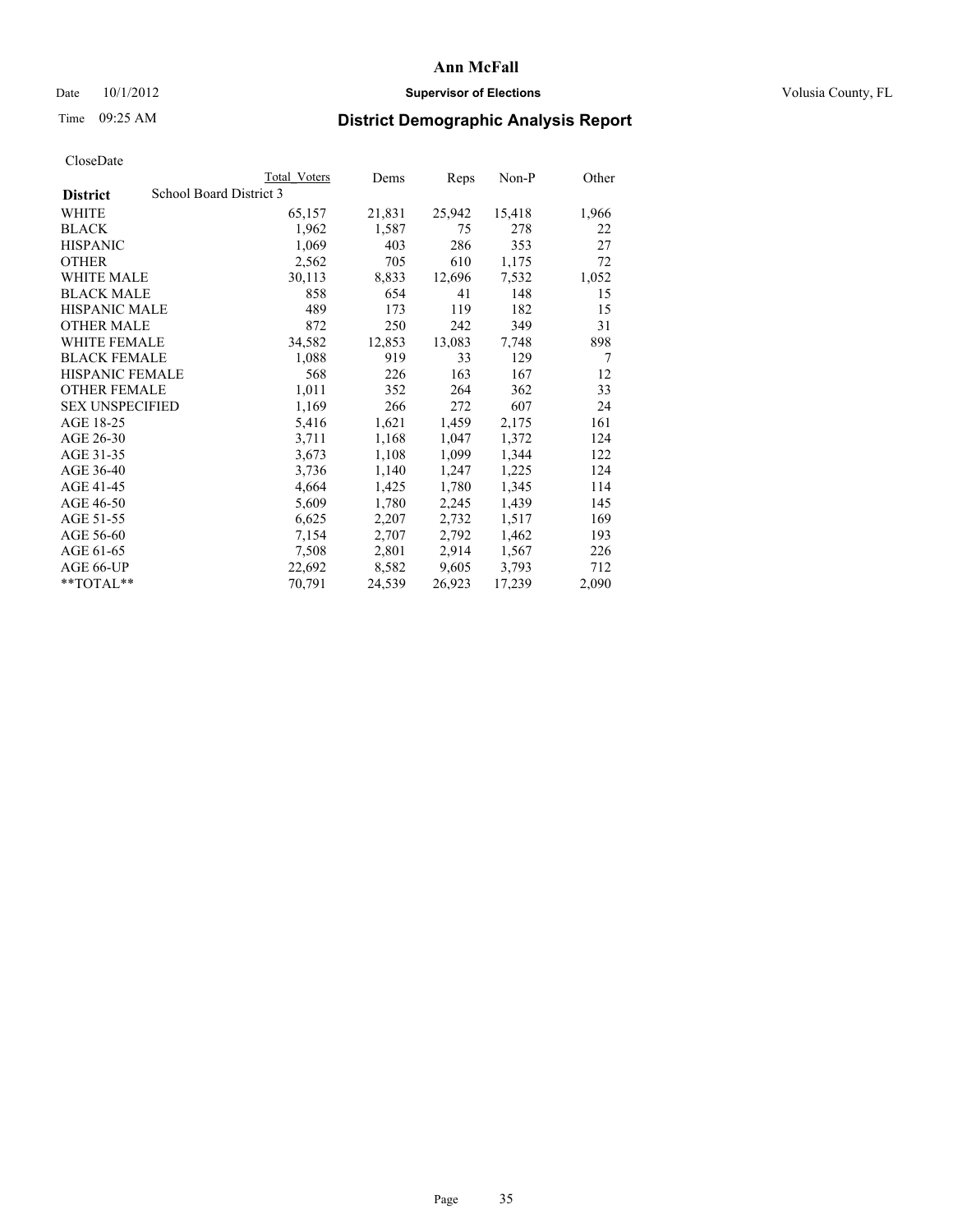### Date 10/1/2012 **Supervisor of Elections Supervisor of Elections** Volusia County, FL

# Time 09:25 AM **District Demographic Analysis Report**

| School Board District 4<br><b>District</b><br>WHITE<br>22,524<br>12,338<br>55,736<br>18,945<br>4,653<br>169<br><b>BLACK</b><br>3,799<br>625<br>642<br>345<br>515<br><b>HISPANIC</b><br>1,532<br>1,310<br><b>OTHER</b><br>3,175<br>1,008<br>780<br>WHITE MALE<br>6,019<br>25,502<br>7,577<br>10,876<br><b>BLACK MALE</b><br>1,862<br>1,429<br>90<br>305<br><b>HISPANIC MALE</b><br>653<br>160<br>228<br>245<br><b>OTHER MALE</b><br>1,093<br>304<br>416<br>337<br>29,865<br>11,270<br>11,510<br>6,199<br><b>WHITE FEMALE</b><br><b>BLACK FEMALE</b><br>2,330<br>2,744<br>79<br>313<br><b>HISPANIC FEMALE</b><br>868<br>393<br>180<br>285<br><b>OTHER FEMALE</b><br>1,310<br>500<br>356<br>422<br><b>SEX UNSPECIFIED</b><br>1,199<br>601<br>313<br>263<br>AGE 18-25<br>5,673<br>1,981<br>1,535<br>2,013<br>AGE 26-30<br>1,307<br>1,020<br>1,312<br>3,761<br>AGE 31-35<br>1,202<br>938<br>3,399<br>1,127<br>AGE 36-40<br>1,185<br>1,007<br>3,432<br>1,097<br>AGE 41-45<br>4,393<br>1,440<br>1,629<br>1,170<br>AGE 46-50<br>2,104<br>1,274<br>5,432<br>1,874<br>AGE 51-55<br>6,214<br>2,239<br>1,344<br>2,443<br>AGE 56-60<br>6,456<br>2,588<br>2,415<br>1,251<br>AGE 61-65<br>6,710<br>2,674<br>2,466<br>1,350<br>AGE 66-UP<br>7,942<br>8,180<br>2,973<br>19,708<br>24,432<br>23,828<br>14,822<br>**TOTAL**<br>65,180 |  | Total Voters | Dems | Reps | Non-P | Other |
|--------------------------------------------------------------------------------------------------------------------------------------------------------------------------------------------------------------------------------------------------------------------------------------------------------------------------------------------------------------------------------------------------------------------------------------------------------------------------------------------------------------------------------------------------------------------------------------------------------------------------------------------------------------------------------------------------------------------------------------------------------------------------------------------------------------------------------------------------------------------------------------------------------------------------------------------------------------------------------------------------------------------------------------------------------------------------------------------------------------------------------------------------------------------------------------------------------------------------------------------------------------------------------------------------------------------|--|--------------|------|------|-------|-------|
|                                                                                                                                                                                                                                                                                                                                                                                                                                                                                                                                                                                                                                                                                                                                                                                                                                                                                                                                                                                                                                                                                                                                                                                                                                                                                                                    |  |              |      |      |       |       |
|                                                                                                                                                                                                                                                                                                                                                                                                                                                                                                                                                                                                                                                                                                                                                                                                                                                                                                                                                                                                                                                                                                                                                                                                                                                                                                                    |  |              |      |      |       | 1,929 |
|                                                                                                                                                                                                                                                                                                                                                                                                                                                                                                                                                                                                                                                                                                                                                                                                                                                                                                                                                                                                                                                                                                                                                                                                                                                                                                                    |  |              |      |      |       | 60    |
|                                                                                                                                                                                                                                                                                                                                                                                                                                                                                                                                                                                                                                                                                                                                                                                                                                                                                                                                                                                                                                                                                                                                                                                                                                                                                                                    |  |              |      |      |       | 30    |
|                                                                                                                                                                                                                                                                                                                                                                                                                                                                                                                                                                                                                                                                                                                                                                                                                                                                                                                                                                                                                                                                                                                                                                                                                                                                                                                    |  |              |      |      |       | 77    |
|                                                                                                                                                                                                                                                                                                                                                                                                                                                                                                                                                                                                                                                                                                                                                                                                                                                                                                                                                                                                                                                                                                                                                                                                                                                                                                                    |  |              |      |      |       | 1,030 |
|                                                                                                                                                                                                                                                                                                                                                                                                                                                                                                                                                                                                                                                                                                                                                                                                                                                                                                                                                                                                                                                                                                                                                                                                                                                                                                                    |  |              |      |      |       | 38    |
|                                                                                                                                                                                                                                                                                                                                                                                                                                                                                                                                                                                                                                                                                                                                                                                                                                                                                                                                                                                                                                                                                                                                                                                                                                                                                                                    |  |              |      |      |       | 20    |
|                                                                                                                                                                                                                                                                                                                                                                                                                                                                                                                                                                                                                                                                                                                                                                                                                                                                                                                                                                                                                                                                                                                                                                                                                                                                                                                    |  |              |      |      |       | 36    |
|                                                                                                                                                                                                                                                                                                                                                                                                                                                                                                                                                                                                                                                                                                                                                                                                                                                                                                                                                                                                                                                                                                                                                                                                                                                                                                                    |  |              |      |      |       | 886   |
|                                                                                                                                                                                                                                                                                                                                                                                                                                                                                                                                                                                                                                                                                                                                                                                                                                                                                                                                                                                                                                                                                                                                                                                                                                                                                                                    |  |              |      |      |       | 22    |
|                                                                                                                                                                                                                                                                                                                                                                                                                                                                                                                                                                                                                                                                                                                                                                                                                                                                                                                                                                                                                                                                                                                                                                                                                                                                                                                    |  |              |      |      |       | 10    |
|                                                                                                                                                                                                                                                                                                                                                                                                                                                                                                                                                                                                                                                                                                                                                                                                                                                                                                                                                                                                                                                                                                                                                                                                                                                                                                                    |  |              |      |      |       | 32    |
|                                                                                                                                                                                                                                                                                                                                                                                                                                                                                                                                                                                                                                                                                                                                                                                                                                                                                                                                                                                                                                                                                                                                                                                                                                                                                                                    |  |              |      |      |       | 22    |
|                                                                                                                                                                                                                                                                                                                                                                                                                                                                                                                                                                                                                                                                                                                                                                                                                                                                                                                                                                                                                                                                                                                                                                                                                                                                                                                    |  |              |      |      |       | 144   |
|                                                                                                                                                                                                                                                                                                                                                                                                                                                                                                                                                                                                                                                                                                                                                                                                                                                                                                                                                                                                                                                                                                                                                                                                                                                                                                                    |  |              |      |      |       | 122   |
|                                                                                                                                                                                                                                                                                                                                                                                                                                                                                                                                                                                                                                                                                                                                                                                                                                                                                                                                                                                                                                                                                                                                                                                                                                                                                                                    |  |              |      |      |       | 132   |
|                                                                                                                                                                                                                                                                                                                                                                                                                                                                                                                                                                                                                                                                                                                                                                                                                                                                                                                                                                                                                                                                                                                                                                                                                                                                                                                    |  |              |      |      |       | 143   |
|                                                                                                                                                                                                                                                                                                                                                                                                                                                                                                                                                                                                                                                                                                                                                                                                                                                                                                                                                                                                                                                                                                                                                                                                                                                                                                                    |  |              |      |      |       | 154   |
|                                                                                                                                                                                                                                                                                                                                                                                                                                                                                                                                                                                                                                                                                                                                                                                                                                                                                                                                                                                                                                                                                                                                                                                                                                                                                                                    |  |              |      |      |       | 180   |
|                                                                                                                                                                                                                                                                                                                                                                                                                                                                                                                                                                                                                                                                                                                                                                                                                                                                                                                                                                                                                                                                                                                                                                                                                                                                                                                    |  |              |      |      |       | 188   |
|                                                                                                                                                                                                                                                                                                                                                                                                                                                                                                                                                                                                                                                                                                                                                                                                                                                                                                                                                                                                                                                                                                                                                                                                                                                                                                                    |  |              |      |      |       | 202   |
|                                                                                                                                                                                                                                                                                                                                                                                                                                                                                                                                                                                                                                                                                                                                                                                                                                                                                                                                                                                                                                                                                                                                                                                                                                                                                                                    |  |              |      |      |       | 220   |
|                                                                                                                                                                                                                                                                                                                                                                                                                                                                                                                                                                                                                                                                                                                                                                                                                                                                                                                                                                                                                                                                                                                                                                                                                                                                                                                    |  |              |      |      |       | 613   |
|                                                                                                                                                                                                                                                                                                                                                                                                                                                                                                                                                                                                                                                                                                                                                                                                                                                                                                                                                                                                                                                                                                                                                                                                                                                                                                                    |  |              |      |      |       | 2,098 |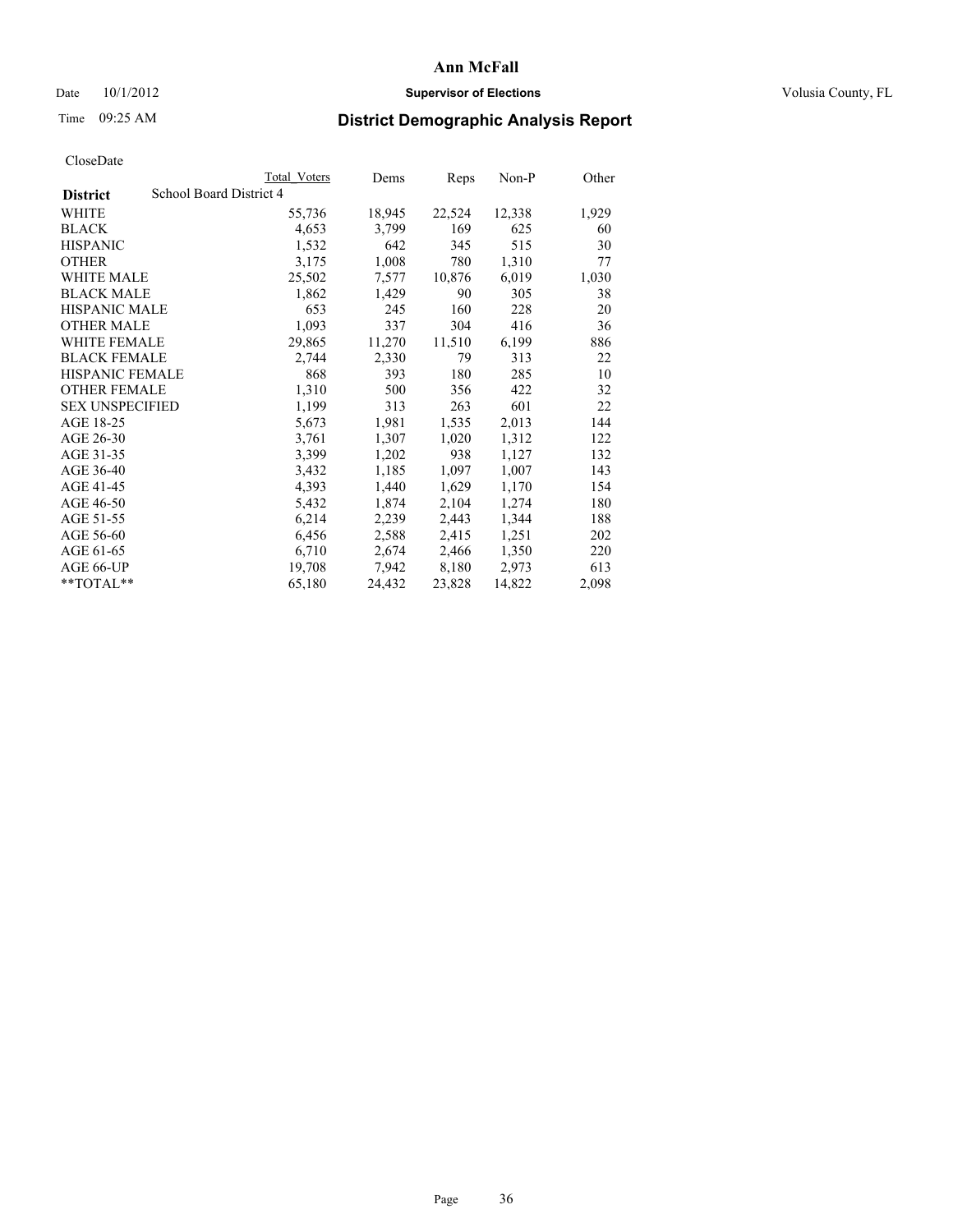### Date  $10/1/2012$  **Supervisor of Elections Supervisor of Elections** Volusia County, FL

## Time 09:25 AM **District Demographic Analysis Report**

|                                            | <b>Total Voters</b> | Dems   | Reps   | Non-P  | Other |
|--------------------------------------------|---------------------|--------|--------|--------|-------|
| School Board District 5<br><b>District</b> |                     |        |        |        |       |
| <b>WHITE</b>                               | 39,812              | 12,598 | 15,838 | 9,580  | 1,796 |
| <b>BLACK</b>                               | 5,113               | 3,932  | 235    | 842    | 104   |
| <b>HISPANIC</b>                            | 13,204              | 6,539  | 2,091  | 4,307  | 267   |
| <b>OTHER</b>                               | 3,319               | 1,078  | 639    | 1,528  | 74    |
| <b>WHITE MALE</b>                          | 18,654              | 5,216  | 7,777  | 4,692  | 969   |
| <b>BLACK MALE</b>                          | 2,290               | 1,655  | 145    | 423    | 67    |
| <b>HISPANIC MALE</b>                       | 6,238               | 2,954  | 1,054  | 2,079  | 151   |
| <b>OTHER MALE</b>                          | 1,099               | 377    | 250    | 439    | 33    |
| WHITE FEMALE                               | 20,897              | 7,300  | 7,960  | 4,816  | 821   |
| <b>BLACK FEMALE</b>                        | 2,770               | 2,235  | 90     | 408    | 37    |
| HISPANIC FEMALE                            | 6,854               | 3,525  | 1,029  | 2,188  | 112   |
| <b>OTHER FEMALE</b>                        | 1,295               | 512    | 255    | 499    | 29    |
| <b>SEX UNSPECIFIED</b>                     | 1,351               | 373    | 243    | 713    | 22    |
| AGE 18-25                                  | 7,311               | 2,518  | 1,596  | 2,903  | 294   |
| AGE 26-30                                  | 4,534               | 1,550  | 993    | 1,807  | 184   |
| AGE 31-35                                  | 4,928               | 1,789  | 1,176  | 1,733  | 230   |
| AGE 36-40                                  | 5,051               | 1,882  | 1,423  | 1,537  | 209   |
| AGE 41-45                                  | 5,374               | 1,877  | 1,800  | 1,506  | 191   |
| AGE 46-50                                  | 6,243               | 2,301  | 2,123  | 1,595  | 224   |
| AGE 51-55                                  | 6,224               | 2,404  | 2,230  | 1,377  | 213   |
| AGE 56-60                                  | 5,442               | 2,257  | 1,863  | 1,123  | 199   |
| AGE 61-65                                  | 4,981               | 2,135  | 1,683  | 986    | 177   |
| AGE 66-UP                                  | 11,461              | 5,490  | 3,926  | 1,722  | 323   |
| $*$ TOTAL $*$                              | 61,550              | 24,203 | 18,813 | 16,290 | 2,244 |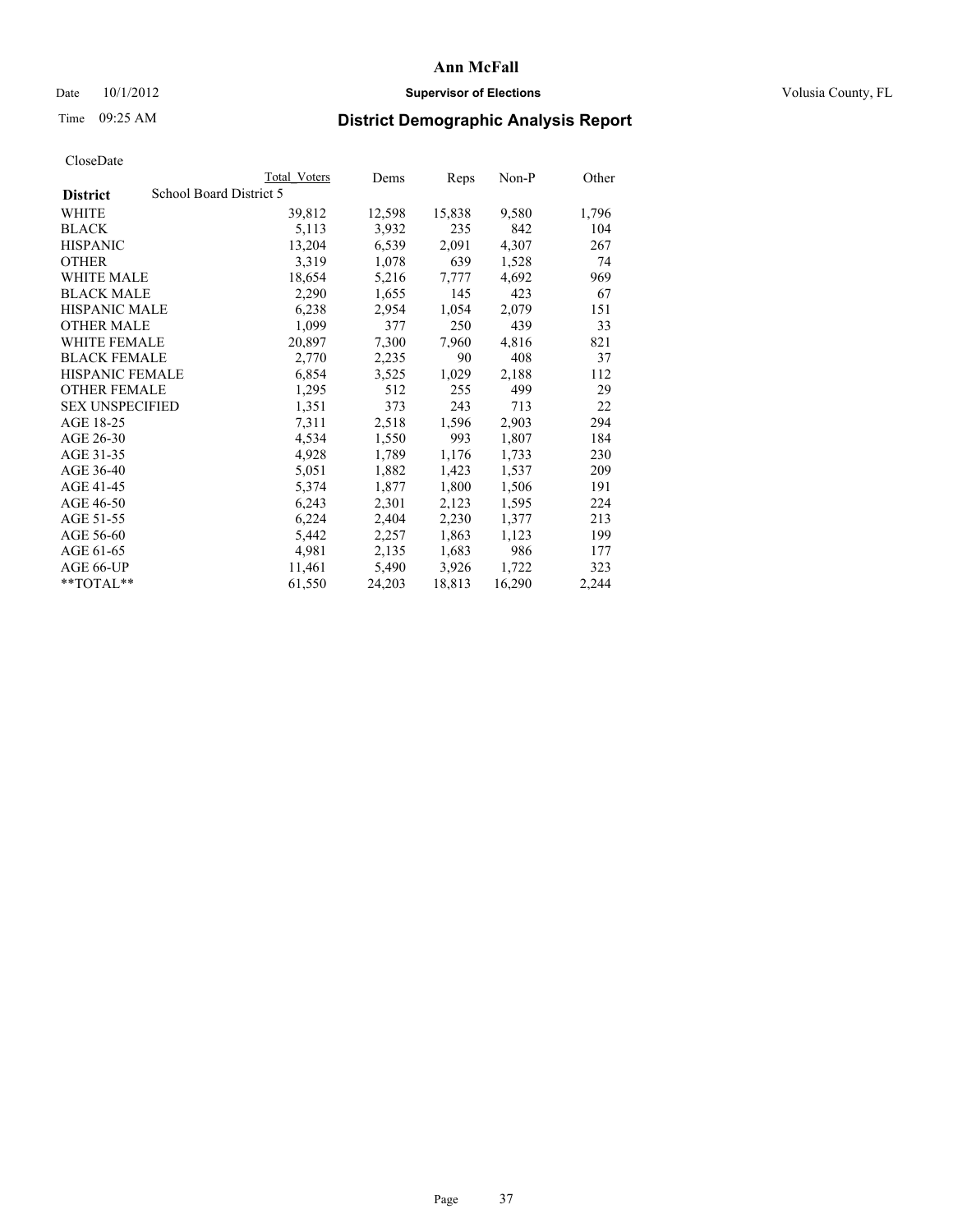### Date  $10/1/2012$  **Supervisor of Elections Supervisor of Elections** Volusia County, FL

# Time 09:25 AM **District Demographic Analysis Report**

|                        |                       | Total Voters | Dems   | Reps   | Non-P  | Other |
|------------------------|-----------------------|--------------|--------|--------|--------|-------|
| <b>District</b>        | Florida Senate Seat 6 |              |        |        |        |       |
| WHITE                  |                       | 57,054       | 19,719 | 22,644 | 12,749 | 1,942 |
| <b>BLACK</b>           |                       | 11,185       | 9,313  | 311    | 1,455  | 106   |
| <b>HISPANIC</b>        |                       | 1,611        | 721    | 362    | 498    | 30    |
| <b>OTHER</b>           |                       | 3,854        | 1,365  | 808    | 1,601  | 80    |
| <b>WHITE MALE</b>      |                       | 26,213       | 7,953  | 10,998 | 6,210  | 1,052 |
| <b>BLACK MALE</b>      |                       | 4,342        | 3,455  | 155    | 677    | 55    |
| <b>HISPANIC MALE</b>   |                       | 699          | 271    | 169    | 236    | 23    |
| <b>OTHER MALE</b>      |                       | 1,266        | 447    | 317    | 462    | 40    |
| WHITE FEMALE           |                       | 30,454       | 11,656 | 11,500 | 6,423  | 875   |
| <b>BLACK FEMALE</b>    |                       | 6,691        | 5,735  | 155    | 750    | 51    |
| <b>HISPANIC FEMALE</b> |                       | 901          | 446    | 188    | 260    | 7     |
| <b>OTHER FEMALE</b>    |                       | 1,580        | 665    | 378    | 505    | 32    |
| <b>SEX UNSPECIFIED</b> |                       | 1,558        | 490    | 265    | 780    | 23    |
| AGE 18-25              |                       | 8,763        | 4,383  | 1,586  | 2,635  | 159   |
| AGE 26-30              |                       | 4,693        | 1,933  | 1,079  | 1,537  | 144   |
| AGE 31-35              |                       | 3,901        | 1,569  | 965    | 1,230  | 137   |
| AGE 36-40              |                       | 3,855        | 1,505  | 1,104  | 1,111  | 135   |
| AGE 41-45              |                       | 4,801        | 1,774  | 1,630  | 1,241  | 156   |
| AGE 46-50              |                       | 5,965        | 2,325  | 2,084  | 1,368  | 188   |
| AGE 51-55              |                       | 6,826        | 2,736  | 2,486  | 1,406  | 198   |
| AGE 56-60              |                       | 6,943        | 2,966  | 2,423  | 1,343  | 211   |
| AGE 61-65              |                       | 7,192        | 3,062  | 2,485  | 1,425  | 220   |
| AGE 66-UP              |                       | 20,883       | 8,927  | 8,292  | 3,051  | 613   |
| $*$ TOTAL $*$          |                       | 73,824       | 31,180 | 24,135 | 16,348 | 2,161 |
|                        |                       |              |        |        |        |       |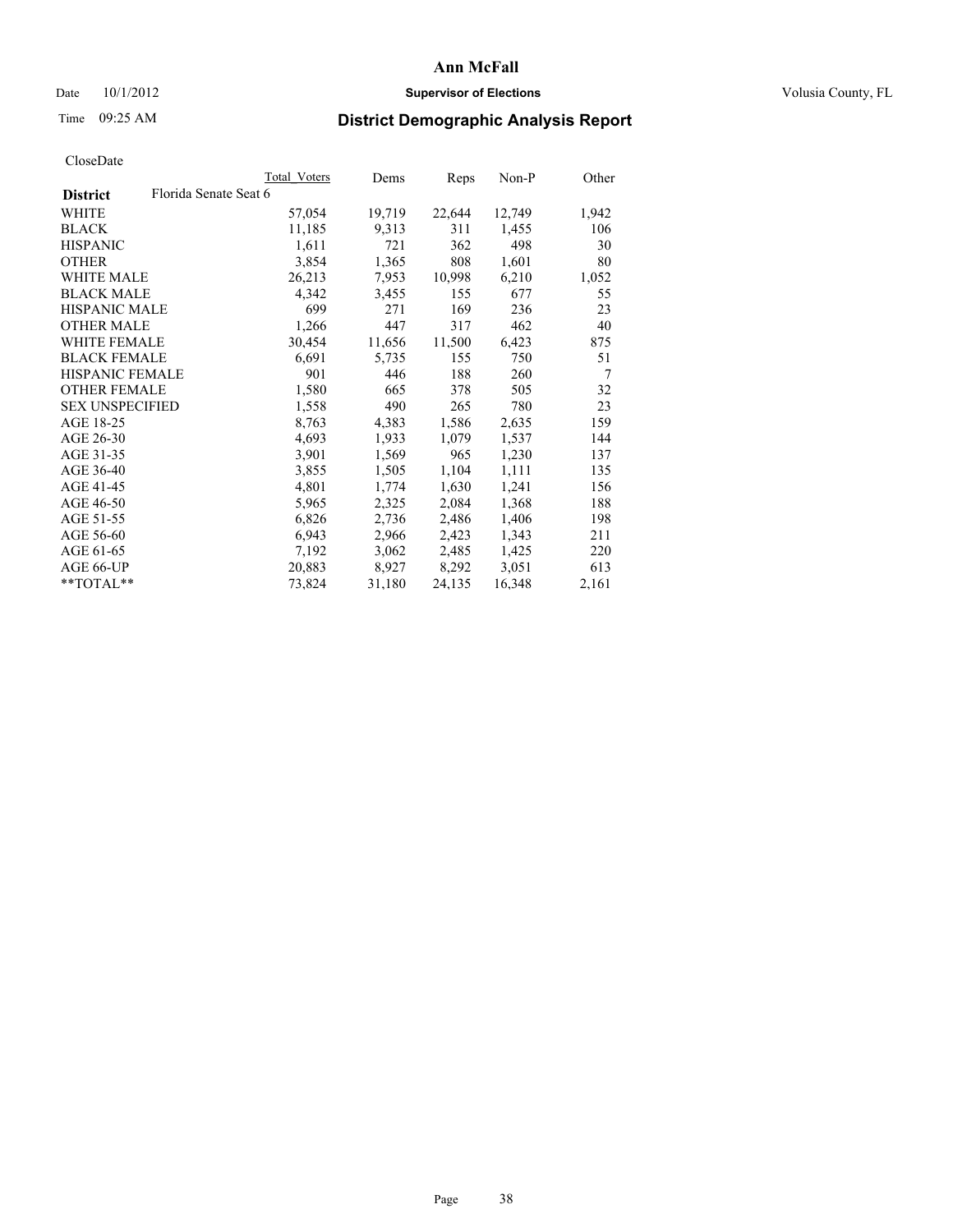### Date  $10/1/2012$  **Supervisor of Elections Supervisor of Elections** Volusia County, FL

# Time 09:25 AM **District Demographic Analysis Report**

|                        |                       | Total Voters | Dems   | <b>Reps</b> | Non-P  | Other |
|------------------------|-----------------------|--------------|--------|-------------|--------|-------|
| <b>District</b>        | Florida Senate Seat 8 |              |        |             |        |       |
| WHITE                  |                       | 180,405      | 60,444 | 71,614      | 41,599 | 6,748 |
| <b>BLACK</b>           |                       | 15,594       | 12,546 | 549         | 2,300  | 199   |
| <b>HISPANIC</b>        |                       | 15,685       | 7,407  | 2,721       | 5,231  | 326   |
| <b>OTHER</b>           |                       | 9,951        | 3,127  | 2,126       | 4,441  | 257   |
| WHITE MALE             |                       | 83,314       | 24,469 | 34,921      | 20,241 | 3,683 |
| <b>BLACK MALE</b>      |                       | 6,433        | 4,930  | 298         | 1,084  | 121   |
| <b>HISPANIC MALE</b>   |                       | 7,305        | 3,316  | 1,325       | 2,479  | 185   |
| <b>OTHER MALE</b>      |                       | 3,329        | 1,073  | 821         | 1,326  | 109   |
| WHITE FEMALE           |                       | 95,863       | 35,581 | 36,259      | 20,999 | 3,024 |
| <b>BLACK FEMALE</b>    |                       | 8,996        | 7,490  | 244         | 1,185  | 77    |
| <b>HISPANIC FEMALE</b> |                       | 8,248        | 4,027  | 1,381       | 2,705  | 135   |
| <b>OTHER FEMALE</b>    |                       | 3,921        | 1,487  | 880         | 1,454  | 100   |
| <b>SEX UNSPECIFIED</b> |                       | 4,226        | 1,151  | 881         | 2,098  | 96    |
| AGE 18-25              |                       | 21,572       | 7,373  | 5,263       | 8,162  | 774   |
| AGE 26-30              |                       | 14,132       | 4,874  | 3,511       | 5,233  | 514   |
| AGE 31-35              |                       | 13,882       | 4,843  | 3,677       | 4,786  | 576   |
| AGE 36-40              |                       | 13,387       | 4,602  | 4,180       | 4,070  | 535   |
| AGE 41-45              |                       | 15,820       | 5,366  | 5,510       | 4,431  | 513   |
| AGE 46-50              |                       | 18,651       | 6,532  | 6,918       | 4,623  | 578   |
| AGE 51-55              |                       | 20,935       | 7.733  | 8,015       | 4,544  | 643   |
| AGE 56-60              |                       | 20,837       | 8,394  | 7,623       | 4,124  | 696   |
| AGE 61-65              |                       | 21,324       | 8,461  | 7,851       | 4,267  | 745   |
| AGE 66-UP              |                       | 61,363       | 25,473 | 24,500      | 9,426  | 1,964 |
| $*$ TOTAL $*$          |                       | 221,908      | 83,651 | 77,052      | 53,667 | 7,538 |
|                        |                       |              |        |             |        |       |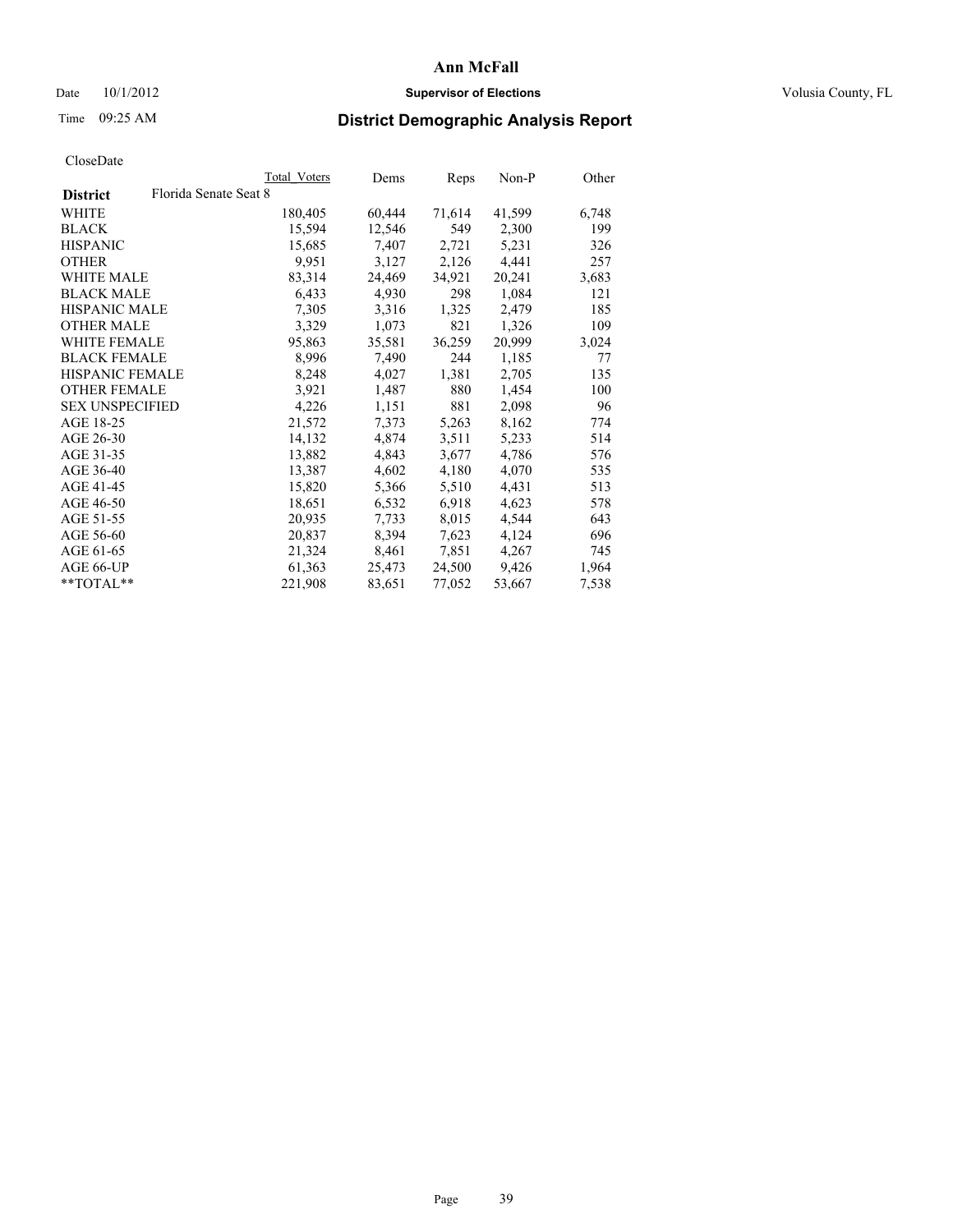### Date  $10/1/2012$  **Supervisor of Elections Supervisor of Elections** Volusia County, FL

# Time 09:25 AM **District Demographic Analysis Report**

|                        |                        | Total Voters | Dems   | Reps   | Non-P | Other |
|------------------------|------------------------|--------------|--------|--------|-------|-------|
| <b>District</b>        | Florida Senate Seat 10 |              |        |        |       |       |
| <b>WHITE</b>           |                        | 23,598       | 6,733  | 10,658 | 5,234 | 973   |
| <b>BLACK</b>           |                        | 1,755        | 1,354  | 100    | 267   | 34    |
| <b>HISPANIC</b>        |                        | 4,236        | 2,006  | 748    | 1,383 | 99    |
| <b>OTHER</b>           |                        | 1,605        | 481    | 395    | 697   | 32    |
| WHITE MALE             |                        | 11,099       | 2,737  | 5,245  | 2,613 | 504   |
| <b>BLACK MALE</b>      |                        | 794          | 577    | 48     | 148   | 21    |
| <b>HISPANIC MALE</b>   |                        | 1,993        | 892    | 379    | 677   | 45    |
| <b>OTHER MALE</b>      |                        | 541          | 169    | 146    | 213   | 13    |
| <b>WHITE FEMALE</b>    |                        | 12,322       | 3,948  | 5,333  | 2,578 | 463   |
| <b>BLACK FEMALE</b>    |                        | 944          | 761    | 52     | 118   | 13    |
| <b>HISPANIC FEMALE</b> |                        | 2,194        | 1,088  | 365    | 687   | 54    |
| <b>OTHER FEMALE</b>    |                        | 643          | 229    | 167    | 234   | 13    |
| <b>SEX UNSPECIFIED</b> |                        | 664          | 173    | 166    | 313   | 12    |
| AGE 18-25              |                        | 3,039        | 933    | 812    | 1,183 | 111   |
| AGE 26-30              |                        | 2,008        | 594    | 593    | 743   | 78    |
| AGE 31-35              |                        | 2,072        | 637    | 656    | 680   | 99    |
| AGE 36-40              |                        | 2,230        | 719    | 712    | 700   | 99    |
| AGE 41-45              |                        | 2,560        | 780    | 1,021  | 666   | 93    |
| AGE 46-50              |                        | 3,044        | 941    | 1,253  | 732   | 118   |
| AGE 51-55              |                        | 3,191        | 1,031  | 1,372  | 678   | 110   |
| AGE 56-60              |                        | 2,910        | 1,070  | 1,158  | 589   | 93    |
| AGE 61-65              |                        | 2,936        | 1,066  | 1,240  | 535   | 95    |
| AGE 66-UP              |                        | 7,255        | 2,833  | 3,087  | 1,091 | 244   |
| $*$ $TOTAL**$          |                        | 31,245       | 10,604 | 11,904 | 7,597 | 1,140 |
|                        |                        |              |        |        |       |       |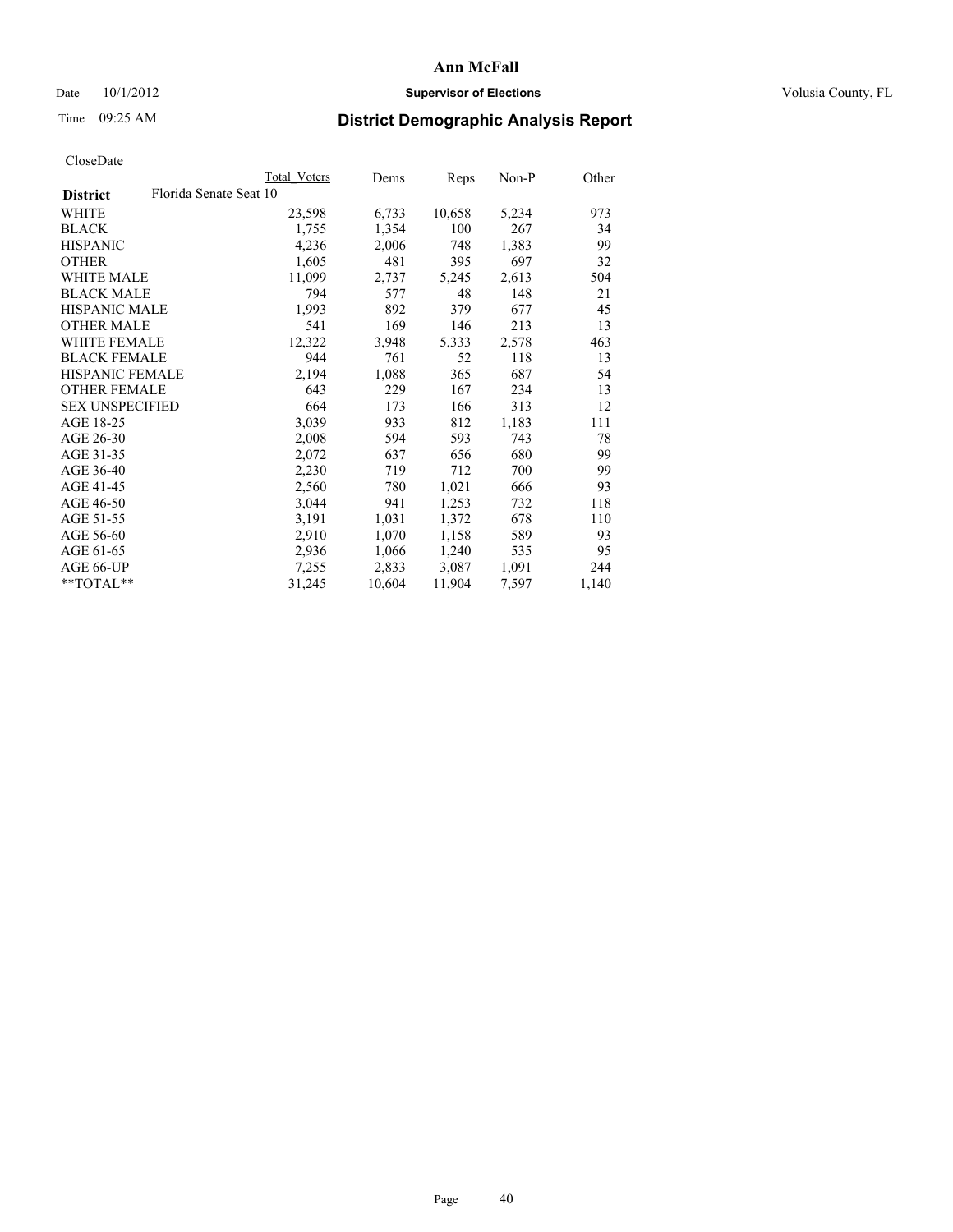## Date 10/1/2012 **Supervisor of Elections Supervisor of Elections** Volusia County, FL

# Time 09:25 AM **District Demographic Analysis Report**

|                                         | Total Voters | Dems  | Reps  | Non-P | Other          |
|-----------------------------------------|--------------|-------|-------|-------|----------------|
| Daytona Beach Zone 1<br><b>District</b> |              |       |       |       |                |
| WHITE                                   | 4,588        | 1,753 | 1,583 | 1,094 | 158            |
| <b>BLACK</b>                            | 1,031        | 837   | 31    | 154   | 9              |
| <b>HISPANIC</b>                         | 166          | 68    | 40    | 55    | 3              |
| <b>OTHER</b>                            | 346          | 122   | 68    | 146   | 10             |
| <b>WHITE MALE</b>                       | 2,124        | 712   | 783   | 541   | 88             |
| <b>BLACK MALE</b>                       | 436          | 333   | 21    | 75    | 7              |
| <b>HISPANIC MALE</b>                    | 81           | 29    | 19    | 31    | $\overline{c}$ |
| <b>OTHER MALE</b>                       | 131          | 46    | 31    | 49    | 5              |
| <b>WHITE FEMALE</b>                     | 2,435        | 1,031 | 793   | 542   | 69             |
| <b>BLACK FEMALE</b>                     | 589          | 500   | 10    | 77    | $\overline{2}$ |
| <b>HISPANIC FEMALE</b>                  | 81           | 37    | 20    | 23    | 1              |
| <b>OTHER FEMALE</b>                     | 142          | 61    | 30    | 49    | $\overline{2}$ |
| <b>SEX UNSPECIFIED</b>                  | 112          | 31    | 15    | 62    | $\overline{4}$ |
| AGE 18-25                               | 717          | 338   | 118   | 250   | 11             |
| AGE 26-30                               | 447          | 205   | 72    | 159   | 11             |
| AGE 31-35                               | 353          | 143   | 72    | 124   | 14             |
| AGE 36-40                               | 312          | 126   | 82    | 93    | 11             |
| AGE 41-45                               | 376          | 168   | 98    | 97    | 13             |
| AGE 46-50                               | 467          | 203   | 146   | 100   | 18             |
| AGE 51-55                               | 542          | 228   | 182   | 112   | 20             |
| AGE 56-60                               | 562          | 264   | 160   | 126   | 12             |
| AGE 61-65                               | 603          | 273   | 184   | 133   | 13             |
| AGE 66-UP                               | 1,763        | 838   | 607   | 261   | 57             |
| **TOTAL**                               | 6,143        | 2,786 | 1,722 | 1,455 | 180            |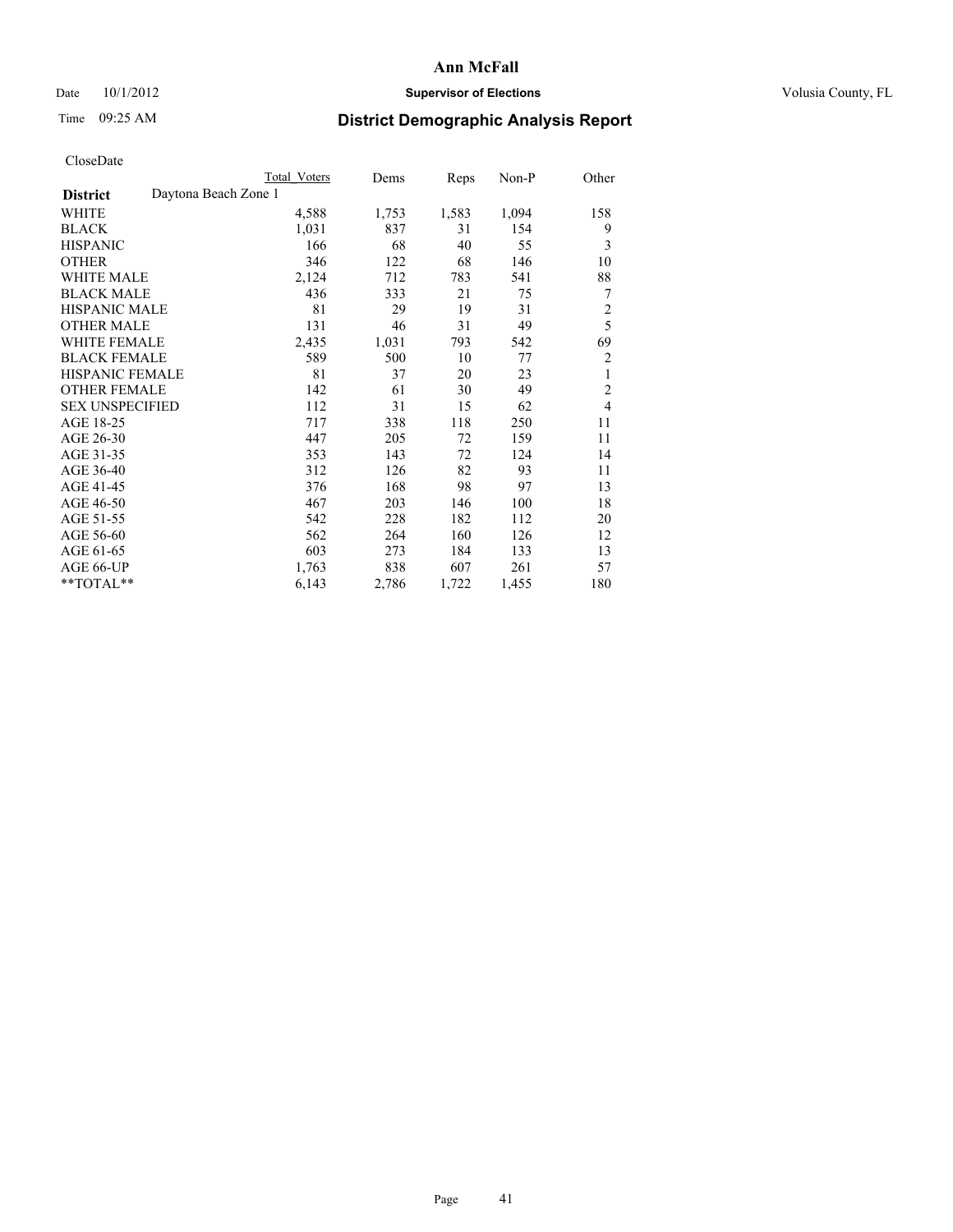## Date 10/1/2012 **Supervisor of Elections Supervisor of Elections** Volusia County, FL

# Time 09:25 AM **District Demographic Analysis Report**

|                                         | <b>Total Voters</b> | Dems  | Reps  | $Non-P$ | Other          |
|-----------------------------------------|---------------------|-------|-------|---------|----------------|
| Daytona Beach Zone 2<br><b>District</b> |                     |       |       |         |                |
| WHITE                                   | 4,097               | 1,597 | 1,417 | 941     | 142            |
| <b>BLACK</b>                            | 1,361               | 1,131 | 39    | 181     | 10             |
| <b>HISPANIC</b>                         | 145                 | 67    | 28    | 46      | 4              |
| <b>OTHER</b>                            | 310                 | 127   | 55    | 125     | 3              |
| <b>WHITE MALE</b>                       | 1,955               | 694   | 720   | 453     | 88             |
| <b>BLACK MALE</b>                       | 552                 | 441   | 16    | 91      | 4              |
| <b>HISPANIC MALE</b>                    | 75                  | 32    | 13    | 26      | 4              |
| <b>OTHER MALE</b>                       | 104                 | 42    | 21    | 39      | $\overline{2}$ |
| WHITE FEMALE                            | 2,108               | 885   | 686   | 483     | 54             |
| <b>BLACK FEMALE</b>                     | 798                 | 680   | 23    | 89      | 6              |
| HISPANIC FEMALE                         | 69                  | 34    | 15    | 20      | 0              |
| <b>OTHER FEMALE</b>                     | 139                 | 66    | 30    | 42      | 1              |
| <b>SEX UNSPECIFIED</b>                  | 113                 | 48    | 15    | 50      | $\theta$       |
| AGE 18-25                               | 599                 | 306   | 93    | 183     | 17             |
| AGE 26-30                               | 399                 | 183   | 76    | 128     | 12             |
| AGE 31-35                               | 340                 | 163   | 64    | 104     | 9              |
| AGE 36-40                               | 309                 | 145   | 60    | 96      | 8              |
| AGE 41-45                               | 368                 | 161   | 98    | 100     | 9              |
| AGE 46-50                               | 505                 | 242   | 127   | 122     | 14             |
| AGE 51-55                               | 625                 | 308   | 182   | 119     | 16             |
| AGE 56-60                               | 586                 | 291   | 154   | 124     | 17             |
| AGE 61-65                               | 552                 | 276   | 142   | 116     | 18             |
| AGE 66-UP                               | 1,641               | 853   | 543   | 205     | 40             |
| **TOTAL**                               | 5,924               | 2,928 | 1,539 | 1,297   | 160            |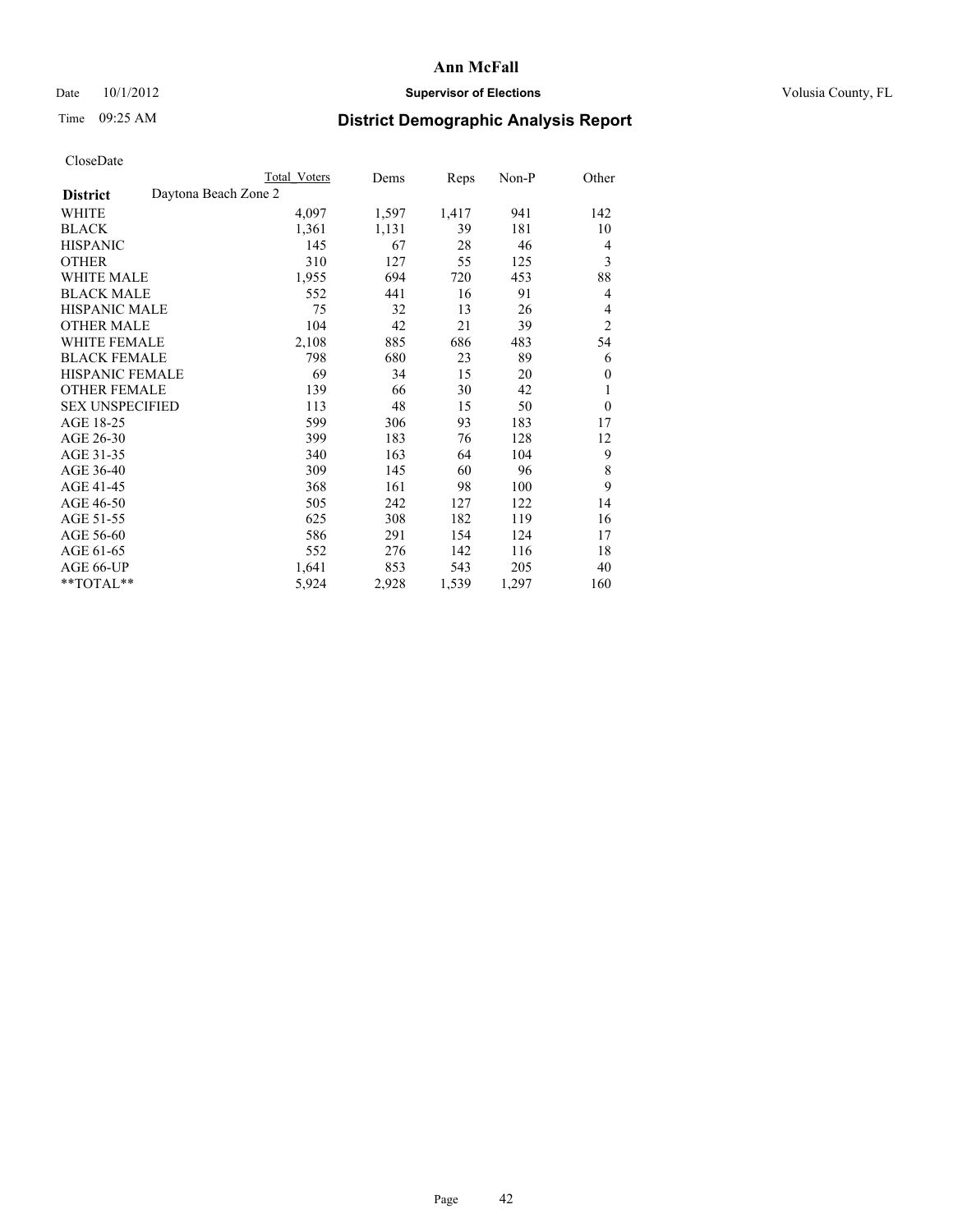## Date 10/1/2012 **Supervisor of Elections Supervisor of Elections** Volusia County, FL

# Time 09:25 AM **District Demographic Analysis Report**

|                                         | Total Voters | Dems  | Reps  | Non-P | Other            |
|-----------------------------------------|--------------|-------|-------|-------|------------------|
| Daytona Beach Zone 3<br><b>District</b> |              |       |       |       |                  |
| WHITE                                   | 3,597        | 1,412 | 1,065 | 970   | 150              |
| <b>BLACK</b>                            | 2,217        | 1,878 | 38    | 288   | 13               |
| <b>HISPANIC</b>                         | 180          | 96    | 29    | 53    | 2                |
| <b>OTHER</b>                            | 488          | 202   | 40    | 238   | 8                |
| <b>WHITE MALE</b>                       | 1,832        | 629   | 579   | 518   | 106              |
| <b>BLACK MALE</b>                       | 634          | 543   | 14    | 73    | 4                |
| <b>HISPANIC MALE</b>                    | 98           | 48    | 16    | 32    | 2                |
| <b>OTHER MALE</b>                       | 115          | 52    | 17    | 44    | $\overline{2}$   |
| WHITE FEMALE                            | 1,732        | 771   | 474   | 443   | 44               |
| <b>BLACK FEMALE</b>                     | 1,542        | 1,305 | 24    | 204   | 9                |
| <b>HISPANIC FEMALE</b>                  | 79           | 46    | 13    | 20    | $\boldsymbol{0}$ |
| <b>OTHER FEMALE</b>                     | 196          | 102   | 13    | 77    | 4                |
| <b>SEX UNSPECIFIED</b>                  | 254          | 92    | 22    | 138   | $\overline{c}$   |
| AGE 18-25                               | 1,992        | 1,474 | 81    | 422   | 15               |
| AGE 26-30                               | 480          | 241   | 62    | 164   | 13               |
| AGE 31-35                               | 290          | 134   | 47    | 100   | 9                |
| AGE 36-40                               | 264          | 105   | 46    | 105   | 8                |
| AGE 41-45                               | 320          | 131   | 66    | 113   | 10               |
| AGE 46-50                               | 387          | 177   | 96    | 105   | 9                |
| AGE 51-55                               | 491          | 225   | 125   | 120   | 21               |
| AGE 56-60                               | 544          | 270   | 144   | 111   | 19               |
| AGE 61-65                               | 533          | 242   | 155   | 116   | 20               |
| AGE 66-UP                               | 1,208        | 605   | 352   | 202   | 49               |
| **TOTAL**                               | 6,509        | 3,604 | 1,174 | 1,558 | 173              |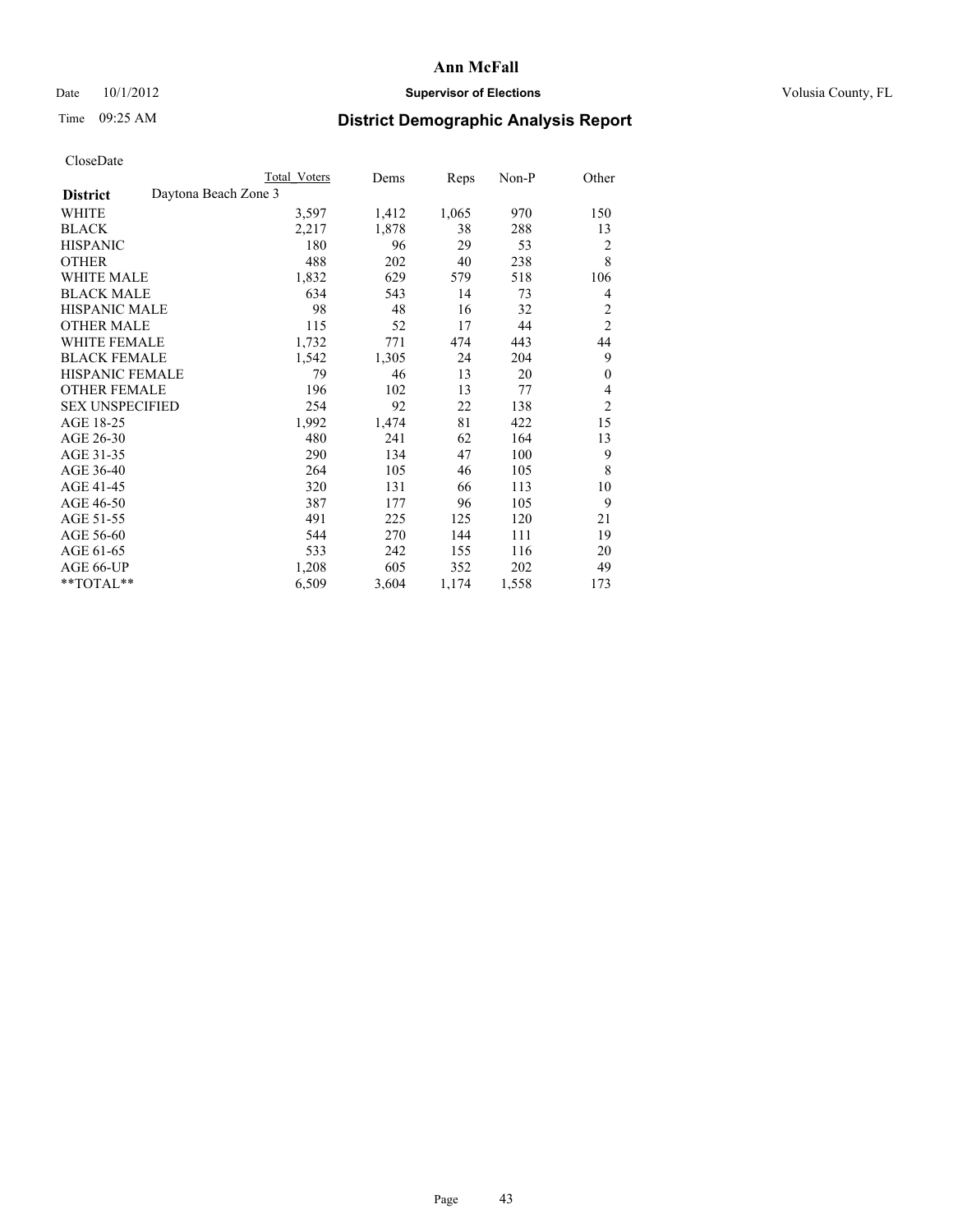## Date 10/1/2012 **Supervisor of Elections Supervisor of Elections** Volusia County, FL

# Time 09:25 AM **District Demographic Analysis Report**

|                        | Total Voters         | Dems  | Reps  | $Non-P$ | Other                   |
|------------------------|----------------------|-------|-------|---------|-------------------------|
| <b>District</b>        | Daytona Beach Zone 4 |       |       |         |                         |
| WHITE                  | 5,855                | 1,766 | 2,641 | 1,237   | 211                     |
| <b>BLACK</b>           | 835                  | 657   | 25    | 144     | 9                       |
| <b>HISPANIC</b>        | 207                  | 95    | 40    | 68      | $\overline{4}$          |
| <b>OTHER</b>           | 378                  | 114   | 99    | 160     | 5                       |
| WHITE MALE             | 2,757                | 713   | 1,302 | 613     | 129                     |
| <b>BLACK MALE</b>      | 331                  | 246   | 18    | 64      | 3                       |
| <b>HISPANIC MALE</b>   | 84                   | 33    | 21    | 27      | $\overline{\mathbf{3}}$ |
| <b>OTHER MALE</b>      | 129                  | 34    | 37    | 58      | $\theta$                |
| WHITE FEMALE           | 3,066                | 1,040 | 1,330 | 616     | 80                      |
| <b>BLACK FEMALE</b>    | 497                  | 404   | 7     | 80      | 6                       |
| <b>HISPANIC FEMALE</b> | 122                  | 62    | 19    | 40      | 1                       |
| <b>OTHER FEMALE</b>    | 172                  | 58    | 46    | 63      | 5                       |
| <b>SEX UNSPECIFIED</b> | 117                  | 42    | 25    | 48      | $\overline{2}$          |
| AGE 18-25              | 809                  | 321   | 205   | 262     | 21                      |
| AGE 26-30              | 611                  | 227   | 176   | 189     | 19                      |
| AGE 31-35              | 519                  | 206   | 148   | 151     | 14                      |
| AGE 36-40              | 419                  | 155   | 154   | 95      | 15                      |
| AGE 41-45              | 410                  | 143   | 141   | 120     | 6                       |
| AGE 46-50              | 428                  | 156   | 152   | 109     | 11                      |
| AGE 51-55              | 526                  | 191   | 222   | 97      | 16                      |
| AGE 56-60              | 586                  | 214   | 240   | 117     | 15                      |
| AGE 61-65              | 694                  | 222   | 293   | 148     | 31                      |
| AGE 66-UP              | 2,286                | 801   | 1,076 | 328     | 81                      |
| **TOTAL**              | 7,288                | 2,636 | 2,807 | 1,616   | 229                     |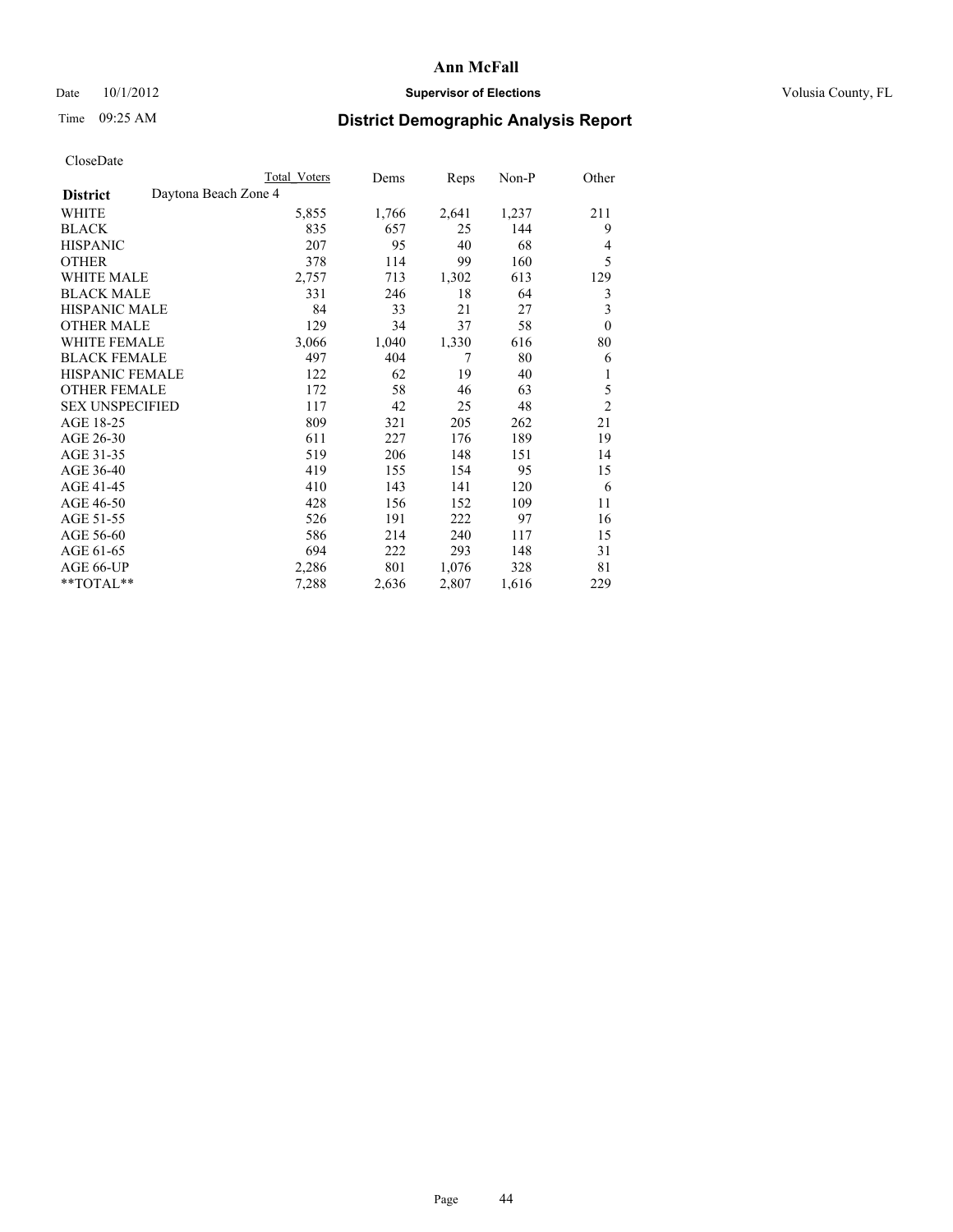## Date 10/1/2012 **Supervisor of Elections Supervisor of Elections** Volusia County, FL

# Time 09:25 AM **District Demographic Analysis Report**

|                                         | <b>Total Voters</b> | Dems  | Reps | Non-P | Other          |
|-----------------------------------------|---------------------|-------|------|-------|----------------|
| Daytona Beach Zone 5<br><b>District</b> |                     |       |      |       |                |
| WHITE                                   | 1,995               | 754   | 648  | 514   | 79             |
| <b>BLACK</b>                            | 3,764               | 3,216 | 82   | 437   | 29             |
| <b>HISPANIC</b>                         | 172                 | 95    | 31   | 44    | $\overline{2}$ |
| <b>OTHER</b>                            | 375                 | 193   | 40   | 136   | 6              |
| <b>WHITE MALE</b>                       | 902                 | 298   | 339  | 224   | 41             |
| <b>BLACK MALE</b>                       | 1,382               | 1,126 | 39   | 198   | 19             |
| HISPANIC MALE                           | 82                  | 42    | 18   | 21    | 1              |
| <b>OTHER MALE</b>                       | 109                 | 62    | 6    | 37    | 4              |
| <b>WHITE FEMALE</b>                     | 1,083               | 453   | 305  | 289   | 36             |
| <b>BLACK FEMALE</b>                     | 2,336               | 2,049 | 43   | 234   | 10             |
| <b>HISPANIC FEMALE</b>                  | 90                  | 53    | 13   | 23    | 1              |
| <b>OTHER FEMALE</b>                     | 158                 | 83    | 30   | 44    | 1              |
| <b>SEX UNSPECIFIED</b>                  | 164                 | 92    | 8    | 61    | 3              |
| AGE 18-25                               | 1,108               | 711   | 92   | 289   | 16             |
| AGE 26-30                               | 703                 | 426   | 81   | 181   | 15             |
| AGE 31-35                               | 475                 | 296   | 52   | 118   | 9              |
| AGE 36-40                               | 442                 | 295   | 56   | 89    | $\overline{2}$ |
| AGE 41-45                               | 457                 | 319   | 45   | 79    | 14             |
| AGE 46-50                               | 518                 | 361   | 65   | 80    | 12             |
| AGE 51-55                               | 546                 | 391   | 80   | 65    | 10             |
| AGE 56-60                               | 462                 | 329   | 66   | 51    | 16             |
| AGE 61-65                               | 491                 | 347   | 79   | 57    | 8              |
| AGE 66-UP                               | 1,119               | 792   | 187  | 125   | 15             |
| **TOTAL**                               | 6,321               | 4,267 | 803  | 1,134 | 117            |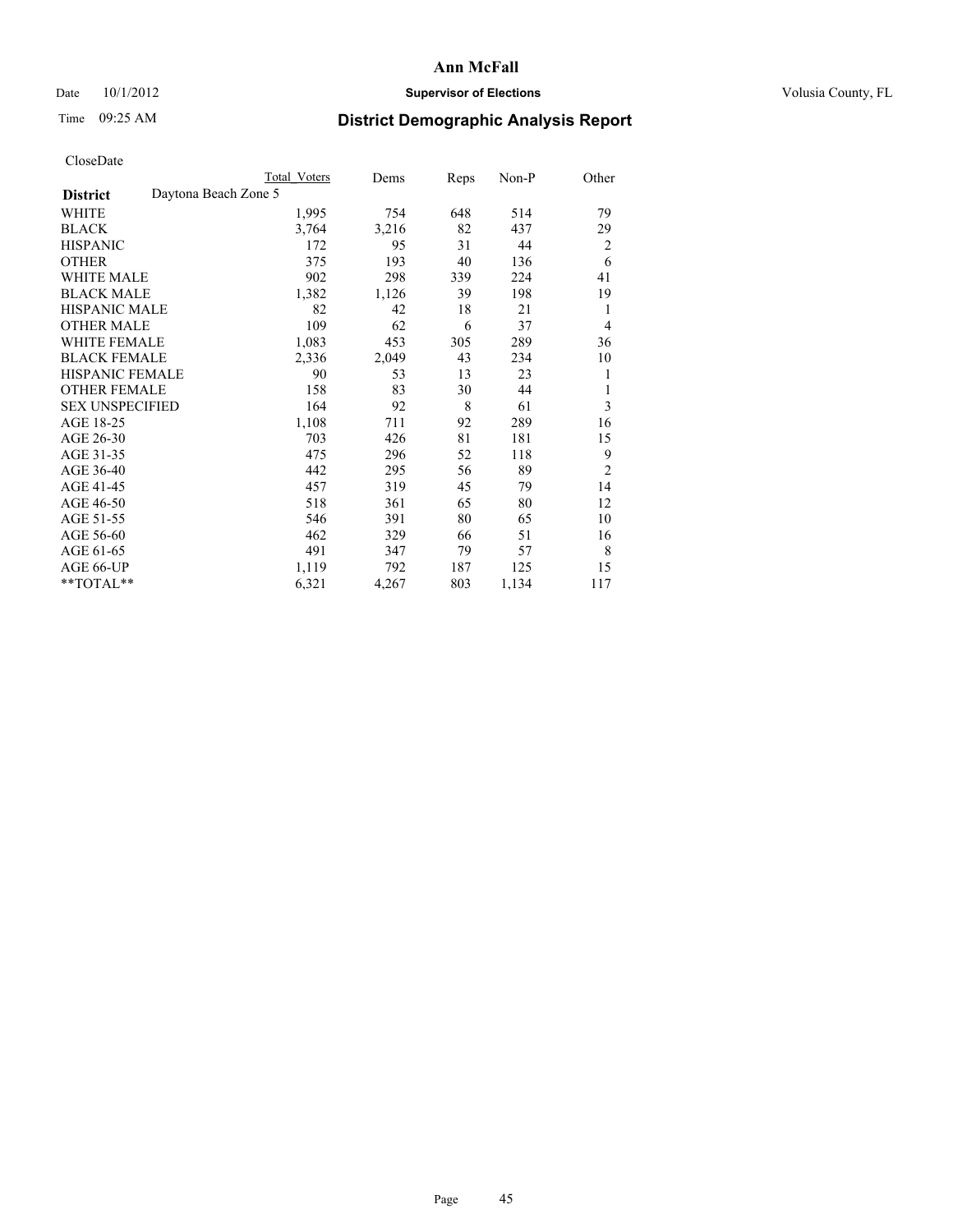## Date 10/1/2012 **Supervisor of Elections Supervisor of Elections** Volusia County, FL

# Time 09:25 AM **District Demographic Analysis Report**

|                        |                      | Total Voters | Dems  | Reps | Non-P | Other                   |
|------------------------|----------------------|--------------|-------|------|-------|-------------------------|
| <b>District</b>        | Daytona Beach Zone 6 |              |       |      |       |                         |
| WHITE                  |                      | 1,209        | 491   | 359  | 304   | 55                      |
| <b>BLACK</b>           |                      | 3,933        | 3,331 | 87   | 490   | 25                      |
| <b>HISPANIC</b>        |                      | 156          | 74    | 23   | 57    | $\overline{c}$          |
| <b>OTHER</b>           |                      | 369          | 193   | 19   | 154   | $\overline{\mathbf{3}}$ |
| <b>WHITE MALE</b>      |                      | 599          | 201   | 203  | 155   | 40                      |
| <b>BLACK MALE</b>      |                      | 1,739        | 1,420 | 48   | 262   | 9                       |
| HISPANIC MALE          |                      | 75           | 33    | 10   | 32    | $\boldsymbol{0}$        |
| <b>OTHER MALE</b>      |                      | 130          | 69    | 13   | 46    | $\overline{2}$          |
| <b>WHITE FEMALE</b>    |                      | 603          | 287   | 154  | 147   | 15                      |
| <b>BLACK FEMALE</b>    |                      | 2,127        | 1,857 | 37   | 217   | 16                      |
| <b>HISPANIC FEMALE</b> |                      | 78           | 39    | 13   | 24    | $\overline{2}$          |
| <b>OTHER FEMALE</b>    |                      | 108          | 71    | 4    | 33    | $\theta$                |
| <b>SEX UNSPECIFIED</b> |                      | 208          | 112   | 6    | 89    | 1                       |
| AGE 18-25              |                      | 1,330        | 891   | 98   | 324   | 17                      |
| AGE 26-30              |                      | 595          | 380   | 48   | 155   | 12                      |
| AGE 31-35              |                      | 439          | 286   | 24   | 123   | 6                       |
| AGE 36-40              |                      | 311          | 211   | 26   | 68    | 6                       |
| AGE 41-45              |                      | 347          | 255   | 29   | 55    | $\,$ 8 $\,$             |
| AGE 46-50              |                      | 425          | 319   | 28   | 71    | 7                       |
| AGE 51-55              |                      | 488          | 359   | 56   | 67    | 6                       |
| AGE 56-60              |                      | 427          | 310   | 49   | 61    | 7                       |
| AGE 61-65              |                      | 374          | 282   | 47   | 38    | 7                       |
| AGE 66-UP              |                      | 957          | 814   | 84   | 50    | 9                       |
| **TOTAL**              |                      | 5,693        | 4,107 | 489  | 1,012 | 85                      |
|                        |                      |              |       |      |       |                         |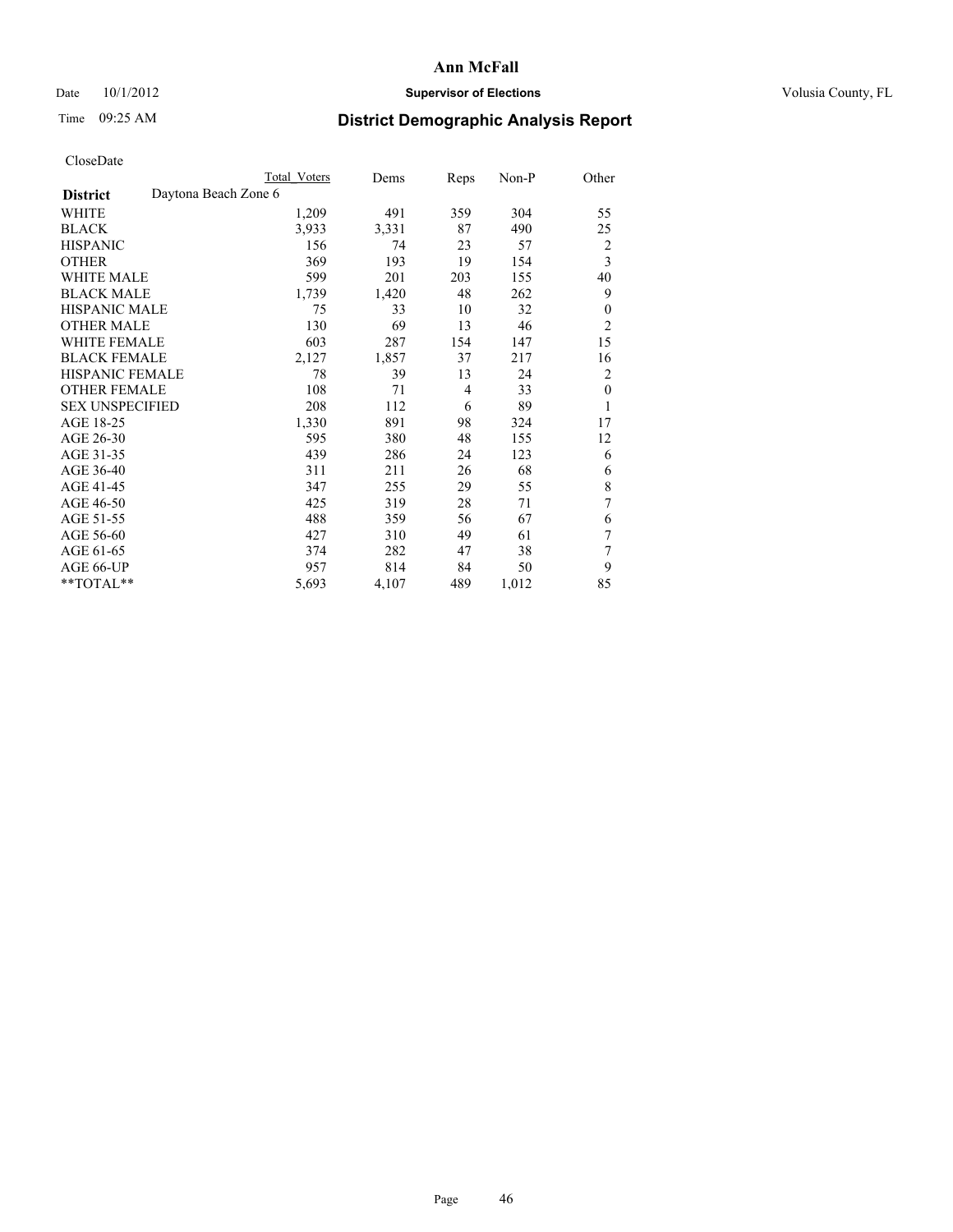### Date 10/1/2012 **Supervisor of Elections Supervisor of Elections** Volusia County, FL

# Time 09:25 AM **District Demographic Analysis Report**

| Cioscivate             |                      |              |      |                |       |                         |
|------------------------|----------------------|--------------|------|----------------|-------|-------------------------|
|                        |                      | Total Voters | Dems | Reps           | Non-P | Other                   |
| <b>District</b>        | Daytona Beach Shores |              |      |                |       |                         |
| WHITE                  |                      | 3,309        | 892  | 1,567          | 739   | 111                     |
| <b>BLACK</b>           |                      | 35           | 24   | 3              | 8     | $\theta$                |
| <b>HISPANIC</b>        |                      | 71           | 16   | 33             | 21    | 1                       |
| <b>OTHER</b>           |                      | 169          | 43   | 56             | 66    | 4                       |
| WHITE MALE             |                      | 1,573        | 390  | 750            | 373   | 60                      |
| <b>BLACK MALE</b>      |                      | 18           | 12   | 1              | 5     | $\theta$                |
| <b>HISPANIC MALE</b>   |                      | 39           | 10   | 17             | 11    | 1                       |
| <b>OTHER MALE</b>      |                      | 62           | 17   | 20             | 24    | 1                       |
| WHITE FEMALE           |                      | 1,703        | 495  | 802            | 358   | 48                      |
| <b>BLACK FEMALE</b>    |                      | 17           | 12   | $\overline{2}$ | 3     | $\theta$                |
| <b>HISPANIC FEMALE</b> |                      | 31           | 6    | 15             | 10    | $\theta$                |
| <b>OTHER FEMALE</b>    |                      | 80           | 21   | 27             | 29    | 3                       |
| <b>SEX UNSPECIFIED</b> |                      | 61           | 12   | 25             | 21    | $\overline{\mathbf{3}}$ |
| AGE 18-25              |                      | 121          | 26   | 40             | 51    | 4                       |
| AGE 26-30              |                      | 109          | 35   | 33             | 37    | 4                       |
| AGE 31-35              |                      | 86           | 23   | 29             | 25    | 9                       |
| AGE 36-40              |                      | 82           | 23   | 28             | 30    | 1                       |
| AGE 41-45              |                      | 124          | 32   | 47             | 45    | $\theta$                |
| AGE 46-50              |                      | 177          | 39   | 76             | 58    | 4                       |
| AGE 51-55              |                      | 255          | 57   | 127            | 64    | 7                       |
| AGE 56-60              |                      | 306          | 76   | 140            | 76    | 14                      |
| AGE 61-65              |                      | 439          | 111  | 196            | 115   | 17                      |
| AGE 66-UP              |                      | 1,892        | 556  | 944            | 335   | 57                      |
| $*$ TOTAL $*$          |                      | 3,591        | 978  | 1,660          | 836   | 117                     |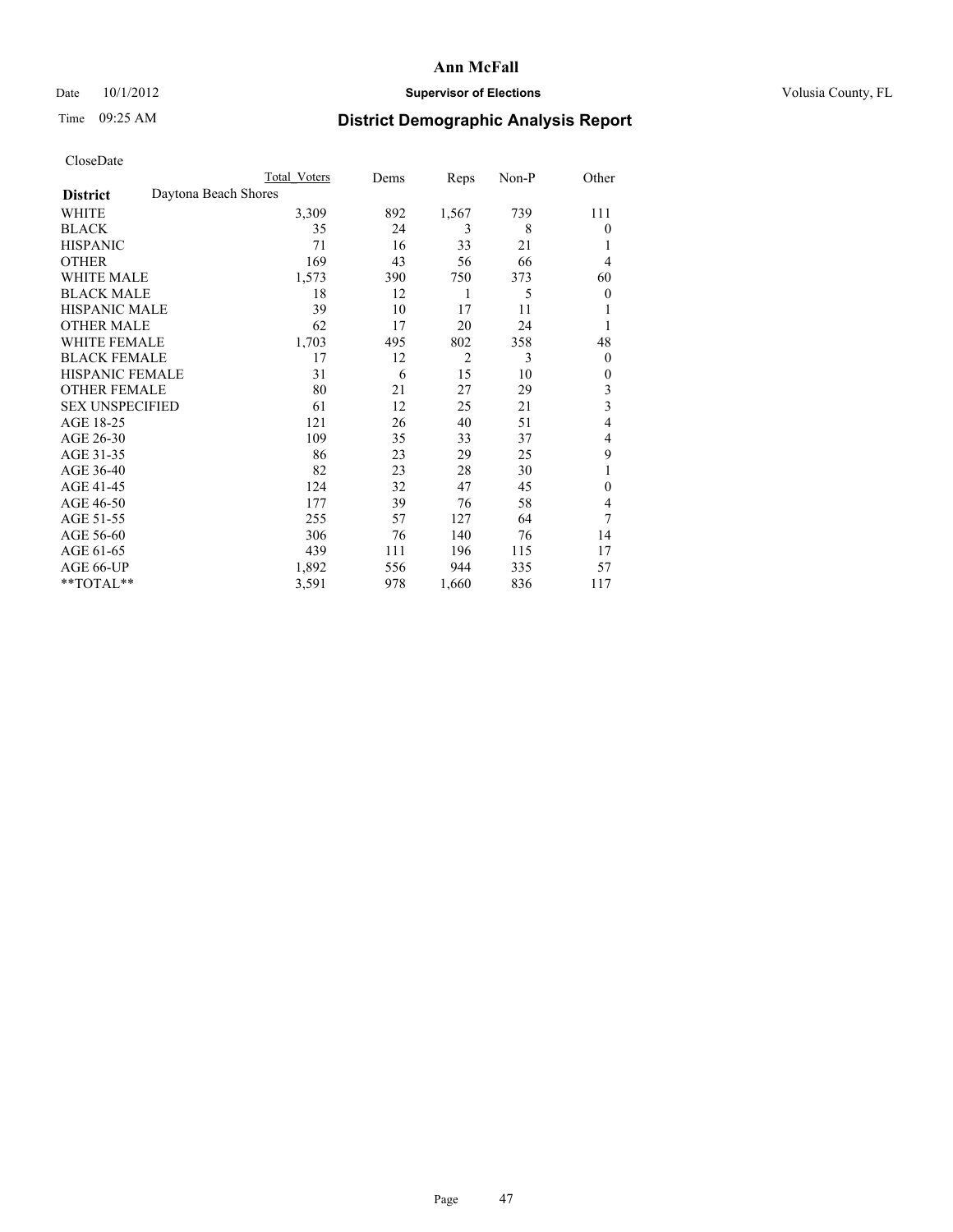### Date  $10/1/2012$  **Supervisor of Elections Supervisor of Elections** Volusia County, FL

# Time 09:25 AM **District Demographic Analysis Report**

|                        |        | Total Voters | Dems  | Reps  | Non-P | Other |
|------------------------|--------|--------------|-------|-------|-------|-------|
| <b>District</b>        | DeBary |              |       |       |       |       |
| WHITE                  |        | 11,793       | 3,230 | 5,576 | 2,489 | 498   |
| <b>BLACK</b>           |        | 431          | 331   | 29    | 62    | 9     |
| <b>HISPANIC</b>        |        | 861          | 383   | 222   | 238   | 18    |
| <b>OTHER</b>           |        | 682          | 189   | 177   | 299   | 17    |
| WHITE MALE             |        | 5,502        | 1,295 | 2,705 | 1,244 | 258   |
| <b>BLACK MALE</b>      |        | 199          | 142   | 9     | 43    | 5     |
| <b>HISPANIC MALE</b>   |        | 386          | 161   | 106   | 109   | 10    |
| <b>OTHER MALE</b>      |        | 222          | 59    | 64    | 92    | 7     |
| <b>WHITE FEMALE</b>    |        | 6,202        | 1,914 | 2,830 | 1,222 | 236   |
| <b>BLACK FEMALE</b>    |        | 227          | 184   | 20    | 19    | 4     |
| <b>HISPANIC FEMALE</b> |        | 464          | 217   | 115   | 124   | 8     |
| <b>OTHER FEMALE</b>    |        | 289          | 97    | 79    | 106   | 7     |
| <b>SEX UNSPECIFIED</b> |        | 276          | 64    | 76    | 129   | 7     |
| AGE 18-25              |        | 1,080        | 305   | 330   | 403   | 42    |
| AGE 26-30              |        | 741          | 174   | 278   | 262   | 27    |
| AGE 31-35              |        | 801          | 216   | 300   | 245   | 40    |
| AGE 36-40              |        | 850          | 226   | 319   | 259   | 46    |
| AGE 41-45              |        | 1,069        | 276   | 472   | 279   | 42    |
| AGE 46-50              |        | 1,232        | 334   | 582   | 270   | 46    |
| AGE 51-55              |        | 1,358        | 380   | 653   | 282   | 43    |
| AGE 56-60              |        | 1,349        | 451   | 583   | 266   | 49    |
| AGE 61-65              |        | 1,429        | 468   | 659   | 252   | 50    |
| AGE 66-UP              |        | 3,874        | 1,310 | 1,829 | 578   | 157   |
| **TOTAL**              |        | 13,783       | 4,140 | 6,005 | 3,096 | 542   |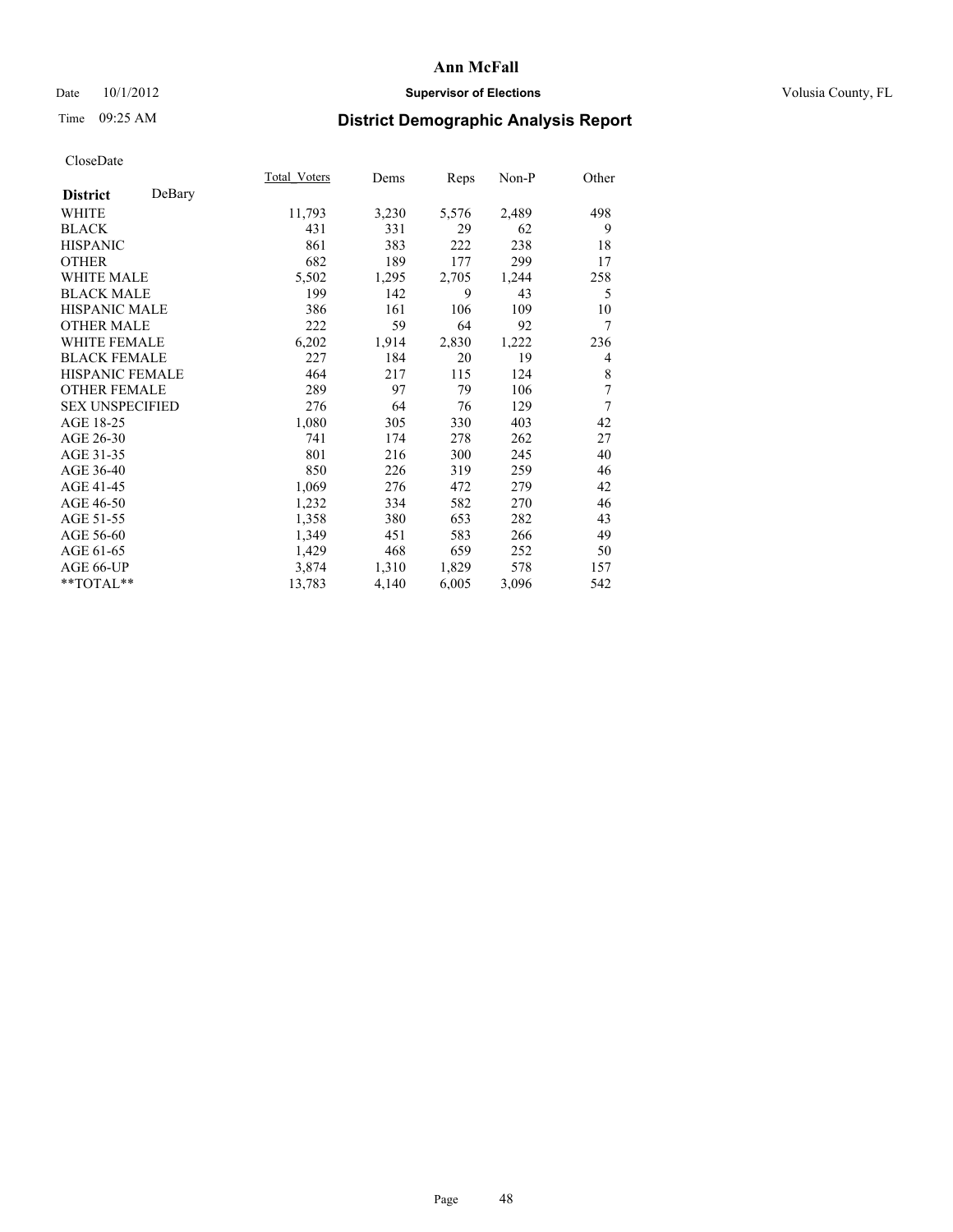### Date  $10/1/2012$  **Supervisor of Elections Supervisor of Elections** Volusia County, FL

# Time 09:25 AM **District Demographic Analysis Report**

|                           | Total Voters | Dems  | <b>Reps</b> | Non-P | Other |
|---------------------------|--------------|-------|-------------|-------|-------|
| DeLand<br><b>District</b> |              |       |             |       |       |
| <b>WHITE</b>              | 11,993       | 3,979 | 4,971       | 2,494 | 549   |
| <b>BLACK</b>              | 2,452        | 1,993 | 88          | 336   | 35    |
| <b>HISPANIC</b>           | 1,013        | 454   | 174         | 350   | 35    |
| <b>OTHER</b>              | 856          | 287   | 172         | 370   | 27    |
| <b>WHITE MALE</b>         | 5,196        | 1,498 | 2,268       | 1,151 | 279   |
| <b>BLACK MALE</b>         | 946          | 743   | 37          | 143   | 23    |
| HISPANIC MALE             | 417          | 175   | 84          | 141   | 17    |
| <b>OTHER MALE</b>         | 263          | 99    | 65          | 88    | 11    |
| <b>WHITE FEMALE</b>       | 6,737        | 2,463 | 2,687       | 1,319 | 268   |
| <b>BLACK FEMALE</b>       | 1,477        | 1,232 | 48          | 186   | 11    |
| <b>HISPANIC FEMALE</b>    | 592          | 278   | 89          | 208   | 17    |
| <b>OTHER FEMALE</b>       | 337          | 126   | 65          | 135   | 11    |
| <b>SEX UNSPECIFIED</b>    | 349          | 99    | 62          | 179   | 9     |
| AGE 18-25                 | 2,116        | 820   | 456         | 760   | 80    |
| AGE 26-30                 | 1,082        | 401   | 252         | 384   | 45    |
| AGE 31-35                 | 1,074        | 431   | 293         | 299   | 51    |
| AGE 36-40                 | 1,112        | 428   | 342         | 288   | 54    |
| AGE 41-45                 | 1,184        | 466   | 389         | 288   | 41    |
| AGE 46-50                 | 1,271        | 496   | 466         | 256   | 53    |
| AGE 51-55                 | 1,287        | 537   | 458         | 250   | 42    |
| AGE 56-60                 | 1,311        | 593   | 429         | 236   | 53    |
| AGE 61-65                 | 1,395        | 621   | 486         | 232   | 56    |
| AGE 66-UP                 | 4,506        | 1,929 | 1,837       | 569   | 171   |
| **TOTAL**                 | 16,338       | 6,722 | 5,408       | 3,562 | 646   |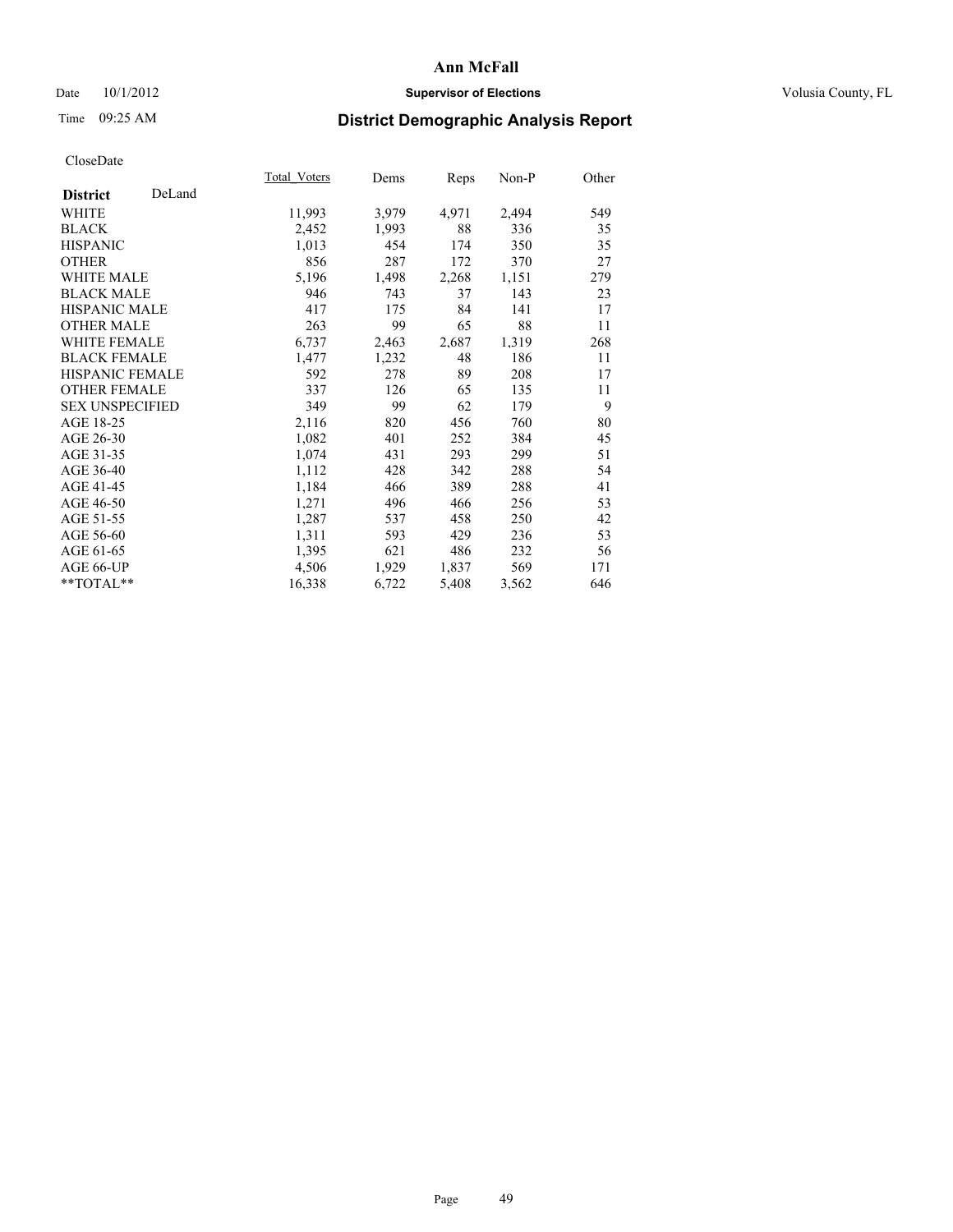## Date 10/1/2012 **Supervisor of Elections Supervisor of Elections** Volusia County, FL

# Time 09:25 AM **District Demographic Analysis Report**

|                        |                | Total Voters | Dems  | Reps  | Non-P | Other |
|------------------------|----------------|--------------|-------|-------|-------|-------|
| <b>District</b>        | Deltona Zone 1 |              |       |       |       |       |
| WHITE                  |                | 4,919        | 1,639 | 1,772 | 1,270 | 238   |
| <b>BLACK</b>           |                | 922          | 701   | 44    | 154   | 23    |
| <b>HISPANIC</b>        |                | 1,946        | 990   | 276   | 653   | 27    |
| <b>OTHER</b>           |                | 516          | 168   | 87    | 249   | 12    |
| WHITE MALE             |                | 2,317        | 686   | 862   | 634   | 135   |
| <b>BLACK MALE</b>      |                | 421          | 295   | 28    | 81    | 17    |
| <b>HISPANIC MALE</b>   |                | 922          | 457   | 136   | 316   | 13    |
| <b>OTHER MALE</b>      |                | 158          | 51    | 34    | 68    | 5     |
| <b>WHITE FEMALE</b>    |                | 2,571        | 942   | 900   | 626   | 103   |
| <b>BLACK FEMALE</b>    |                | 494          | 402   | 16    | 70    | 6     |
| <b>HISPANIC FEMALE</b> |                | 1,009        | 526   | 140   | 329   | 14    |
| <b>OTHER FEMALE</b>    |                | 202          | 81    | 38    | 77    | 6     |
| <b>SEX UNSPECIFIED</b> |                | 209          | 58    | 25    | 125   | 1     |
| AGE 18-25              |                | 1,147        | 429   | 209   | 457   | 52    |
| AGE 26-30              |                | 703          | 244   | 158   | 277   | 24    |
| AGE 31-35              |                | 829          | 336   | 169   | 291   | 33    |
| AGE 36-40              |                | 742          | 307   | 181   | 237   | 17    |
| AGE 41-45              |                | 803          | 292   | 250   | 221   | 40    |
| AGE 46-50              |                | 846          | 335   | 268   | 218   | 25    |
| AGE 51-55              |                | 819          | 347   | 265   | 183   | 24    |
| AGE 56-60              |                | 690          | 297   | 210   | 150   | 33    |
| AGE 61-65              |                | 595          | 289   | 158   | 128   | 20    |
| AGE 66-UP              |                | 1,143        | 628   | 312   | 171   | 32    |
| **TOTAL**              |                | 8,317        | 3,504 | 2,180 | 2,333 | 300   |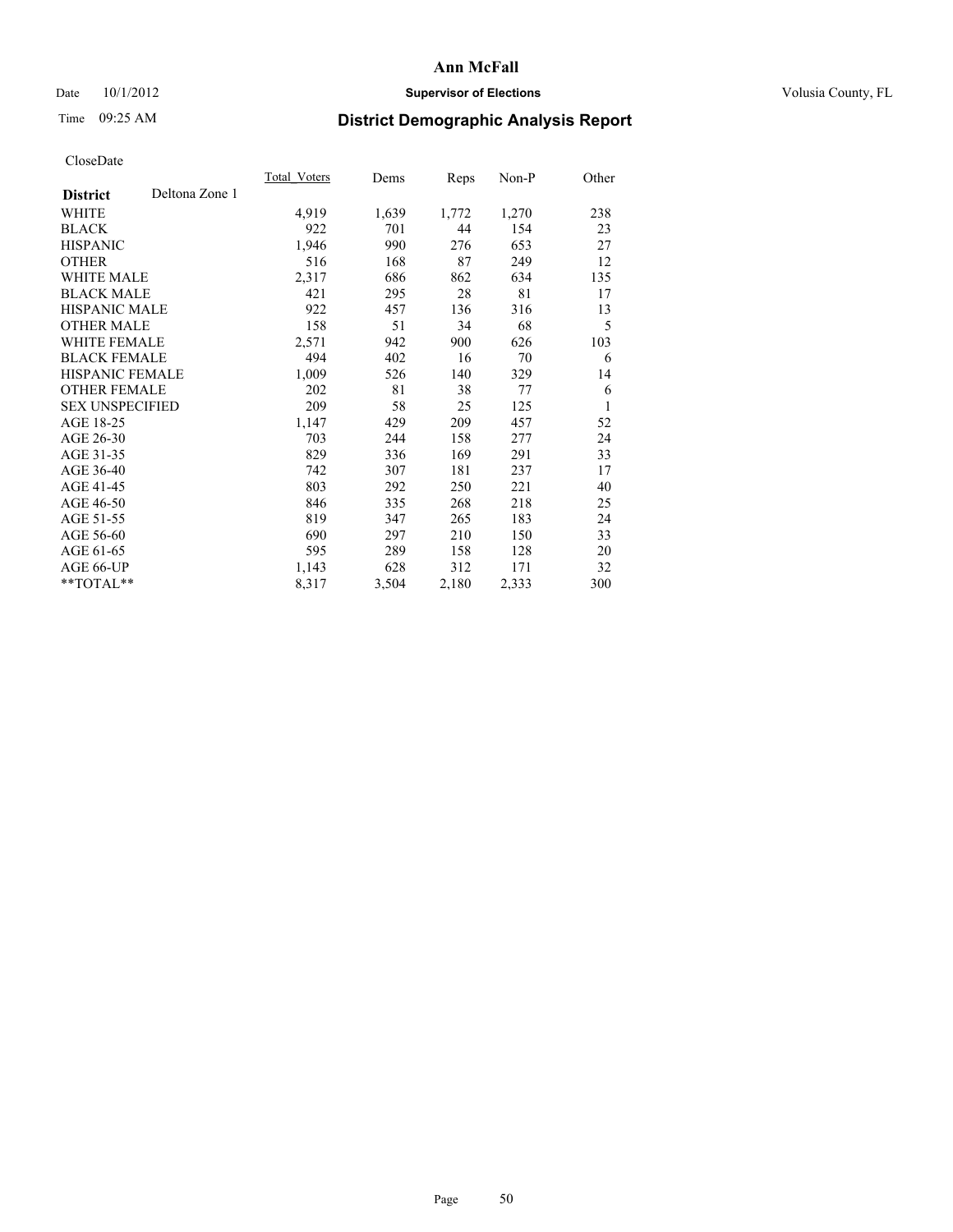## Date 10/1/2012 **Supervisor of Elections Supervisor of Elections** Volusia County, FL

# Time 09:25 AM **District Demographic Analysis Report**

|                                   | Total Voters | Dems  | <b>Reps</b> | Non-P | Other |
|-----------------------------------|--------------|-------|-------------|-------|-------|
| Deltona Zone 2<br><b>District</b> |              |       |             |       |       |
| WHITE                             | 6,201        | 1,951 | 2,503       | 1,463 | 284   |
| <b>BLACK</b>                      | 761          | 590   | 39          | 115   | 17    |
| <b>HISPANIC</b>                   | 2,075        | 1,003 | 380         | 664   | 28    |
| <b>OTHER</b>                      | 497          | 172   | 88          | 223   | 14    |
| <b>WHITE MALE</b>                 | 2,881        | 804   | 1,210       | 720   | 147   |
| <b>BLACK MALE</b>                 | 345          | 246   | 30          | 59    | 10    |
| <b>HISPANIC MALE</b>              | 995          | 473   | 186         | 320   | 16    |
| <b>OTHER MALE</b>                 | 175          | 71    | 30          | 66    | 8     |
| <b>WHITE FEMALE</b>               | 3,283        | 1,134 | 1,284       | 728   | 137   |
| <b>BLACK FEMALE</b>               | 405          | 336   | 9           | 53    | 7     |
| <b>HISPANIC FEMALE</b>            | 1,062        | 522   | 190         | 340   | 10    |
| <b>OTHER FEMALE</b>               | 191          | 79    | 38          | 69    | 5     |
| <b>SEX UNSPECIFIED</b>            | 197          | 51    | 33          | 110   | 3     |
| AGE 18-25                         | 1,048        | 366   | 227         | 405   | 50    |
| AGE 26-30                         | 677          | 237   | 160         | 248   | 32    |
| AGE 31-35                         | 717          | 234   | 187         | 265   | 31    |
| AGE 36-40                         | 732          | 285   | 198         | 213   | 36    |
| AGE 41-45                         | 795          | 260   | 255         | 256   | 24    |
| AGE 46-50                         | 943          | 337   | 315         | 260   | 31    |
| AGE 51-55                         | 922          | 362   | 344         | 189   | 27    |
| AGE 56-60                         | 840          | 346   | 301         | 165   | 28    |
| AGE 61-65                         | 790          | 342   | 265         | 153   | 30    |
| AGE 66-UP                         | 2,083        | 953   | 760         | 316   | 54    |
| **TOTAL**                         | 9,547        | 3,722 | 3,012       | 2,470 | 343   |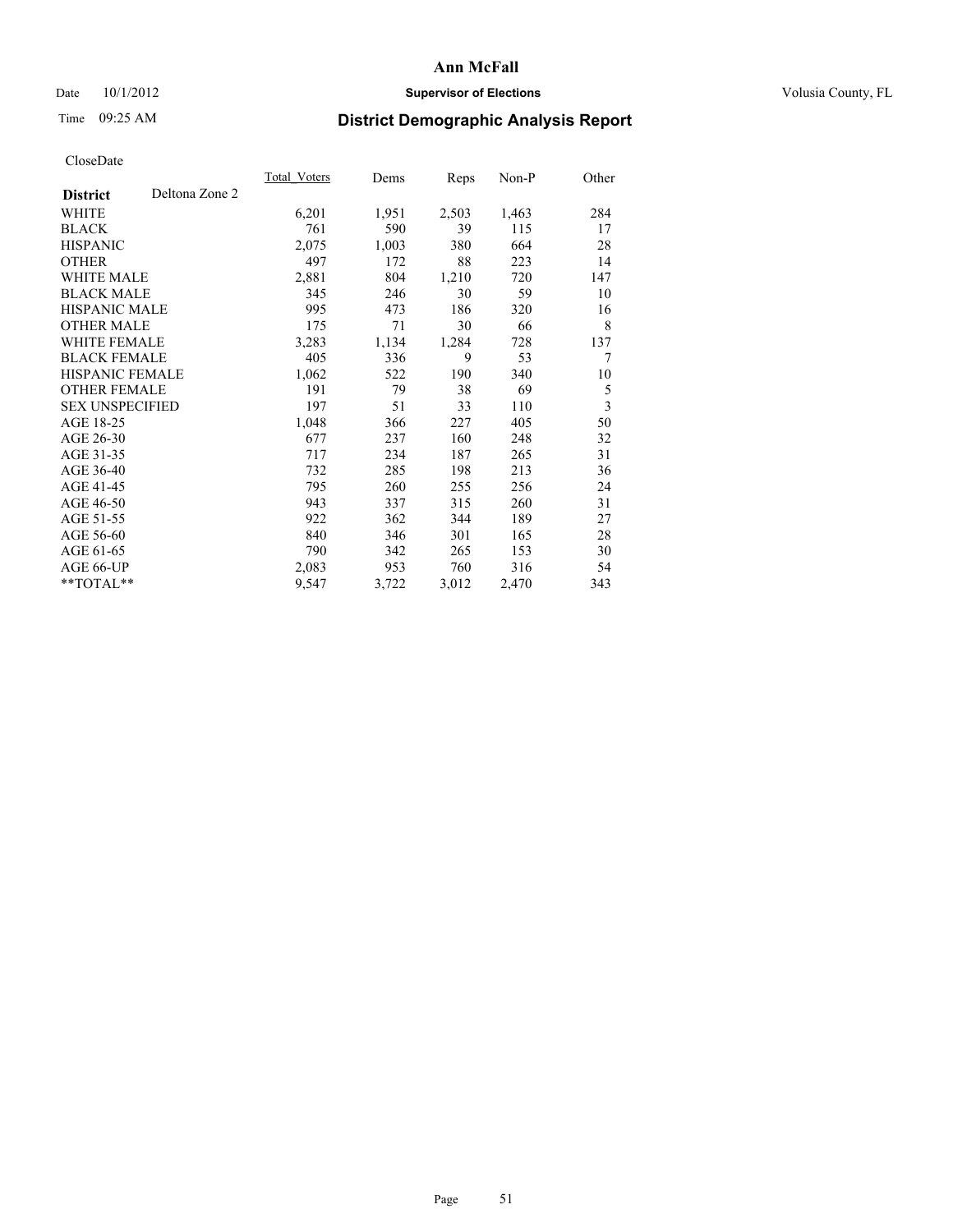## Date 10/1/2012 **Supervisor of Elections Supervisor of Elections** Volusia County, FL

# Time 09:25 AM **District Demographic Analysis Report**

|                                   | Total Voters | Dems  | Reps  | Non-P | Other          |
|-----------------------------------|--------------|-------|-------|-------|----------------|
| Deltona Zone 3<br><b>District</b> |              |       |       |       |                |
| WHITE                             | 5,212        | 1,717 | 1,954 | 1,317 | 224            |
| <b>BLACK</b>                      | 683          | 537   | 26    | 110   | 10             |
| <b>HISPANIC</b>                   | 2,336        | 1,158 | 381   | 738   | 59             |
| <b>OTHER</b>                      | 489          | 168   | 85    | 230   | 6              |
| <b>WHITE MALE</b>                 | 2,362        | 705   | 923   | 610   | 124            |
| <b>BLACK MALE</b>                 | 301          | 219   | 16    | 58    | 8              |
| <b>HISPANIC MALE</b>              | 1,094        | 526   | 190   | 346   | 32             |
| <b>OTHER MALE</b>                 | 172          | 64    | 28    | 77    | $\mathfrak{Z}$ |
| WHITE FEMALE                      | 2,815        | 999   | 1,023 | 696   | 97             |
| <b>BLACK FEMALE</b>               | 375          | 312   | 10    | 51    | $\overline{2}$ |
| <b>HISPANIC FEMALE</b>            | 1,213        | 613   | 189   | 384   | 27             |
| <b>OTHER FEMALE</b>               | 199          | 82    | 38    | 77    | 2              |
| <b>SEX UNSPECIFIED</b>            | 189          | 60    | 29    | 96    | $\overline{4}$ |
| AGE 18-25                         | 977          | 373   | 160   | 406   | 38             |
| AGE 26-30                         | 643          | 242   | 127   | 252   | 22             |
| AGE 31-35                         | 734          | 258   | 175   | 261   | 40             |
| AGE 36-40                         | 710          | 259   | 203   | 229   | 19             |
| AGE 41-45                         | 739          | 284   | 234   | 196   | 25             |
| AGE 46-50                         | 830          | 333   | 236   | 235   | 26             |
| AGE 51-55                         | 810          | 330   | 253   | 196   | 31             |
| AGE 56-60                         | 724          | 309   | 206   | 177   | 32             |
| AGE 61-65                         | 705          | 307   | 226   | 149   | 23             |
| AGE 66-UP                         | 1,870        | 897   | 629   | 301   | 43             |
| **TOTAL**                         | 8,742        | 3,592 | 2,449 | 2,402 | 299            |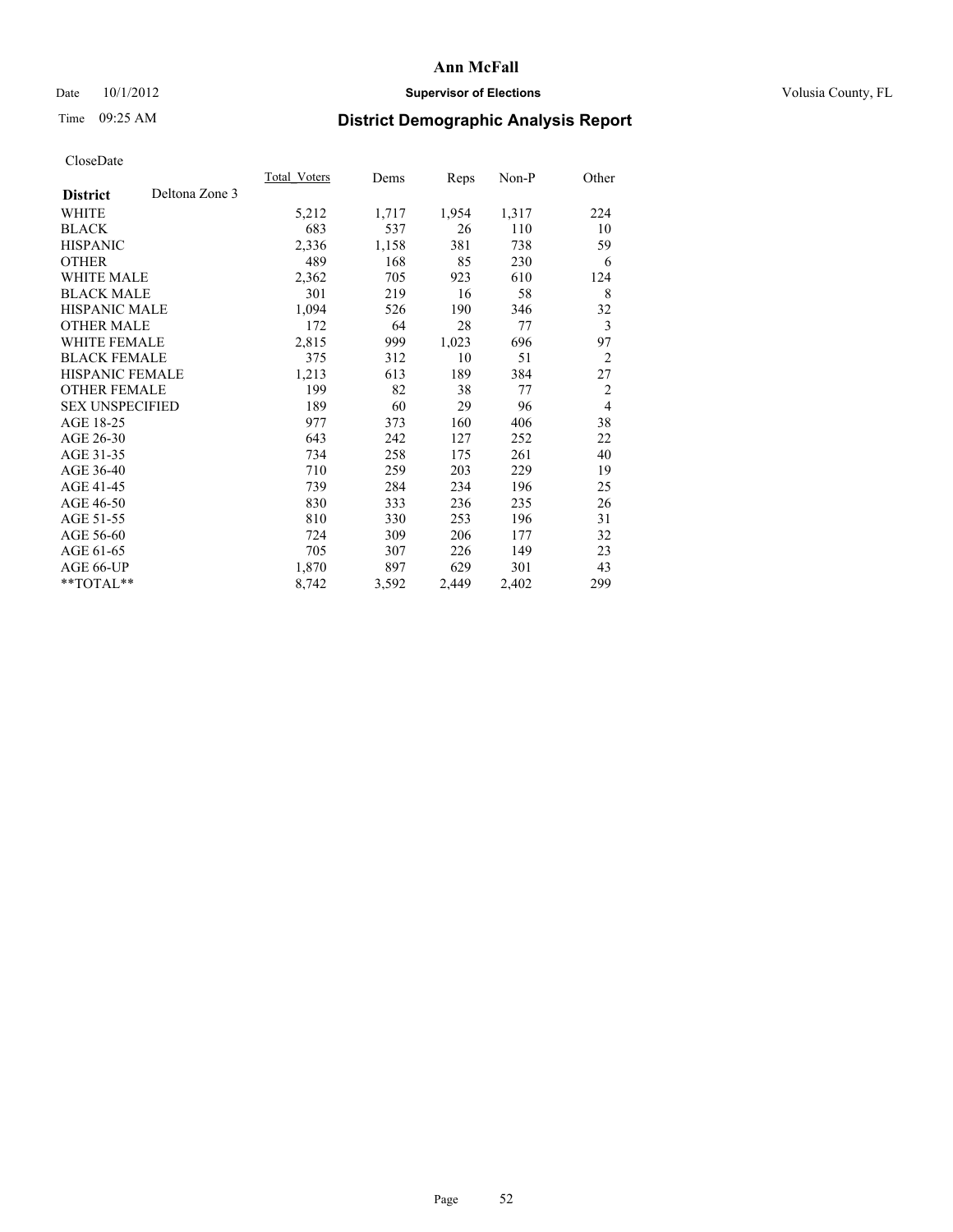## Date 10/1/2012 **Supervisor of Elections Supervisor of Elections** Volusia County, FL

# Time 09:25 AM **District Demographic Analysis Report**

|                                   | <b>Total Voters</b> | Dems  | Reps  | Non-P | Other          |
|-----------------------------------|---------------------|-------|-------|-------|----------------|
| Deltona Zone 4<br><b>District</b> |                     |       |       |       |                |
| WHITE                             | 5,479               | 1,876 | 2,070 | 1,255 | 278            |
| <b>BLACK</b>                      | 724                 | 554   | 25    | 130   | 15             |
| <b>HISPANIC</b>                   | 2,418               | 1,239 | 345   | 786   | 48             |
| <b>OTHER</b>                      | 507                 | 178   | 88    | 229   | 12             |
| <b>WHITE MALE</b>                 | 2,509               | 764   | 990   | 603   | 152            |
| <b>BLACK MALE</b>                 | 303                 | 221   | 17    | 57    | 8              |
| HISPANIC MALE                     | 1,120               | 526   | 182   | 383   | 29             |
| <b>OTHER MALE</b>                 | 158                 | 53    | 39    | 62    | $\overline{4}$ |
| <b>WHITE FEMALE</b>               | 2,928               | 1,096 | 1,064 | 643   | 125            |
| <b>BLACK FEMALE</b>               | 409                 | 323   | 8     | 71    | 7              |
| <b>HISPANIC FEMALE</b>            | 1,285               | 706   | 163   | 397   | 19             |
| <b>OTHER FEMALE</b>               | 195                 | 91    | 29    | 70    | 5              |
| <b>SEX UNSPECIFIED</b>            | 221                 | 67    | 36    | 114   | 4              |
| AGE 18-25                         | 1,048               | 389   | 198   | 423   | 38             |
| AGE 26-30                         | 662                 | 242   | 115   | 280   | 25             |
| AGE 31-35                         | 727                 | 302   | 147   | 239   | 39             |
| AGE 36-40                         | 753                 | 277   | 208   | 227   | 41             |
| AGE 41-45                         | 750                 | 291   | 214   | 223   | 22             |
| AGE 46-50                         | 845                 | 344   | 244   | 233   | 24             |
| AGE 51-55                         | 862                 | 362   | 271   | 191   | 38             |
| AGE 56-60                         | 781                 | 339   | 248   | 166   | 28             |
| AGE 61-65                         | 750                 | 328   | 245   | 151   | 26             |
| AGE 66-UP                         | 1,965               | 985   | 639   | 269   | 72             |
| **TOTAL**                         | 9,143               | 3,859 | 2,529 | 2,402 | 353            |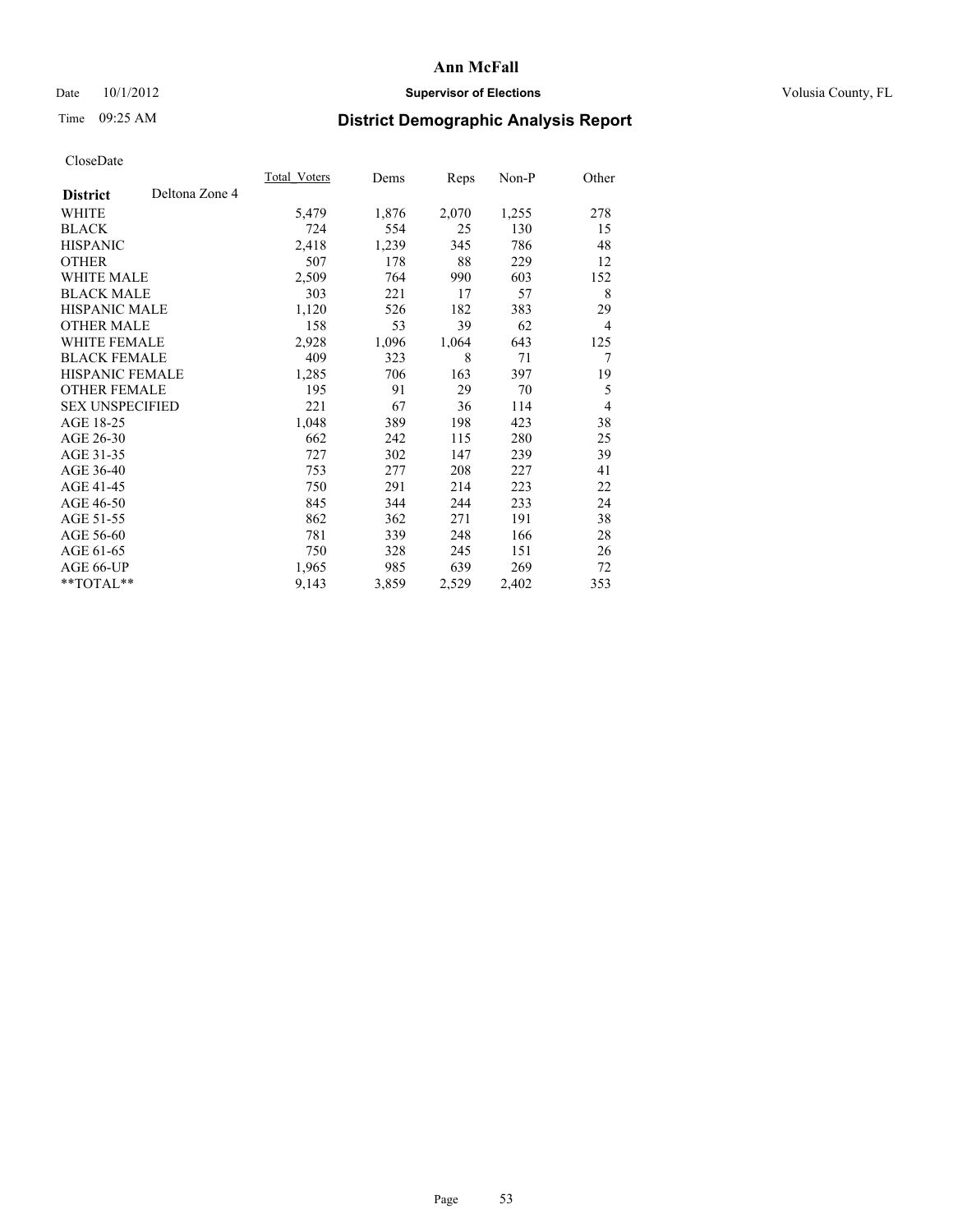## Date 10/1/2012 **Supervisor of Elections Supervisor of Elections** Volusia County, FL

## Time 09:25 AM **District Demographic Analysis Report**

|                                   | <b>Total Voters</b> | Dems  | Reps  | Non-P | Other |
|-----------------------------------|---------------------|-------|-------|-------|-------|
| Deltona Zone 5<br><b>District</b> |                     |       |       |       |       |
| WHITE                             | 5,452               | 1,777 | 2,085 | 1,346 | 244   |
| <b>BLACK</b>                      | 902                 | 700   | 45    | 144   | 13    |
| <b>HISPANIC</b>                   | 2,207               | 1,130 | 349   | 686   | 42    |
| <b>OTHER</b>                      | 492                 | 164   | 94    | 224   | 10    |
| <b>WHITE MALE</b>                 | 2,560               | 747   | 1,032 | 642   | 139   |
| <b>BLACK MALE</b>                 | 401                 | 293   | 25    | 75    | 8     |
| HISPANIC MALE                     | 1,041               | 515   | 173   | 329   | 24    |
| <b>OTHER MALE</b>                 | 150                 | 56    | 38    | 51    | 5     |
| <b>WHITE FEMALE</b>               | 2,864               | 1,023 | 1,038 | 698   | 105   |
| <b>BLACK FEMALE</b>               | 494                 | 400   | 20    | 69    | 5     |
| <b>HISPANIC FEMALE</b>            | 1,151               | 606   | 175   | 352   | 18    |
| <b>OTHER FEMALE</b>               | 194                 | 78    | 33    | 79    | 4     |
| <b>SEX UNSPECIFIED</b>            | 198                 | 53    | 39    | 105   | 1     |
| AGE 18-25                         | 1,158               | 408   | 254   | 453   | 43    |
| AGE 26-30                         | 683                 | 244   | 129   | 279   | 31    |
| AGE 31-35                         | 743                 | 302   | 156   | 257   | 28    |
| AGE 36-40                         | 776                 | 313   | 203   | 231   | 29    |
| AGE 41-45                         | 785                 | 305   | 236   | 219   | 25    |
| AGE 46-50                         | 905                 | 365   | 298   | 210   | 32    |
| AGE 51-55                         | 925                 | 372   | 327   | 208   | 18    |
| AGE 56-60                         | 794                 | 339   | 254   | 172   | 29    |
| AGE 61-65                         | 694                 | 306   | 205   | 155   | 28    |
| AGE 66-UP                         | 1,608               | 828   | 513   | 220   | 47    |
| $*$ $TOTAL**$                     | 9,071               | 3,782 | 2,575 | 2,404 | 310   |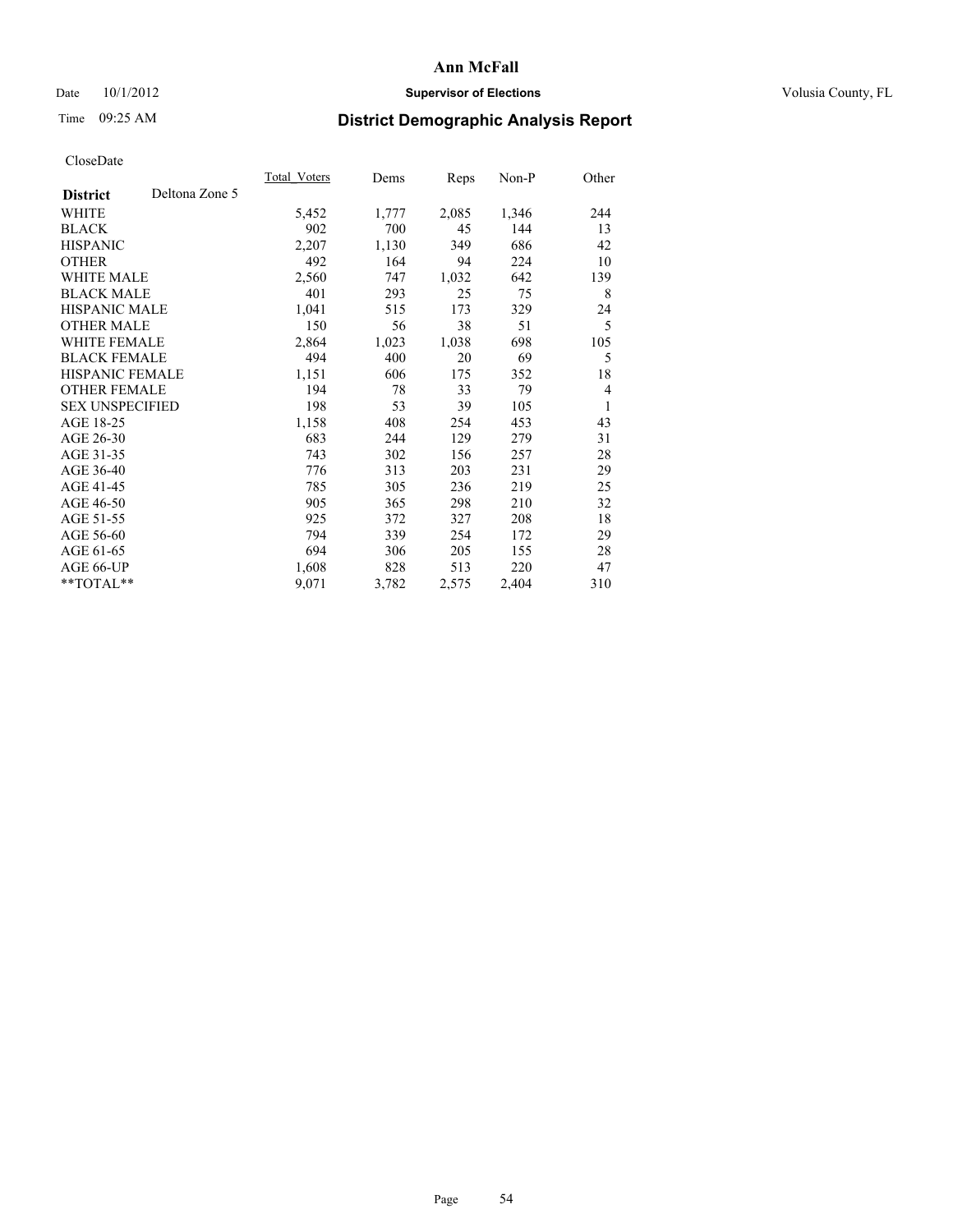## Date 10/1/2012 **Supervisor of Elections Supervisor of Elections** Volusia County, FL

# Time 09:25 AM **District Demographic Analysis Report**

|                        |                | Total Voters | Dems  | Reps  | Non-P | Other                   |
|------------------------|----------------|--------------|-------|-------|-------|-------------------------|
| <b>District</b>        | Deltona Zone 6 |              |       |       |       |                         |
| WHITE                  |                | 5,859        | 1,750 | 2,425 | 1,427 | 257                     |
| <b>BLACK</b>           |                | 830          | 629   | 40    | 138   | 23                      |
| <b>HISPANIC</b>        |                | 1,788        | 859   | 255   | 628   | 46                      |
| <b>OTHER</b>           |                | 458          | 131   | 103   | 218   | 6                       |
| <b>WHITE MALE</b>      |                | 2,792        | 707   | 1,220 | 734   | 131                     |
| <b>BLACK MALE</b>      |                | 382          | 286   | 20    | 61    | 15                      |
| <b>HISPANIC MALE</b>   |                | 855          | 383   | 132   | 316   | 24                      |
| <b>OTHER MALE</b>      |                | 162          | 50    | 40    | 69    | 3                       |
| <b>WHITE FEMALE</b>    |                | 3,027        | 1,034 | 1,184 | 684   | 125                     |
| <b>BLACK FEMALE</b>    |                | 439          | 336   | 20    | 75    | 8                       |
| <b>HISPANIC FEMALE</b> |                | 917          | 469   | 122   | 305   | 21                      |
| <b>OTHER FEMALE</b>    |                | 168          | 55    | 41    | 70    | $\overline{c}$          |
| <b>SEX UNSPECIFIED</b> |                | 193          | 49    | 44    | 97    | $\overline{\mathbf{3}}$ |
| AGE 18-25              |                | 1,145        | 372   | 268   | 466   | 39                      |
| AGE 26-30              |                | 702          | 231   | 151   | 290   | 30                      |
| AGE 31-35              |                | 714          | 242   | 191   | 251   | 30                      |
| AGE 36-40              |                | 780          | 288   | 230   | 223   | 39                      |
| AGE 41-45              |                | 809          | 270   | 290   | 216   | 33                      |
| AGE 46-50              |                | 973          | 349   | 342   | 234   | 48                      |
| AGE 51-55              |                | 979          | 361   | 369   | 216   | 33                      |
| AGE 56-60              |                | 804          | 337   | 297   | 150   | 20                      |
| AGE 61-65              |                | 693          | 312   | 235   | 126   | 20                      |
| AGE 66-UP              |                | 1,351        | 614   | 451   | 244   | 42                      |
| **TOTAL**              |                | 8,950        | 3,376 | 2,824 | 2,416 | 334                     |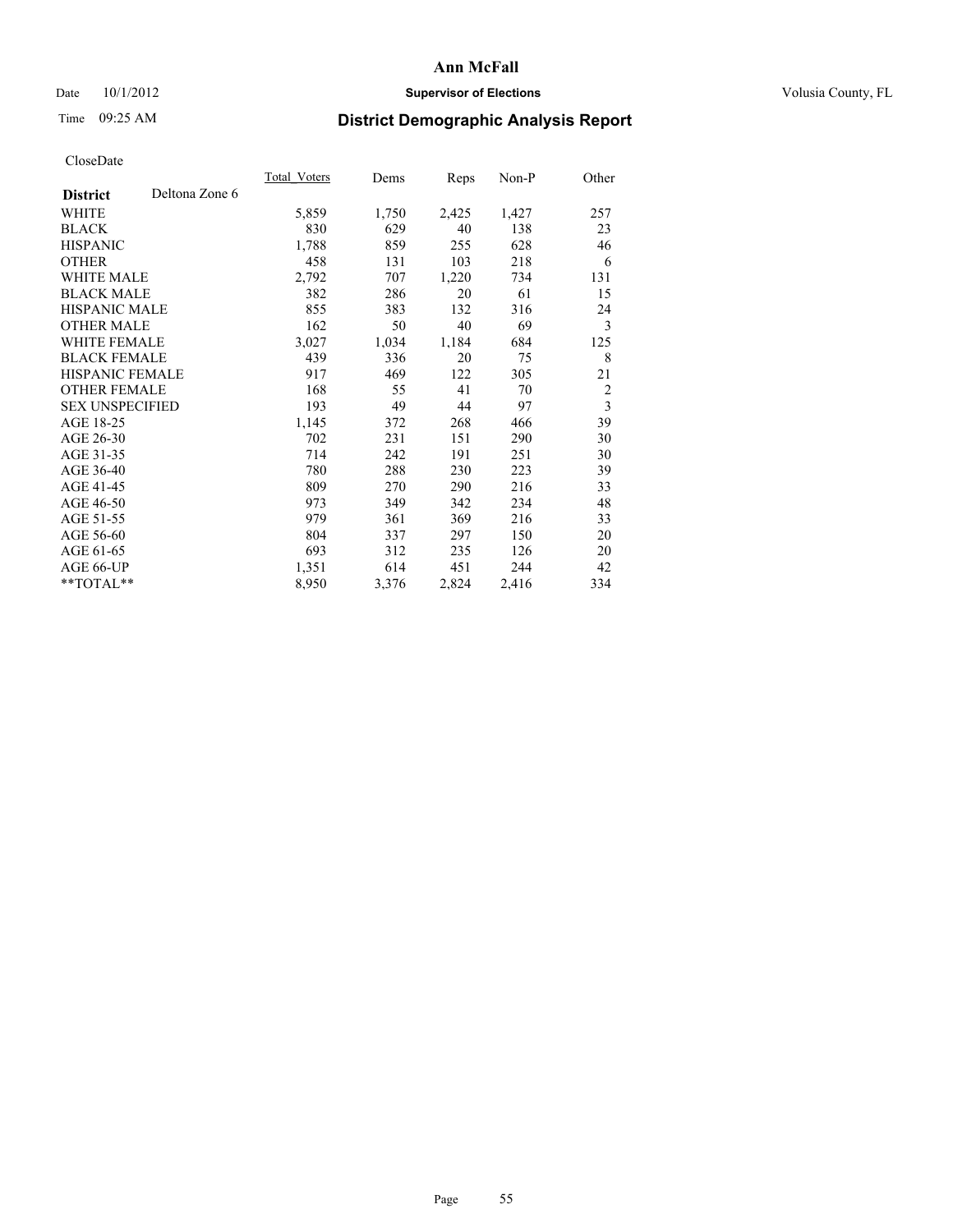## Date 10/1/2012 **Supervisor of Elections Supervisor of Elections** Volusia County, FL

# Time 09:25 AM **District Demographic Analysis Report**

|                        |                  | <b>Total Voters</b> | Dems  | Reps  | Non-P | Other          |
|------------------------|------------------|---------------------|-------|-------|-------|----------------|
| <b>District</b>        | Edgewater Zone 1 |                     |       |       |       |                |
| WHITE                  |                  | 3,257               | 1,231 | 1,116 | 825   | 85             |
| <b>BLACK</b>           |                  | 80                  | 50    | 5     | 23    | $\overline{c}$ |
| <b>HISPANIC</b>        |                  | 49                  | 22    | 13    | 12    | $\overline{c}$ |
| <b>OTHER</b>           |                  | 107                 | 34    | 19    | 52    | $\overline{c}$ |
| WHITE MALE             |                  | 1,421               | 464   | 533   | 381   | 43             |
| <b>BLACK MALE</b>      |                  | 45                  | 26    | 4     | 13    | 2              |
| <b>HISPANIC MALE</b>   |                  | 19                  | 10    | 3     | 5     | 1              |
| <b>OTHER MALE</b>      |                  | 27                  | 11    | 6     | 10    | $\overline{0}$ |
| WHITE FEMALE           |                  | 1,805               | 753   | 570   | 440   | 42             |
| <b>BLACK FEMALE</b>    |                  | 34                  | 23    | 1     | 10    | $\overline{0}$ |
| <b>HISPANIC FEMALE</b> |                  | 30                  | 12    | 10    | 7     | 1              |
| <b>OTHER FEMALE</b>    |                  | 45                  | 17    | 8     | 18    | $\overline{2}$ |
| <b>SEX UNSPECIFIED</b> |                  | 67                  | 21    | 18    | 28    | $\mathbf{0}$   |
| AGE 18-25              |                  | 303                 | 85    | 68    | 142   | 8              |
| AGE 26-30              |                  | 208                 | 62    | 60    | 78    | 8              |
| AGE 31-35              |                  | 210                 | 81    | 58    | 66    | 5              |
| AGE 36-40              |                  | 182                 | 52    | 60    | 65    | 5              |
| AGE 41-45              |                  | 228                 | 75    | 73    | 74    | 6              |
| AGE 46-50              |                  | 278                 | 104   | 95    | 73    | 6              |
| AGE 51-55              |                  | 380                 | 130   | 137   | 98    | 15             |
| AGE 56-60              |                  | 367                 | 151   | 120   | 90    | 6              |
| AGE 61-65              |                  | 351                 | 147   | 111   | 85    | 8              |
| AGE 66-UP              |                  | 989                 | 452   | 372   | 141   | 24             |
| **TOTAL**              |                  | 3,496               | 1,339 | 1,154 | 912   | 91             |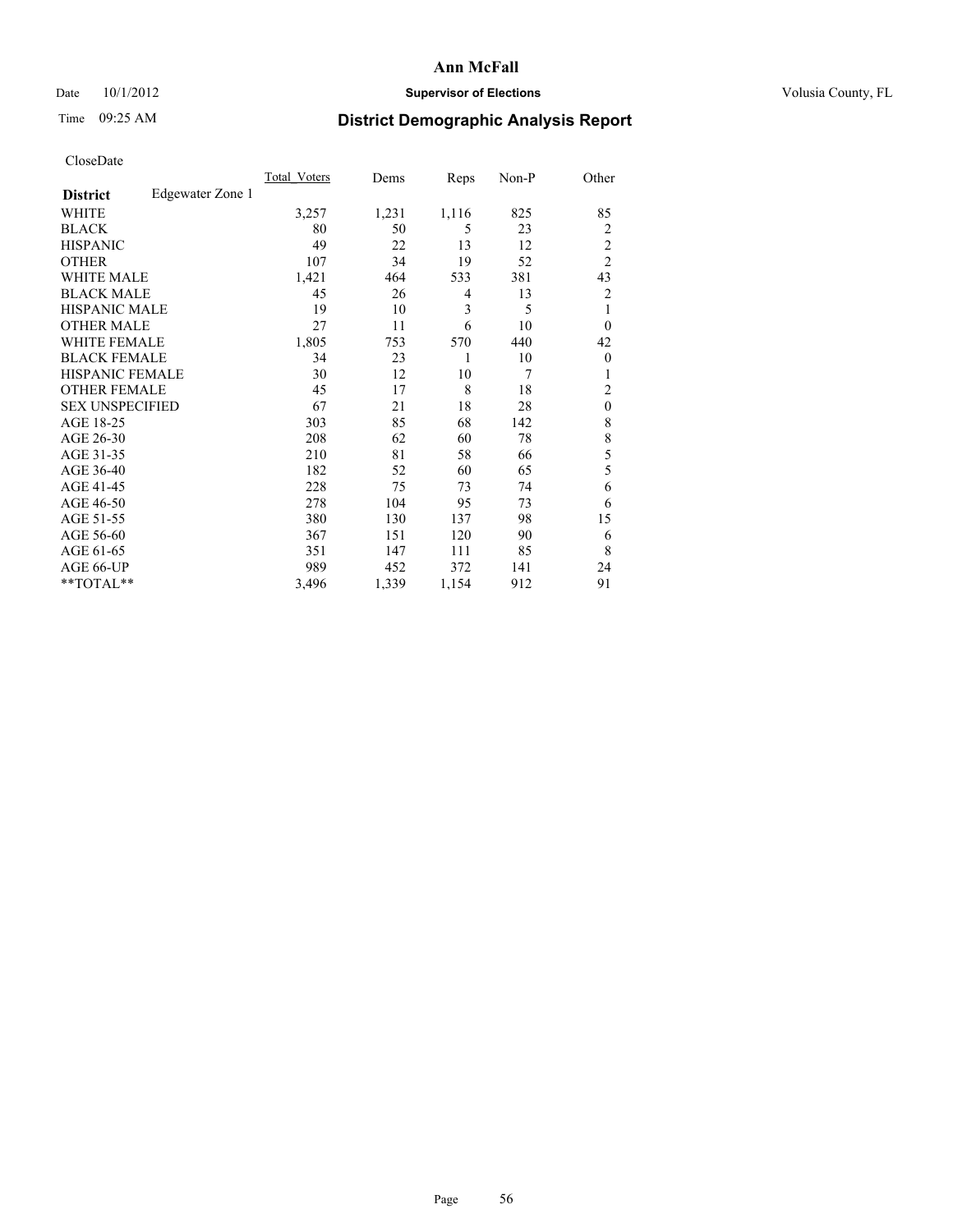### Date 10/1/2012 **Supervisor of Elections Supervisor of Elections** Volusia County, FL

# Time 09:25 AM **District Demographic Analysis Report**

| Cioscivate             |                  |                     |       |                |       |                |
|------------------------|------------------|---------------------|-------|----------------|-------|----------------|
|                        |                  | <b>Total Voters</b> | Dems  | Reps           | Non-P | Other          |
| <b>District</b>        | Edgewater Zone 2 |                     |       |                |       |                |
| <b>WHITE</b>           |                  | 3,406               | 1,198 | 1,189          | 941   | 78             |
| <b>BLACK</b>           |                  | 57                  | 42    | 3              | 12    | $\overline{0}$ |
| <b>HISPANIC</b>        |                  | 49                  | 20    | 5              | 23    |                |
| <b>OTHER</b>           |                  | 108                 | 27    | 28             | 52    |                |
| WHITE MALE             |                  | 1,564               | 496   | 608            | 422   | 38             |
| <b>BLACK MALE</b>      |                  | 24                  | 17    | 1              | 6     | $\theta$       |
| <b>HISPANIC MALE</b>   |                  | 25                  | 12    | 3              | 9     |                |
| <b>OTHER MALE</b>      |                  | 35                  | 9     | 11             | 14    |                |
| WHITE FEMALE           |                  | 1,825               | 696   | 576            | 513   | 40             |
| <b>BLACK FEMALE</b>    |                  | 33                  | 25    | 2              | 6     | $\Omega$       |
| <b>HISPANIC FEMALE</b> |                  | 22                  | 8     | $\overline{2}$ | 12    | $\Omega$       |
| <b>OTHER FEMALE</b>    |                  | 42                  | 15    | 15             | 12    | $\theta$       |
| <b>SEX UNSPECIFIED</b> |                  | 50                  | 9     | 7              | 34    | $\Omega$       |
| AGE 18-25              |                  | 308                 | 92    | 79             | 127   | 10             |
| AGE 26-30              |                  | 236                 | 77    | 55             | 95    | 9              |
| AGE 31-35              |                  | 259                 | 69    | 69             | 119   | 2              |
| AGE 36-40              |                  | 245                 | 84    | 66             | 89    | 6              |
| AGE 41-45              |                  | 294                 | 94    | 96             | 100   | 4              |
| AGE 46-50              |                  | 308                 | 100   | 107            | 94    | 7              |
| AGE 51-55              |                  | 334                 | 111   | 117            | 95    | 11             |
| AGE 56-60              |                  | 344                 | 128   | 144            | 69    | 3              |
| AGE 61-65              |                  | 366                 | 139   | 134            | 86    | 7              |
| AGE 66-UP              |                  | 928                 | 395   | 358            | 154   | 21             |
| **TOTAL**              |                  | 3,622               | 1,289 | 1,225          | 1,028 | 80             |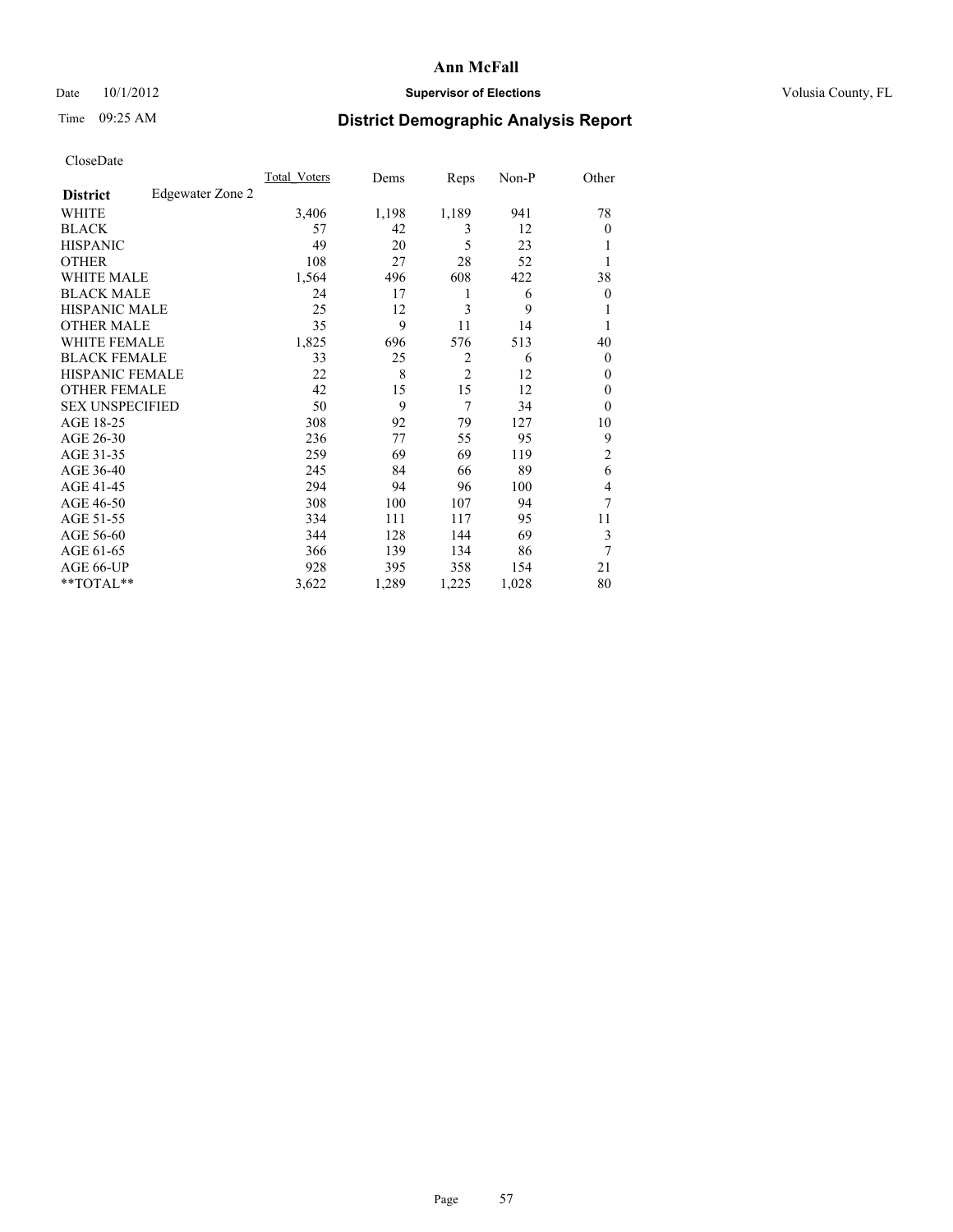## Date 10/1/2012 **Supervisor of Elections Supervisor of Elections** Volusia County, FL

## Time 09:25 AM **District Demographic Analysis Report**

|                        |                  | <b>Total Voters</b> | Dems  | Reps           | Non-P | Other            |
|------------------------|------------------|---------------------|-------|----------------|-------|------------------|
| <b>District</b>        | Edgewater Zone 3 |                     |       |                |       |                  |
| WHITE                  |                  | 3,162               | 1,166 | 1,058          | 852   | 86               |
| <b>BLACK</b>           |                  | 86                  | 66    | 2              | 18    | $\theta$         |
| <b>HISPANIC</b>        |                  | 43                  | 17    | 9              | 16    | 1                |
| <b>OTHER</b>           |                  | 127                 | 36    | 30             | 58    | 3                |
| WHITE MALE             |                  | 1,421               | 450   | 506            | 413   | 52               |
| <b>BLACK MALE</b>      |                  | 38                  | 27    | 2              | 9     | $\boldsymbol{0}$ |
| <b>HISPANIC MALE</b>   |                  | 18                  | 6     | $\overline{2}$ | 9     | 1                |
| <b>OTHER MALE</b>      |                  | 47                  | 15    | 15             | 16    | 1                |
| <b>WHITE FEMALE</b>    |                  | 1,728               | 712   | 547            | 435   | 34               |
| <b>BLACK FEMALE</b>    |                  | 47                  | 39    | $\theta$       | 8     | $\overline{0}$   |
| <b>HISPANIC FEMALE</b> |                  | 24                  | 10    | 7              | 7     | $\theta$         |
| <b>OTHER FEMALE</b>    |                  | 48                  | 15    | 14             | 17    | 2                |
| <b>SEX UNSPECIFIED</b> |                  | 47                  | 11    | 6              | 30    | $\mathbf{0}$     |
| AGE 18-25              |                  | 312                 | 103   | 71             | 135   | 3                |
| AGE 26-30              |                  | 215                 | 66    | 61             | 87    | 1                |
| AGE 31-35              |                  | 205                 | 49    | 63             | 88    | 5                |
| AGE 36-40              |                  | 240                 | 71    | 73             | 85    | 11               |
| AGE 41-45              |                  | 266                 | 92    | 89             | 75    | 10               |
| AGE 46-50              |                  | 279                 | 93    | 102            | 76    | 8                |
| AGE 51-55              |                  | 302                 | 117   | 95             | 85    | 5                |
| AGE 56-60              |                  | 328                 | 138   | 111            | 73    | 6                |
| AGE 61-65              |                  | 333                 | 134   | 115            | 73    | 11               |
| AGE 66-UP              |                  | 940                 | 423   | 319            | 168   | 30               |
| **TOTAL**              |                  | 3,420               | 1,286 | 1,099          | 945   | 90               |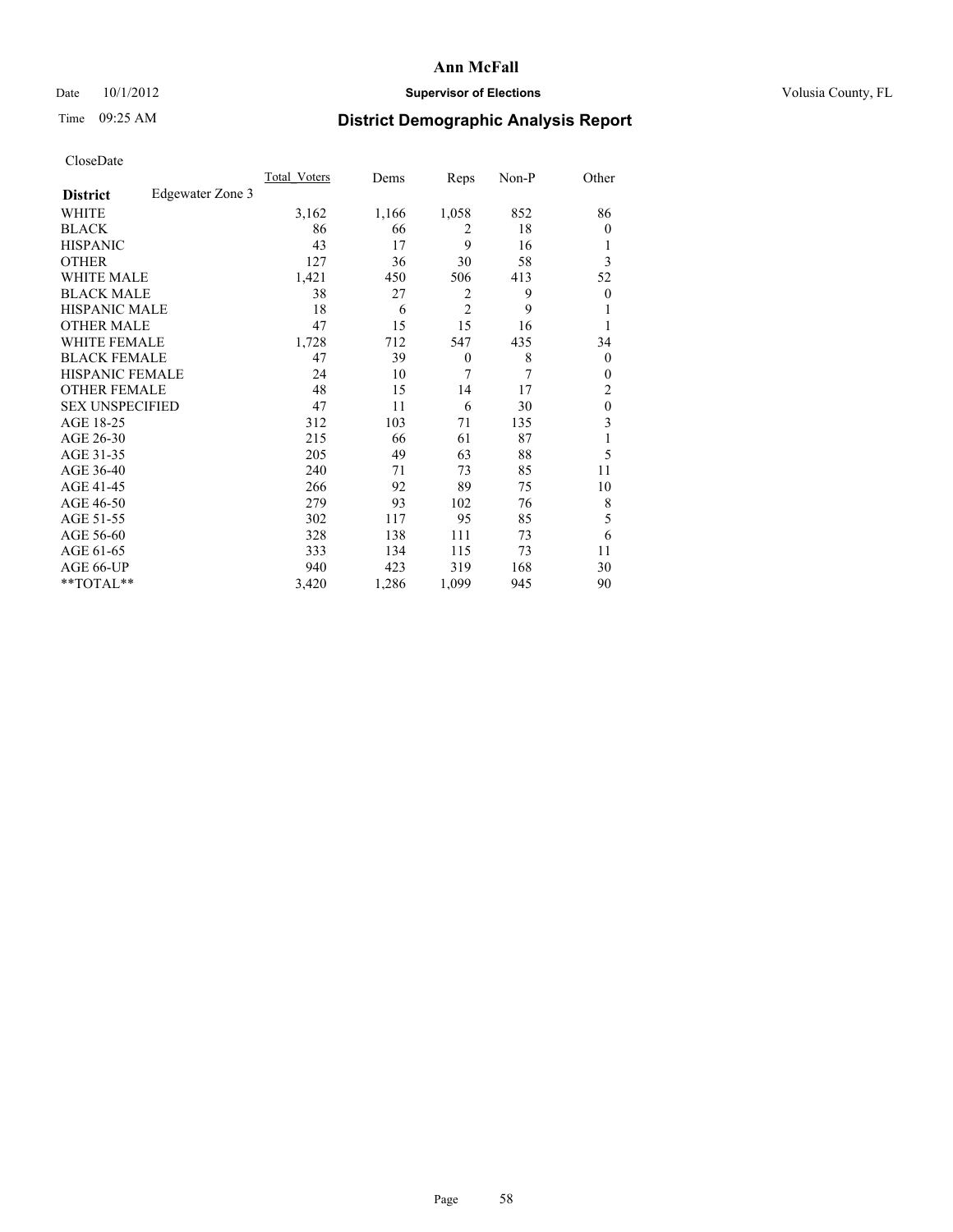## Date 10/1/2012 **Supervisor of Elections Supervisor of Elections** Volusia County, FL

## Time 09:25 AM **District Demographic Analysis Report**

|                        |                  | <b>Total Voters</b> | Dems  | Reps  | Non-P | Other          |
|------------------------|------------------|---------------------|-------|-------|-------|----------------|
| <b>District</b>        | Edgewater Zone 4 |                     |       |       |       |                |
| WHITE                  |                  | 3,345               | 1,196 | 1,174 | 874   | 101            |
| <b>BLACK</b>           |                  | 77                  | 59    | 5     | 12    | 1              |
| <b>HISPANIC</b>        |                  | 48                  | 24    | 14    | 8     | 2              |
| <b>OTHER</b>           |                  | 90                  | 28    | 14    | 48    | $\theta$       |
| WHITE MALE             |                  | 1,536               | 479   | 591   | 421   | 45             |
| <b>BLACK MALE</b>      |                  | 31                  | 24    | 2     | 5     | $\overline{0}$ |
| <b>HISPANIC MALE</b>   |                  | 19                  | 10    | 3     | 5     | 1              |
| <b>OTHER MALE</b>      |                  | 28                  | 11    | 7     | 10    | $\overline{0}$ |
| <b>WHITE FEMALE</b>    |                  | 1,784               | 710   | 574   | 444   | 56             |
| <b>BLACK FEMALE</b>    |                  | 45                  | 34    | 3     | 7     | 1              |
| <b>HISPANIC FEMALE</b> |                  | 29                  | 14    | 11    | 3     | 1              |
| <b>OTHER FEMALE</b>    |                  | 30                  | 11    | 5     | 14    | $\theta$       |
| <b>SEX UNSPECIFIED</b> |                  | 58                  | 14    | 11    | 33    | $\mathbf{0}$   |
| AGE 18-25              |                  | 255                 | 77    | 68    | 108   | $\overline{2}$ |
| AGE 26-30              |                  | 212                 | 63    | 52    | 89    | $\,8\,$        |
| AGE 31-35              |                  | 221                 | 73    | 55    | 85    | 8              |
| AGE 36-40              |                  | 232                 | 83    | 61    | 82    | 6              |
| AGE 41-45              |                  | 244                 | 96    | 82    | 65    | 1              |
| AGE 46-50              |                  | 292                 | 99    | 97    | 89    | 7              |
| AGE 51-55              |                  | 315                 | 112   | 128   | 68    | 7              |
| AGE 56-60              |                  | 339                 | 144   | 107   | 81    | 7              |
| AGE 61-65              |                  | 300                 | 120   | 103   | 66    | 11             |
| AGE 66-UP              |                  | 1,153               | 443   | 454   | 209   | 47             |
| **TOTAL**              |                  | 3,563               | 1,310 | 1,207 | 942   | 104            |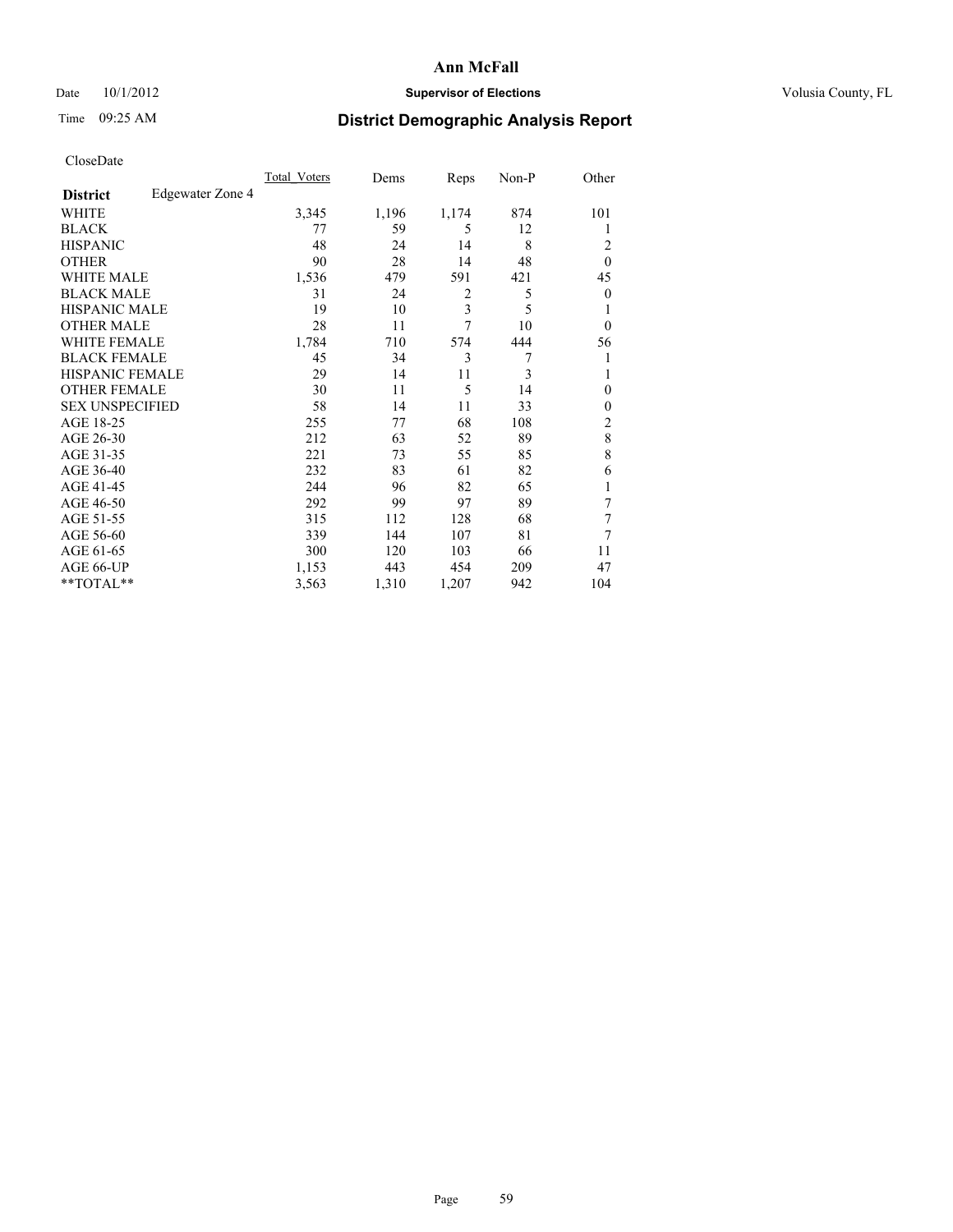## Date 10/1/2012 **Supervisor of Elections Supervisor of Elections** Volusia County, FL

# Time 09:25 AM **District Demographic Analysis Report**

|                        |                   | Total Voters | Dems | Reps           | Non-P | Other          |
|------------------------|-------------------|--------------|------|----------------|-------|----------------|
| <b>District</b>        | Holly Hill Zone 1 |              |      |                |       |                |
| WHITE                  |                   | 1,245        | 509  | 347            | 338   | 51             |
| <b>BLACK</b>           |                   | 131          | 105  | 5              | 20    | 1              |
| <b>HISPANIC</b>        |                   | 52           | 25   | 8              | 19    | $\theta$       |
| <b>OTHER</b>           |                   | 75           | 28   | 20             | 23    | 4              |
| WHITE MALE             |                   | 607          | 224  | 188            | 175   | 20             |
| <b>BLACK MALE</b>      |                   | 61           | 48   | $\overline{2}$ | 10    | 1              |
| <b>HISPANIC MALE</b>   |                   | 29           | 10   | 5              | 14    | $\mathbf{0}$   |
| <b>OTHER MALE</b>      |                   | 22           | 6    | 7              | 6     | 3              |
| WHITE FEMALE           |                   | 629          | 284  | 157            | 157   | 31             |
| <b>BLACK FEMALE</b>    |                   | 67           | 55   | 3              | 9     | $\theta$       |
| <b>HISPANIC FEMALE</b> |                   | 23           | 15   | 3              | 5     | $\theta$       |
| <b>OTHER FEMALE</b>    |                   | 37           | 16   | 12             | 9     | $\theta$       |
| <b>SEX UNSPECIFIED</b> |                   | 28           | 9    | 3              | 15    |                |
| AGE 18-25              |                   | 148          | 66   | 26             | 54    | $\overline{c}$ |
| AGE 26-30              |                   | 111          | 51   | 17             | 37    | 6              |
| AGE 31-35              |                   | 93           | 37   | 20             | 34    | $\overline{c}$ |
| AGE 36-40              |                   | 79           | 30   | 23             | 23    | 3              |
| AGE 41-45              |                   | 114          | 43   | 37             | 32    | $\overline{c}$ |
| AGE 46-50              |                   | 165          | 65   | 43             | 48    | 9              |
| AGE 51-55              |                   | 169          | 64   | 46             | 48    | 11             |
| AGE 56-60              |                   | 177          | 85   | 34             | 52    | 6              |
| AGE 61-65              |                   | 151          | 69   | 45             | 31    | 6              |
| AGE 66-UP              |                   | 297          | 157  | 89             | 42    | 9              |
| **TOTAL**              |                   | 1,504        | 667  | 380            | 401   | 56             |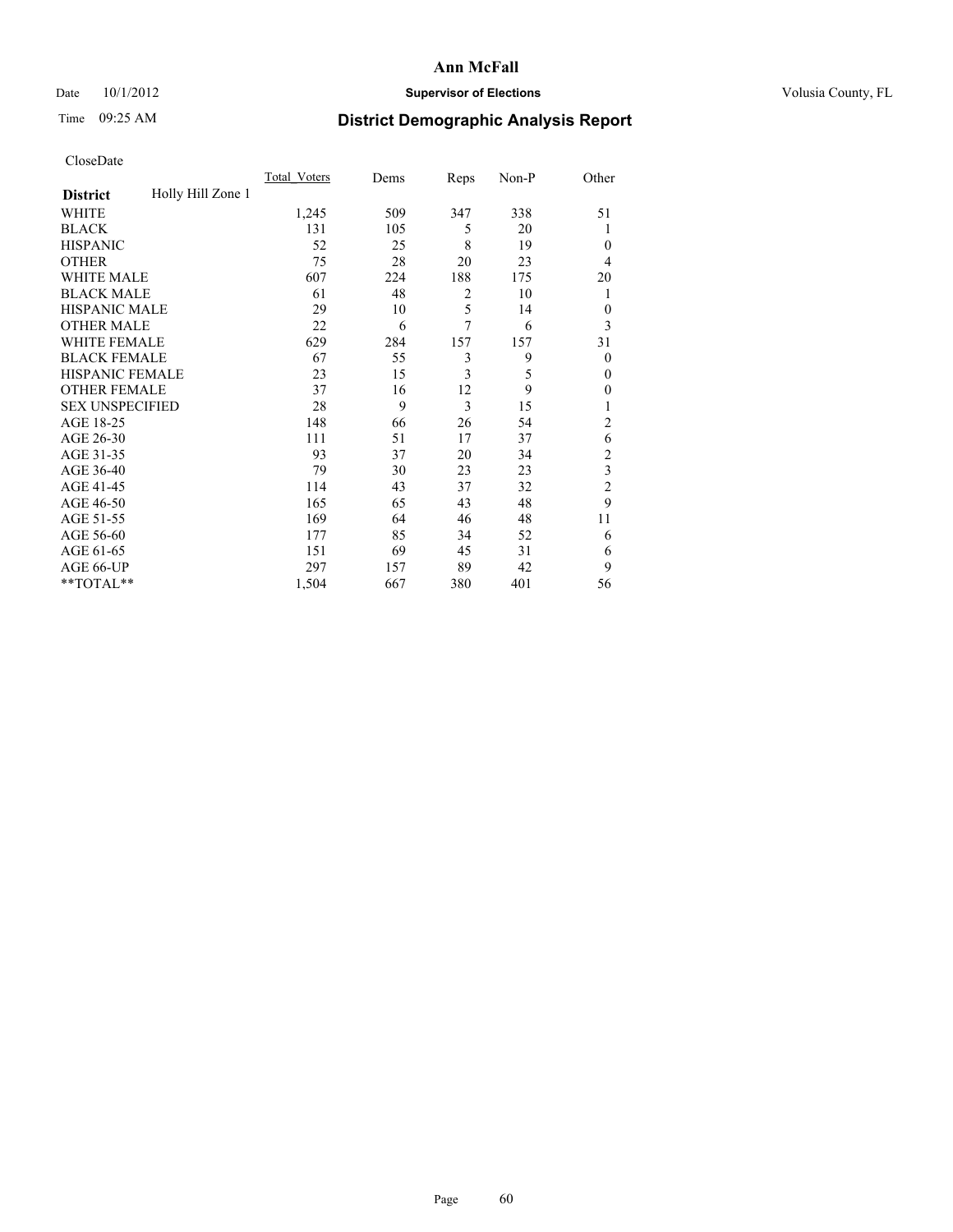## Date 10/1/2012 **Supervisor of Elections Supervisor of Elections** Volusia County, FL

## Time 09:25 AM **District Demographic Analysis Report**

|                        |                   | <b>Total Voters</b> | Dems           | Reps           | Non-P | Other          |
|------------------------|-------------------|---------------------|----------------|----------------|-------|----------------|
| <b>District</b>        | Holly Hill Zone 2 |                     |                |                |       |                |
| WHITE                  |                   | 1,453               | 644            | 399            | 354   | 56             |
| <b>BLACK</b>           |                   | 224                 | 178            | 10             | 33    | 3              |
| <b>HISPANIC</b>        |                   | 37                  | 20             | 7              | 10    | $\mathbf{0}$   |
| <b>OTHER</b>           |                   | 86                  | 31             | 13             | 40    | $\overline{2}$ |
| WHITE MALE             |                   | 680                 | 275            | 202            | 176   | 27             |
| <b>BLACK MALE</b>      |                   | 91                  | 67             | 5              | 18    | 1              |
| <b>HISPANIC MALE</b>   |                   | 13                  | $\overline{4}$ | 6              | 3     | $\mathbf{0}$   |
| <b>OTHER MALE</b>      |                   | 21                  | 7              | $\overline{4}$ | 8     | $\overline{2}$ |
| WHITE FEMALE           |                   | 763                 | 367            | 194            | 175   | 27             |
| <b>BLACK FEMALE</b>    |                   | 133                 | 111            | 5              | 15    | $\overline{c}$ |
| <b>HISPANIC FEMALE</b> |                   | 24                  | 16             | 1              | 7     | $\mathbf{0}$   |
| <b>OTHER FEMALE</b>    |                   | 35                  | 13             | 8              | 14    | $\theta$       |
| <b>SEX UNSPECIFIED</b> |                   | 40                  | 13             | 4              | 21    | $\overline{c}$ |
| AGE 18-25              |                   | 180                 | 74             | 32             | 70    | 4              |
| AGE 26-30              |                   | 130                 | 61             | 27             | 36    | 6              |
| AGE 31-35              |                   | 123                 | 62             | 21             | 35    | 5              |
| AGE 36-40              |                   | 130                 | 58             | 22             | 49    | 1              |
| AGE 41-45              |                   | 170                 | 75             | 40             | 47    | 8              |
| AGE 46-50              |                   | 206                 | 94             | 59             | 43    | 10             |
| AGE 51-55              |                   | 214                 | 106            | 50             | 48    | 10             |
| AGE 56-60              |                   | 171                 | 86             | 46             | 36    | 3              |
| AGE 61-65              |                   | 163                 | 78             | 41             | 36    | 8              |
| AGE 66-UP              |                   | 316                 | 180            | 91             | 39    | 6              |
| **TOTAL**              |                   | 1,803               | 874            | 429            | 439   | 61             |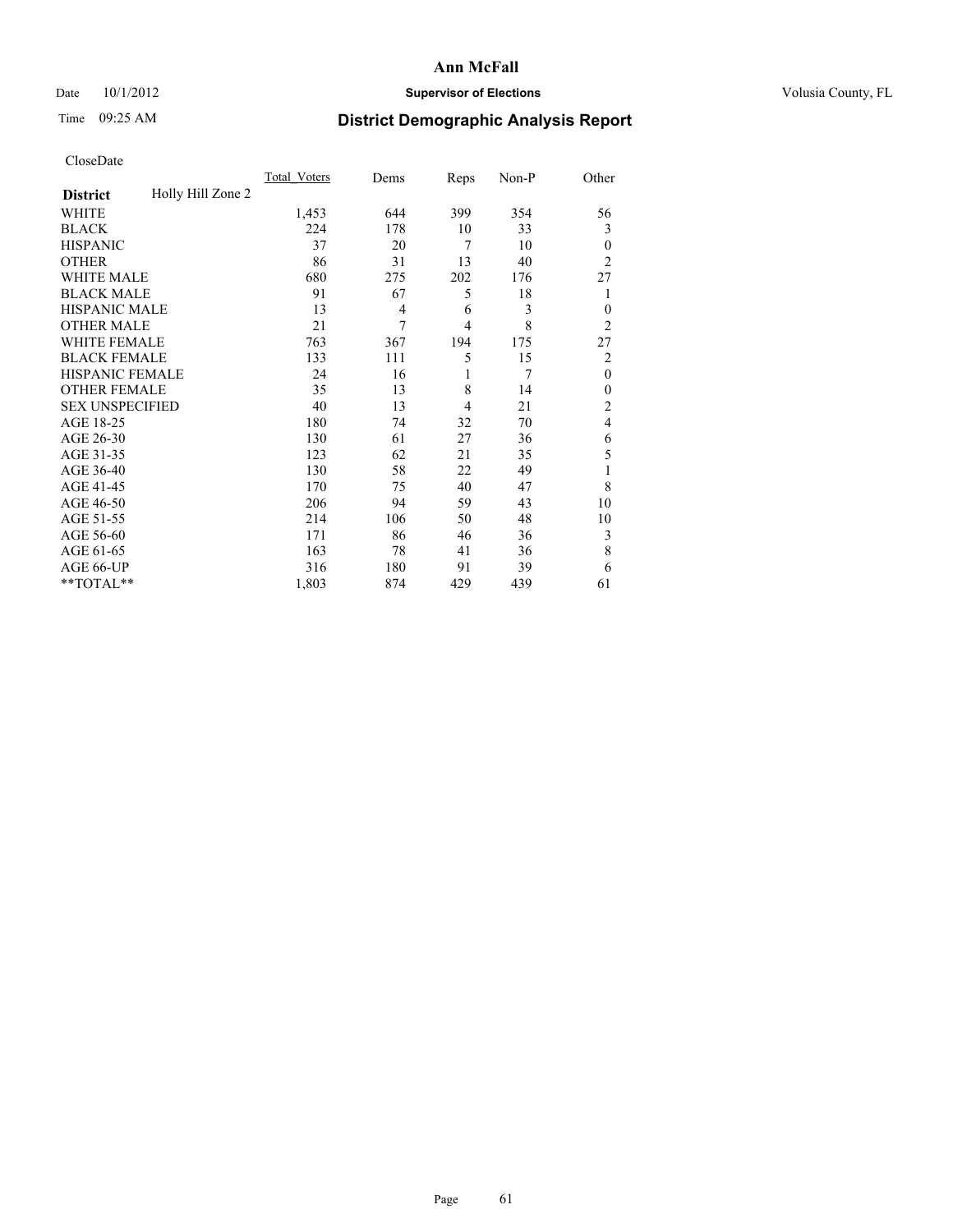## Date 10/1/2012 **Supervisor of Elections Supervisor of Elections** Volusia County, FL

# Time 09:25 AM **District Demographic Analysis Report**

|                        |                   | <b>Total Voters</b> | Dems           | Reps           | Non-P | Other            |
|------------------------|-------------------|---------------------|----------------|----------------|-------|------------------|
| <b>District</b>        | Holly Hill Zone 3 |                     |                |                |       |                  |
| <b>WHITE</b>           |                   | 1,543               | 602            | 523            | 359   | 59               |
| <b>BLACK</b>           |                   | 135                 | 120            | 5              | 10    | $\theta$         |
| <b>HISPANIC</b>        |                   | 19                  | 5              | 5              | 9     | $\theta$         |
| <b>OTHER</b>           |                   | 85                  | 30             | 12             | 42    |                  |
| WHITE MALE             |                   | 652                 | 222            | 236            | 168   | 26               |
| <b>BLACK MALE</b>      |                   | 55                  | 45             | 4              | 6     | $\boldsymbol{0}$ |
| <b>HISPANIC MALE</b>   |                   | 11                  | 3              | 3              | 5     | $\theta$         |
| <b>OTHER MALE</b>      |                   | 25                  | 12             | $\overline{2}$ | 10    | 1                |
| <b>WHITE FEMALE</b>    |                   | 880                 | 376            | 283            | 188   | 33               |
| <b>BLACK FEMALE</b>    |                   | 80                  | 75             | 1              | 4     | $\theta$         |
| <b>HISPANIC FEMALE</b> |                   | 8                   | $\overline{2}$ | $\overline{c}$ | 4     | $\theta$         |
| <b>OTHER FEMALE</b>    |                   | 40                  | 13             | 9              | 18    | $\theta$         |
| <b>SEX UNSPECIFIED</b> |                   | 31                  | 9              | 5              | 17    | $\mathbf{0}$     |
| AGE 18-25              |                   | 100                 | 47             | 19             | 32    | $\overline{c}$   |
| AGE 26-30              |                   | 88                  | 30             | 18             | 36    | 4                |
| AGE 31-35              |                   | 89                  | 29             | 21             | 36    | 3                |
| AGE 36-40              |                   | 73                  | 32             | 16             | 24    | 1                |
| AGE 41-45              |                   | 109                 | 37             | 27             | 41    | 4                |
| AGE 46-50              |                   | 121                 | 44             | 36             | 37    | 4                |
| AGE 51-55              |                   | 137                 | 55             | 45             | 30    | 7                |
| AGE 56-60              |                   | 156                 | 67             | 50             | 33    | 6                |
| AGE 61-65              |                   | 176                 | 78             | 44             | 49    | 5                |
| AGE 66-UP              |                   | 735                 | 339            | 269            | 103   | 24               |
| **TOTAL**              |                   | 1,784               | 758            | 545            | 421   | 60               |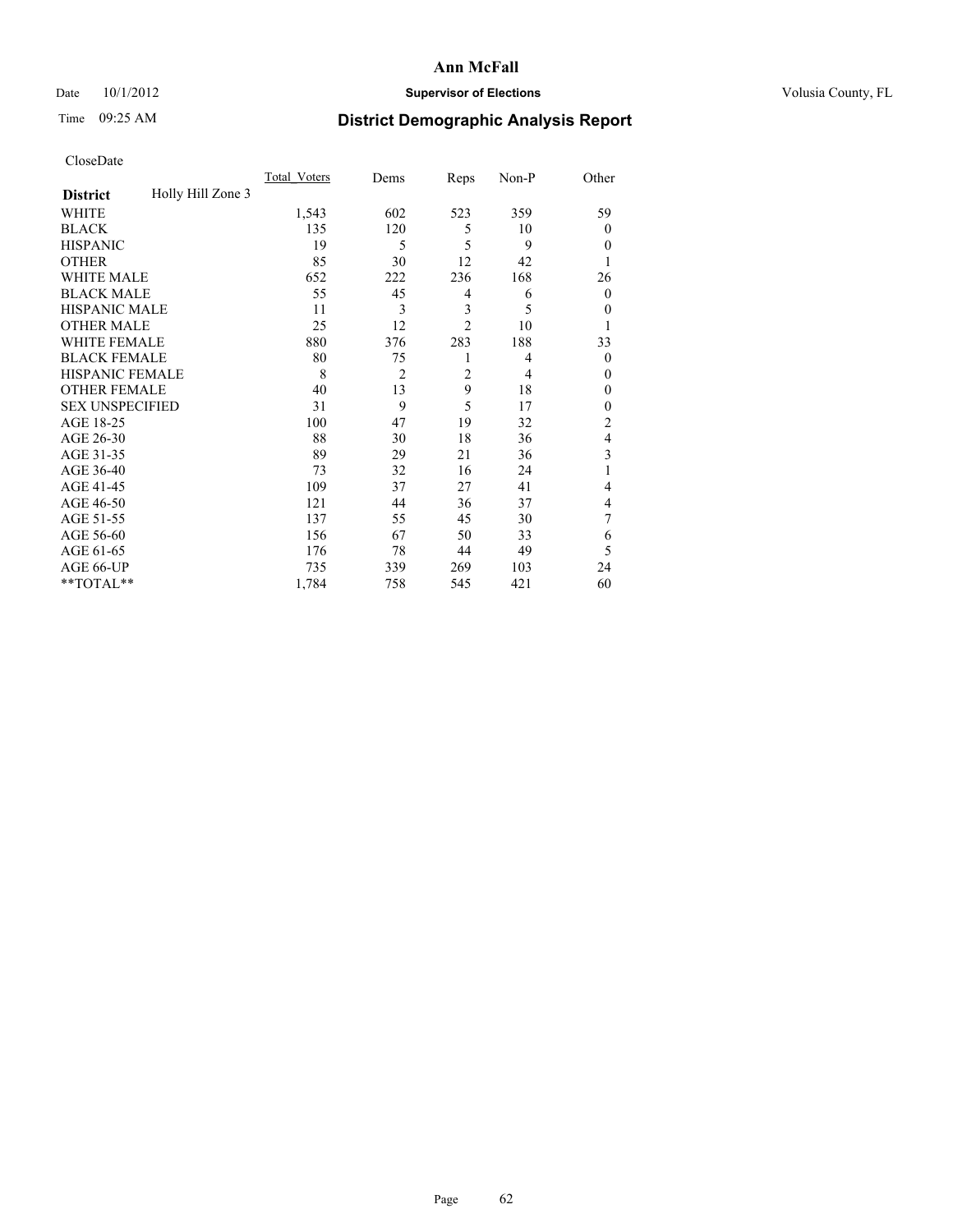## Date 10/1/2012 **Supervisor of Elections Supervisor of Elections** Volusia County, FL

# Time 09:25 AM **District Demographic Analysis Report**

|                        |                   | <b>Total Voters</b> | Dems | Reps           | Non-P | Other          |
|------------------------|-------------------|---------------------|------|----------------|-------|----------------|
| <b>District</b>        | Holly Hill Zone 4 |                     |      |                |       |                |
| WHITE                  |                   | 1,370               | 522  | 463            | 337   | 48             |
| <b>BLACK</b>           |                   | 275                 | 225  | 5              | 43    | $\overline{2}$ |
| <b>HISPANIC</b>        |                   | 50                  | 27   | 3              | 20    | $\theta$       |
| <b>OTHER</b>           |                   | 84                  | 29   | 12             | 40    | 3              |
| WHITE MALE             |                   | 606                 | 192  | 216            | 170   | 28             |
| <b>BLACK MALE</b>      |                   | 64                  | 45   | 1              | 17    | 1              |
| <b>HISPANIC MALE</b>   |                   | 18                  | 10   | 1              | 7     | $\theta$       |
| <b>OTHER MALE</b>      |                   | 24                  | 8    | 6              | 9     | 1              |
| WHITE FEMALE           |                   | 752                 | 326  | 243            | 163   | 20             |
| <b>BLACK FEMALE</b>    |                   | 208                 | 177  | $\overline{4}$ | 26    | 1              |
| <b>HISPANIC FEMALE</b> |                   | 32                  | 17   | $\overline{2}$ | 13    | $\theta$       |
| <b>OTHER FEMALE</b>    |                   | 30                  | 18   | $\overline{c}$ | 9     |                |
| <b>SEX UNSPECIFIED</b> |                   | 45                  | 10   | 8              | 26    |                |
| AGE 18-25              |                   | 230                 | 110  | 41             | 77    | $\overline{c}$ |
| AGE 26-30              |                   | 131                 | 51   | 26             | 50    | 4              |
| AGE 31-35              |                   | 144                 | 66   | 30             | 46    | $\overline{c}$ |
| AGE 36-40              |                   | 103                 | 50   | 23             | 26    | $\overline{4}$ |
| AGE 41-45              |                   | 128                 | 52   | 26             | 43    | 7              |
| AGE 46-50              |                   | 157                 | 56   | 47             | 46    | 8              |
| AGE 51-55              |                   | 192                 | 74   | 70             | 40    | 8              |
| AGE 56-60              |                   | 161                 | 73   | 42             | 42    | $\overline{4}$ |
| AGE 61-65              |                   | 124                 | 61   | 38             | 22    | 3              |
| AGE 66-UP              |                   | 416                 | 215  | 141            | 49    | 11             |
| **TOTAL**              |                   | 1,786               | 808  | 484            | 441   | 53             |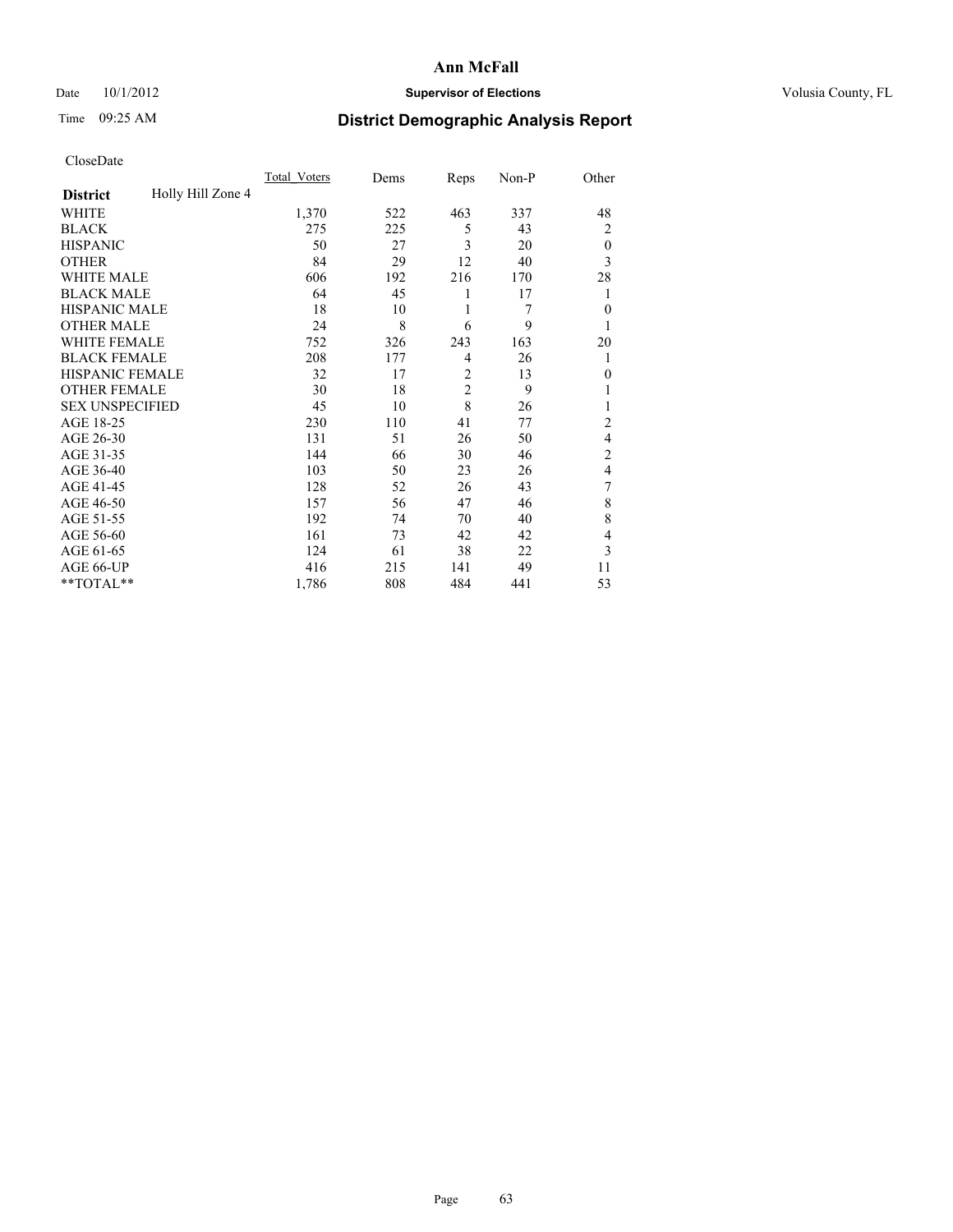## Date 10/1/2012 **Supervisor of Elections Supervisor of Elections** Volusia County, FL

# Time 09:25 AM **District Demographic Analysis Report**

|                        |            | Total Voters | Dems           | Reps           | Non-P | Other          |
|------------------------|------------|--------------|----------------|----------------|-------|----------------|
| <b>District</b>        | Lake Helen |              |                |                |       |                |
| WHITE                  |            | 1,616        | 604            | 601            | 350   | 61             |
| <b>BLACK</b>           |            | 183          | 163            | 4              | 13    | 3              |
| <b>HISPANIC</b>        |            | 38           | 12             | 16             | 8     | 2              |
| <b>OTHER</b>           |            | 58           | 19             | 14             | 23    | $\overline{2}$ |
| <b>WHITE MALE</b>      |            | 737          | 245            | 297            | 165   | 30             |
| <b>BLACK MALE</b>      |            | 82           | 74             | 2              | 5     | 1              |
| <b>HISPANIC MALE</b>   |            | 13           | $\overline{4}$ | 6              | 3     | $\mathbf{0}$   |
| <b>OTHER MALE</b>      |            | 19           | 9              |                | 8     | 1              |
| WHITE FEMALE           |            | 868          | 356            | 299            | 182   | 31             |
| <b>BLACK FEMALE</b>    |            | 100          | 88             | $\overline{c}$ | 8     | 2              |
| HISPANIC FEMALE        |            | 24           | 8              | 9              | 5     | $\overline{2}$ |
| <b>OTHER FEMALE</b>    |            | 21           | 9              | $\overline{4}$ | 7     | 1              |
| <b>SEX UNSPECIFIED</b> |            | 31           | 5              | 15             | 11    | $\theta$       |
| AGE 18-25              |            | 178          | 66             | 51             | 52    | 9              |
| AGE 26-30              |            | 121          | 40             | 34             | 44    | 3              |
| AGE 31-35              |            | 108          | 43             | 29             | 32    | 4              |
| AGE 36-40              |            | 117          | 33             | 34             | 37    | 13             |
| AGE 41-45              |            | 142          | 53             | 48             | 32    | 9              |
| AGE 46-50              |            | 164          | 59             | 65             | 34    | 6              |
| AGE 51-55              |            | 216          | 91             | 85             | 36    | 4              |
| AGE 56-60              |            | 195          | 82             | 72             | 33    | 8              |
| AGE 61-65              |            | 178          | 91             | 54             | 31    | $\overline{2}$ |
| AGE 66-UP              |            | 476          | 240            | 163            | 63    | 10             |
| **TOTAL**              |            | 1,895        | 798            | 635            | 394   | 68             |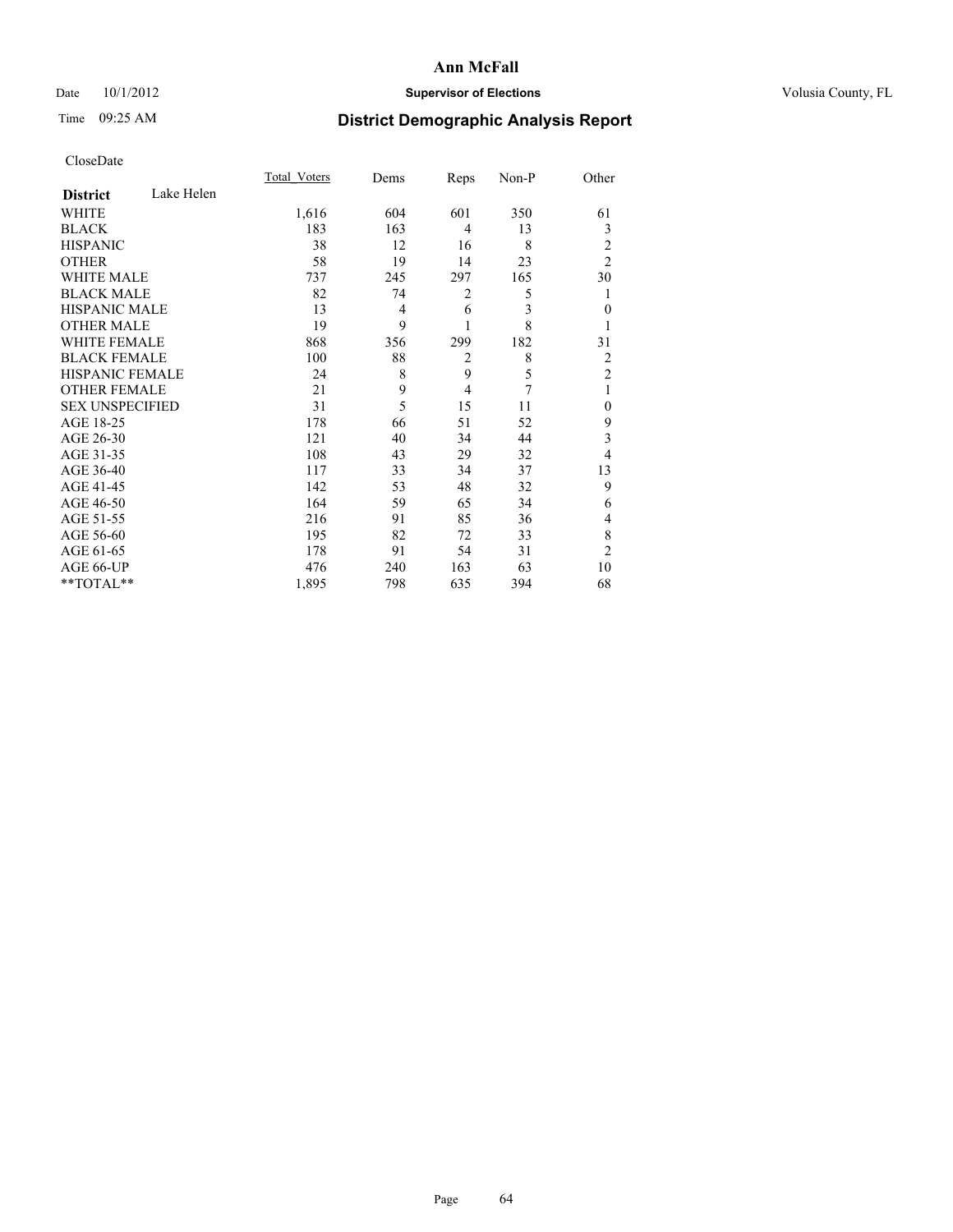## Date 10/1/2012 **Supervisor of Elections Supervisor of Elections** Volusia County, FL

# Time 09:25 AM **District Demographic Analysis Report**

|  | CloseDate |
|--|-----------|
|  |           |

|                        |                      | <b>Total Voters</b> | Dems  | Reps           | Non-P | Other          |
|------------------------|----------------------|---------------------|-------|----------------|-------|----------------|
| <b>District</b>        | New Smyrna Bch Zne 1 |                     |       |                |       |                |
| WHITE                  |                      | 4,507               | 1,488 | 1,965          | 957   | 97             |
| <b>BLACK</b>           |                      | 13                  | 7     | $\overline{2}$ | 4     | $\Omega$       |
| <b>HISPANIC</b>        |                      | 62                  | 23    | 17             | 19    | 3              |
| <b>OTHER</b>           |                      | 127                 | 27    | 38             | 56    | 6              |
| WHITE MALE             |                      | 2,117               | 578   | 975            | 510   | 54             |
| <b>BLACK MALE</b>      |                      | 6                   | 2     | 1              | 3     | $\overline{0}$ |
| <b>HISPANIC MALE</b>   |                      | 27                  | 7     | 6              | 13    |                |
| <b>OTHER MALE</b>      |                      | 39                  | 6     | 14             | 17    | 2              |
| WHITE FEMALE           |                      | 2,356               | 897   | 979            | 438   | 42             |
| <b>BLACK FEMALE</b>    |                      |                     | 5     | 1              | 1     | $\overline{0}$ |
| HISPANIC FEMALE        |                      | 35                  | 16    | 11             | 6     | $\overline{2}$ |
| <b>OTHER FEMALE</b>    |                      | 47                  | 13    | 18             | 12    | 4              |
| <b>SEX UNSPECIFIED</b> |                      | 75                  | 21    | 17             | 36    | l              |
| AGE 18-25              |                      | 273                 | 74    | 74             | 122   | 3              |
| AGE 26-30              |                      | 201                 | 68    | 53             | 70    | 10             |
| AGE 31-35              |                      | 189                 | 50    | 61             | 67    | 11             |
| AGE 36-40              |                      | 171                 | 55    | 55             | 54    | 7              |
| AGE 41-45              |                      | 251                 | 76    | 104            | 66    | 5              |
| AGE 46-50              |                      | 313                 | 81    | 146            | 81    | 5              |
| AGE 51-55              |                      | 459                 | 159   | 191            | 97    | 12             |
| AGE 56-60              |                      | 470                 | 164   | 208            | 91    | 7              |
| AGE 61-65              |                      | 600                 | 205   | 251            | 132   | 12             |
| AGE 66-UP              |                      | 1,782               | 613   | 878            | 257   | 34             |
| **TOTAL**              |                      | 4,710               | 1,545 | 2,022          | 1,037 | 106            |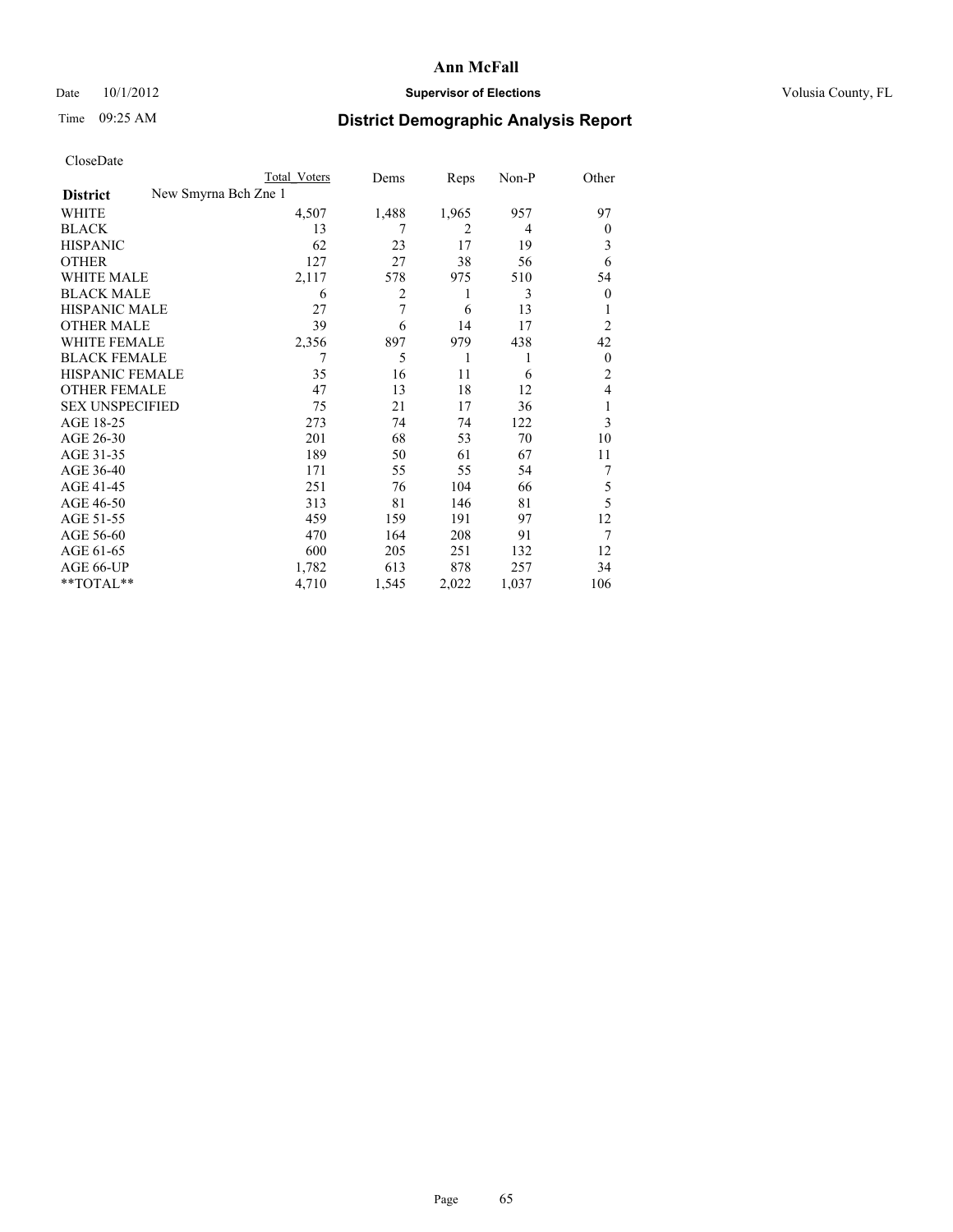## Date 10/1/2012 **Supervisor of Elections Supervisor of Elections** Volusia County, FL

# Time 09:25 AM **District Demographic Analysis Report**

|                                         | <b>Total Voters</b> | Dems           | Reps             | Non-P | Other    |
|-----------------------------------------|---------------------|----------------|------------------|-------|----------|
| New Smyrna Bch Zne 2<br><b>District</b> |                     |                |                  |       |          |
| WHITE                                   | 3,932               | 1,388          | 1,435            | 982   | 127      |
| <b>BLACK</b>                            | 57                  | 41             | 1                | 15    | $\theta$ |
| <b>HISPANIC</b>                         | 52                  | 15             | 15               | 21    |          |
| <b>OTHER</b>                            | 135                 | 38             | 30               | 64    | 3        |
| <b>WHITE MALE</b>                       | 1,789               | 540            | 674              | 508   | 67       |
| <b>BLACK MALE</b>                       | 16                  | 11             | $\boldsymbol{0}$ | 5     | 0        |
| <b>HISPANIC MALE</b>                    | 27                  | $\overline{4}$ | 9                | 14    | $\theta$ |
| <b>OTHER MALE</b>                       | 37                  | 12             | 10               | 14    |          |
| <b>WHITE FEMALE</b>                     | 2,111               | 836            | 746              | 469   | 60       |
| <b>BLACK FEMALE</b>                     | 41                  | 30             | 1                | 10    | $\Omega$ |
| <b>HISPANIC FEMALE</b>                  | 25                  | 11             | 6                | 7     |          |
| <b>OTHER FEMALE</b>                     | 54                  | 22             | 14               | 17    |          |
| <b>SEX UNSPECIFIED</b>                  | 76                  | 16             | 21               | 38    | 1        |
| AGE 18-25                               | 281                 | 90             | 65               | 118   | 8        |
| AGE 26-30                               | 248                 | 75             | 60               | 98    | 15       |
| AGE 31-35                               | 224                 | 67             | 52               | 96    | 9        |
| AGE 36-40                               | 201                 | 58             | 49               | 87    | 7        |
| AGE 41-45                               | 217                 | 70             | 78               | 65    | 4        |
| AGE 46-50                               | 261                 | 85             | 103              | 65    | 8        |
| AGE 51-55                               | 413                 | 126            | 169              | 100   | 18       |
| AGE 56-60                               | 432                 | 164            | 152              | 104   | 12       |
| AGE 61-65                               | 460                 | 176            | 171              | 105   | 8        |
| AGE 66-UP                               | 1,442               | 572            | 583              | 245   | 42       |
| **TOTAL**                               | 4,179               | 1,483          | 1,482            | 1,083 | 131      |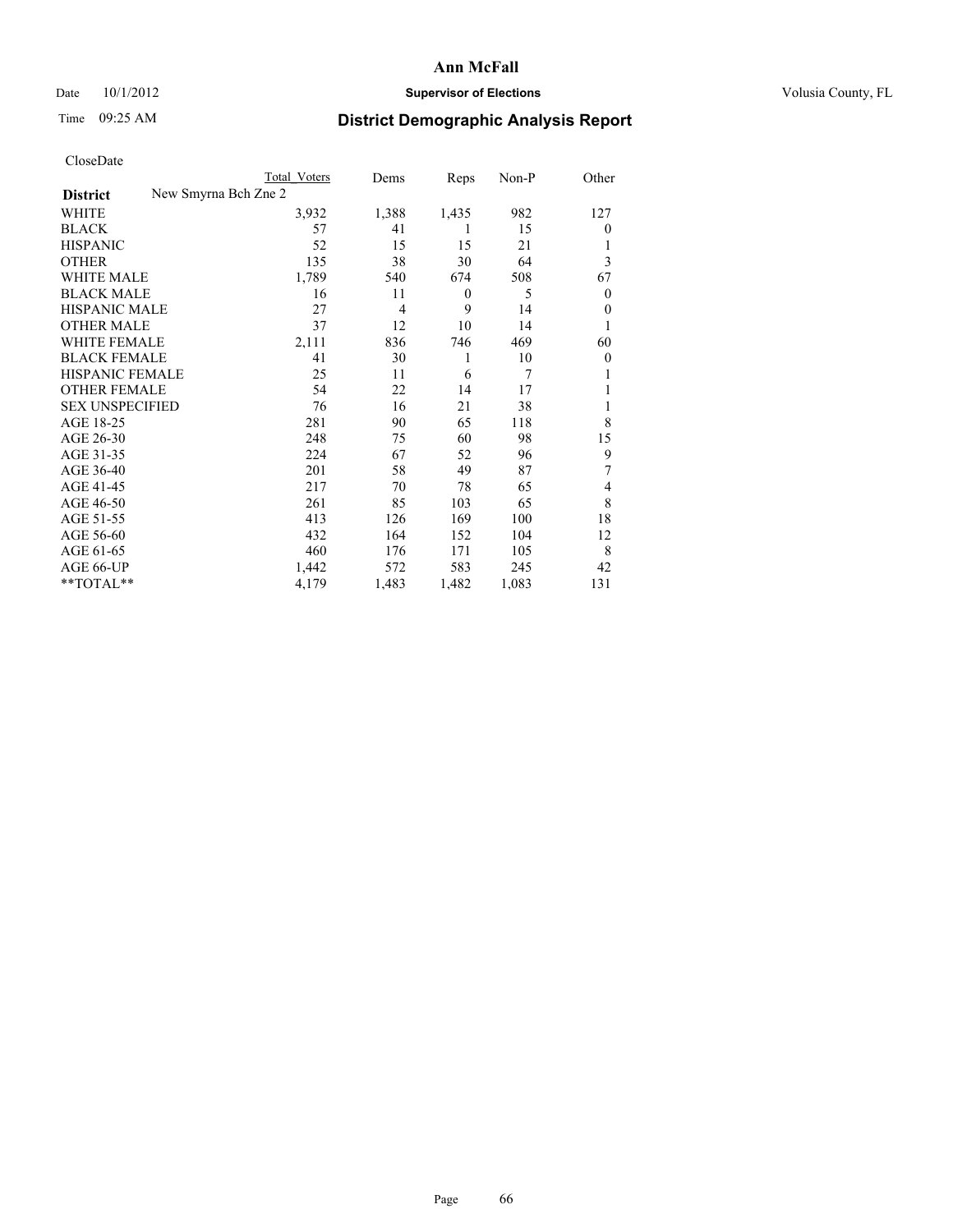## Date 10/1/2012 **Supervisor of Elections Supervisor of Elections** Volusia County, FL

# Time 09:25 AM **District Demographic Analysis Report**

|                                         | Total Voters | Dems  | Reps           | Non-P          | Other          |
|-----------------------------------------|--------------|-------|----------------|----------------|----------------|
| New Smyrna Bch Zne 3<br><b>District</b> |              |       |                |                |                |
| WHITE                                   | 4,347        | 1,367 | 1,865          | 994            | 121            |
| <b>BLACK</b>                            | 33           | 20    | 3              | 9              |                |
| <b>HISPANIC</b>                         | 45           | 15    | 14             | 15             |                |
| <b>OTHER</b>                            | 135          | 34    | 30             | 69             | $\overline{2}$ |
| WHITE MALE                              | 1,991        | 542   | 894            | 489            | 66             |
| <b>BLACK MALE</b>                       | 20           | 10    | $\overline{2}$ | 7              | 1              |
| <b>HISPANIC MALE</b>                    | 24           | 9     | 7              | 7              |                |
| <b>OTHER MALE</b>                       | 44           | 13    | 10             | 21             | $\overline{0}$ |
| WHITE FEMALE                            | 2,331        | 816   | 963            | 497            | 55             |
| <b>BLACK FEMALE</b>                     | 13           | 10    | 1              | $\overline{2}$ | $\overline{0}$ |
| <b>HISPANIC FEMALE</b>                  | 21           | 6     | 7              | 8              | $\Omega$       |
| <b>OTHER FEMALE</b>                     | 49           | 18    | 14             | 15             | 2              |
| <b>SEX UNSPECIFIED</b>                  | 67           | 12    | 14             | 41             | $\mathbf{0}$   |
| AGE 18-25                               | 254          | 63    | 70             | 113            | 8              |
| AGE 26-30                               | 205          | 63    | 65             | 72             | 5              |
| AGE 31-35                               | 233          | 65    | 76             | 85             | 7              |
| AGE 36-40                               | 185          | 58    | 51             | 70             | 6              |
| AGE 41-45                               | 238          | 73    | 86             | 70             | 9              |
| AGE 46-50                               | 319          | 104   | 130            | 80             | 5              |
| AGE 51-55                               | 357          | 120   | 131            | 95             | 11             |
| AGE 56-60                               | 421          | 154   | 168            | 90             | 9              |
| AGE 61-65                               | 445          | 156   | 184            | 94             | 11             |
| AGE 66-UP                               | 1,905        | 580   | 953            | 318            | 54             |
| **TOTAL**                               | 4,562        | 1,436 | 1,914          | 1,087          | 125            |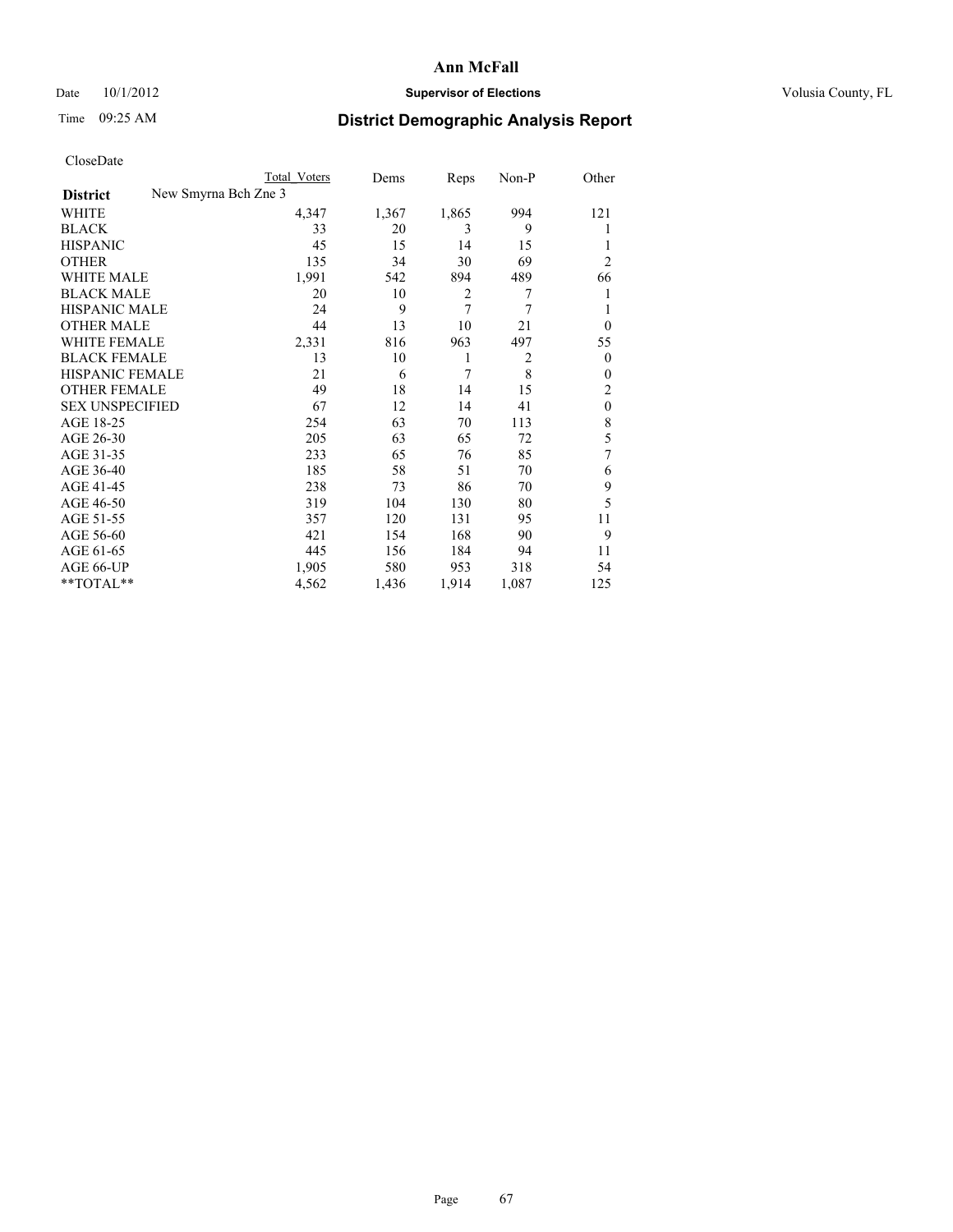## Date 10/1/2012 **Supervisor of Elections Supervisor of Elections** Volusia County, FL

# Time 09:25 AM **District Demographic Analysis Report**

|                                         | <b>Total Voters</b> | Dems  | Reps  | Non-P          | Other          |
|-----------------------------------------|---------------------|-------|-------|----------------|----------------|
| New Smyrna Bch Zne 4<br><b>District</b> |                     |       |       |                |                |
| WHITE                                   | 3,018               | 933   | 1,239 | 752            | 94             |
| <b>BLACK</b>                            | 638                 | 551   | 15    | 67             | 5              |
| <b>HISPANIC</b>                         | 62                  | 23    | 23    | 13             | 3              |
| <b>OTHER</b>                            | 166                 | 45    | 25    | 90             | 6              |
| <b>WHITE MALE</b>                       | 1,397               | 383   | 607   | 366            | 41             |
| <b>BLACK MALE</b>                       | 260                 | 217   | 5     | 34             | 4              |
| <b>HISPANIC MALE</b>                    | 31                  | 12    | 12    | 6              | 1              |
| <b>OTHER MALE</b>                       | 54                  | 13    | 10    | 29             | $\overline{2}$ |
| <b>WHITE FEMALE</b>                     | 1,601               | 542   | 625   | 382            | 52             |
| <b>BLACK FEMALE</b>                     | 373                 | 329   | 10    | 33             | 1              |
| <b>HISPANIC FEMALE</b>                  | 31                  | 11    | 11    | $\overline{7}$ | $\overline{c}$ |
| <b>OTHER FEMALE</b>                     | 65                  | 25    | 10    | 27             | 3              |
| <b>SEX UNSPECIFIED</b>                  | 72                  | 20    | 12    | 38             | $\overline{c}$ |
| AGE 18-25                               | 363                 | 153   | 67    | 139            | 4              |
| AGE 26-30                               | 189                 | 68    | 53    | 61             | 7              |
| AGE 31-35                               | 227                 | 78    | 67    | 74             | 8              |
| AGE 36-40                               | 232                 | 83    | 77    | 63             | 9              |
| AGE 41-45                               | 255                 | 92    | 88    | 68             | 7              |
| AGE 46-50                               | 276                 | 100   | 109   | 60             | 7              |
| AGE 51-55                               | 347                 | 124   | 123   | 92             | 8              |
| AGE 56-60                               | 412                 | 176   | 141   | 81             | 14             |
| AGE 61-65                               | 430                 | 167   | 155   | 97             | 11             |
| AGE 66-UP                               | 1,155               | 511   | 422   | 189            | 33             |
| **TOTAL**                               | 3,886               | 1,552 | 1,302 | 924            | 108            |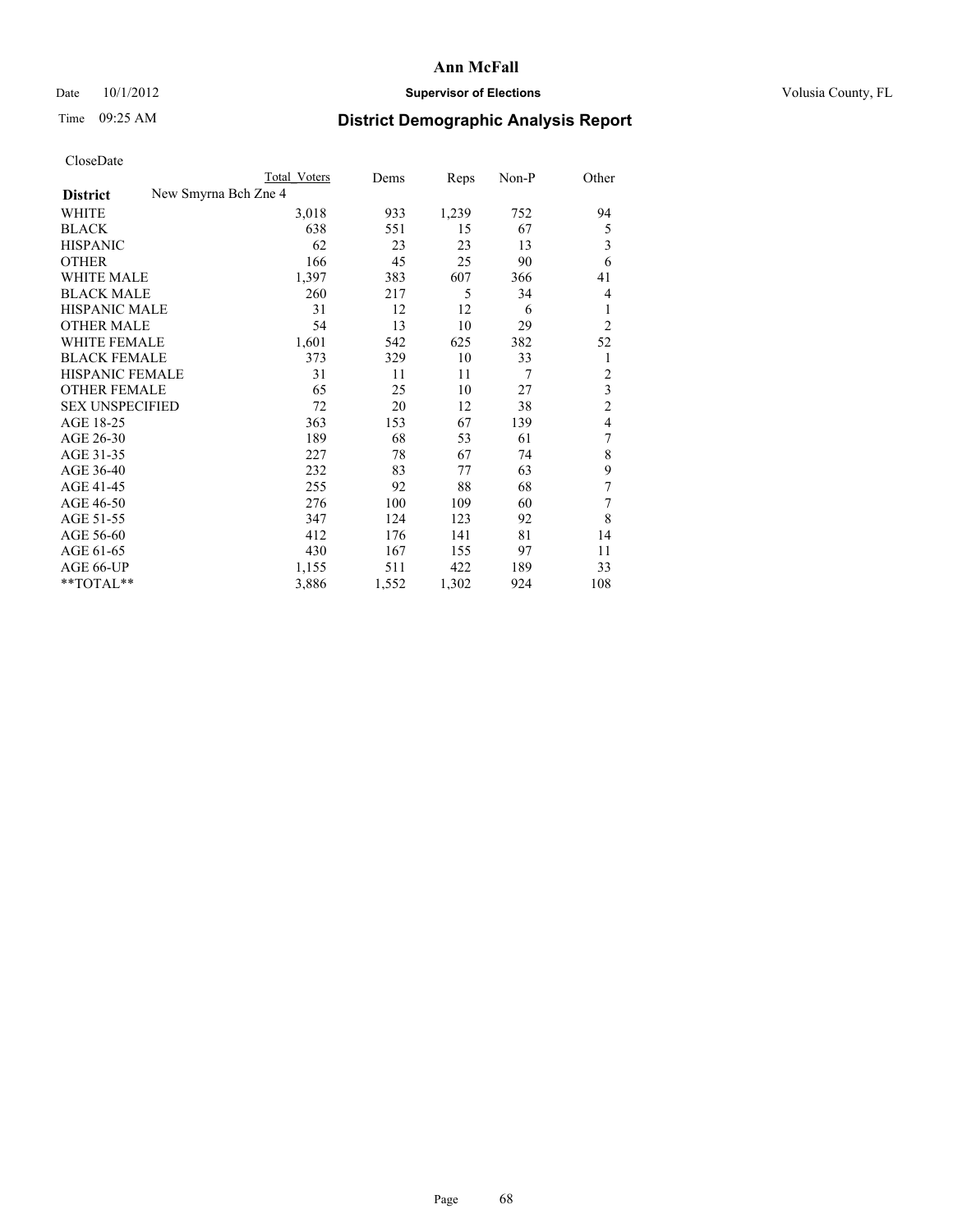## Date 10/1/2012 **Supervisor of Elections Supervisor of Elections** Volusia County, FL

# Time 09:25 AM **District Demographic Analysis Report**

|                        |          | <b>Total Voters</b> | Dems     | Reps           | Non-P          | Other          |
|------------------------|----------|---------------------|----------|----------------|----------------|----------------|
| <b>District</b>        | Oak Hill |                     |          |                |                |                |
| WHITE                  |          | 1,112               | 388      | 434            | 263            | 27             |
| <b>BLACK</b>           |          | 174                 | 149      | $\overline{4}$ | 20             |                |
| <b>HISPANIC</b>        |          | 6                   | 3        | $\overline{2}$ | 1              | $\Omega$       |
| <b>OTHER</b>           |          | 35                  | 8        | 8              | 16             | 3              |
| WHITE MALE             |          | 556                 | 180      | 221            | 137            | 18             |
| <b>BLACK MALE</b>      |          | 75                  | 62       | $\overline{2}$ | 10             | 1              |
| <b>HISPANIC MALE</b>   |          | 3                   | $\theta$ | $\overline{2}$ | 1              | $\theta$       |
| <b>OTHER MALE</b>      |          | 15                  | 3        | $\overline{4}$ | 7              |                |
| <b>WHITE FEMALE</b>    |          | 548                 | 207      | 209            | 123            | 9              |
| <b>BLACK FEMALE</b>    |          | 99                  | 87       | $\overline{2}$ | 10             | $\theta$       |
| HISPANIC FEMALE        |          | 3                   | 3        | $\mathbf{0}$   | $\theta$       | $\Omega$       |
| <b>OTHER FEMALE</b>    |          | 14                  | 5        | 3              | $\overline{4}$ | $\overline{c}$ |
| <b>SEX UNSPECIFIED</b> |          | 14                  |          | 5              | 8              | $\mathbf{0}$   |
| AGE 18-25              |          | 97                  | 38       | 22             | 35             | $\overline{c}$ |
| AGE 26-30              |          | 69                  | 27       | 17             | 24             | 1              |
| AGE 31-35              |          | 68                  | 23       | 25             | 19             |                |
| AGE 36-40              |          | 47                  | 20       | 14             | 11             | $\overline{c}$ |
| AGE 41-45              |          | 76                  | 30       | 25             | 17             | 4              |
| AGE 46-50              |          | 97                  | 39       | 33             | 24             | 1              |
| AGE 51-55              |          | 147                 | 67       | 47             | 32             |                |
| AGE 56-60              |          | 133                 | 65       | 42             | 21             | 5              |
| AGE 61-65              |          | 158                 | 66       | 49             | 39             | 4              |
| AGE 66-UP              |          | 435                 | 173      | 174            | 78             | 10             |
| **TOTAL**              |          | 1,327               | 548      | 448            | 300            | 31             |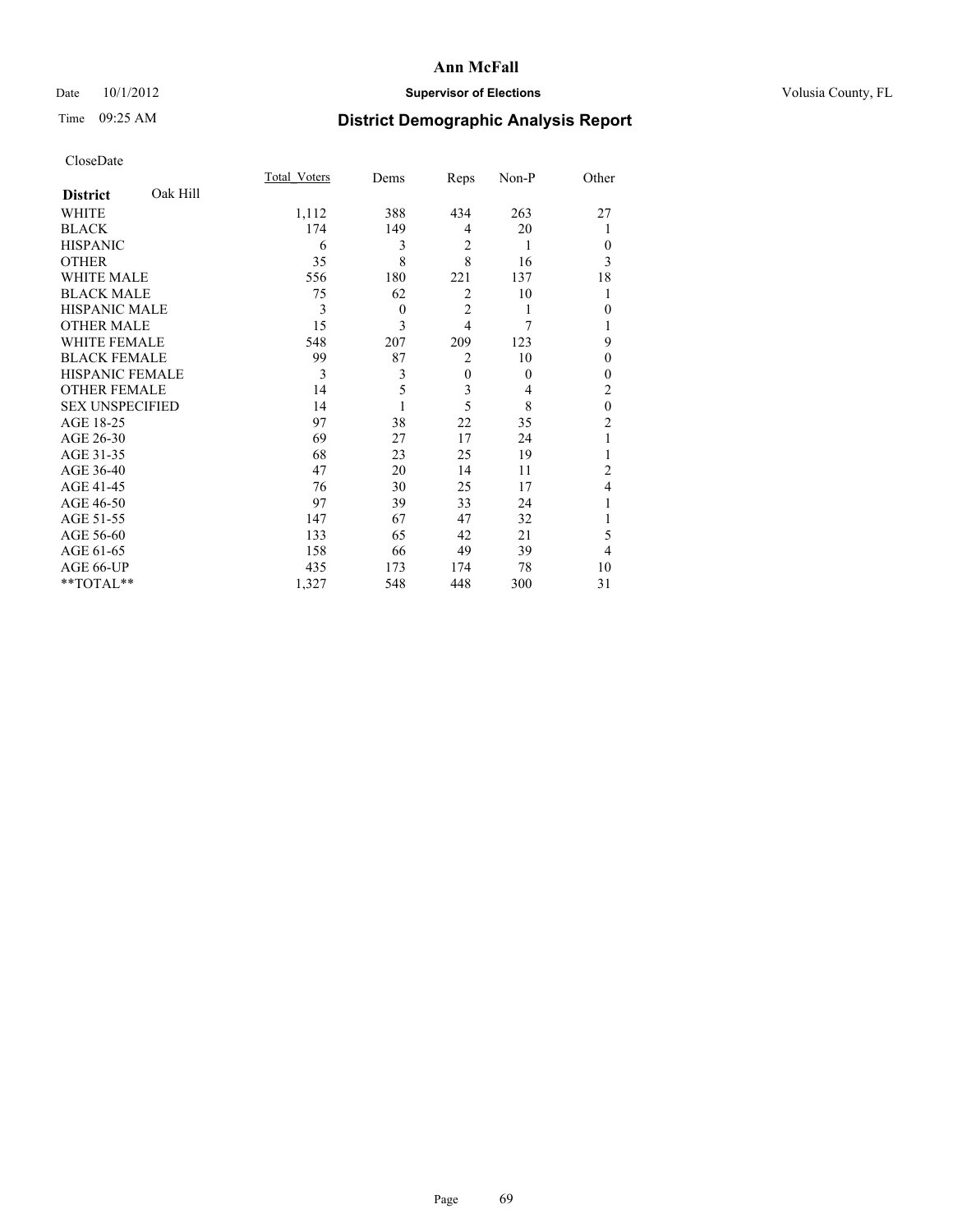## Date 10/1/2012 **Supervisor of Elections Supervisor of Elections** Volusia County, FL

# Time 09:25 AM **District Demographic Analysis Report**

|                        |                    | <b>Total Voters</b> | Dems | Reps | Non-P | Other          |
|------------------------|--------------------|---------------------|------|------|-------|----------------|
| <b>District</b>        | Orange City Zone 1 |                     |      |      |       |                |
| WHITE                  |                    | 686                 | 255  | 264  | 141   | 26             |
| <b>BLACK</b>           |                    | 127                 | 108  | 4    | 13    | $\overline{2}$ |
| <b>HISPANIC</b>        |                    | 358                 | 167  | 52   | 132   | 7              |
| <b>OTHER</b>           |                    | 46                  | 16   | 9    | 17    | 4              |
| WHITE MALE             |                    | 283                 | 104  | 108  | 63    | 8              |
| <b>BLACK MALE</b>      |                    | 38                  | 32   | 1    | 5     | $\overline{0}$ |
| <b>HISPANIC MALE</b>   |                    | 149                 | 62   | 24   | 60    | 3              |
| <b>OTHER MALE</b>      |                    | 16                  | 7    | 4    | 5     | $\theta$       |
| <b>WHITE FEMALE</b>    |                    | 398                 | 149  | 153  | 78    | 18             |
| <b>BLACK FEMALE</b>    |                    | 88                  | 75   | 3    | 8     | $\overline{c}$ |
| <b>HISPANIC FEMALE</b> |                    | 206                 | 105  | 27   | 71    | 3              |
| <b>OTHER FEMALE</b>    |                    | 20                  | 7    | 3    | 7     | 3              |
| <b>SEX UNSPECIFIED</b> |                    | 19                  | 5    | 6    | 6     | $\overline{c}$ |
| AGE 18-25              |                    | 144                 | 55   | 23   | 62    | 4              |
| AGE 26-30              |                    | 112                 | 50   | 23   | 36    | 3              |
| AGE 31-35              |                    | 107                 | 36   | 27   | 38    | 6              |
| AGE 36-40              |                    | 81                  | 30   | 20   | 29    | $\overline{c}$ |
| AGE 41-45              |                    | 77                  | 38   | 23   | 16    | $\theta$       |
| AGE 46-50              |                    | 84                  | 35   | 22   | 26    | 1              |
| AGE 51-55              |                    | 79                  | 38   | 19   | 16    | 6              |
| AGE 56-60              |                    | 90                  | 41   | 22   | 24    | 3              |
| AGE 61-65              |                    | 95                  | 46   | 34   | 12    | 3              |
| AGE 66-UP              |                    | 351                 | 179  | 116  | 44    | 12             |
| **TOTAL**              |                    | 1,220               | 548  | 329  | 303   | 40             |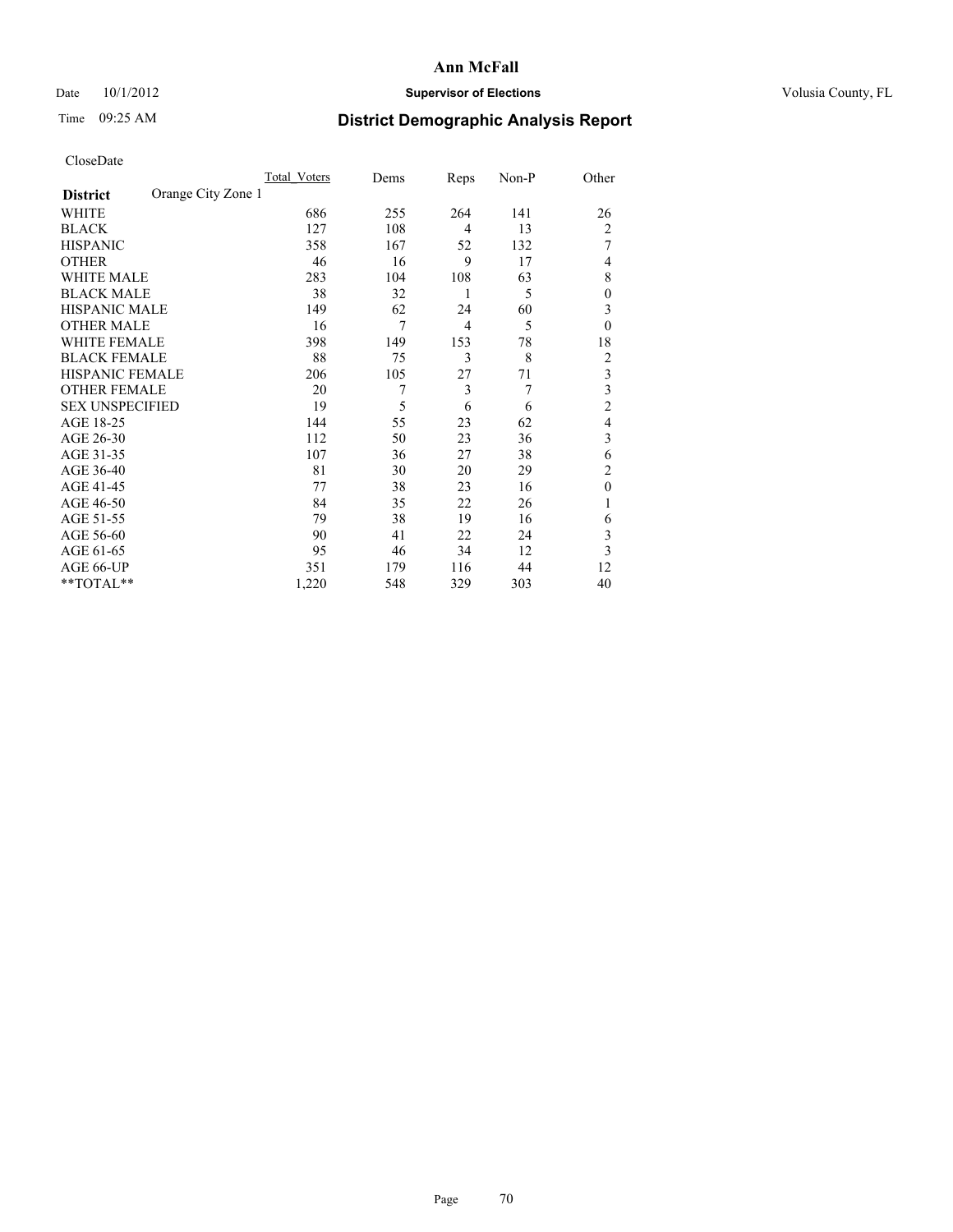## Date 10/1/2012 **Supervisor of Elections Supervisor of Elections** Volusia County, FL

# Time 09:25 AM **District Demographic Analysis Report**

|                        |                    | Total Voters | Dems | Reps                    | Non-P          | Other          |
|------------------------|--------------------|--------------|------|-------------------------|----------------|----------------|
| <b>District</b>        | Orange City Zone 2 |              |      |                         |                |                |
| WHITE                  |                    | 699          | 233  | 268                     | 164            | 34             |
| <b>BLACK</b>           |                    | 34           | 27   | $\overline{4}$          | 3              | $\theta$       |
| <b>HISPANIC</b>        |                    | 103          | 50   | 16                      | 36             |                |
| <b>OTHER</b>           |                    | 44           | 14   | 10                      | 20             | $\theta$       |
| WHITE MALE             |                    | 318          | 92   | 124                     | 83             | 19             |
| <b>BLACK MALE</b>      |                    | 14           | 9    | 3                       | $\overline{2}$ | $\theta$       |
| <b>HISPANIC MALE</b>   |                    | 48           | 23   | 8                       | 17             | 0              |
| <b>OTHER MALE</b>      |                    | 16           | 5    | 5                       | 6              | $\theta$       |
| WHITE FEMALE           |                    | 380          | 140  | 144                     | 81             | 15             |
| <b>BLACK FEMALE</b>    |                    | 20           | 18   | 1                       | 1              | $\theta$       |
| <b>HISPANIC FEMALE</b> |                    | 55           | 27   | 8                       | 19             |                |
| <b>OTHER FEMALE</b>    |                    | 13           | 4    | $\overline{\mathbf{c}}$ | 7              | $\theta$       |
| <b>SEX UNSPECIFIED</b> |                    | 16           | 6    | 3                       | 7              | $\mathbf{0}$   |
| AGE 18-25              |                    | 94           | 26   | 27                      | 35             | 6              |
| AGE 26-30              |                    | 64           | 22   | 16                      | 24             | $\overline{c}$ |
| AGE 31-35              |                    | 80           | 26   | 21                      | 28             | 5              |
| AGE 36-40              |                    | 65           | 23   | 23                      | 17             | $\overline{c}$ |
| AGE 41-45              |                    | 76           | 30   | 21                      | 21             | 4              |
| AGE 46-50              |                    | 103          | 41   | 37                      | 20             | 5              |
| AGE 51-55              |                    | 69           | 22   | 29                      | 17             |                |
| AGE 56-60              |                    | 78           | 29   | 28                      | 20             |                |
| AGE 61-65              |                    | 72           | 26   | 28                      | 15             | 3              |
| AGE 66-UP              |                    | 180          | 79   | 69                      | 26             | 6              |
| **TOTAL**              |                    | 881          | 324  | 299                     | 223            | 35             |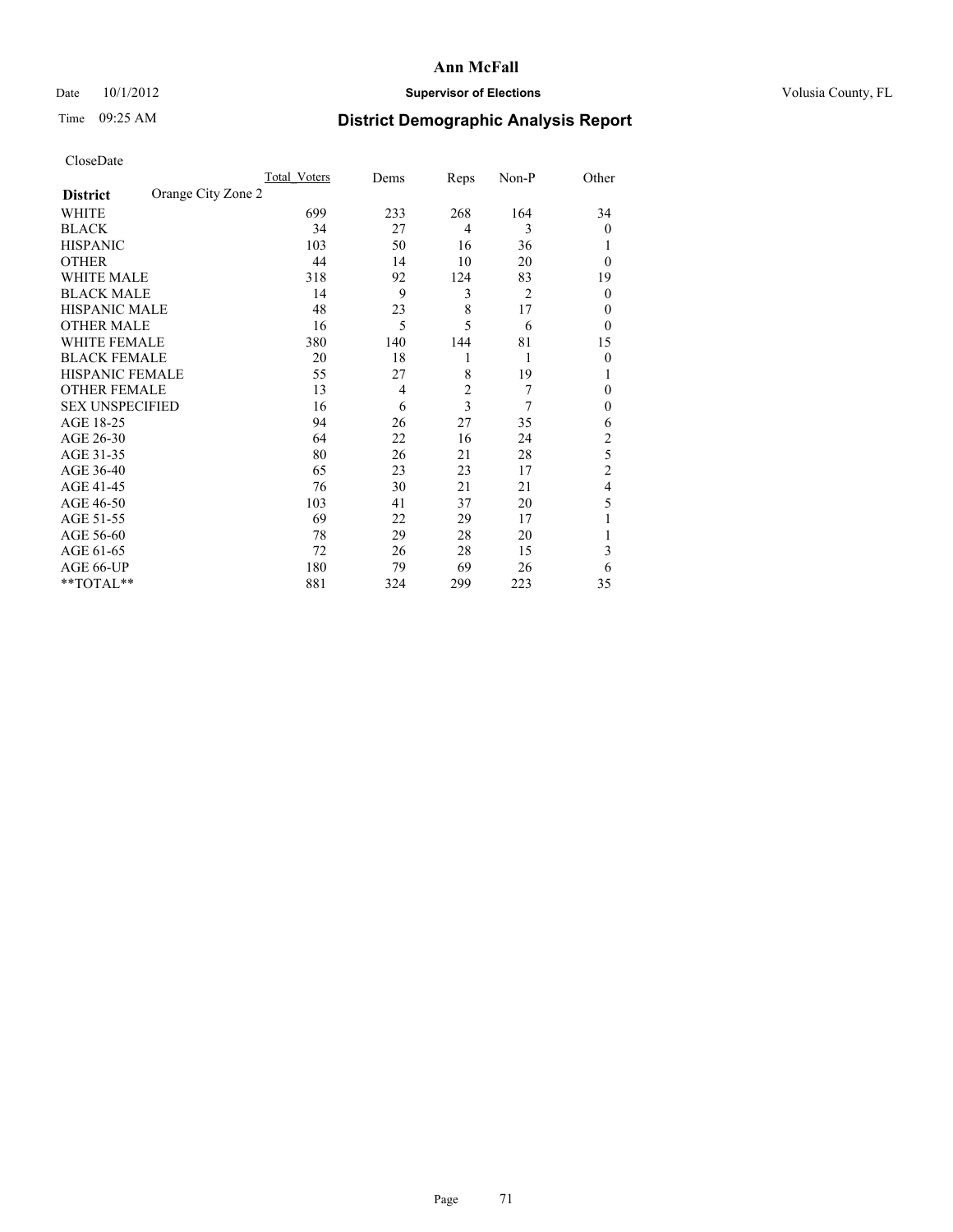## Date 10/1/2012 **Supervisor of Elections Supervisor of Elections** Volusia County, FL

## Time 09:25 AM **District Demographic Analysis Report**

|                        |                    | <b>Total Voters</b> | Dems | Reps     | Non-P | Other                   |
|------------------------|--------------------|---------------------|------|----------|-------|-------------------------|
| <b>District</b>        | Orange City Zone 3 |                     |      |          |       |                         |
| WHITE                  |                    | 1,034               | 338  | 412      | 238   | 46                      |
| <b>BLACK</b>           |                    | 64                  | 47   | 1        | 15    | 1                       |
| <b>HISPANIC</b>        |                    | 158                 | 81   | 27       | 47    | 3                       |
| <b>OTHER</b>           |                    | 72                  | 22   | 13       | 36    |                         |
| WHITE MALE             |                    | 445                 | 123  | 190      | 106   | 26                      |
| <b>BLACK MALE</b>      |                    | 25                  | 18   | $\theta$ | 6     | 1                       |
| <b>HISPANIC MALE</b>   |                    | 62                  | 33   | 11       | 16    | $\overline{2}$          |
| <b>OTHER MALE</b>      |                    | 26                  | 8    | 6        | 12    | $\theta$                |
| WHITE FEMALE           |                    | 582                 | 210  | 221      | 131   | 20                      |
| <b>BLACK FEMALE</b>    |                    | 39                  | 29   | 1        | 9     | $\overline{0}$          |
| <b>HISPANIC FEMALE</b> |                    | 96                  | 48   | 16       | 31    |                         |
| <b>OTHER FEMALE</b>    |                    | 27                  | 10   | 3        | 13    |                         |
| <b>SEX UNSPECIFIED</b> |                    | 26                  | 9    | 5        | 12    | $\theta$                |
| AGE 18-25              |                    | 95                  | 32   | 29       | 27    | 7                       |
| AGE 26-30              |                    | 75                  | 23   | 17       | 33    | $\overline{2}$          |
| AGE 31-35              |                    | 79                  | 29   | 20       | 26    | 4                       |
| AGE 36-40              |                    | 69                  | 23   | 16       | 28    | $\overline{c}$          |
| AGE 41-45              |                    | 86                  | 20   | 33       | 33    | $\theta$                |
| AGE 46-50              |                    | 76                  | 30   | 24       | 18    | $\overline{4}$          |
| AGE 51-55              |                    | 86                  | 31   | 33       | 20    | 2                       |
| AGE 56-60              |                    | 106                 | 48   | 31       | 24    | $\overline{\mathbf{3}}$ |
| AGE 61-65              |                    | 125                 | 46   | 44       | 31    | $\overline{4}$          |
| AGE 66-UP              |                    | 533                 | 208  | 206      | 96    | 23                      |
| **TOTAL**              |                    | 1,330               | 490  | 453      | 336   | 51                      |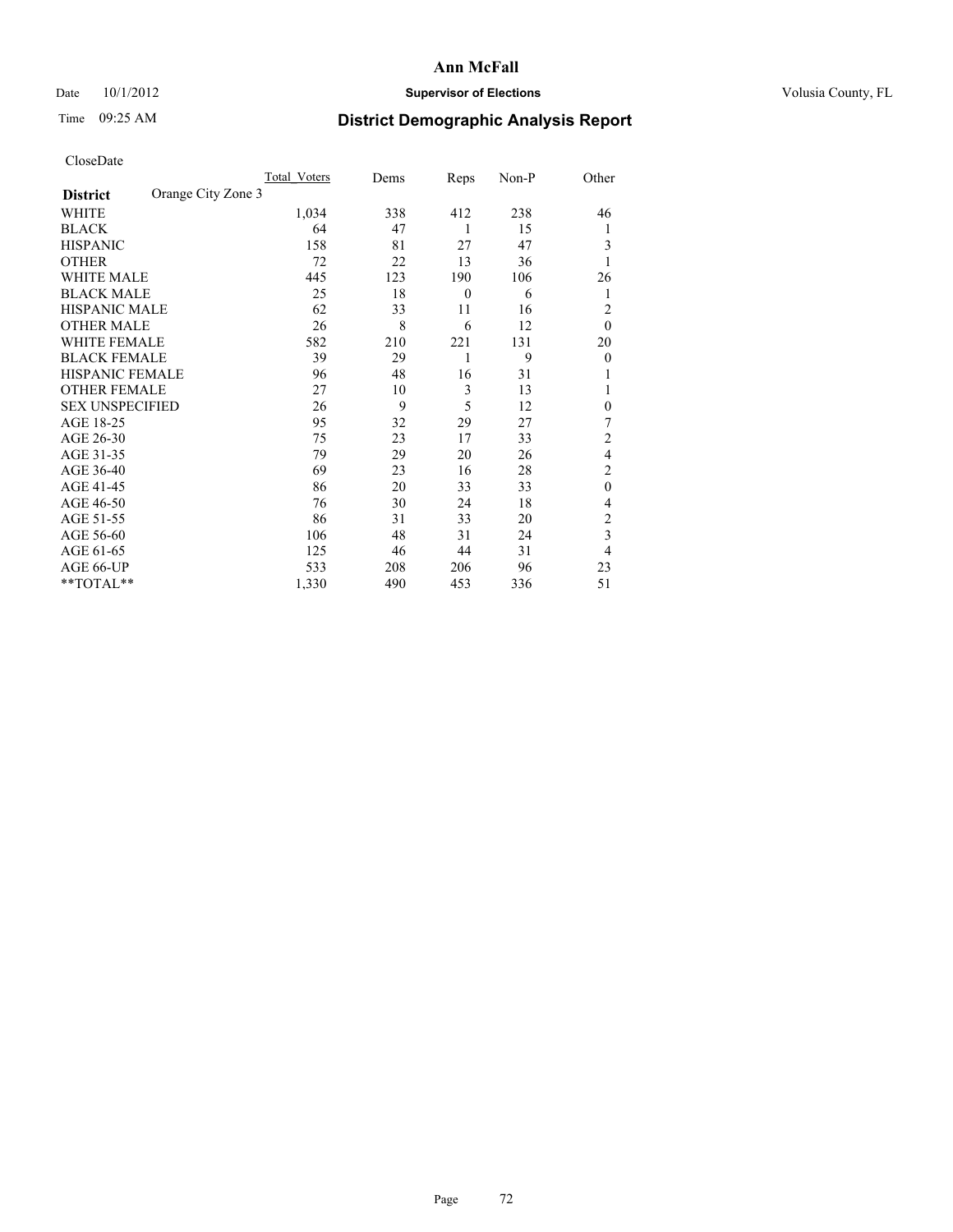## Date 10/1/2012 **Supervisor of Elections Supervisor of Elections** Volusia County, FL

# Time 09:25 AM **District Demographic Analysis Report**

| Cioscivate             |                    |                     |      |              |                |                |
|------------------------|--------------------|---------------------|------|--------------|----------------|----------------|
|                        |                    | <b>Total Voters</b> | Dems | Reps         | Non-P          | Other          |
| <b>District</b>        | Orange City Zone 4 |                     |      |              |                |                |
| WHITE                  |                    | 1,415               | 447  | 551          | 353            | 64             |
| <b>BLACK</b>           |                    | 16                  | 10   | $\mathbf{0}$ | 5              | 1              |
| <b>HISPANIC</b>        |                    | 72                  | 39   | 8            | 23             | $\overline{2}$ |
| <b>OTHER</b>           |                    | 48                  | 12   | 14           | 21             |                |
| WHITE MALE             |                    | 640                 | 166  | 270          | 167            | 37             |
| <b>BLACK MALE</b>      |                    | 7                   | 4    | $\theta$     | $\overline{2}$ |                |
| <b>HISPANIC MALE</b>   |                    | 33                  | 17   | 4            | 11             |                |
| <b>OTHER MALE</b>      |                    | 16                  | 3    | 5            | 8              | $\theta$       |
| WHITE FEMALE           |                    | 767                 | 278  | 277          | 185            | 27             |
| <b>BLACK FEMALE</b>    |                    | 9                   | 6    | $\mathbf{0}$ | 3              | $\mathbf{0}$   |
| HISPANIC FEMALE        |                    | 38                  | 22   | 4            | 11             |                |
| <b>OTHER FEMALE</b>    |                    | 19                  | 7    | 6            | 6              | $\mathbf{0}$   |
| <b>SEX UNSPECIFIED</b> |                    | 22                  | 5    | 7            | 9              | 1              |
| AGE 18-25              |                    | 164                 | 44   | 43           | 64             | 13             |
| AGE 26-30              |                    | 120                 | 32   | 43           | 40             | 5              |
| AGE 31-35              |                    | 107                 | 26   | 39           | 40             | $\overline{c}$ |
| AGE 36-40              |                    | 92                  | 21   | 31           | 33             | 7              |
| AGE 41-45              |                    | 115                 | 34   | 29           | 48             | 4              |
| AGE 46-50              |                    | 147                 | 40   | 55           | 44             | 8              |
| AGE 51-55              |                    | 159                 | 39   | 77           | 38             | 5              |
| AGE 56-60              |                    | 155                 | 65   | 54           | 28             | 8              |
| AGE 61-65              |                    | 140                 | 55   | 54           | 26             | 5              |
| AGE 66-UP              |                    | 356                 | 155  | 149          | 41             | 11             |
| **TOTAL**              |                    | 1,555               | 511  | 574          | 402            | 68             |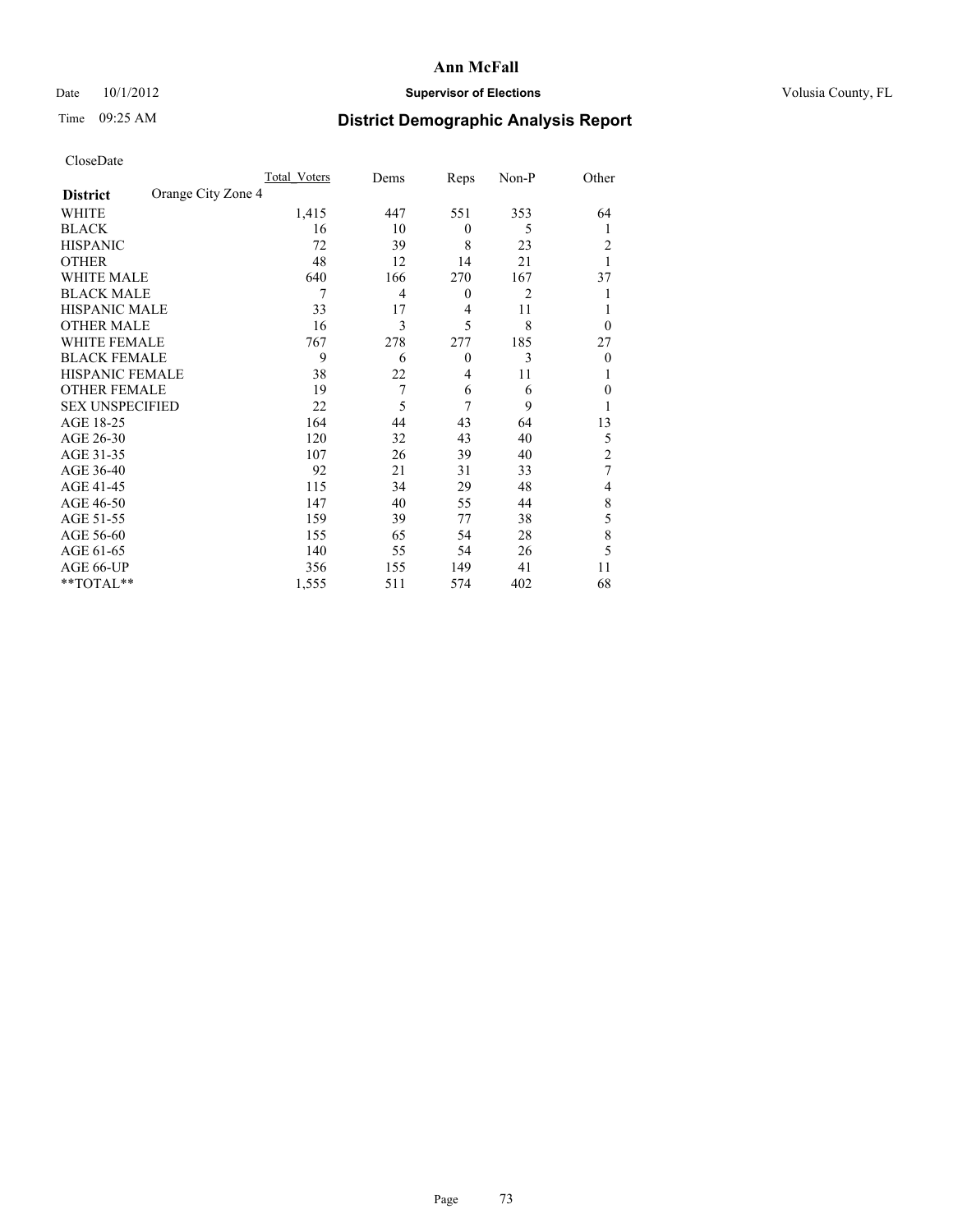## Date 10/1/2012 **Supervisor of Elections Supervisor of Elections** Volusia County, FL

# Time 09:25 AM **District Demographic Analysis Report**

|                        |                    | <b>Total Voters</b> | Dems | Reps           | Non-P          | Other          |
|------------------------|--------------------|---------------------|------|----------------|----------------|----------------|
| <b>District</b>        | Orange City Zone 5 |                     |      |                |                |                |
| WHITE                  |                    | 1,356               | 411  | 620            | 268            | 57             |
| <b>BLACK</b>           |                    | 105                 | 87   | $\overline{2}$ | 14             | $\overline{2}$ |
| <b>HISPANIC</b>        |                    | 86                  | 38   | 14             | 34             | $\theta$       |
| <b>OTHER</b>           |                    | 62                  | 28   | 14             | 20             | $\Omega$       |
| WHITE MALE             |                    | 532                 | 144  | 240            | 114            | 34             |
| <b>BLACK MALE</b>      |                    | 41                  | 28   | 2              | 10             | 1              |
| <b>HISPANIC MALE</b>   |                    | 31                  | 15   | 6              | 10             | $\overline{0}$ |
| <b>OTHER MALE</b>      |                    | 18                  | 10   | 5              | 3              | $\overline{0}$ |
| WHITE FEMALE           |                    | 816                 | 266  | 377            | 150            | 23             |
| <b>BLACK FEMALE</b>    |                    | 62                  | 57   | $\mathbf{0}$   | $\overline{4}$ | 1              |
| <b>HISPANIC FEMALE</b> |                    | 55                  | 23   | 8              | 24             | $\theta$       |
| <b>OTHER FEMALE</b>    |                    | 31                  | 15   | 7              | 9              | $\Omega$       |
| <b>SEX UNSPECIFIED</b> |                    | 23                  | 6    | 5              | 12             | $\theta$       |
| AGE 18-25              |                    | 59                  | 24   | 12             | 20             | 3              |
| AGE 26-30              |                    | 44                  | 25   | 6              | 13             | $\theta$       |
| AGE 31-35              |                    | 72                  | 20   | 20             | 30             | $\overline{c}$ |
| AGE 36-40              |                    | 45                  | 17   | 17             | 11             | $\mathbf{0}$   |
| AGE 41-45              |                    | 64                  | 27   | 14             | 21             | 2              |
| AGE 46-50              |                    | 62                  | 23   | 15             | 23             | 1              |
| AGE 51-55              |                    | 74                  | 31   | 19             | 21             | 3              |
| AGE 56-60              |                    | 99                  | 40   | 29             | 26             | $\overline{4}$ |
| AGE 61-65              |                    | 99                  | 36   | 33             | 25             | 5              |
| AGE 66-UP              |                    | 995                 | 322  | 485            | 148            | 40             |
| **TOTAL**              |                    | 1,613               | 565  | 650            | 338            | 60             |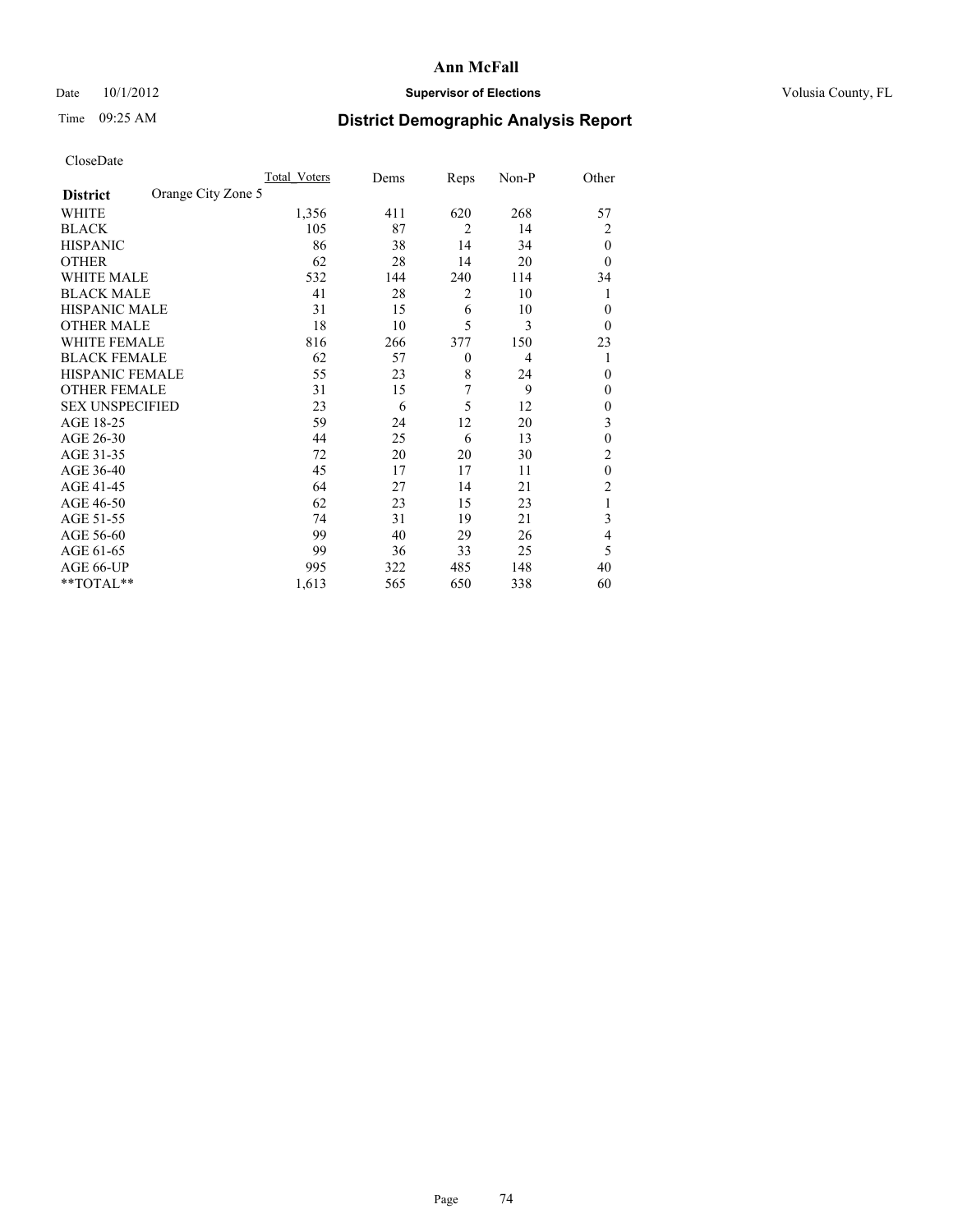## Date 10/1/2012 **Supervisor of Elections Supervisor of Elections** Volusia County, FL

## Time 09:25 AM **District Demographic Analysis Report**

|                        | <b>Total Voters</b> | Dems  | Reps           | Non-P | Other          |
|------------------------|---------------------|-------|----------------|-------|----------------|
| <b>District</b>        | Ormond Beach Zone 1 |       |                |       |                |
| WHITE                  | 7,244               | 2,339 | 3,227          | 1,456 | 222            |
| <b>BLACK</b>           | 96                  | 66    | 8              | 17    | 5              |
| <b>HISPANIC</b>        | 130                 | 44    | 45             | 39    | 2              |
| <b>OTHER</b>           | 343                 | 100   | 108            | 126   | 9              |
| WHITE MALE             | 3,335               | 987   | 1,517          | 712   | 119            |
| <b>BLACK MALE</b>      | 46                  | 31    | 4              | 8     | 3              |
| <b>HISPANIC MALE</b>   | 62                  | 15    | 26             | 19    | $\overline{2}$ |
| <b>OTHER MALE</b>      | 129                 | 39    | 48             | 38    | $\overline{4}$ |
| <b>WHITE FEMALE</b>    | 3,873               | 1,344 | 1,698          | 732   | 99             |
| <b>BLACK FEMALE</b>    | 49                  | 35    | $\overline{4}$ | 8     | $\overline{2}$ |
| <b>HISPANIC FEMALE</b> | 64                  | 27    | 17             | 20    | $\mathbf{0}$   |
| <b>OTHER FEMALE</b>    | 141                 | 44    | 42             | 50    | 5              |
| <b>SEX UNSPECIFIED</b> | 114                 | 27    | 32             | 51    | 4              |
| AGE 18-25              | 566                 | 165   | 196            | 191   | 14             |
| AGE 26-30              | 353                 | 97    | 134            | 108   | 14             |
| AGE 31-35              | 327                 | 83    | 124            | 105   | 15             |
| AGE 36-40              | 410                 | 115   | 158            | 122   | 15             |
| AGE 41-45              | 551                 | 147   | 257            | 130   | 17             |
| AGE 46-50              | 616                 | 194   | 273            | 137   | 12             |
| AGE 51-55              | 670                 | 202   | 327            | 131   | 10             |
| AGE 56-60              | 796                 | 279   | 363            | 127   | 27             |
| AGE 61-65              | 825                 | 302   | 349            | 153   | 21             |
| AGE 66-UP              | 2,703               | 966   | 1,207          | 437   | 93             |
| **TOTAL**              | 7,818               | 2,550 | 3,389          | 1,641 | 238            |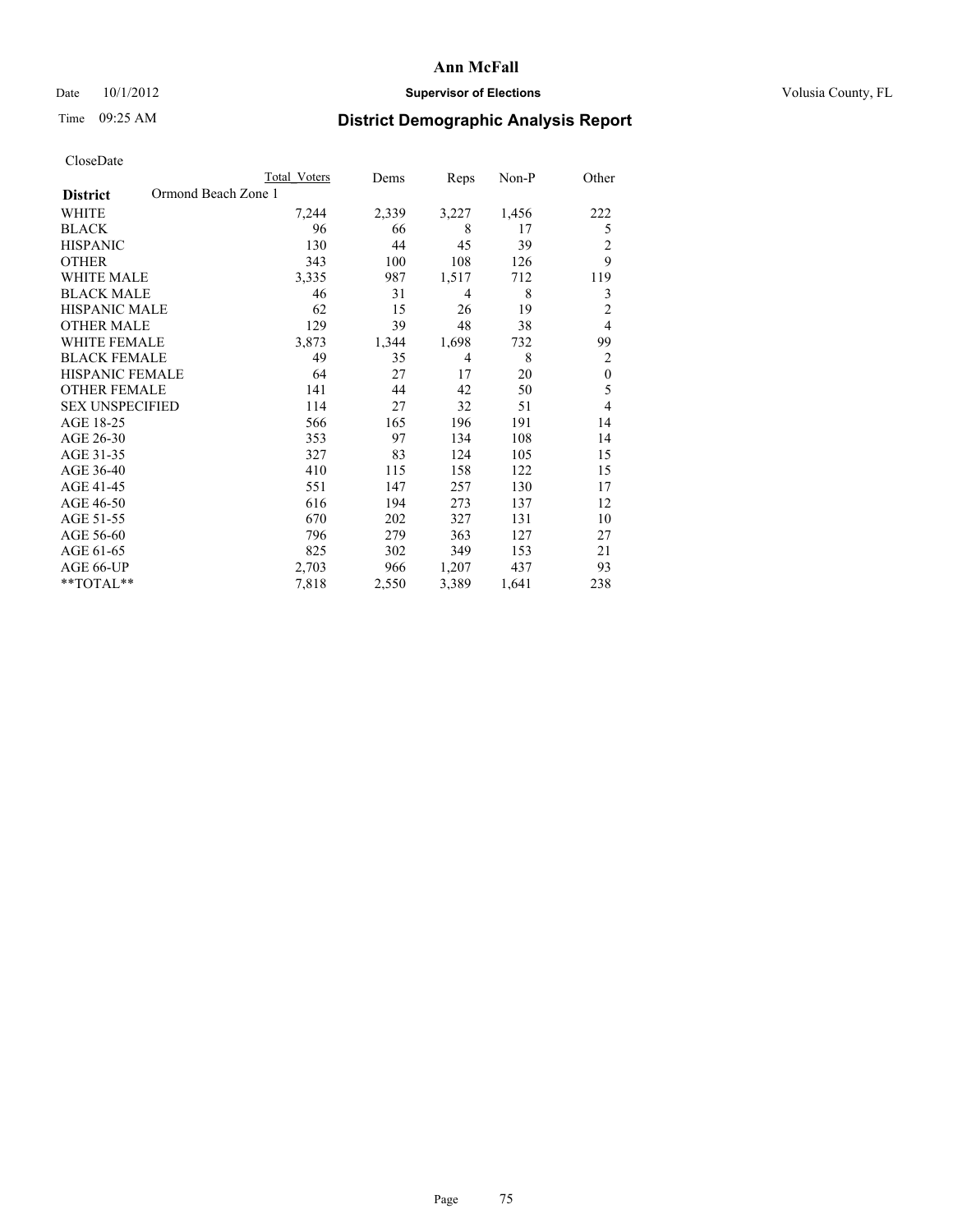## Date 10/1/2012 **Supervisor of Elections Supervisor of Elections** Volusia County, FL

# Time 09:25 AM **District Demographic Analysis Report**

|                                        | <b>Total Voters</b> | Dems  | Reps  | Non-P | Other            |
|----------------------------------------|---------------------|-------|-------|-------|------------------|
| Ormond Beach Zone 2<br><b>District</b> |                     |       |       |       |                  |
| WHITE                                  | 5,589               | 2,102 | 2,008 | 1,302 | 177              |
| <b>BLACK</b>                           | 390                 | 303   | 24    | 58    | 5                |
| <b>HISPANIC</b>                        | 167                 | 74    | 39    | 52    | $\overline{2}$   |
| <b>OTHER</b>                           | 373                 | 139   | 85    | 141   | 8                |
| WHITE MALE                             | 2,446               | 793   | 937   | 624   | 92               |
| <b>BLACK MALE</b>                      | 171                 | 121   | 14    | 33    | $\mathfrak{Z}$   |
| HISPANIC MALE                          | 59                  | 19    | 16    | 22    | $\overline{c}$   |
| <b>OTHER MALE</b>                      | 125                 | 48    | 33    | 41    | $\overline{3}$   |
| WHITE FEMALE                           | 3,109               | 1,299 | 1,061 | 664   | 85               |
| <b>BLACK FEMALE</b>                    | 214                 | 178   | 10    | 24    | $\overline{2}$   |
| <b>HISPANIC FEMALE</b>                 | 108                 | 55    | 23    | 30    | $\boldsymbol{0}$ |
| <b>OTHER FEMALE</b>                    | 140                 | 66    | 38    | 34    | $\overline{2}$   |
| <b>SEX UNSPECIFIED</b>                 | 147                 | 39    | 24    | 81    | $\overline{3}$   |
| AGE 18-25                              | 615                 | 212   | 160   | 230   | 13               |
| AGE 26-30                              | 364                 | 120   | 81    | 151   | 12               |
| AGE 31-35                              | 405                 | 138   | 104   | 148   | 15               |
| AGE 36-40                              | 360                 | 143   | 94    | 112   | 11               |
| AGE 41-45                              | 476                 | 165   | 169   | 124   | 18               |
| AGE 46-50                              | 590                 | 201   | 230   | 139   | 20               |
| AGE 51-55                              | 622                 | 229   | 209   | 160   | 24               |
| AGE 56-60                              | 611                 | 270   | 195   | 125   | 21               |
| AGE 61-65                              | 634                 | 282   | 208   | 131   | 13               |
| AGE 66-UP                              | 1,854               | 863   | 707   | 239   | 45               |
| **TOTAL**                              | 6,531               | 2,623 | 2,157 | 1,559 | 192              |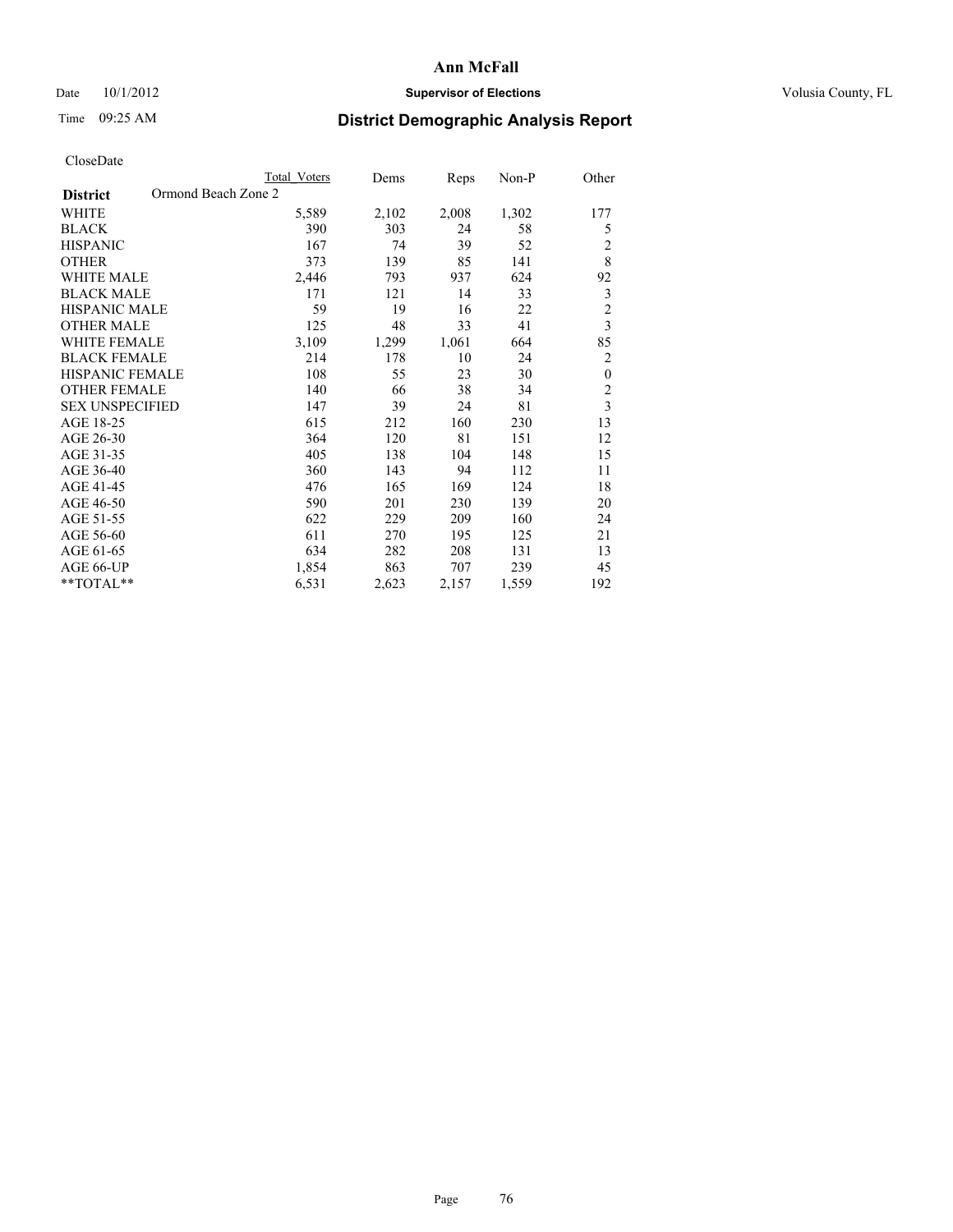## Date 10/1/2012 **Supervisor of Elections Supervisor of Elections** Volusia County, FL

# Time 09:25 AM **District Demographic Analysis Report**

|                        | <b>Total Voters</b> | Dems  | Reps  | Non-P | Other          |
|------------------------|---------------------|-------|-------|-------|----------------|
| <b>District</b>        | Ormond Beach Zone 3 |       |       |       |                |
| WHITE                  | 6,660               | 1,959 | 3,309 | 1,210 | 182            |
| <b>BLACK</b>           | 166                 | 124   | 9     | 27    | 6              |
| <b>HISPANIC</b>        | 154                 | 47    | 50    | 52    | 5              |
| <b>OTHER</b>           | 392                 | 109   | 108   | 164   | 11             |
| WHITE MALE             | 3,116               | 816   | 1,609 | 599   | 92             |
| <b>BLACK MALE</b>      | 85                  | 63    | 5     | 14    | 3              |
| <b>HISPANIC MALE</b>   | 71                  | 16    | 28    | 25    | $\overline{2}$ |
| <b>OTHER MALE</b>      | 144                 | 36    | 41    | 61    | 6              |
| <b>WHITE FEMALE</b>    | 3,505               | 1,130 | 1,683 | 602   | 90             |
| <b>BLACK FEMALE</b>    | 79                  | 60    | 4     | 12    | 3              |
| <b>HISPANIC FEMALE</b> | 82                  | 31    | 21    | 27    | 3              |
| <b>OTHER FEMALE</b>    | 170                 | 60    | 48    | 58    | 4              |
| <b>SEX UNSPECIFIED</b> | 120                 | 27    | 37    | 55    | 1              |
| AGE 18-25              | 748                 | 198   | 290   | 243   | 17             |
| AGE 26-30              | 410                 | 113   | 169   | 120   | 8              |
| AGE 31-35              | 338                 | 93    | 145   | 90    | 10             |
| AGE 36-40              | 379                 | 94    | 163   | 95    | 27             |
| AGE 41-45              | 572                 | 152   | 290   | 114   | 16             |
| AGE 46-50              | 690                 | 180   | 335   | 156   | 19             |
| AGE 51-55              | 767                 | 230   | 376   | 146   | 15             |
| AGE 56-60              | 813                 | 260   | 399   | 142   | 12             |
| AGE 61-65              | 760                 | 280   | 344   | 120   | 16             |
| AGE 66-UP              | 1,904               | 643   | 967   | 230   | 64             |
| **TOTAL**              | 7,381               | 2,243 | 3,478 | 1,456 | 204            |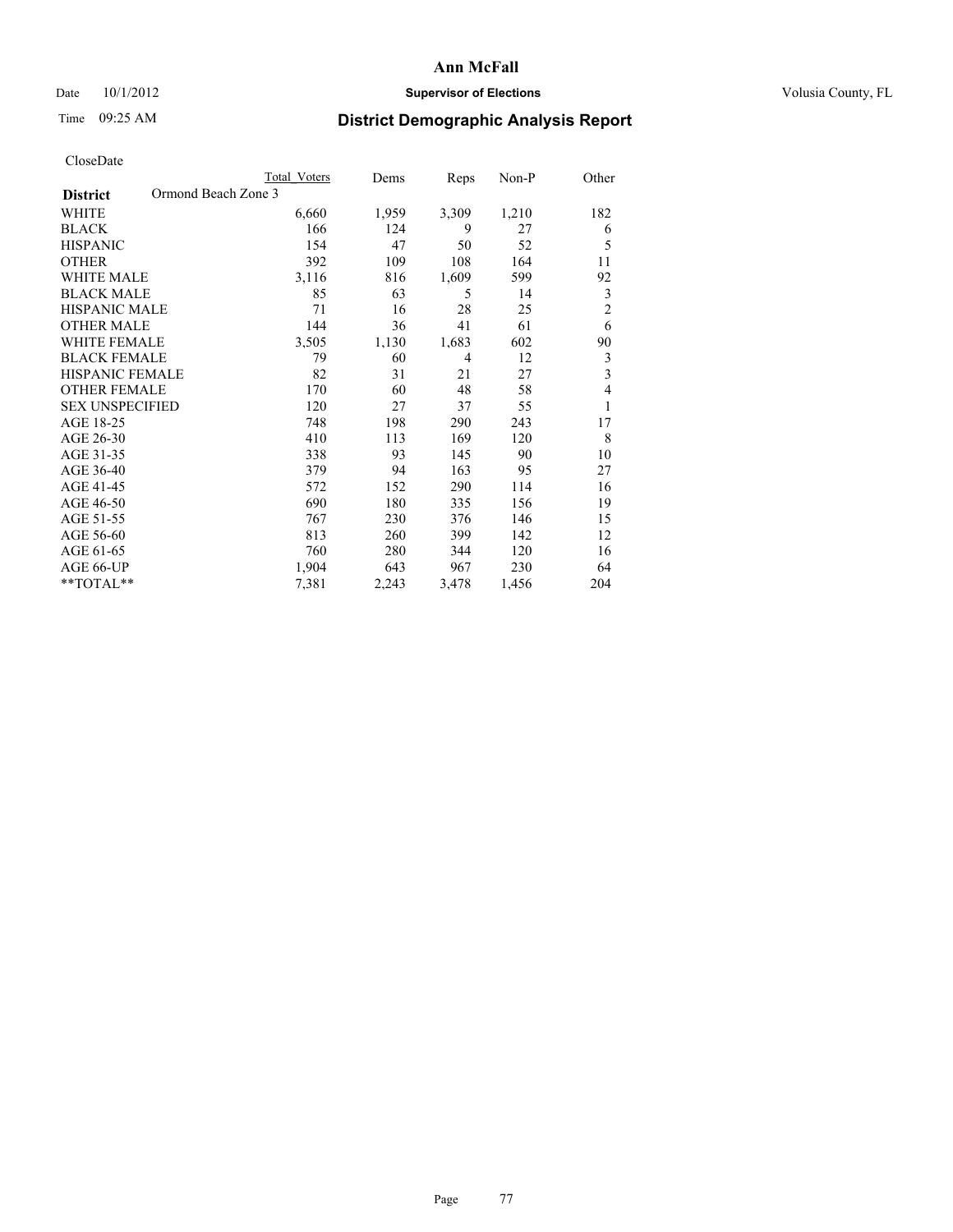## Date 10/1/2012 **Supervisor of Elections Supervisor of Elections** Volusia County, FL

# Time 09:25 AM **District Demographic Analysis Report**

| <b>UIUSUDUI</b> U      |                     |              |       |                |       |                |
|------------------------|---------------------|--------------|-------|----------------|-------|----------------|
|                        |                     | Total Voters | Dems  | Reps           | Non-P | Other          |
| <b>District</b>        | Ormond Beach Zone 4 |              |       |                |       |                |
| WHITE                  |                     | 6,463        | 2,236 | 2,566          | 1,426 | 235            |
| <b>BLACK</b>           |                     | 193          | 143   | 11             | 35    | 4              |
| <b>HISPANIC</b>        |                     | 119          | 66    | 17             | 34    | $\overline{2}$ |
| <b>OTHER</b>           |                     | 314          | 102   | 75             | 126   | 11             |
| WHITE MALE             |                     | 2,828        | 843   | 1,176          | 676   | 133            |
| <b>BLACK MALE</b>      |                     | 85           | 64    | $\overline{2}$ | 16    | 3              |
| <b>HISPANIC MALE</b>   |                     | 41           | 20    | 9              | 10    | $\overline{c}$ |
| <b>OTHER MALE</b>      |                     | 110          | 36    | 22             | 45    | 7              |
| WHITE FEMALE           |                     | 3,580        | 1,380 | 1,376          | 725   | 99             |
| <b>BLACK FEMALE</b>    |                     | 108          | 79    | 9              | 19    | 1              |
| <b>HISPANIC FEMALE</b> |                     | 77           | 46    | 8              | 23    | $\mathbf{0}$   |
| <b>OTHER FEMALE</b>    |                     | 140          | 52    | 45             | 39    | 4              |
| <b>SEX UNSPECIFIED</b> |                     | 120          | 27    | 22             | 68    | 3              |
| AGE 18-25              |                     | 491          | 149   | 146            | 186   | 10             |
| AGE 26-30              |                     | 351          | 112   | 106            | 121   | 12             |
| AGE 31-35              |                     | 314          | 91    | 98             | 111   | 14             |
| AGE 36-40              |                     | 311          | 96    | 104            | 96    | 15             |
| AGE 41-45              |                     | 341          | 97    | 138            | 93    | 13             |
| AGE 46-50              |                     | 540          | 188   | 218            | 125   | 9              |
| AGE 51-55              |                     | 613          | 219   | 244            | 135   | 15             |
| AGE 56-60              |                     | 628          | 246   | 244            | 116   | 22             |
| AGE 61-65              |                     | 702          | 269   | 247            | 150   | 36             |
| AGE 66-UP              |                     | 2,800        | 1,081 | 1,125          | 488   | 106            |
| $*$ TOTAL $**$         |                     | 7,091        | 2,548 | 2,670          | 1,621 | 252            |
|                        |                     |              |       |                |       |                |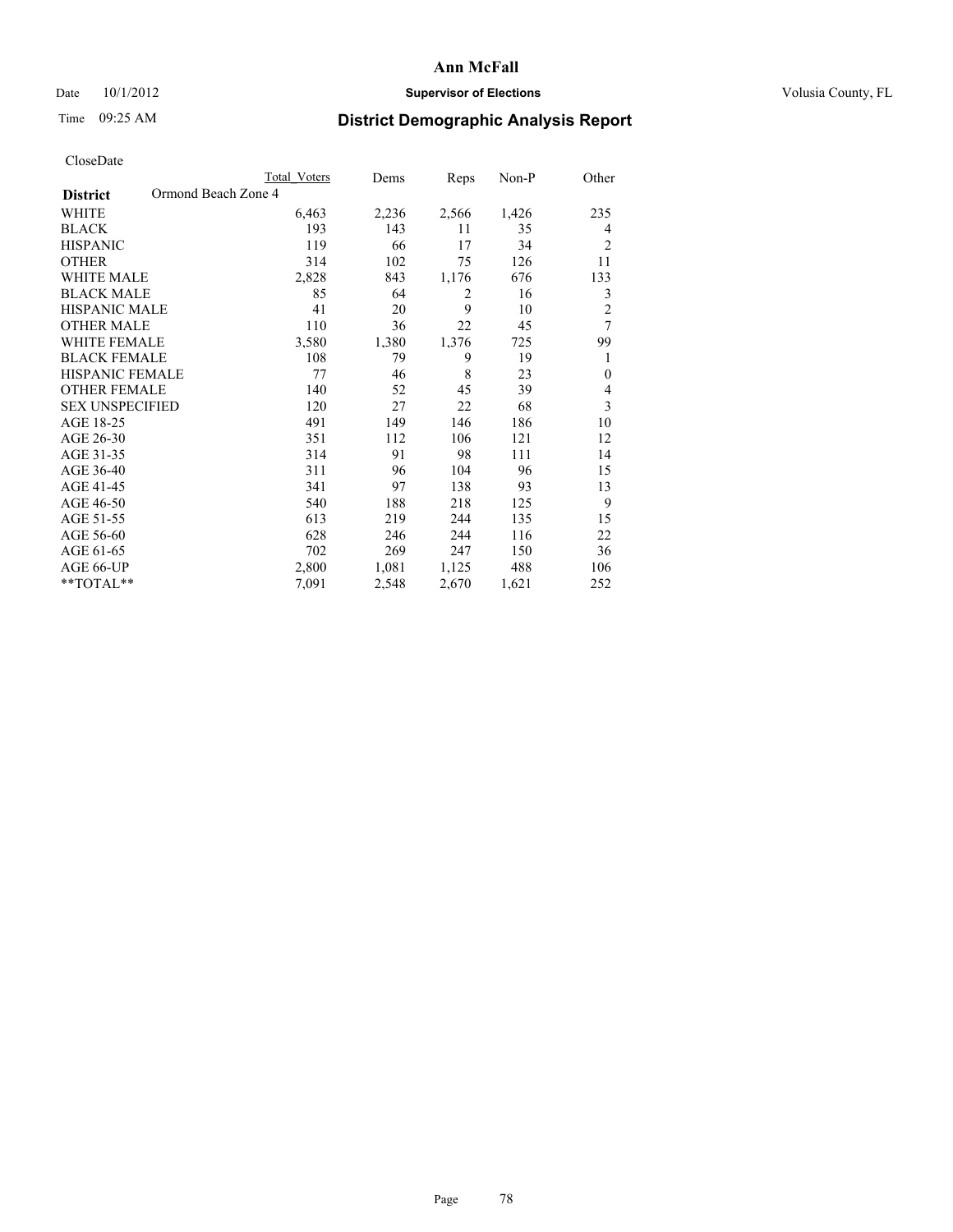## Date 10/1/2012 **Supervisor of Elections Supervisor of Elections** Volusia County, FL

# Time 09:25 AM **District Demographic Analysis Report**

|                        |         | <b>Total Voters</b> | Dems           | Reps           | Non-P          | Other          |
|------------------------|---------|---------------------|----------------|----------------|----------------|----------------|
| <b>District</b>        | Pierson |                     |                |                |                |                |
| WHITE                  |         | 532                 | 202            | 227            | 87             | 16             |
| <b>BLACK</b>           |         | 49                  | 44             | 1              | 4              | $\theta$       |
| <b>HISPANIC</b>        |         | 107                 | 46             | 5              | 53             | 3              |
| <b>OTHER</b>           |         | 19                  | $\overline{4}$ | 4              | 11             | $\theta$       |
| WHITE MALE             |         | 258                 | 95             | 116            | 34             | 13             |
| <b>BLACK MALE</b>      |         | 22                  | 19             | 1              | $\overline{c}$ | $\mathbf{0}$   |
| <b>HISPANIC MALE</b>   |         | 46                  | 27             | 1              | 17             |                |
| <b>OTHER MALE</b>      |         | 9                   | $\overline{2}$ | $\overline{2}$ | 5              | 0              |
| WHITE FEMALE           |         | 271                 | 106            | 110            | 52             | 3              |
| <b>BLACK FEMALE</b>    |         | 27                  | 25             | $\mathbf{0}$   | $\overline{2}$ | $\mathbf{0}$   |
| <b>HISPANIC FEMALE</b> |         | 60                  | 19             | $\overline{4}$ | 35             | $\overline{c}$ |
| <b>OTHER FEMALE</b>    |         | 5                   | $\overline{c}$ | $\overline{2}$ | 1              | $\theta$       |
| <b>SEX UNSPECIFIED</b> |         | 9                   | 1              | 1              | 7              | $\theta$       |
| AGE 18-25              |         | 95                  | 32             | 20             | 42             |                |
| AGE 26-30              |         | 54                  | 14             | 15             | 24             | 1              |
| AGE 31-35              |         | 50                  | 10             | 15             | 22             | 3              |
| AGE 36-40              |         | 46                  | 15             | 18             | 11             | $\overline{2}$ |
| AGE 41-45              |         | 49                  | 21             | 15             | 12             |                |
| AGE 46-50              |         | 59                  | 24             | 22             | 9              | 4              |
| AGE 51-55              |         | 65                  | 35             | 21             | 7              | $\overline{c}$ |
| AGE 56-60              |         | 84                  | 39             | 32             | 11             | $\overline{c}$ |
| AGE 61-65              |         | 49                  | 23             | 23             | 3              | $\mathbf{0}$   |
| AGE 66-UP              |         | 156                 | 83             | 56             | 14             | 3              |
| **TOTAL**              |         | 707                 | 296            | 237            | 155            | 19             |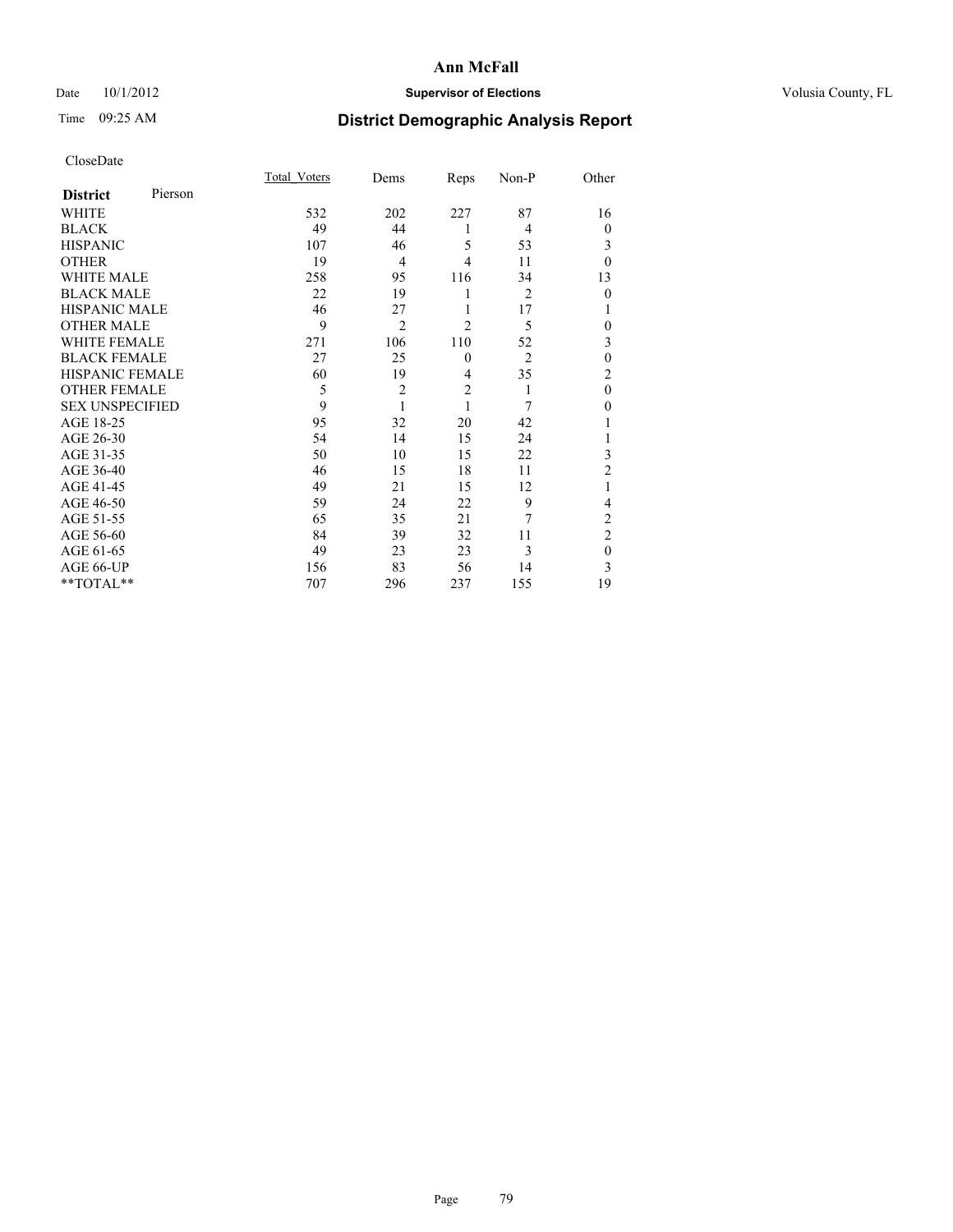## Date 10/1/2012 **Supervisor of Elections Supervisor of Elections** Volusia County, FL

# Time 09:25 AM **District Demographic Analysis Report**

|                        |             | <b>Total Voters</b> | Dems           | Reps             | Non-P          | Other          |
|------------------------|-------------|---------------------|----------------|------------------|----------------|----------------|
| <b>District</b>        | Ponce Inlet |                     |                |                  |                |                |
| WHITE                  |             | 2,700               | 651            | 1,381            | 583            | 85             |
| <b>BLACK</b>           |             | 4                   | 1              | 1                | $\overline{2}$ | $\Omega$       |
| <b>HISPANIC</b>        |             | 36                  | 11             | 15               | 10             | $\Omega$       |
| <b>OTHER</b>           |             | 101                 | 28             | 34               | 36             | 3              |
| WHITE MALE             |             | 1,289               | 270            | 684              | 286            | 49             |
| <b>BLACK MALE</b>      |             | 1                   | $\overline{0}$ | $\boldsymbol{0}$ | 1              | $\overline{0}$ |
| <b>HISPANIC MALE</b>   |             | 14                  | 6              | 5                | 3              | $\overline{0}$ |
| <b>OTHER MALE</b>      |             | 37                  | 9              | 14               | 11             | 3              |
| <b>WHITE FEMALE</b>    |             | 1,390               | 376            | 691              | 288            | 35             |
| <b>BLACK FEMALE</b>    |             | 3                   |                | 1                | 1              | $\overline{0}$ |
| <b>HISPANIC FEMALE</b> |             | 22                  | 5              | 10               | 7              | $\Omega$       |
| <b>OTHER FEMALE</b>    |             | 41                  | 14             | 14               | 13             | $\theta$       |
| <b>SEX UNSPECIFIED</b> |             | 44                  | 10             | 12               | 21             |                |
| AGE 18-25              |             | 154                 | 33             | 64               | 52             | 5              |
| AGE 26-30              |             | 73                  | 21             | 23               | 27             | $\overline{2}$ |
| AGE 31-35              |             | 88                  | 18             | 32               | 32             | 6              |
| AGE 36-40              |             | 89                  | 18             | 38               | 31             | $\overline{c}$ |
| AGE 41-45              |             | 122                 | 22             | 60               | 37             | 3              |
| AGE 46-50              |             | 171                 | 45             | 74               | 49             | 3              |
| AGE 51-55              |             | 266                 | 48             | 150              | 62             | 6              |
| AGE 56-60              |             | 300                 | 83             | 149              | 58             | 10             |
| AGE 61-65              |             | 421                 | 104            | 203              | 95             | 19             |
| AGE 66-UP              |             | 1,158               | 299            | 639              | 188            | 32             |
| **TOTAL**              |             | 2,842               | 691            | 1,432            | 631            | 88             |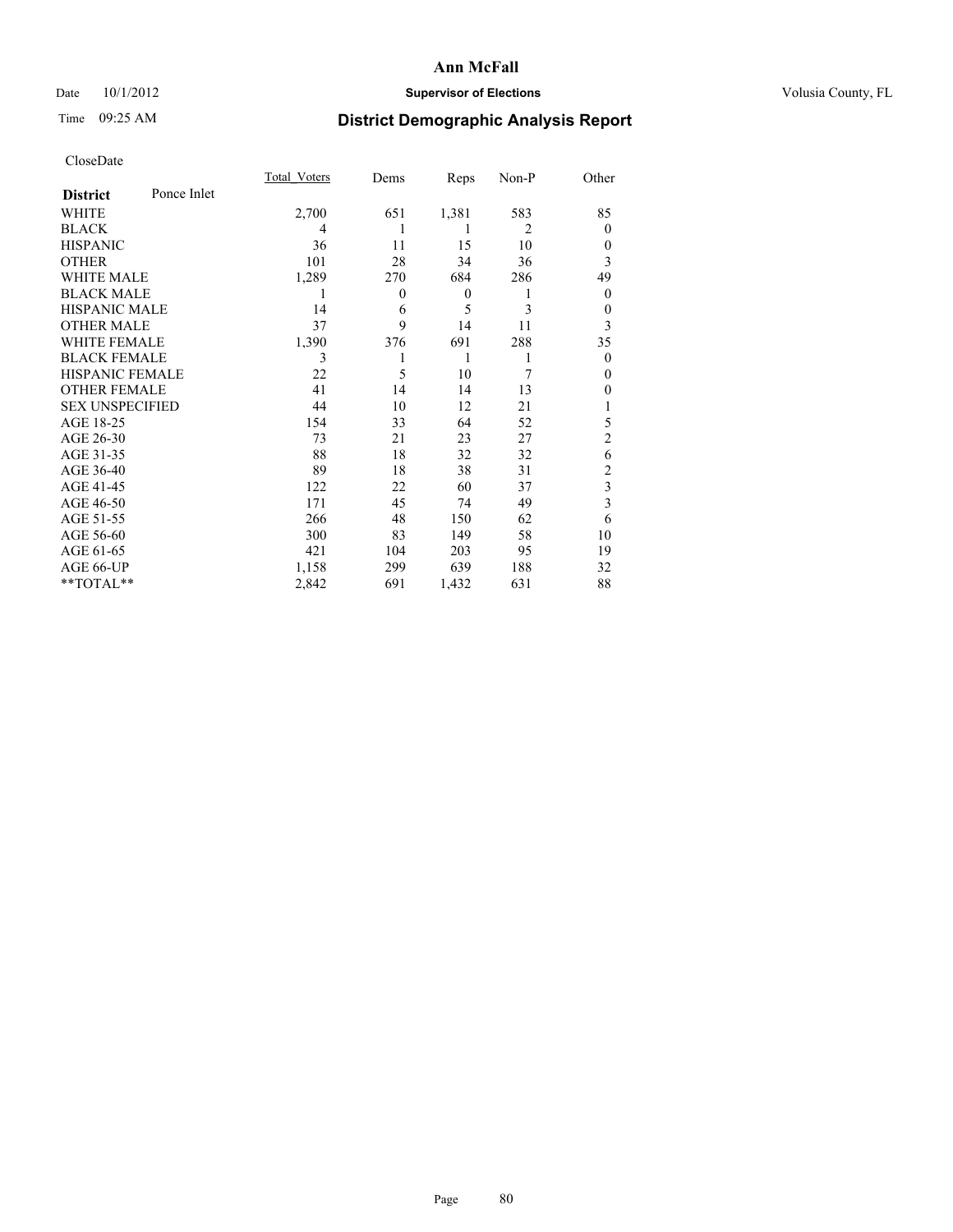## Date  $10/1/2012$  **Supervisor of Elections Supervisor of Elections** Volusia County, FL

## Time 09:25 AM **District Demographic Analysis Report**

|                                       | <b>Total Voters</b> | Dems  | Reps  | $Non-P$ | Other          |
|---------------------------------------|---------------------|-------|-------|---------|----------------|
| Port Orange Zone 1<br><b>District</b> |                     |       |       |         |                |
| WHITE                                 | 7,983               | 3,094 | 2,546 | 2,059   | 284            |
| <b>BLACK</b>                          | 143                 | 112   | 10    | 16      | 5              |
| <b>HISPANIC</b>                       | 203                 | 96    | 35    | 69      | 3              |
| <b>OTHER</b>                          | 337                 | 104   | 63    | 160     | 10             |
| <b>WHITE MALE</b>                     | 3,578               | 1,217 | 1,237 | 978     | 146            |
| <b>BLACK MALE</b>                     | 63                  | 47    | 6     | 9       | 1              |
| <b>HISPANIC MALE</b>                  | 91                  | 44    | 15    | 30      | $\overline{2}$ |
| <b>OTHER MALE</b>                     | 100                 | 32    | 19    | 46      | 3              |
| <b>WHITE FEMALE</b>                   | 4,345               | 1,858 | 1,290 | 1,063   | 134            |
| <b>BLACK FEMALE</b>                   | 80                  | 65    | 4     | 7       | $\overline{4}$ |
| <b>HISPANIC FEMALE</b>                | 108                 | 52    | 19    | 36      | 1              |
| <b>OTHER FEMALE</b>                   | 138                 | 48    | 34    | 50      | 6              |
| <b>SEX UNSPECIFIED</b>                | 163                 | 43    | 30    | 85      | 5              |
| AGE 18-25                             | 689                 | 231   | 125   | 303     | 30             |
| AGE 26-30                             | 566                 | 205   | 121   | 222     | 18             |
| AGE 31-35                             | 553                 | 186   | 139   | 210     | 18             |
| AGE 36-40                             | 478                 | 165   | 133   | 156     | 24             |
| AGE 41-45                             | 539                 | 174   | 166   | 180     | 19             |
| AGE 46-50                             | 726                 | 275   | 235   | 197     | 19             |
| AGE 51-55                             | 825                 | 320   | 283   | 191     | 31             |
| AGE 56-60                             | 848                 | 347   | 279   | 188     | 34             |
| AGE 61-65                             | 818                 | 308   | 291   | 189     | 30             |
| AGE 66-UP                             | 2,632               | 1,199 | 882   | 472     | 79             |
| $*$ $TOTAL**$                         | 8,674               | 3,410 | 2,654 | 2,308   | 302            |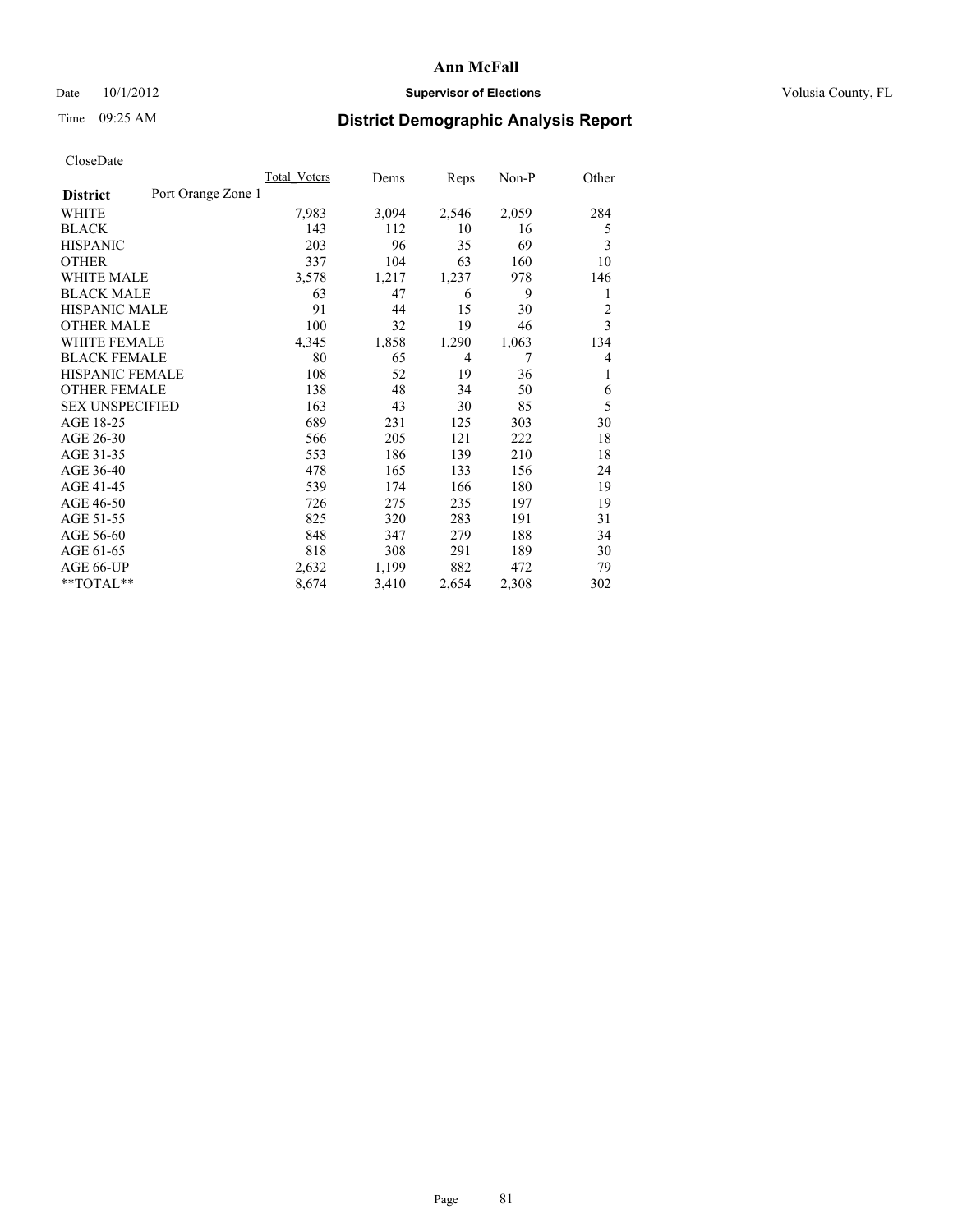## Date  $10/1/2012$  **Supervisor of Elections Supervisor of Elections** Volusia County, FL

## Time 09:25 AM **District Demographic Analysis Report**

|                                       | <b>Total Voters</b> | Dems  | Reps  | Non-P | Other          |
|---------------------------------------|---------------------|-------|-------|-------|----------------|
| Port Orange Zone 2<br><b>District</b> |                     |       |       |       |                |
| WHITE                                 | 8,303               | 2,882 | 3,080 | 2,024 | 317            |
| <b>BLACK</b>                          | 349                 | 272   | 14    | 57    | 6              |
| <b>HISPANIC</b>                       | 258                 | 112   | 51    | 93    | $\overline{2}$ |
| <b>OTHER</b>                          | 441                 | 135   | 97    | 199   | 10             |
| <b>WHITE MALE</b>                     | 3,765               | 1,142 | 1,463 | 1,001 | 159            |
| <b>BLACK MALE</b>                     | 127                 | 94    | 4     | 25    | 4              |
| HISPANIC MALE                         | 116                 | 48    | 30    | 37    | 1              |
| <b>OTHER MALE</b>                     | 161                 | 44    | 37    | 75    | 5              |
| <b>WHITE FEMALE</b>                   | 4,464               | 1,715 | 1,590 | 1,007 | 152            |
| <b>BLACK FEMALE</b>                   | 219                 | 175   | 10    | 32    | $\overline{2}$ |
| <b>HISPANIC FEMALE</b>                | 141                 | 64    | 21    | 55    | 1              |
| <b>OTHER FEMALE</b>                   | 181                 | 70    | 40    | 67    | $\overline{4}$ |
| <b>SEX UNSPECIFIED</b>                | 177                 | 49    | 47    | 74    | 7              |
| AGE 18-25                             | 876                 | 287   | 249   | 312   | 28             |
| AGE 26-30                             | 695                 | 212   | 195   | 265   | 23             |
| AGE 31-35                             | 595                 | 196   | 173   | 201   | 25             |
| AGE 36-40                             | 489                 | 153   | 165   | 154   | 17             |
| AGE 41-45                             | 583                 | 189   | 197   | 172   | 25             |
| AGE 46-50                             | 673                 | 216   | 259   | 169   | 29             |
| AGE 51-55                             | 848                 | 313   | 304   | 206   | 25             |
| AGE 56-60                             | 773                 | 300   | 279   | 174   | 20             |
| AGE 61-65                             | 932                 | 364   | 328   | 215   | 25             |
| AGE 66-UP                             | 2,905               | 1,181 | 1,097 | 509   | 118            |
| **TOTAL**                             | 9,369               | 3,411 | 3,246 | 2,377 | 335            |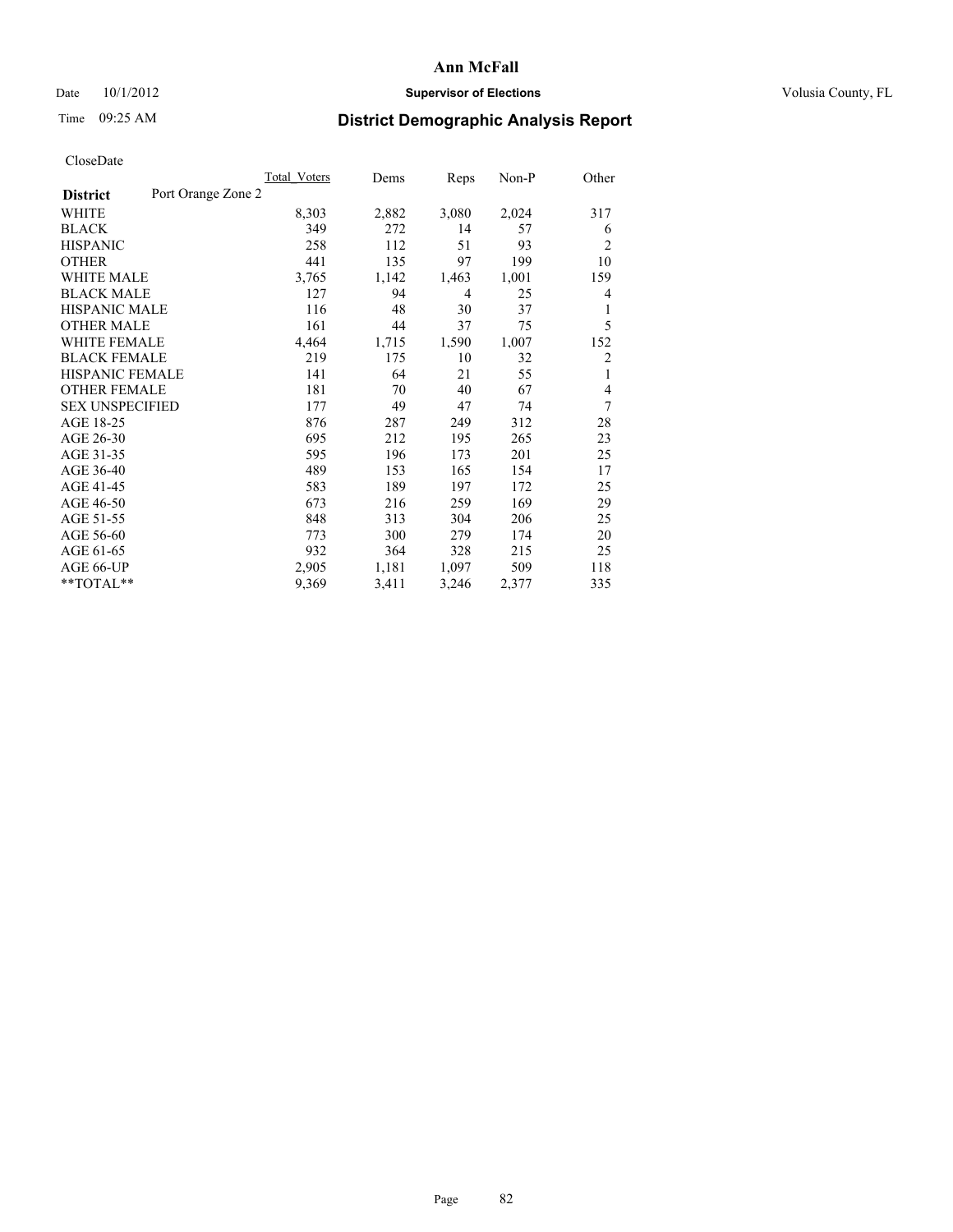## Date  $10/1/2012$  **Supervisor of Elections Supervisor of Elections** Volusia County, FL

## Time 09:25 AM **District Demographic Analysis Report**

|                                       | <b>Total Voters</b> | Dems  | Reps  | Non-P | Other |
|---------------------------------------|---------------------|-------|-------|-------|-------|
| Port Orange Zone 3<br><b>District</b> |                     |       |       |       |       |
| WHITE                                 | 9,117               | 2,847 | 3,793 | 2,144 | 333   |
| <b>BLACK</b>                          | 250                 | 201   | 9     | 32    | 8     |
| <b>HISPANIC</b>                       | 235                 | 82    | 50    | 95    | 8     |
| <b>OTHER</b>                          | 480                 | 139   | 129   | 193   | 19    |
| <b>WHITE MALE</b>                     | 4,122               | 1,125 | 1,782 | 1,036 | 179   |
| <b>BLACK MALE</b>                     | 112                 | 86    | 6     | 16    | 4     |
| HISPANIC MALE                         | 100                 | 33    | 17    | 46    | 4     |
| <b>OTHER MALE</b>                     | 178                 | 54    | 49    | 63    | 12    |
| <b>WHITE FEMALE</b>                   | 4,922               | 1,703 | 1,985 | 1,085 | 149   |
| <b>BLACK FEMALE</b>                   | 136                 | 113   | 3     | 16    | 4     |
| <b>HISPANIC FEMALE</b>                | 132                 | 48    | 32    | 48    | 4     |
| <b>OTHER FEMALE</b>                   | 195                 | 65    | 51    | 74    | 5     |
| <b>SEX UNSPECIFIED</b>                | 185                 | 42    | 56    | 80    | 7     |
| AGE 18-25                             | 809                 | 247   | 259   | 278   | 25    |
| AGE 26-30                             | 707                 | 217   | 228   | 243   | 19    |
| AGE 31-35                             | 565                 | 176   | 184   | 181   | 24    |
| AGE 36-40                             | 582                 | 167   | 229   | 166   | 20    |
| AGE 41-45                             | 652                 | 199   | 251   | 188   | 14    |
| AGE 46-50                             | 809                 | 227   | 342   | 218   | 22    |
| AGE 51-55                             | 832                 | 265   | 357   | 187   | 23    |
| AGE 56-60                             | 858                 | 319   | 339   | 168   | 32    |
| AGE 61-65                             | 937                 | 324   | 364   | 206   | 43    |
| AGE 66-UP                             | 3,340               | 1,130 | 1,430 | 633   | 147   |
| **TOTAL**                             | 10,091              | 3,271 | 3,983 | 2,468 | 369   |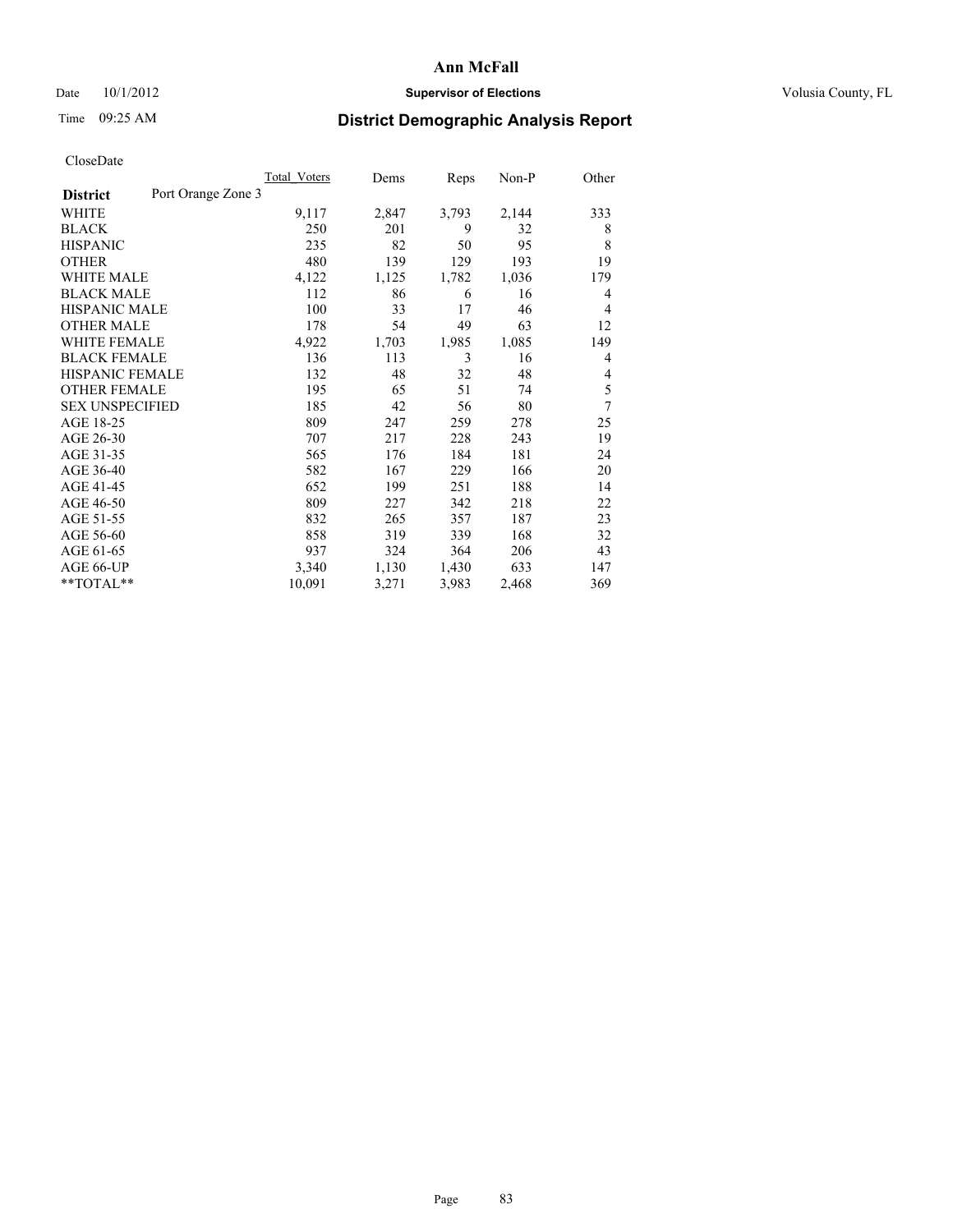## Date  $10/1/2012$  **Supervisor of Elections Supervisor of Elections** Volusia County, FL

## Time 09:25 AM **District Demographic Analysis Report**

|                                       | Total Voters | Dems  | Reps  | Non-P | Other                   |
|---------------------------------------|--------------|-------|-------|-------|-------------------------|
| Port Orange Zone 4<br><b>District</b> |              |       |       |       |                         |
| WHITE                                 | 9,223        | 2,865 | 4,026 | 2,047 | 285                     |
| <b>BLACK</b>                          | 251          | 189   | 18    | 43    | 1                       |
| <b>HISPANIC</b>                       | 237          | 84    | 72    | 78    | 3                       |
| <b>OTHER</b>                          | 492          | 166   | 113   | 203   | 10                      |
| <b>WHITE MALE</b>                     | 4,322        | 1,168 | 2,003 | 997   | 154                     |
| <b>BLACK MALE</b>                     | 125          | 85    | 14    | 25    | 1                       |
| <b>HISPANIC MALE</b>                  | 110          | 33    | 31    | 44    | $\overline{c}$          |
| <b>OTHER MALE</b>                     | 197          | 69    | 49    | 72    | 7                       |
| <b>WHITE FEMALE</b>                   | 4,833        | 1,679 | 1,999 | 1,027 | 128                     |
| <b>BLACK FEMALE</b>                   | 124          | 103   | 3     | 18    | $\mathbf{0}$            |
| HISPANIC FEMALE                       | 125          | 51    | 39    | 34    | 1                       |
| <b>OTHER FEMALE</b>                   | 198          | 74    | 47    | 74    | 3                       |
| <b>SEX UNSPECIFIED</b>                | 169          | 42    | 44    | 80    | $\overline{\mathbf{3}}$ |
| AGE 18-25                             | 991          | 289   | 317   | 345   | 40                      |
| AGE 26-30                             | 535          | 176   | 158   | 182   | 19                      |
| AGE 31-35                             | 587          | 174   | 196   | 202   | 15                      |
| AGE 36-40                             | 658          | 195   | 234   | 206   | 23                      |
| AGE 41-45                             | 902          | 249   | 405   | 231   | 17                      |
| AGE 46-50                             | 1,002        | 276   | 452   | 239   | 35                      |
| AGE 51-55                             | 1,066        | 321   | 521   | 201   | 23                      |
| AGE 56-60                             | 1,039        | 372   | 453   | 186   | 28                      |
| AGE 61-65                             | 1,072        | 415   | 438   | 181   | 38                      |
| AGE 66-UP                             | 2,359        | 838   | 1,057 | 402   | 62                      |
| **TOTAL**                             | 10,212       | 3,305 | 4,232 | 2,375 | 300                     |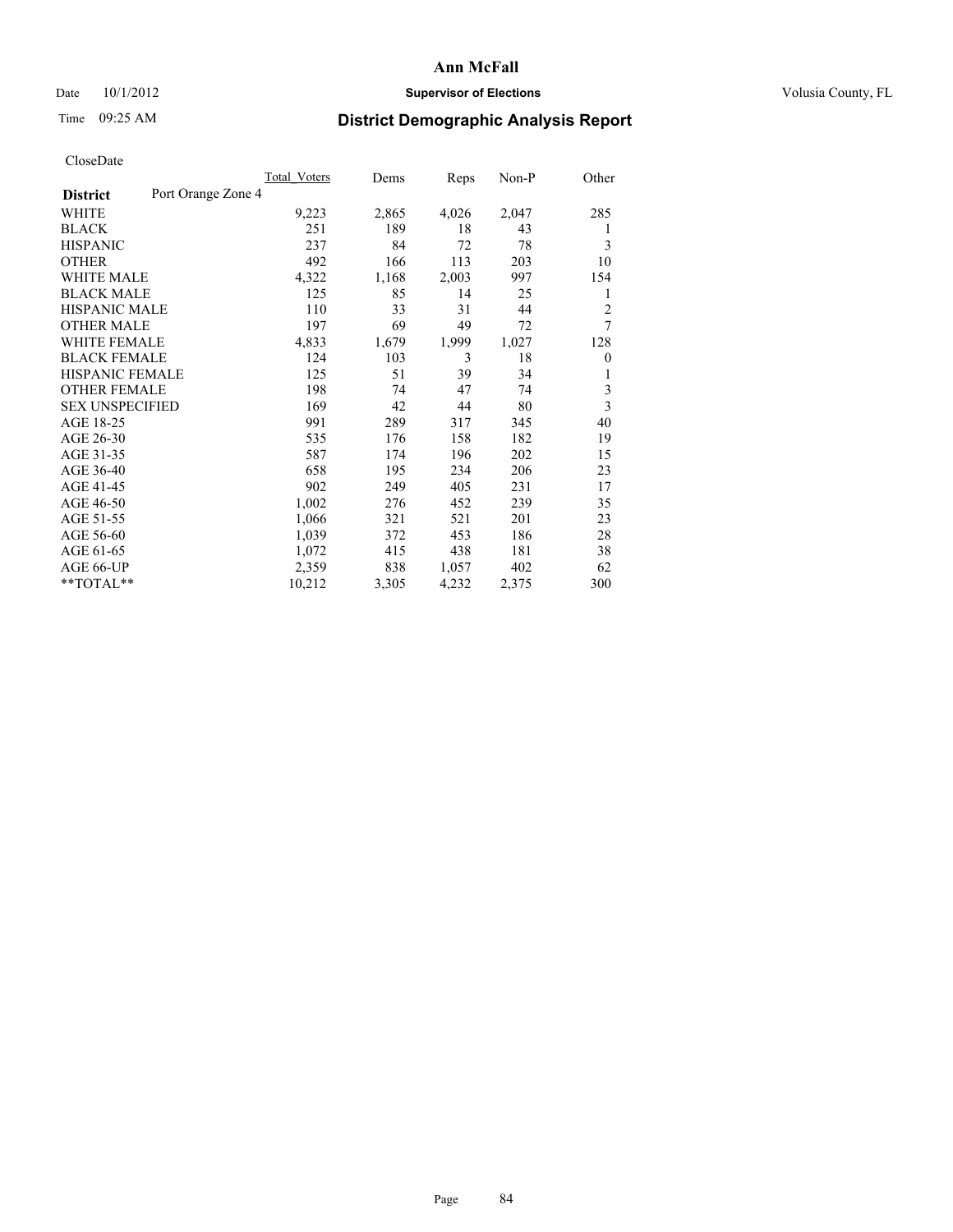## Date 10/1/2012 **Supervisor of Elections Supervisor of Elections** Volusia County, FL

# Time 09:25 AM **District Demographic Analysis Report**

|                        |               | Total Voters | Dems  | Reps  | $Non-P$ | Other                   |
|------------------------|---------------|--------------|-------|-------|---------|-------------------------|
| <b>District</b>        | South Daytona |              |       |       |         |                         |
| WHITE                  |               | 6,628        | 2,594 | 2,261 | 1,565   | 208                     |
| <b>BLACK</b>           |               | 637          | 509   | 18    | 104     | 6                       |
| <b>HISPANIC</b>        |               | 175          | 92    | 29    | 50      | 4                       |
| <b>OTHER</b>           |               | 351          | 143   | 56    | 149     | 3                       |
| WHITE MALE             |               | 3,045        | 1,027 | 1,134 | 759     | 125                     |
| <b>BLACK MALE</b>      |               | 243          | 185   | 5     | 50      | 3                       |
| <b>HISPANIC MALE</b>   |               | 83           | 39    | 18    | 23      | $\overline{\mathbf{3}}$ |
| <b>OTHER MALE</b>      |               | 96           | 42    | 18    | 35      | 1                       |
| <b>WHITE FEMALE</b>    |               | 3,537        | 1,543 | 1,113 | 798     | 83                      |
| <b>BLACK FEMALE</b>    |               | 382          | 315   | 12    | 52      | $\mathfrak{Z}$          |
| <b>HISPANIC FEMALE</b> |               | 89           | 51    | 11    | 26      | 1                       |
| <b>OTHER FEMALE</b>    |               | 157          | 72    | 28    | 55      | $\overline{c}$          |
| <b>SEX UNSPECIFIED</b> |               | 159          | 64    | 25    | 70      | $\mathbf{0}$            |
| AGE 18-25              |               | 739          | 296   | 152   | 277     | 14                      |
| AGE 26-30              |               | 588          | 229   | 142   | 195     | 22                      |
| AGE 31-35              |               | 479          | 185   | 99    | 168     | 27                      |
| AGE 36-40              |               | 450          | 166   | 137   | 137     | 10                      |
| AGE 41-45              |               | 624          | 261   | 191   | 156     | 16                      |
| AGE 46-50              |               | 722          | 263   | 248   | 190     | 21                      |
| AGE 51-55              |               | 759          | 315   | 259   | 163     | 22                      |
| AGE 56-60              |               | 723          | 330   | 235   | 137     | 21                      |
| AGE 61-65              |               | 777          | 339   | 250   | 165     | 23                      |
| AGE 66-UP              |               | 1,943        | 961   | 654   | 283     | 45                      |
| **TOTAL**              |               | 7,804        | 3,345 | 2,367 | 1,871   | 221                     |